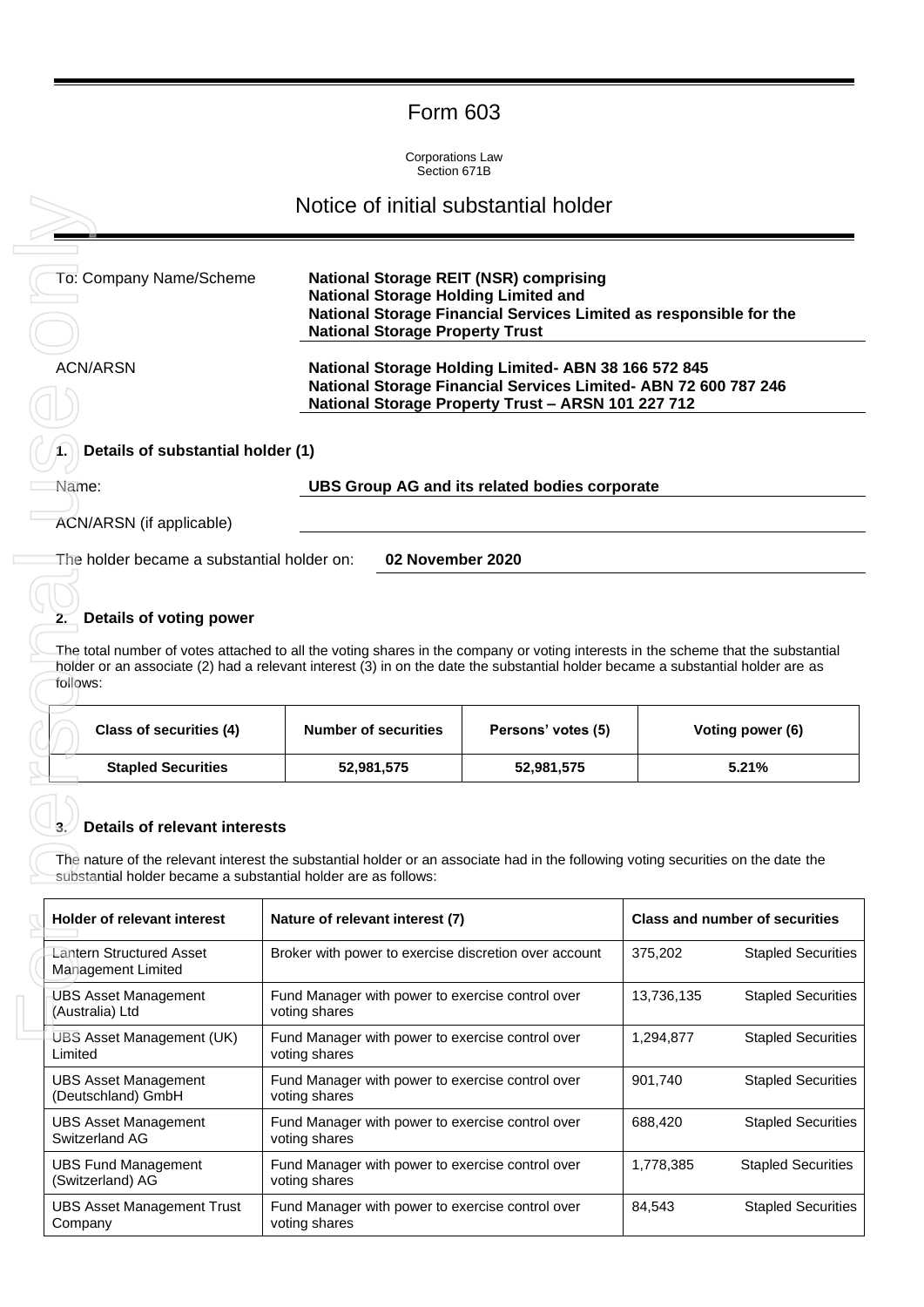| UBS AG London Branch         | Power to control disposal over shares pursuant to stock<br>borrowing and lending activities (see Appendix A)                          | 342        | <b>Stapled Securities</b> |
|------------------------------|---------------------------------------------------------------------------------------------------------------------------------------|------------|---------------------------|
|                              | Prime Broker that has exercised its borrowing right in<br>respect of shares pursuant to a Prime Broking<br>Agreement (see Appendix A) | 28,468,730 | <b>Stapled Securities</b> |
| UBS Securities Australia Ltd | <b>Beneficial Owner</b>                                                                                                               | 4,503,784  | <b>Stapled Securities</b> |
| UBS AG, Australia Branch     | Prime Broker that has exercised its borrowing right in<br>respect of shares pursuant to a Prime Broking<br>Agreement (see Appendix A) | 1,149,417  | <b>Stapled Securities</b> |

## **4. Details of present registered holders**

| <b>Holder of relevant</b>                                                                                                                                                                                                                                                          | Registered holder of                    | Person entitled to be                                       |                          |            | <b>Class and number of securities</b>    |
|------------------------------------------------------------------------------------------------------------------------------------------------------------------------------------------------------------------------------------------------------------------------------------|-----------------------------------------|-------------------------------------------------------------|--------------------------|------------|------------------------------------------|
| interest<br>Lantern Structured Asset                                                                                                                                                                                                                                               | securities<br><b>Various Custodians</b> | registered as holder (8)<br><b>Lantern Structured Asset</b> |                          | 375,202    | <b>Stapled Securities</b>                |
| Management Limited                                                                                                                                                                                                                                                                 |                                         | <b>Management Limited</b>                                   |                          |            |                                          |
| <b>UBS Asset Management</b><br>(Australia) Ltd                                                                                                                                                                                                                                     | <b>Various Custodians</b>               | <b>UBS Asset Management</b><br>(Australia) Ltd              |                          | 13,736,135 | <b>Stapled Securities</b>                |
| <b>UBS Asset Management (UK)</b><br>Limited                                                                                                                                                                                                                                        | <b>Various Custodians</b>               | UBS Asset Management (UK)<br>Limited                        |                          | 1,294,877  | <b>Stapled Securities</b>                |
| <b>UBS Asset Management</b><br>(Deutschland) GmbH                                                                                                                                                                                                                                  | Various Custodians                      | <b>UBS Asset Management</b><br>(Deutschland) GmbH           |                          | 901,740    | <b>Stapled Securities</b>                |
| <b>UBS Asset Management</b><br>Switzerland AG                                                                                                                                                                                                                                      | Various Custodians                      | <b>UBS Asset Management</b><br>Switzerland AG               |                          | 688,420    | <b>Stapled Securities</b>                |
| <b>UBS Fund Management</b><br>(Switzerland) AG                                                                                                                                                                                                                                     | Various Custodians                      | <b>UBS Fund Management</b><br>(Switzerland) AG              |                          | 1,778,385  | <b>Stapled Securities</b>                |
| <b>UBS Asset Management Trust</b><br>Company                                                                                                                                                                                                                                       | Various Custodians                      | <b>UBS Asset Management Trust</b><br>Company                |                          | 84,543     | <b>Stapled Securities</b>                |
| <b>UBS AG London Branch</b>                                                                                                                                                                                                                                                        | Various Custodians                      | <b>UBS AG London Branch</b>                                 |                          | 342        | <b>Stapled Securities</b>                |
|                                                                                                                                                                                                                                                                                    | Citicorp Nominees Pty Ltd               | <b>UBS AG London Branch</b>                                 |                          | 28,468,730 | <b>Stapled Securities</b>                |
| <b>UBS Securities Australia Ltd</b>                                                                                                                                                                                                                                                | <b>Brispot Nominees Pty Ltd</b>         | <b>UBS Securities Australia Ltd</b>                         |                          | 4,503,784  | <b>Stapled Securities</b>                |
| <b>UBS AG, Australia Branch</b>                                                                                                                                                                                                                                                    | <b>UBS Nominees Pty Ltd</b>             | <b>UBS AG Australia Branch</b>                              |                          | 1,149,417  | <b>Stapled Securities</b>                |
| <b>Consideration</b><br>5.<br>The consideration paid for each relevant interest referred to in paragraph 3 above, and acquired in the four months prior to the<br>day that the substantial holder became a substantial holder is as follows:<br><b>Holder of relevant interest</b> |                                         | Date of acquisition                                         | <b>Consideration (9)</b> |            | <b>Class and number</b><br>of securities |
|                                                                                                                                                                                                                                                                                    |                                         |                                                             | Cash                     | Non-cash   |                                          |
| Please see Appendix B.                                                                                                                                                                                                                                                             |                                         |                                                             |                          |            |                                          |
|                                                                                                                                                                                                                                                                                    |                                         |                                                             |                          |            |                                          |
| <b>Associates</b><br>6.                                                                                                                                                                                                                                                            |                                         |                                                             |                          |            |                                          |
| The reasons the persons named in paragraph 3 above are associates of the substantial holder are as follows:                                                                                                                                                                        |                                         |                                                             |                          |            |                                          |

## **5. Consideration**

| <b>Holder of relevant interest</b> | Date of acquisition | <b>Consideration (9)</b> |          | <b>Class and number</b><br>of securities |
|------------------------------------|---------------------|--------------------------|----------|------------------------------------------|
|                                    |                     | Cash                     | Non-cash |                                          |
| Please see Appendix B.             |                     |                          |          |                                          |

## **6. Associates**

| Name and ACN/ ARSN (if applicable)          | <b>Nature of association</b> |
|---------------------------------------------|------------------------------|
| Lantern Structured Asset Management Limited | Related body corporate       |
| UBS Asset Management (Australia) Ltd        | Related body corporate       |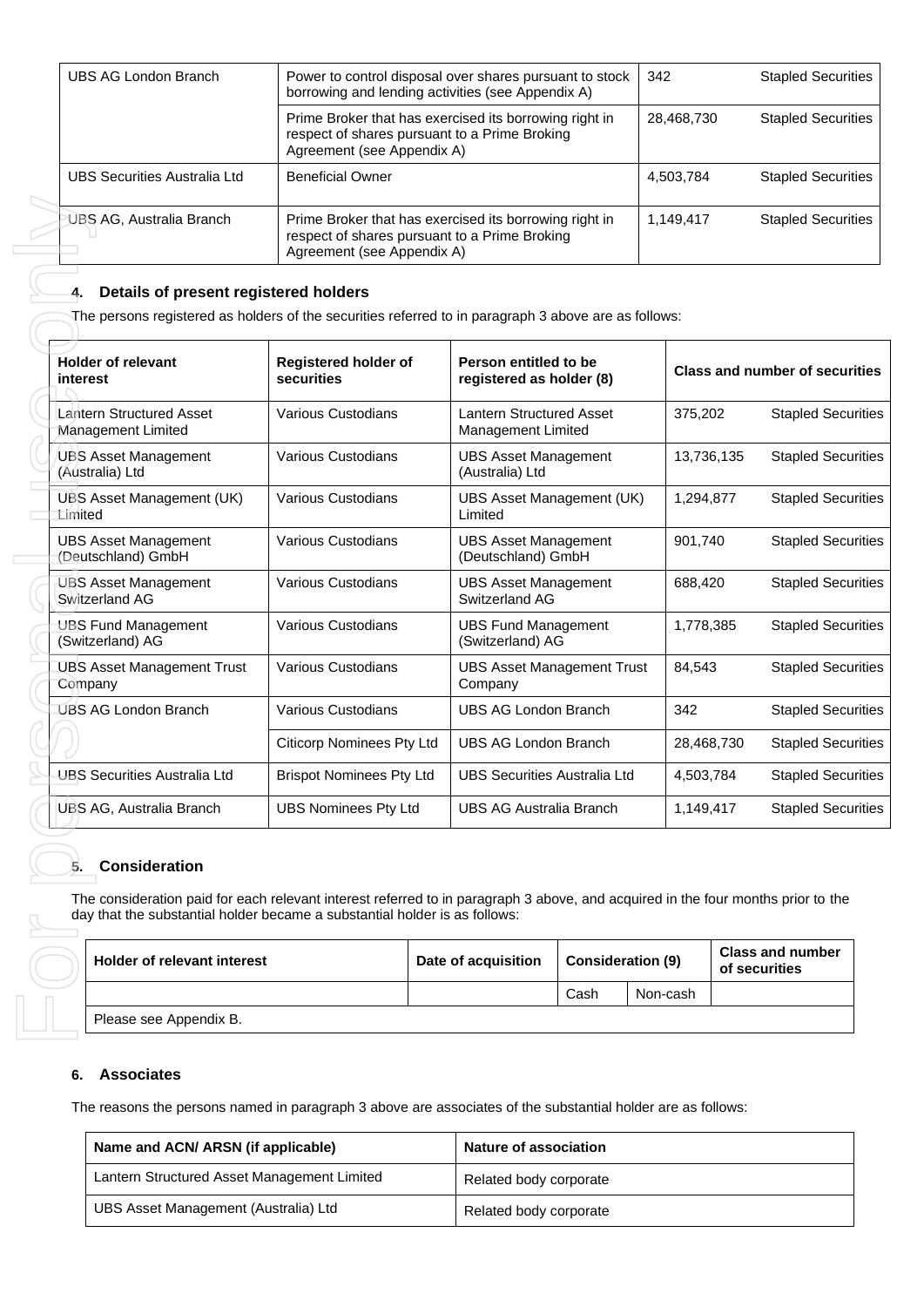| UBS Asset Management (UK) Limited         | Related body corporate |
|-------------------------------------------|------------------------|
| UBS Asset Management (Deutschland) GmbH   | Related body corporate |
| UBS Asset Management Switzerland AG       | Related body corporate |
| UBS Fund Management (Switzerland) AG      | Related body corporate |
| <b>UBS Asset Management Trust Company</b> | Related body corporate |
| UBS AG London Branch                      | Related body corporate |
| UBS Securities Australia Ltd              | Related body corporate |
| <b>Brispot Nominees Pty Ltd</b>           | Related body corporate |
| UBS AG, Australia Branch                  | Related body corporate |
| <b>UBS Nominees Pty Ltd</b>               | Related body corporate |

# **7. Addresses**

| ODO ASSEI Management Hust Company                                               | n <del>c</del> ialcu buuy curpuralc                                                     |
|---------------------------------------------------------------------------------|-----------------------------------------------------------------------------------------|
| UBS AG London Branch                                                            | Related body corporate                                                                  |
| <b>UBS Securities Australia Ltd</b>                                             | Related body corporate                                                                  |
| <b>Brispot Nominees Pty Ltd</b>                                                 | Related body corporate                                                                  |
| UBS AG, Australia Branch                                                        | Related body corporate                                                                  |
| <b>UBS Nominees Pty Ltd</b>                                                     | Related body corporate                                                                  |
| <b>Addresses</b><br>The addresses of persons named in this form are as follows: |                                                                                         |
| Name                                                                            | <b>Addresses</b>                                                                        |
| Lantern Structured Asset Management Limited                                     | First Floor, College Park House South Frederick Street,<br>Dublin 2, Ireland            |
| UBS Asset Management (Australia) Ltd                                            | Level 16, Chifley Tower, 2 Chifley Square, Sydney, Australia                            |
| UBS Asset Management (UK) Limited                                               | 5 Broadgate, London, United Kingdom                                                     |
| UBS Asset Management (Deutschland) GmbH                                         | Bockenheimer Landstrasse 2-4, Frankfurt am Main, Germany                                |
| UBS Asset Management Switzerland AG                                             | Bahnhofstrasse 45, Zürich, Switzerland                                                  |
| UBS Fund Management (Switzerland) AG                                            | Aeschenplatz 6, Basel, Switzerland                                                      |
| <b>UBS Asset Management Trust Company</b>                                       | Illinois Corporation Service Company 801 Adlai Stevenson<br>Drive, Springfield, IL, USA |
| UBS AG London Branch                                                            | 5 Broadgate, London, United Kingdom                                                     |
| <b>UBS Securities Australia Ltd</b>                                             | Level 16, Chifley Tower, 2 Chifley Square, Sydney, Australia                            |
| <b>Brispot Nominees Pty Ltd</b>                                                 | Level 16, Chifley Tower, 2 Chifley Square, Sydney, Australia                            |
| UBS AG, Australia Branch                                                        | Level 16, Chifley Tower, 2 Chifley Square, Sydney, Australia                            |
| <b>UBS Nominees Pty Ltd</b>                                                     | Level 16, Chifley Tower, 2 Chifley Square, Sydney, Australia                            |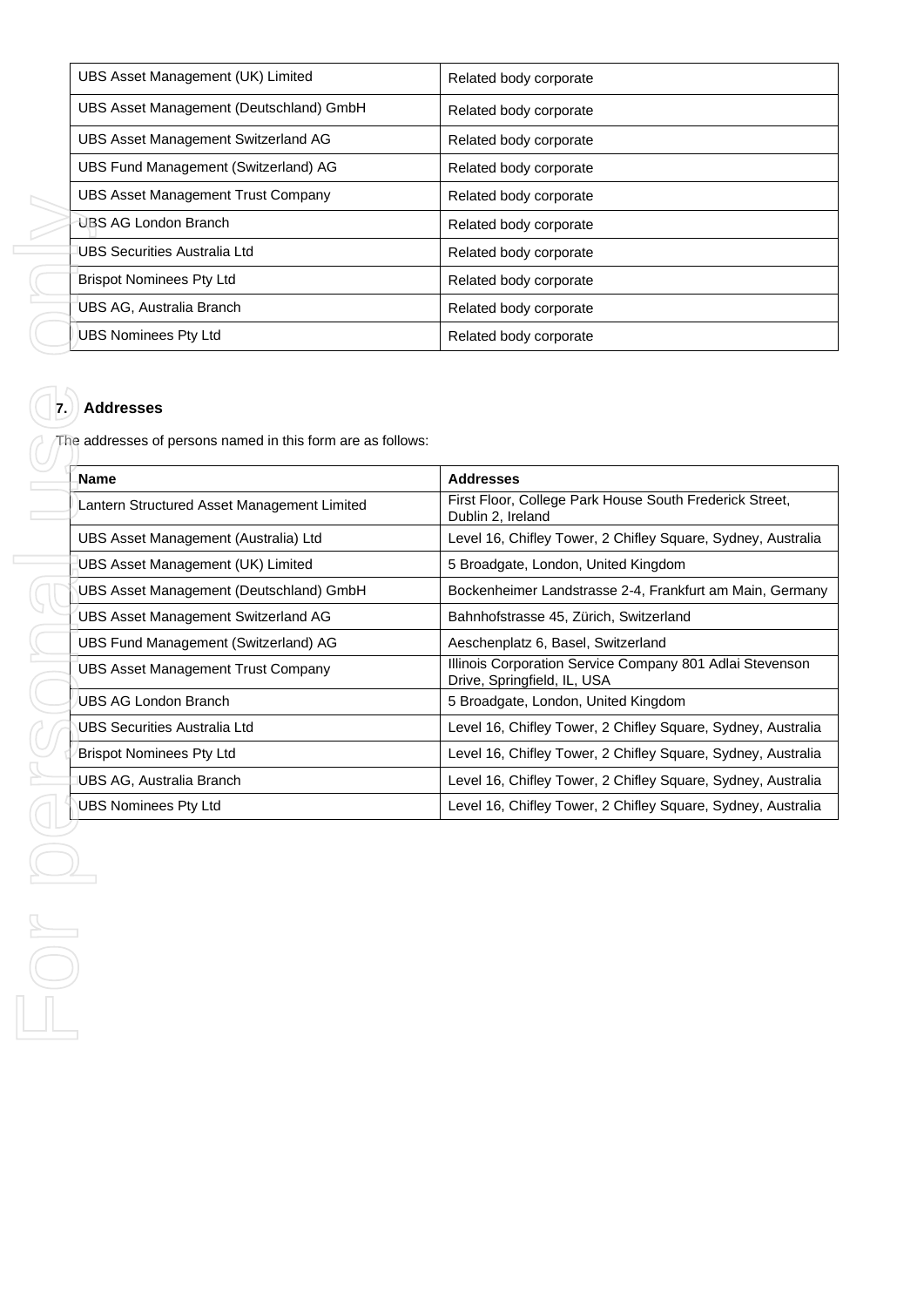### **SIGNATURE**

|    |            | Print Name: Andrew Costley                 | Capacity: | Authorised signatory |
|----|------------|--------------------------------------------|-----------|----------------------|
|    |            | $Sign Here: I^{\lambda} \cdot \text{CosM}$ | Date:     | 04 November 2020     |
| >2 |            | Print Name: Joanne Chan                    | Capacity: | Authorised signatory |
|    | Sign Here: | $4 -$                                      | Date:     | 04 November 2020     |
|    |            |                                            |           |                      |

**Contact details for this notice:** 

-------------------------------------------------------------- Andrew Costley Group Compliance, Regulatory & Governance  $(T) + 85237123707$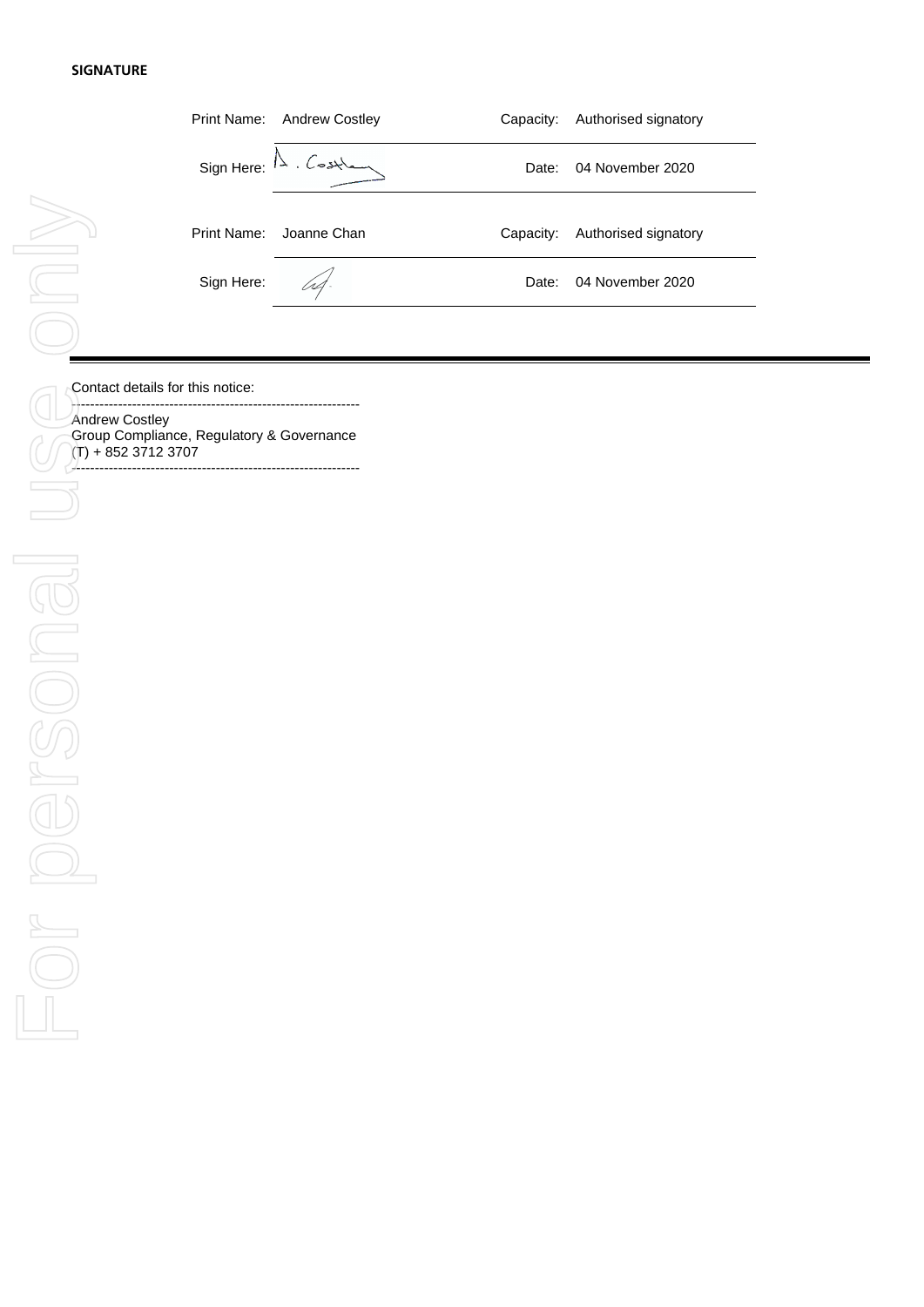## **Appendix A**

| <b>Holder of relevant interest</b>                   | <b>UBS AG, London Branch</b>                                                                                                                   | <b>UBS AG, Australia Branch</b>                                                                                                                                                                                                                                                                                                |
|------------------------------------------------------|------------------------------------------------------------------------------------------------------------------------------------------------|--------------------------------------------------------------------------------------------------------------------------------------------------------------------------------------------------------------------------------------------------------------------------------------------------------------------------------|
| Type of agreement                                    | Prime Brokerage Agreement                                                                                                                      | Prime Brokerage Agreement                                                                                                                                                                                                                                                                                                      |
| <b>Parties to agreement</b>                          | (i) UBS AG, London Branch ("UBS<br>AG'                                                                                                         | (i) UBS AG, Australia Branch<br>("UBS AG")                                                                                                                                                                                                                                                                                     |
|                                                      | (ii) Client (Please refer to Appendix<br>$A-1.$ )                                                                                              | (ii) Client (Please refer to Appendix<br>$A-1.$ )                                                                                                                                                                                                                                                                              |
| <b>Transfer date</b>                                 | Please refer to Appendix A-1.                                                                                                                  | Please refer to Appendix A-1.                                                                                                                                                                                                                                                                                                  |
| Holder of voting rights                              | UBS AG                                                                                                                                         | <b>UBS AG</b>                                                                                                                                                                                                                                                                                                                  |
| Are there any restrictions on<br>voting rights?      | No.                                                                                                                                            | Please refer to the details below.                                                                                                                                                                                                                                                                                             |
| If yes, detail                                       | N/A                                                                                                                                            | Since all right and title in the<br>securities passes to the transferee<br>(i.e. UBS AG), the transferee has<br>the right to vote. However, in<br>certain circumstances, the<br>transferee may seek to arrange for<br>voting rights to be exercised in<br>accordance with the instructions of<br>the transferor (i.e. Client). |
| Scheduled return date (if any)                       | None.                                                                                                                                          | None, subject to the terms of the<br>relevant loan.                                                                                                                                                                                                                                                                            |
| Does the borrower have the right<br>to return early? | Yes.                                                                                                                                           | Yes.                                                                                                                                                                                                                                                                                                                           |
| If yes, detail                                       | The borrower (i.e. UBS AG) has the<br>right to return at its discretion.                                                                       | The borrower (i.e. UBS AG) has the<br>right to return at its discretion.                                                                                                                                                                                                                                                       |
| Does the lender have the right to<br>recall early?   | Yes.                                                                                                                                           | Yes.                                                                                                                                                                                                                                                                                                                           |
| If yes, detail                                       | The lender (i.e. Client) can recall at<br>its request subject to compliance<br>with margin requirements and the<br>terms of the relevant loan. | The lender (i.e. Client) can recall at<br>its request subject to compliance<br>with margin requirements and the<br>terms of the relevant loan.                                                                                                                                                                                 |
| Will the securities be returned on<br>settlement?    | Yes.                                                                                                                                           | Yes.                                                                                                                                                                                                                                                                                                                           |
| If yes, detail any exceptions                        | None.                                                                                                                                          | None.                                                                                                                                                                                                                                                                                                                          |
|                                                      |                                                                                                                                                |                                                                                                                                                                                                                                                                                                                                |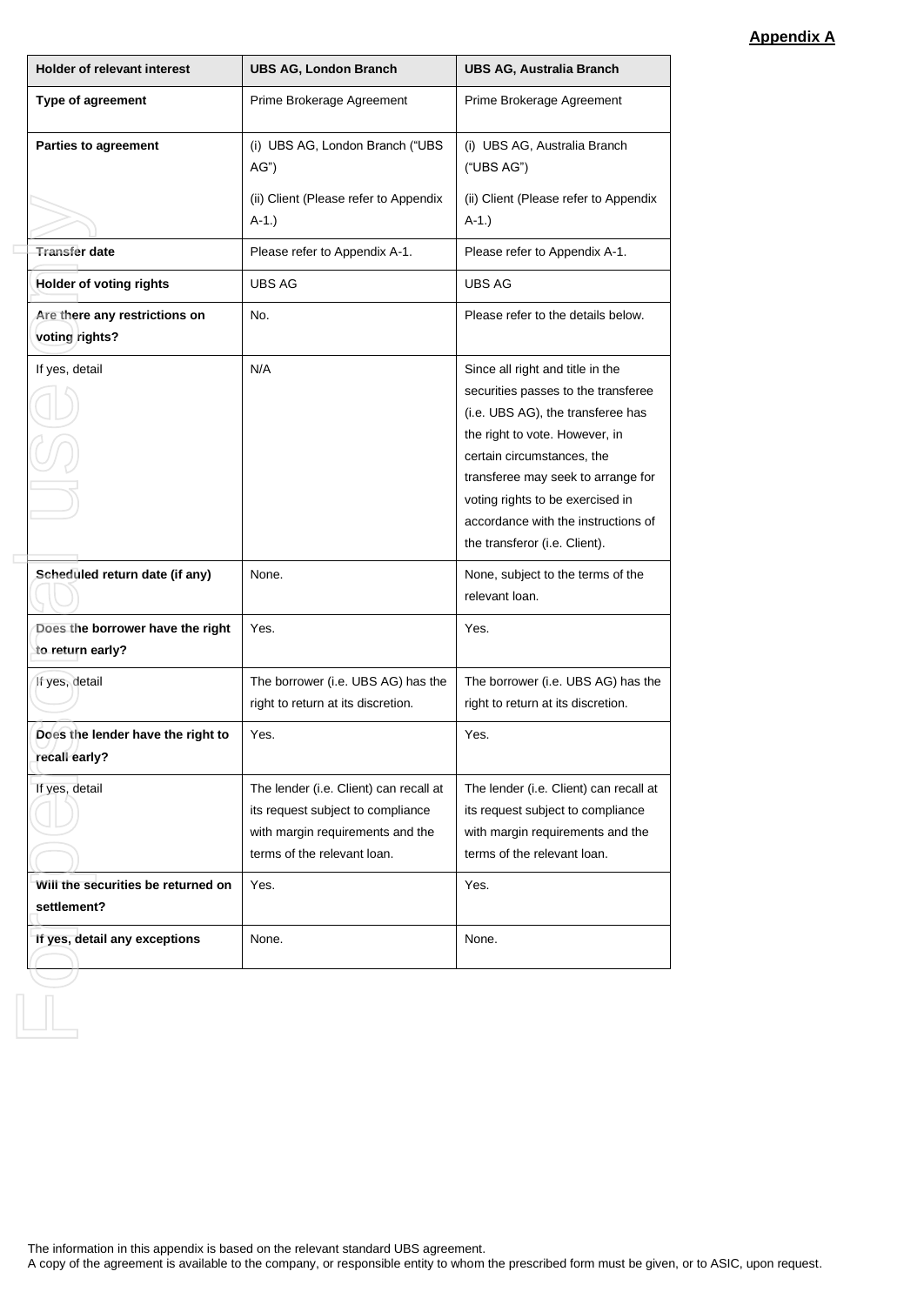### **Prime Brokerage Agreement - UBS AG, London Branch**

| Arrowstreet Capital Global Equity Long Short Fund Limited                     | <b>Transfer date</b>                            |
|-------------------------------------------------------------------------------|-------------------------------------------------|
|                                                                               | 1 July 2020<br>(i)                              |
| The Segantii Asia-Pacific Equity Multi-Strategy Fund                          | 28 July 2020<br>(i)                             |
|                                                                               | 29 July 2020<br>(ii)                            |
|                                                                               | 30 July 2020<br>(iii)                           |
|                                                                               | 9 September 2020<br>(iv)                        |
|                                                                               | 10 September 2020<br>(V)                        |
|                                                                               | 11 September 2020<br>(vi)                       |
|                                                                               | (vii) 15 September 2020                         |
|                                                                               | (viii) 16 September 2020                        |
|                                                                               | 17 September 2020<br>(ix)                       |
|                                                                               | 23 September 2020<br>(x)                        |
|                                                                               | (xi) 24 September 2020                          |
|                                                                               | (xii) 25 September 2020                         |
|                                                                               | (xiii) 29 September 2020                        |
|                                                                               | (xiv) 5 October 2020                            |
|                                                                               | (xv) 14 October 2020                            |
|                                                                               |                                                 |
|                                                                               |                                                 |
|                                                                               | (xvi) 30 October 2020<br>(xvii) 2 November 2020 |
| Prime Brokerage Agreement - UBS AG, Australia Branch                          |                                                 |
| Parties to agreement                                                          | <b>Transfer date</b>                            |
| Regal Funds Management Pty Limited as trustee for Regal Australian Long Short | 13 October 2020<br>(i)                          |
| Geared Equity Fund                                                            | 2 November 2020<br>(ii)                         |
| Regal Investment Fund                                                         | 2 November 2020<br>(i)                          |

 $\begin{picture}(45,4) \put(0,0) {\line(0,1){10}} \put(15,0) {\line(0,1){10}} \put(15,0) {\line(0,1){10}} \put(15,0) {\line(0,1){10}} \put(15,0) {\line(0,1){10}} \put(15,0) {\line(0,1){10}} \put(15,0) {\line(0,1){10}} \put(15,0) {\line(0,1){10}} \put(15,0) {\line(0,1){10}} \put(15,0) {\line(0,1){10}} \put(15,0) {\line(0,1){10}} \put(15,0) {\line(0,$ 

## **Prime Brokerage Agreement - UBS AG, Australia Branch**

| Parties to agreement                                                              | <b>Transfer date</b>    |
|-----------------------------------------------------------------------------------|-------------------------|
| Regal Funds Management Pty Limited as trustee for Regal Australian Long Short     | 13 October 2020<br>(i)  |
| <b>Geared Equity Fund</b>                                                         | 2 November 2020<br>(ii) |
| Regal Investment Fund                                                             | 2 November 2020<br>(i)  |
|                                                                                   |                         |
| Regal Funds Management Pty Ltd as trustee and manager of Atlantic Absolute Return | 2 November 2020<br>(۱)  |
| Fund                                                                              |                         |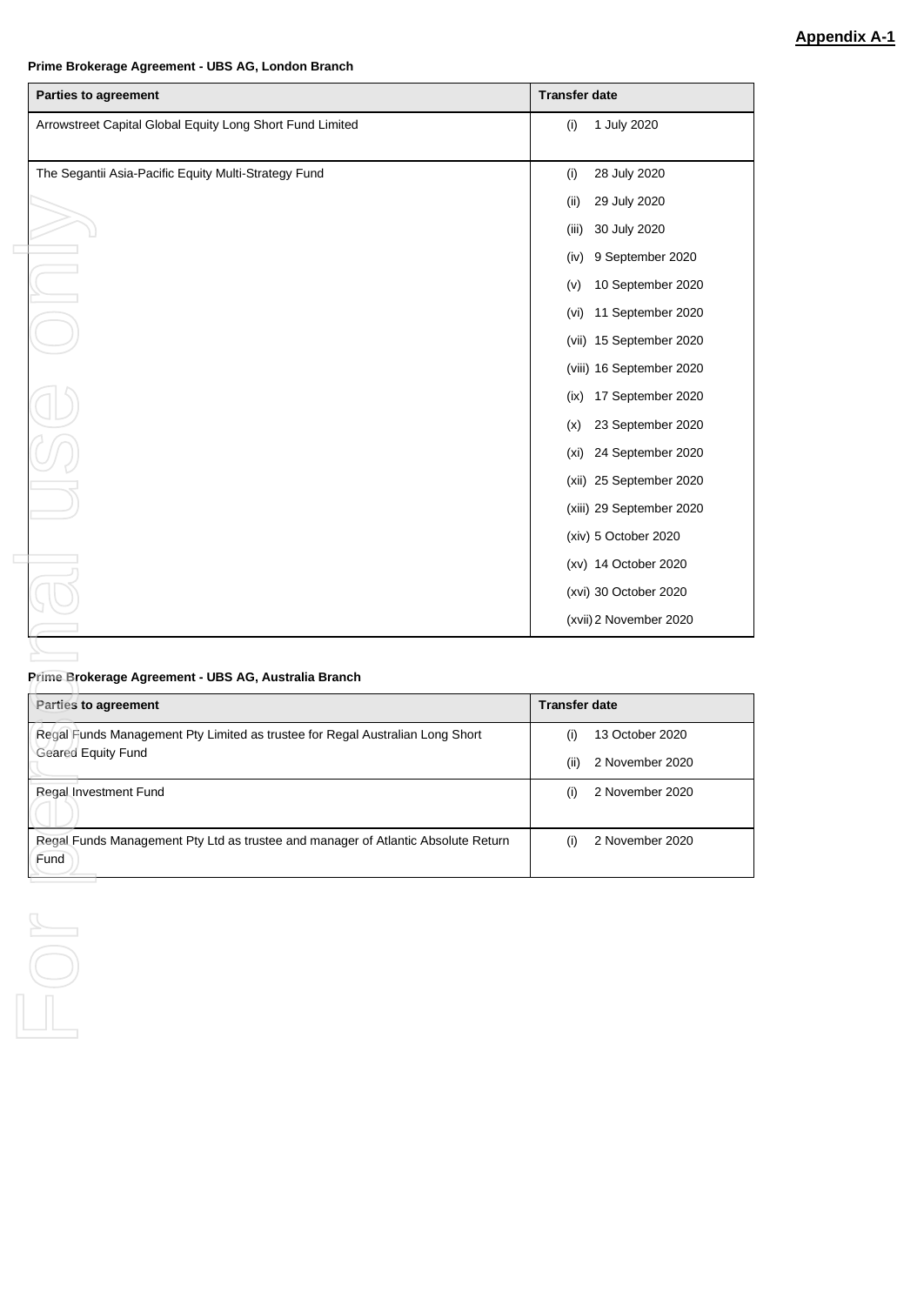|                        |                                                                        |                                 |                        |                             | <b>NSR - Appendix B</b>                                    |
|------------------------|------------------------------------------------------------------------|---------------------------------|------------------------|-----------------------------|------------------------------------------------------------|
| Date of                |                                                                        |                                 | Consideration given in |                             |                                                            |
| change<br>03-Jul-20    | Person whose relevant interest changed<br>UBS Securities Australia Ltd | <b>Nature of Change</b><br>Sell | relation to change     | <b>Number of securities</b> | <b>Class</b><br>(1) Stapled Securities                     |
| 03-Jul-20              | UBS Securities Australia Ltd                                           | Sell                            | $\overline{a}$         |                             | (2) Stapled Securities                                     |
| 03-Jul-20              | UBS Securities Australia Ltd                                           | Sell                            | 50                     |                             | (26) Stapled Securities                                    |
| 03-Jul-20              | UBS Securities Australia Ltd                                           | Sell                            | 177                    |                             | (93) Stapled Securities                                    |
| 03-Jul-20              | UBS Securities Australia Ltd                                           | Sell                            | 116                    |                             | (61) Stapled Securities                                    |
| 03-Jul-20              | UBS Securities Australia Ltd                                           | Sell                            | 383                    |                             | (201) Stapled Securities                                   |
| 03-Jul-20              | UBS Securities Australia Ltd                                           | Sell                            | 50                     |                             | (26) Stapled Securities                                    |
| 03-Jul-20              | UBS Securities Australia Ltd                                           | Sell                            | 112                    |                             | (59) Stapled Securities                                    |
| 03-Jul-20              | UBS Securities Australia Ltd                                           | Sell                            | 173                    |                             | (91) Stapled Securities                                    |
| 03-Jul-20<br>03-Jul-20 | UBS Securities Australia Ltd<br>UBS Securities Australia Ltd           | Sell<br>Sell                    | 185<br>185             |                             | (97) Stapled Securities<br>(97) Stapled Securities         |
| 03-Jul-20              | UBS Securities Australia Ltd                                           | Sell                            | 246                    |                             | (129) Stapled Securities                                   |
| 03-Jul-20              | UBS Securities Australia Ltd                                           | Sell                            | 248                    |                             | (130) Stapled Securities                                   |
| 03-Jul-20              | UBS Securities Australia Ltd                                           | Sell                            | 278                    |                             | (146) Stapled Securities                                   |
| 03-Jul-20              | UBS Securities Australia Ltd                                           | Sell                            | 391                    |                             | (205) Stapled Securities                                   |
| 03-Jul-20              | UBS Securities Australia Ltd                                           | Sell                            | 697                    |                             | (366) Stapled Securities                                   |
| 03-Jul-20              | UBS Securities Australia Ltd                                           | Sell                            | 21                     |                             | (11) Stapled Securities                                    |
| 03-Jul-20              | UBS Securities Australia Ltd                                           | Sell                            | 135                    |                             | (71) Stapled Securities                                    |
| 03-Jul-20              | UBS Securities Australia Ltd                                           | Sell                            | 34                     |                             | (18) Stapled Securities                                    |
| 03-Jul-20<br>03-Jul-20 | UBS Securities Australia Ltd<br>UBS Securities Australia Ltd           | Sell<br>Sell                    | 421<br>673             |                             | (221) Stapled Securities<br>(353) Stapled Securities       |
| 03-Jul-20              | UBS Securities Australia Ltd                                           | Sell                            | 271                    |                             | (142) Stapled Securities                                   |
| 03-Jul-20              | UBS Securities Australia Ltd                                           | Sell                            | 181                    |                             | (95) Stapled Securities                                    |
| 03-Jul-20              | UBS Securities Australia Ltd                                           | Sell                            | 312                    |                             | (164) Stapled Securities                                   |
| 03-Jul-20              | UBS Securities Australia Ltd                                           | Sell                            | 282                    |                             | (148) Stapled Securities                                   |
| 03-Jul-20              | UBS Securities Australia Ltd                                           | Sell                            | 1,334                  |                             | (700) Stapled Securities                                   |
| 03-Jul-20              | UBS Securities Australia Ltd                                           | Buy                             | 50                     |                             | 26 Stapled Securities                                      |
| 03-Jul-20              | UBS Securities Australia Ltd                                           | Buy                             | 63                     |                             | 33 Stapled Securities                                      |
| 03-Jul-20              | UBS Securities Australia Ltd                                           | Buy                             | 244                    |                             | 127 Stapled Securities                                     |
| 03-Jul-20<br>03-Jul-20 | UBS Securities Australia Ltd<br>UBS Securities Australia Ltd           | Buy<br>Buy                      | 50<br>52               |                             | 26 Stapled Securities<br>27 Stapled Securities             |
| 03-Jul-20              | UBS Securities Australia Ltd                                           | <b>Buy</b>                      | 142                    |                             | 74 Stapled Securities                                      |
| 03-Jul-20              | UBS Securities Australia Ltd                                           | Buy                             | 217                    |                             | 113 Stapled Securities                                     |
| 03-Jul-20              | UBS Securities Australia Ltd                                           | Buy                             | 285                    |                             | 148 Stapled Securities                                     |
| 03-Jul-20              | UBS Securities Australia Ltd                                           | Buy                             | 646                    |                             | 336 Stapled Securities                                     |
| 03-Jul-20              | UBS Securities Australia Ltd                                           | Buy                             | 1,335                  |                             | 694 Stapled Securities                                     |
| 03-Jul-20              | UBS Securities Australia Ltd                                           | <b>Buy</b>                      | 171                    |                             | 89 Stapled Securities                                      |
| 03-Jul-20              | UBS Securities Australia Ltd                                           | Buy                             | 252                    |                             | 131 Stapled Securities                                     |
| 03-Jul-20<br>03-Jul-20 | UBS Securities Australia Ltd<br>UBS Securities Australia Ltd           | Buy<br>Buy                      | $\overline{2}$<br>17   |                             | <b>Stapled Securities</b><br>9 Stapled Securities          |
| 03-Jul-20              | UBS Securities Australia Ltd                                           | Buy                             | 337                    |                             | 175 Stapled Securities                                     |
| 03-Jul-20              | UBS Securities Australia Ltd                                           | Buy                             | 525                    |                             | 273 Stapled Securities                                     |
| 03-Jul-20              | UBS Securities Australia Ltd                                           | Buy                             | 1,154                  |                             | 600 Stapled Securities                                     |
| 03-Jul-20              | UBS Securities Australia Ltd                                           | Buy                             | 2,012                  |                             | 1,046 Stapled Securities                                   |
| 03-Jul-20              | UBS Securities Australia Ltd                                           | Buy                             | 546                    |                             | 284 Stapled Securities                                     |
| 03-Jul-20              | UBS Securities Australia Ltd                                           | Buy                             | 148                    |                             | 77 Stapled Securities                                      |
| 03-Jul-20              | UBS Securities Australia Ltd                                           | Buy                             | 441                    |                             | 229 Stapled Securities                                     |
| 03-Jul-20<br>03-Jul-20 | UBS Securities Australia Ltd<br>UBS Securities Australia Ltd           | Buy                             | 635<br>850             |                             | 330 Stapled Securities<br>442 Stapled Securities           |
| 03-Jul-20              | UBS Securities Australia Ltd                                           | Buy<br>Buy                      | 1,193                  |                             | 620 Stapled Securities                                     |
| 03-Jul-20              | UBS Securities Australia Ltd                                           | Buy                             | 90                     |                             | 47 Stapled Securities                                      |
| 03-Jul-20              | UBS Securities Australia Ltd                                           | Buy                             | 854                    |                             | 444 Stapled Securities                                     |
| 03-Jul-20              | UBS Securities Australia Ltd                                           | Buy                             | 6                      |                             | 3 Stapled Securities                                       |
| 03-Jul-20              | UBS Securities Australia Ltd                                           | Buy                             | 29                     |                             | 15 Stapled Securities                                      |
| 03-Jul-20              | UBS Securities Australia Ltd                                           | Buy                             | 18,963                 |                             | 9,857 Stapled Securities                                   |
| 03-Jul-20              | UBS Securities Australia Ltd                                           | Buy                             | 11,875                 |                             | 6,201 Stapled Securities                                   |
| 03-Jul-20              | UBS Securities Australia Ltd                                           | Buy                             | 18,118                 |                             | 9,461 Stapled Securities                                   |
| 03-Jul-20<br>03-Jul-20 | UBS Securities Australia Ltd<br>UBS Securities Australia Ltd           | Buy<br>Sell                     | 1,049,237<br>957,150   |                             | 545,228 Stapled Securities<br>(497,971) Stapled Securities |
| 03-Jul-20              | UBS Securities Australia Ltd                                           | Buy                             | 8,124                  |                             | 4,211 Stapled Securities                                   |
| 03-Jul-20              | UBS Securities Australia Ltd                                           | Sell                            | 80,724                 |                             | (42,070) Stapled Securities                                |
| 03-Jul-20              | UBS Securities Australia Ltd                                           | Buy                             | 145,712                |                             | 76,050 Stapled Securities                                  |
| 03-Jul-20              | UBS Securities Australia Ltd                                           | Sell                            | 725,918                |                             | (377,022) Stapled Securities                               |
| 03-Jul-20              | UBS Securities Australia Ltd                                           | Buy                             | 912,394                |                             | 474,365 Stapled Securities                                 |
| 03-Jul-20              | UBS Securities Australia Ltd                                           | Sell                            | 342,275                |                             | (178,930) Stapled Securities                               |
| 03-Jul-20              | UBS Securities Australia Ltd                                           | Buy                             | 8,461                  |                             | 4,417 Stapled Securities                                   |
| 03-Jul-20              | UBS Securities Australia Ltd                                           | Sell                            | 62,217                 |                             | (32,381) Stapled Securities                                |
| 03-Jul-20              | UBS Securities Australia Ltd                                           | Sell                            | 47,136                 |                             | (24,550) Stapled Securities                                |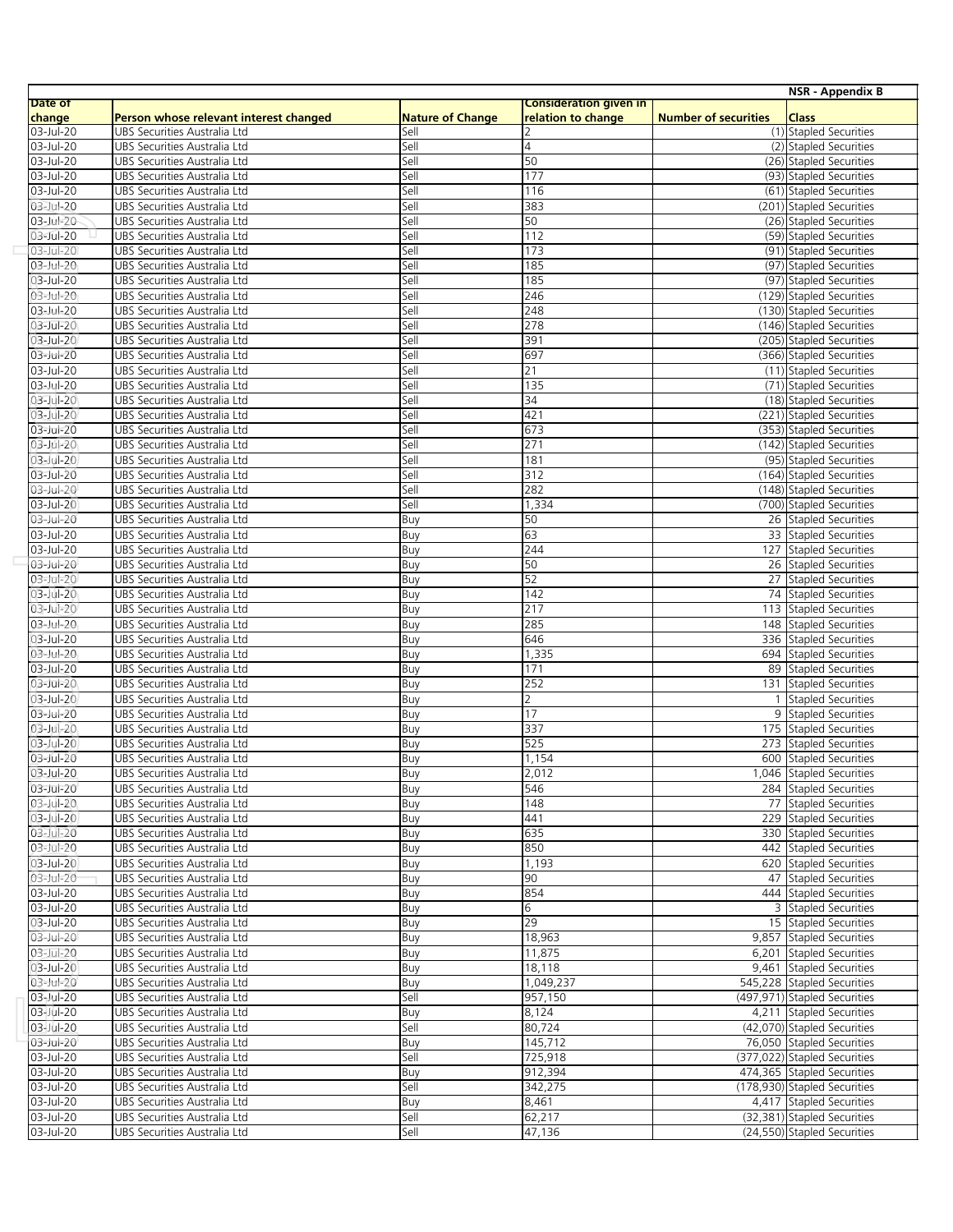| 03-Jul-20              | UBS Securities Australia Ltd                                 | Sell           | 23,881          | (12,443) Stapled Securities                              |
|------------------------|--------------------------------------------------------------|----------------|-----------------|----------------------------------------------------------|
| 03-Jul-20              | UBS Securities Australia Ltd                                 | Buy            | 2,465           | 1,289 Stapled Securities                                 |
| 03-Jul-20              | UBS Securities Australia Ltd                                 | Sell           | 72,718          | (37,973) Stapled Securities                              |
| 03-Jul-20              | UBS AG London Branch                                         | Stock returned | N/A             | (40,456) Stapled Securities                              |
| 06-Jul-20              | UBS Securities Australia Ltd                                 | Sell           | 344             | (180) Stapled Securities                                 |
| 06-Jul-20              | UBS Securities Australia Ltd                                 | Sell           | 810             | (424) Stapled Securities                                 |
| 06-Jul-20              | UBS Securities Australia Ltd                                 | Sell           | 262             | (137) Stapled Securities                                 |
| 06-Jul-20              | UBS Securities Australia Ltd                                 | Sell           | 2,503           | (1,310) Stapled Securities                               |
| 06-Jul-20              | UBS Securities Australia Ltd                                 | Sell           | 118             | (62) Stapled Securities                                  |
| 06-Jul-20              | UBS Securities Australia Ltd                                 | Sell           | 313             | (164) Stapled Securities                                 |
| 06-Jul-20              | UBS Securities Australia Ltd                                 | Sell           | 371             | (194) Stapled Securities                                 |
| 06-Jul-20              | UBS Securities Australia Ltd                                 | Sell           | 371             | (194) Stapled Securities                                 |
| 06-Jul-20              | UBS Securities Australia Ltd                                 | Sell           | 275             | (144) Stapled Securities                                 |
| 06-Jul-20              | UBS Securities Australia Ltd                                 | Sell           | 61              | (32) Stapled Securities                                  |
| 06-Jul-20              | UBS Securities Australia Ltd                                 | Sell           | 15              | (8) Stapled Securities                                   |
| 06-Jul-20              | UBS Securities Australia Ltd                                 | Sell           | 149             | (78) Stapled Securities                                  |
| 06-Jul-20              | UBS Securities Australia Ltd                                 | Sell           | 588             | (308) Stapled Securities                                 |
| 06-Jul-20              | UBS Securities Australia Ltd                                 | Sell           | 944             | (494) Stapled Securities                                 |
| 06-Jul-20              | UBS Securities Australia Ltd                                 | Sell           | 3,833           | (2,006) Stapled Securities                               |
| 06-Jul-20              | UBS Securities Australia Ltd                                 | Sell           | 6,986           | (3,667) Stapled Securities                               |
| 06-Jul-20              | UBS Securities Australia Ltd                                 | Sell           | 742,519         | (387,455) Stapled Securities                             |
| 06-Jul-20              | UBS Securities Australia Ltd                                 | Buy            | 724,477         | 377,332 Stapled Securities                               |
| 06-Jul-20              | UBS Securities Australia Ltd                                 | Buy            | 3,822           | 1,989 Stapled Securities                                 |
| 06-Jul-20              | UBS Securities Australia Ltd                                 | Sell           | 284,525         | (148,368) Stapled Securities                             |
| 06-Jul-20              | UBS Securities Australia Ltd                                 | Sell           | 52,117          | (27.133) Stapled Securities                              |
| 06-Jul-20              | UBS Securities Australia Ltd                                 | Buy            | 307,891         | 160,636 Stapled Securities                               |
| 06-Jul-20              | UBS Securities Australia Ltd                                 | Sell           | 1,518,535       | (791,811) Stapled Securities                             |
| 06-Jul-20              | UBS Securities Australia Ltd                                 | Buy            | 1,754,048       | 913,852 Stapled Securities                               |
| 06-Jul-20              | UBS Securities Australia Ltd                                 | Sell           | 205,840         | (107,080) Stapled Securities                             |
| 06-Jul-20              | UBS Securities Australia Ltd                                 | Sell           | 4               | (2) Stapled Securities                                   |
| 06-Jul-20              | UBS Securities Australia Ltd                                 | Buy            | 81,650          | 42,528 Stapled Securities                                |
| 06-Jul-20              | UBS AG London Branch                                         | Stock returned | N/A             | (86,788) Stapled Securities                              |
| 06-Jul-20              | <b>UBS Asset Management</b>                                  | Sell           | 8,855           | (4,650) Stapled Securities                               |
| 07-Jul-20              | UBS Securities Australia Ltd                                 | Buy            | 4,900           | 2,586 Stapled Securities                                 |
| 07-Jul-20              | UBS Securities Australia Ltd                                 | Buy            | 4,900           | 2,586 Stapled Securities                                 |
| 07-Jul-20              | UBS Securities Australia Ltd                                 | Buy            | 15,825          | 8,351 Stapled Securities                                 |
| 07-Jul-20              | UBS Securities Australia Ltd                                 | Buy            | 15,825          | 8,351 Stapled Securities                                 |
| 07-Jul-20              | UBS Securities Australia Ltd                                 | Buy            | 640,185         | 335,914 Stapled Securities                               |
| 07-Jul-20              | UBS Securities Australia Ltd                                 | Sell           | 919,686         | (482,724) Stapled Securities                             |
| 07-Jul-20              | UBS Securities Australia Ltd                                 | Sell           | 118,964         | (62,811) Stapled Securities                              |
| 07-Jul-20              | UBS Securities Australia Ltd                                 | Sell           | 9,741           | (5,132) Stapled Securities                               |
|                        | UBS Securities Australia Ltd                                 | Buy            | 8               |                                                          |
| 07-Jul-20              |                                                              |                |                 | 4 Stapled Securities                                     |
| 07-Jul-20              | UBS Securities Australia Ltd                                 | Sell           | 167,829         | (87,685) Stapled Securities                              |
| 07-Jul-20              | UBS Securities Australia Ltd                                 | Sell           | 30,209          | (15,918) Stapled Securities                              |
| 07-Jul-20              | UBS Securities Australia Ltd                                 | Buy            | 507,502         | 266,154 Stapled Securities                               |
| 07-Jul-20              | UBS Securities Australia Ltd                                 | Sell           | 885,433         | (465,870) Stapled Securities                             |
| 07-Jul-20              | UBS Securities Australia Ltd                                 | Buv            | 1.249.361       | 657,593 Stapled Securities                               |
| $07 -$ Jul-20          | UBS Securities Australia Ltd                                 | Sell           | 693,930         | (366,132) Stapled Securities                             |
| 07-Jul-20              | UBS Securities Australia Ltd                                 | Sell           | 126             | (67) Stapled Securities                                  |
| 07-Jul-20              | UBS Securities Australia Ltd                                 | Buy            | 306,103         | 161,200 Stapled Securities                               |
| 07-Jul-20              | UBS Securities Australia Ltd                                 | Buy            | 47,161          | 24,858 Stapled Securities                                |
| 07-Jul-20              | UBS Securities Australia Ltd                                 | Sell           | 7,159           | (3,773) Stapled Securities                               |
| 07-Jul-20              | UBS Securities Australia Ltd                                 | Sell           | 6,202           | (3,266) Stapled Securities                               |
| 07-Jul-20              | UBS Securities Australia Ltd                                 | Sell           | 49,325          | (25,722) Stapled Securities                              |
| 07-Jul-20              | UBS Securities Australia Ltd                                 | Sell           | 29,193          | (15,290) Stapled Securities                              |
| 07-Jul-20              | UBS Securities Australia Ltd                                 | Sell           | 919             | (482) Stapled Securities                                 |
| 07-Jul-20              | UBS AG London Branch                                         | Stock returned | N/A             | (66,314) Stapled Securities                              |
| 07-Jul-20              | UBS Asset Management                                         | Sell           | 2,569<br>30     | (1,349) Stapled Securities                               |
| 08-Jul-20              | UBS Securities Australia Ltd<br>UBS Securities Australia Ltd | Sell           | 144             | (16) Stapled Securities<br>(77) Stapled Securities       |
| 08-Jul-20              |                                                              | Sell           |                 |                                                          |
| 08-Jul-20              | UBS Securities Australia Ltd                                 | Sell           | 1,624           | (866) Stapled Securities                                 |
| 08-Jul-20              | UBS Securities Australia Ltd                                 | Sell           | 640             | (341) Stapled Securities                                 |
| 08-Jul-20<br>08-Jul-20 | UBS Securities Australia Ltd                                 | Sell           | 63,518<br>6,870 | (33,868) Stapled Securities                              |
| 08-Jul-20              | UBS Securities Australia Ltd<br>UBS Securities Australia Ltd | Sell<br>Sell   |                 | (3,663) Stapled Securities<br>(4,582) Stapled Securities |
| 08-Jul-20              | UBS Securities Australia Ltd                                 |                | 8,593<br>531    | 283 Stapled Securities                                   |
| 08-Jul-20              |                                                              | Buy            |                 |                                                          |
|                        | UBS Securities Australia Ltd                                 | Buy            | 9,926           | 5,294 Stapled Securities                                 |
| 08-Jul-20<br>08-Jul-20 | UBS Securities Australia Ltd<br>UBS Securities Australia Ltd | Buy<br>Buy     | 8,591<br>15,056 | 4,582 Stapled Securities<br>8,030 Stapled Securities     |
| 08-Jul-20              | UBS Securities Australia Ltd                                 | Buy            | 181,881         | 97,003 Stapled Securities                                |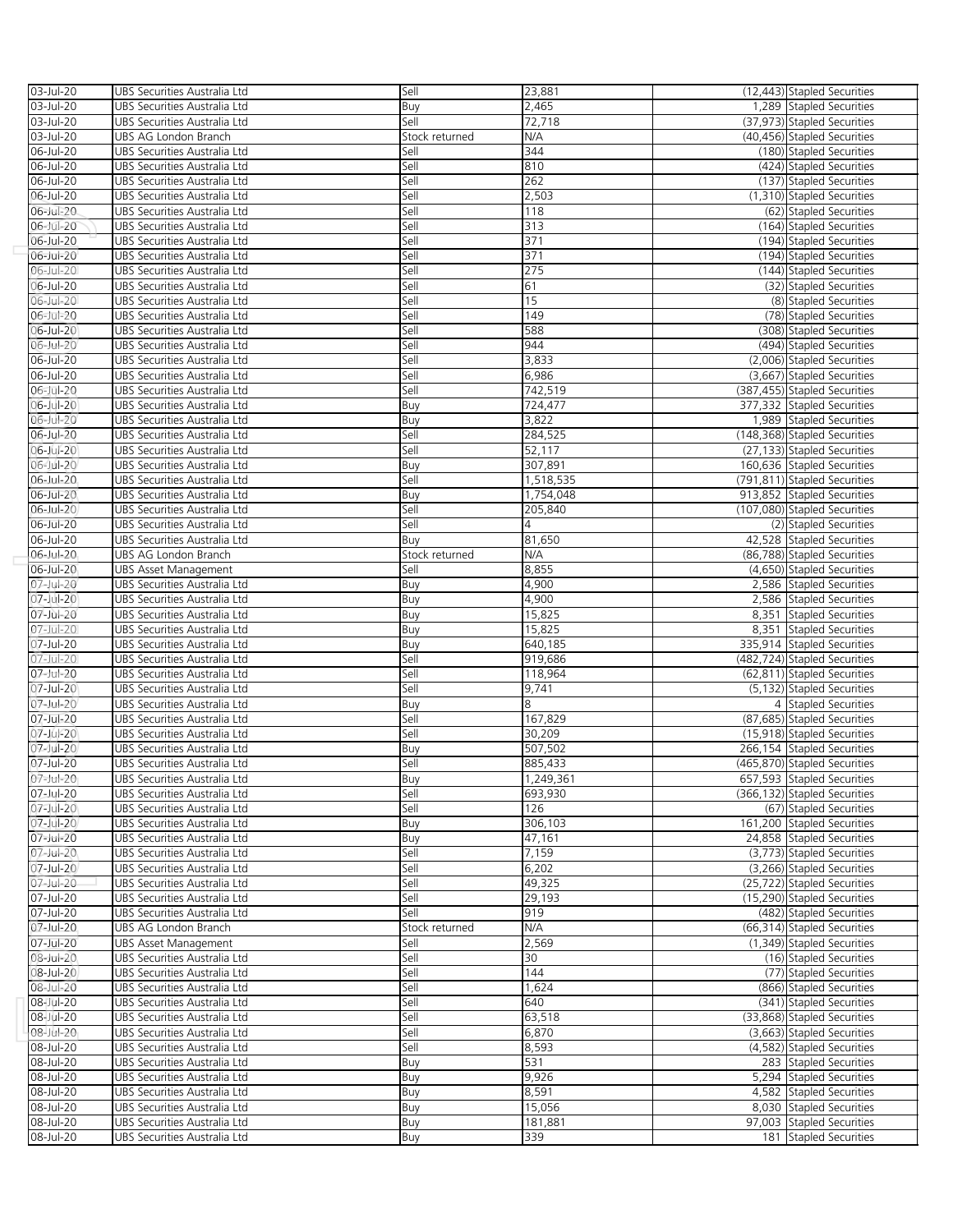| 08-Jul-20 | UBS Securities Australia Ltd         | Buy            | 780       | 416 Stapled Securities       |  |
|-----------|--------------------------------------|----------------|-----------|------------------------------|--|
| 08-Jul-20 | UBS Securities Australia Ltd         | Buy            | 3,649     | 1,946 Stapled Securities     |  |
|           |                                      |                |           |                              |  |
| 08-Jul-20 | UBS Securities Australia Ltd         | Buy            | 6,834     | 3,645 Stapled Securities     |  |
| 08-Jul-20 | UBS Securities Australia Ltd         | Buy            | 8,304     | 4,429 Stapled Securities     |  |
| 08-Jul-20 | UBS Securities Australia Ltd         | Sell           | 39        | (21) Stapled Securities      |  |
| 08-Jul-20 | UBS Securities Australia Ltd         | Sell           | 339       | (181) Stapled Securities     |  |
| 08-Jul-20 | UBS Securities Australia Ltd         | Sell           | 21,023    | (11,212) Stapled Securities  |  |
|           |                                      |                |           |                              |  |
| 08-Jul-20 | UBS Securities Australia Ltd         | Sell           | 604,670   | (322,353) Stapled Securities |  |
| 08-Jul-20 | UBS Securities Australia Ltd         | Buy            | 803,256   | 428,312 Stapled Securities   |  |
| 08-Jul-20 | UBS Securities Australia Ltd         | Sell           | 91,844    | (48,664) Stapled Securities  |  |
| 08-Jul-20 | UBS Securities Australia Ltd         | Sell           | 41,052    | (21,911) Stapled Securities  |  |
|           |                                      |                | 108,836   | (58,024) Stapled Securities  |  |
| 08-Jul-20 | UBS Securities Australia Ltd         | Sell           |           |                              |  |
| 08-Jul-20 | UBS Securities Australia Ltd         | Buy            | 56,454    | 30,128 Stapled Securities    |  |
| 08-Jul-20 | UBS Securities Australia Ltd         | Sell           | 2,100     | (1,120) Stapled Securities   |  |
| 08-Jul-20 | UBS Securities Australia Ltd         | Buy            | 1,841,834 | 982,364 Stapled Securities   |  |
| 08-Jul-20 | UBS Securities Australia Ltd         | Sell           | 1,658,115 | (883,998) Stapled Securities |  |
|           |                                      |                |           |                              |  |
| 08-Jul-20 | UBS Securities Australia Ltd         | Sell           | 23        | (12) Stapled Securities      |  |
| 08-Jul-20 | UBS Securities Australia Ltd         | Buy            | 51,549    | 27,446 Stapled Securities    |  |
| 08-Jul-20 | UBS Securities Australia Ltd         | Sell           | 22,584    | (12,071) Stapled Securities  |  |
| 08-Jul-20 | UBS Securities Australia Ltd         | Sell           | 34,896    | (18,607) Stapled Securities  |  |
|           | UBS Securities Australia Ltd         |                |           | (20,650) Stapled Securities  |  |
| 08-Jul-20 |                                      | Sell           | 38,609    |                              |  |
| 08-Jul-20 | UBS Securities Australia Ltd         | Buy            | 17        | 9 Stapled Securities         |  |
| 08-Jul-20 | UBS AG London Branch                 | Stock received | N/A       | 418,232 Stapled Securities   |  |
| 08-Jul-20 | UBS AG London Branch                 | Stock received | N/A       | 418,232 Stapled Securities   |  |
| 08-Jul-20 | UBS AG, Australia Branch             | Stock received | N/A       | 35,000 Stapled Securities    |  |
|           |                                      |                |           |                              |  |
| 08-Jul-20 | UBS Fund Management (Switzerland) AG | Buy            | 72,681    | 38,660 Stapled Securities    |  |
| 09-Jul-20 | UBS Securities Australia Ltd         | Sell           | 10,968    | (5,824) Stapled Securities   |  |
| 09-Jul-20 | UBS Securities Australia Ltd         | Sell           | 546       | (290) Stapled Securities     |  |
| 09-Jul-20 | UBS Securities Australia Ltd         | Sell           | 1,727     | (917) Stapled Securities     |  |
| 09-Jul-20 | UBS Securities Australia Ltd         | Buy            | 634       | 339 Stapled Securities       |  |
|           |                                      |                |           |                              |  |
| 09-Jul-20 | UBS Securities Australia Ltd         | Buy            | 13        | 7 Stapled Securities         |  |
| 09-Jul-20 | UBS Securities Australia Ltd         | Buy            | 168       | 90 Stapled Securities        |  |
| 09-Jul-20 | UBS Securities Australia Ltd         | Buy            | 60        | 32 Stapled Securities        |  |
| 09-Jul-20 | UBS Securities Australia Ltd         | Buy            | 281       | 150 Stapled Securities       |  |
| 09-Jul-20 | UBS Securities Australia Ltd         |                | 90        | 48 Stapled Securities        |  |
|           |                                      | Buy            |           |                              |  |
| 09-Jul-20 | UBS Securities Australia Ltd         | Buy            | 271       | 145 Stapled Securities       |  |
| 09-Jul-20 | UBS Securities Australia Ltd         | Buy            | 772       | 413 Stapled Securities       |  |
| 09-Jul-20 | UBS Securities Australia Ltd         | Buy            | 94        | 50 Stapled Securities        |  |
| 09-Jul-20 | UBS Securities Australia Ltd         | Buy            | 219       | 117 Stapled Securities       |  |
| 09-Jul-20 | UBS Securities Australia Ltd         |                | 125       |                              |  |
|           |                                      | Buy            |           | 67 Stapled Securities        |  |
| 09-Jul-20 | UBS Securities Australia Ltd         | Buy            | 176       | 94 Stapled Securities        |  |
| 09-Jul-20 | UBS Securities Australia Ltd         | Buy            | 709       | 379 Stapled Securities       |  |
| 09-Jul-20 | UBS Securities Australia Ltd         | Buy            | 368       | 197 Stapled Securities       |  |
| 09-Jul-20 | UBS Securities Australia Ltd         | Buy            | 56        | 30 Stapled Securities        |  |
| 09-Jul-20 |                                      |                | 1,625     |                              |  |
|           | UBS Securities Australia Ltd         | Buy            |           | 869 Stapled Securities       |  |
| 09-Jul-20 | UBS Securities Australia Ltd         | Buy            | 1,563     | 836 Stapled Securities       |  |
| 09-Jul-20 | UBS Securities Australia Ltd         | Buy            | 529       | 283 Stapled Securities       |  |
| 09-Jul-20 | UBS Securities Australia Ltd         | Buy            | 1,554     | 831 Stapled Securities       |  |
| 09-Jul-20 | UBS Securities Australia Ltd         | Buy            | 565       | 302 Stapled Securities       |  |
|           |                                      |                |           |                              |  |
| 09-Jul-20 | UBS Securities Australia Ltd         | Buy            | 211       | 113 Stapled Securities       |  |
| 09-Jul-20 | UBS Securities Australia Ltd         | Buy            | 114       | 61 Stapled Securities        |  |
| 09-Jul-20 | UBS Securities Australia Ltd         | Buy            | 864       | 462 Stapled Securities       |  |
| 09-Jul-20 | UBS Securities Australia Ltd         | Buy            | 1,721     | 920 Stapled Securities       |  |
| 09-Jul-20 | UBS Securities Australia Ltd         | Buy            | 120       | 64 Stapled Securities        |  |
|           |                                      |                |           |                              |  |
| 09-Jul-20 | UBS Securities Australia Ltd         | Buy            | 310       | 166 Stapled Securities       |  |
| 09-Jul-20 | UBS Securities Australia Ltd         | Buy            | 45        | 24 Stapled Securities        |  |
| 09-Jul-20 | UBS Securities Australia Ltd         | Buy            | 252       | 135 Stapled Securities       |  |
| 09-Jul-20 | UBS Securities Australia Ltd         | Buy            | 892       | 477 Stapled Securities       |  |
| 09-Jul-20 | UBS Securities Australia Ltd         | Buy            | 1,317     | 704 Stapled Securities       |  |
|           |                                      |                |           |                              |  |
| 09-Jul-20 | UBS Securities Australia Ltd         | Buy            | 153       | 82 Stapled Securities        |  |
| 09-Jul-20 | UBS Securities Australia Ltd         | Buy            | 56        | 30 Stapled Securities        |  |
| 09-Jul-20 | UBS Securities Australia Ltd         | Buy            | 619       | 331 Stapled Securities       |  |
| 09-Jul-20 | UBS Securities Australia Ltd         | Buy            | 26        | 14 Stapled Securities        |  |
|           |                                      |                |           |                              |  |
| 09-Jul-20 | UBS Securities Australia Ltd         | Buy            | 1,603     | 857 Stapled Securities       |  |
| 09-Jul-20 | UBS Securities Australia Ltd         | Buy            | 361       | 193 Stapled Securities       |  |
| 09-Jul-20 | UBS Securities Australia Ltd         | Buy            | 1,137     | 608 Stapled Securities       |  |
| 09-Jul-20 | UBS Securities Australia Ltd         | Buy            | 22        | 12 Stapled Securities        |  |
| 09-Jul-20 | UBS Securities Australia Ltd         | Buy            | 26        | 14 Stapled Securities        |  |
|           |                                      |                |           |                              |  |
| 09-Jul-20 | UBS Securities Australia Ltd         | Buy            | 146       | 78 Stapled Securities        |  |
| 09-Jul-20 | UBS Securities Australia Ltd         | Buy            | 9         | 5 Stapled Securities         |  |
| 09-Jul-20 | UBS Securities Australia Ltd         | Buy            | 9         | 5 Stapled Securities         |  |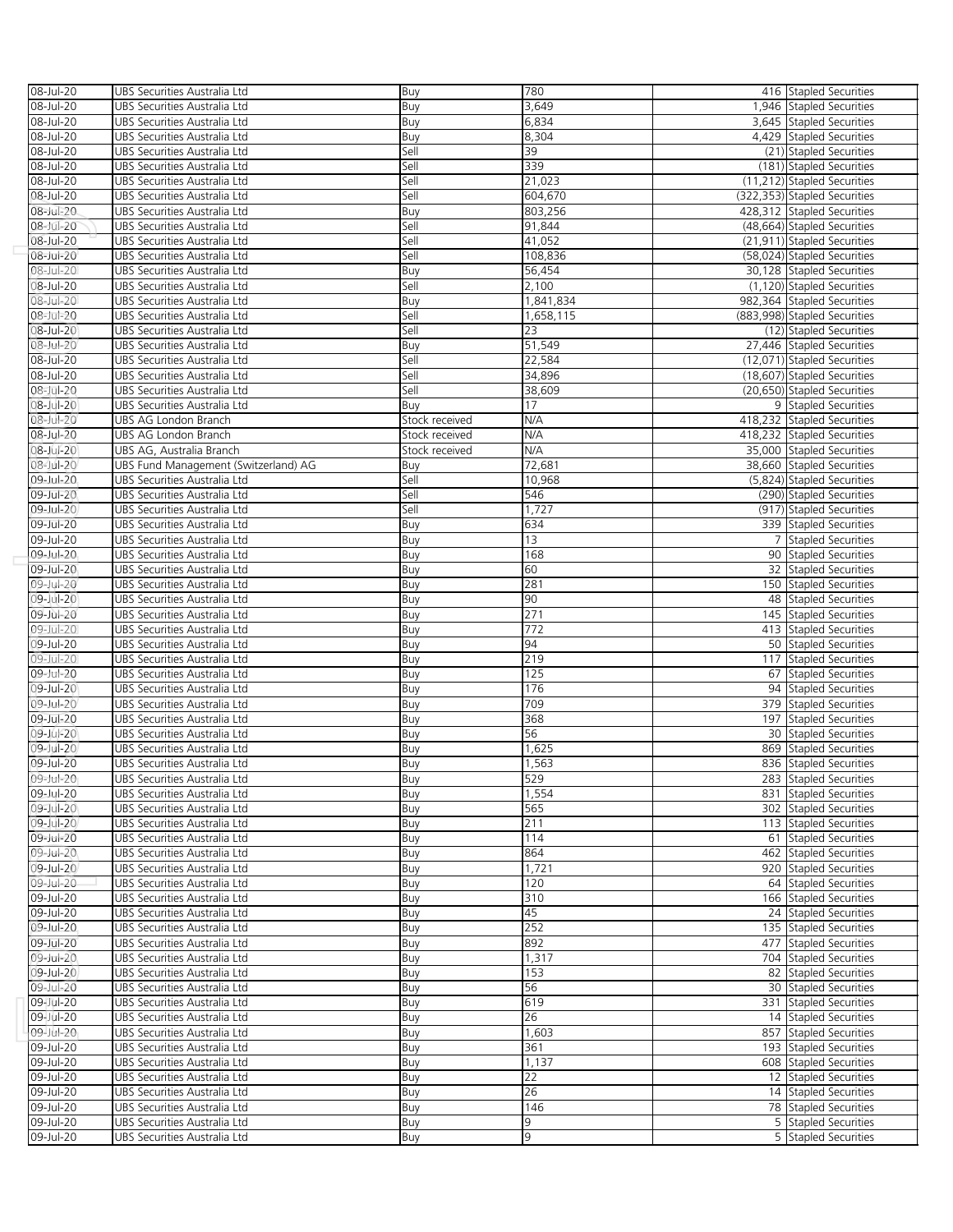| 09-Jul-20                    | UBS Securities Australia Ltd | Buy  | 62             | 33 Stapled Securities        |
|------------------------------|------------------------------|------|----------------|------------------------------|
| 09-Jul-20                    | UBS Securities Australia Ltd | Buy  | $\overline{2}$ | 1 Stapled Securities         |
| 09-Jul-20                    | UBS Securities Australia Ltd | Buy  | 6              | 3 Stapled Securities         |
| 09-Jul-20                    | UBS Securities Australia Ltd | Buy  | 26             | 14 Stapled Securities        |
| 09-Jul-20                    | UBS Securities Australia Ltd | Buy  | 6,980          | 3,732 Stapled Securities     |
| 09-Jul-20                    | UBS Securities Australia Ltd | Buy  | 6,166          | 3,315 Stapled Securities     |
| 09-Jul-20                    | UBS Securities Australia Ltd | Buy  | 37,877         | 20,364 Stapled Securities    |
| 09-Jul-20                    | UBS Securities Australia Ltd | Buy  | 439            | 236 Stapled Securities       |
| 09-Jul-20                    | UBS Securities Australia Ltd | Buy  | 545            | 293 Stapled Securities       |
| 09-Jul-20                    | UBS Securities Australia Ltd | Buy  | 77,499         | 41,666 Stapled Securities    |
| 09-Jul-20                    | UBS Securities Australia Ltd | Sell | 338,926        | (179,773) Stapled Securities |
|                              |                              |      |                |                              |
| 09-Jul-20                    | UBS Securities Australia Ltd | Sell | 165,419        | (87,681) Stapled Securities  |
| 09-Jul-20                    | UBS Securities Australia Ltd | Buy  | 478,132        | 254,366 Stapled Securities   |
| 09-Jul-20                    | UBS Securities Australia Ltd | Sell | 31,161         | (16,560) Stapled Securities  |
| 09-Jul-20                    | UBS Securities Australia Ltd | Sell | 117,737        | (62.563) Stapled Securities  |
| 09-Jul-20                    | UBS Securities Australia Ltd | Buy  | 95,097         | 50,678 Stapled Securities    |
| 09-Jul-20                    | UBS Securities Australia Ltd | Sell | 1,111,303      | (591,213) Stapled Securities |
| 09-Jul-20                    | UBS Securities Australia Ltd | Buy  | 919,012        | 488,940 Stapled Securities   |
| 09-Jul-20                    | UBS Securities Australia Ltd | Sell |                | (1) Stapled Securities       |
| 09-Jul-20                    | UBS Securities Australia Ltd | Buy  | $\overline{2}$ | 1 Stapled Securities         |
| 09-Jul-20                    | UBS Securities Australia Ltd | Buy  | 37,292         | 19,908 Stapled Securities    |
| 09-Jul-20                    | UBS Securities Australia Ltd | Sell | 36,275         | (19,382) Stapled Securities  |
| 09-Jul-20                    | UBS Securities Australia Ltd | Sell | 28,236         | (15,027) Stapled Securities  |
| 09-Jul-20                    | UBS Securities Australia Ltd | Sell | 30,330         | (16,165) Stapled Securities  |
| 09-Jul-20                    | UBS Asset Management         | Sell | 7,398          | (3,978) Stapled Securities   |
| 09-Jul-20                    | <b>UBS Asset Management</b>  | Sell | 14,888         | (8,005) Stapled Securities   |
| 09-Jul-20                    | UBS AG, London Branch        | Buy  | 0              | 10,731 Stapled Securities    |
| 09-Jul-20                    | UBS AG, London Branch        | Sell | 20,164         | (10,731) Stapled Securities  |
| 10-Jul-20                    | UBS Securities Australia Ltd | Sell | 4              | (2) Stapled Securities       |
| 10-Jul-20                    | UBS Securities Australia Ltd | Sell | 67             | (36) Stapled Securities      |
| 10-Jul-20                    | UBS Securities Australia Ltd | Sell | 15             | (8) Stapled Securities       |
| 10-Jul-20                    | UBS Securities Australia Ltd | Sell | 51             | (27) Stapled Securities      |
| 10-Jul-20                    | UBS Securities Australia Ltd | Sell | 32             | (17) Stapled Securities      |
| 10-Jul-20                    | UBS Securities Australia Ltd | Sell | 39             | (21) Stapled Securities      |
| 10-Jul-20                    | UBS Securities Australia Ltd | Sell | 34             | (18) Stapled Securities      |
| 10-Jul-20                    | UBS Securities Australia Ltd | Sell | 90             | (48) Stapled Securities      |
| 10-Jul-20                    | UBS Securities Australia Ltd | Sell | 52             | (28) Stapled Securities      |
| 10-Jul-20                    | UBS Securities Australia Ltd | Sell | 84             | (45) Stapled Securities      |
| 10-Jul-20                    | UBS Securities Australia Ltd | Sell | 79             | (42) Stapled Securities      |
| 10-Jul-20                    |                              | Sell | 73             | (39) Stapled Securities      |
|                              | UBS Securities Australia Ltd |      | 69             | (37) Stapled Securities      |
| 10-Jul-20<br>$10 - Jul - 20$ | UBS Securities Australia Ltd | Sell |                |                              |
|                              | UBS Securities Australia Ltd | Sell | 191            | (102) Stapled Securities     |
| 10-Jul-20                    | UBS Securities Australia Ltd | Sell | 888            | (474) Stapled Securities     |
| 10-Jul-20                    | UBS Securities Australia Ltd | Sell | 33,579         | (17,920) Stapled Securities  |
| 10-Jul-20                    | UBS Securities Australia Ltd | Buy  | 73             | 39 Stapled Securities        |
| 10-Jul-20                    | UBS Securities Australia Ltd | Buy  | 107            | 57 Stapled Securities        |
| 10-Jul-20                    | UBS Securities Australia Ltd | Buy  | 563            | 300 Stapled Securities       |
| 10-Jul-20                    | UBS Securities Australia Ltd | Buy  | 3,311          | 1,766 Stapled Securities     |
| 10-Jul-20                    | UBS Securities Australia Ltd | Buy  | 26,147         | 13,945 Stapled Securities    |
| 10-Jul-20                    | UBS Securities Australia Ltd | Buy  | 33,600         | 17.920 Stapled Securities    |
| 10-Jul-20                    | UBS Securities Australia Ltd | Buy  | 39,189         | 20,901 Stapled Securities    |
| $10$ -Jul-20                 | UBS Securities Australia Ltd | Buy  | 98,578         | 52,575 Stapled Securities    |
| 10-Jul-20                    | UBS Securities Australia Ltd | Sell | 15,767         | (8,409) Stapled Securities   |
| 10-Jul-20                    | UBS Securities Australia Ltd | Sell | 28,725         | (15,320) Stapled Securities  |
| 10-Jul-20                    | UBS Securities Australia Ltd | Sell | 55,702         | (29,965) Stapled Securities  |
| 10-Jul-20                    | UBS Securities Australia Ltd | Buy  | 380,925        | 204,282 Stapled Securities   |
| 10-Jul-20                    | UBS Securities Australia Ltd | Sell | 264,118        | (141,603) Stapled Securities |
| 10-Jul-20                    | UBS Securities Australia Ltd | Sell | 16,010         | (8,557) Stapled Securities   |
| $10$ -Jul-20                 | UBS Securities Australia Ltd | Sell | 153,787        | (82,270) Stapled Securities  |
| 10-Jul-20                    | UBS Securities Australia Ltd | Buy  | 126,163        | 67,532 Stapled Securities    |
| $10$ -Jul-20                 | UBS Securities Australia Ltd | Buy  | 767,772        | 411,013 Stapled Securities   |
| 10-Jul-20                    | UBS Securities Australia Ltd | Sell | 814,313        | (436,699) Stapled Securities |
| $10 -$ Jul-20                | UBS Securities Australia Ltd | Sell | 38,502         | (20,700) Stapled Securities  |
| 10-Jul-20                    | UBS Securities Australia Ltd | Buy  | 15,960         | 8,512 Stapled Securities     |
| 10-Jul-20                    | UBS Securities Australia Ltd | Sell | 61,408         | (32,828) Stapled Securities  |
| 10-Jul-20                    | UBS Securities Australia Ltd | Sell | 23,773         | (12,706) Stapled Securities  |
| 10-Jul-20                    | UBS Securities Australia Ltd | Sell | 11,603         | (6,207) Stapled Securities   |
| 10-Jul-20                    | UBS Securities Australia Ltd | Sell | 1,690          | (900) Stapled Securities     |
| 10-Jul-20                    | UBS Securities Australia Ltd | Buy  | 54             | 29 Stapled Securities        |
| 13-Jul-20                    | UBS Securities Australia Ltd | Buy  | 5,279          | 2,808 Stapled Securities     |
| 13-Jul-20                    | UBS Securities Australia Ltd | Sell | 8,101          | (4,309) Stapled Securities   |
|                              |                              |      |                |                              |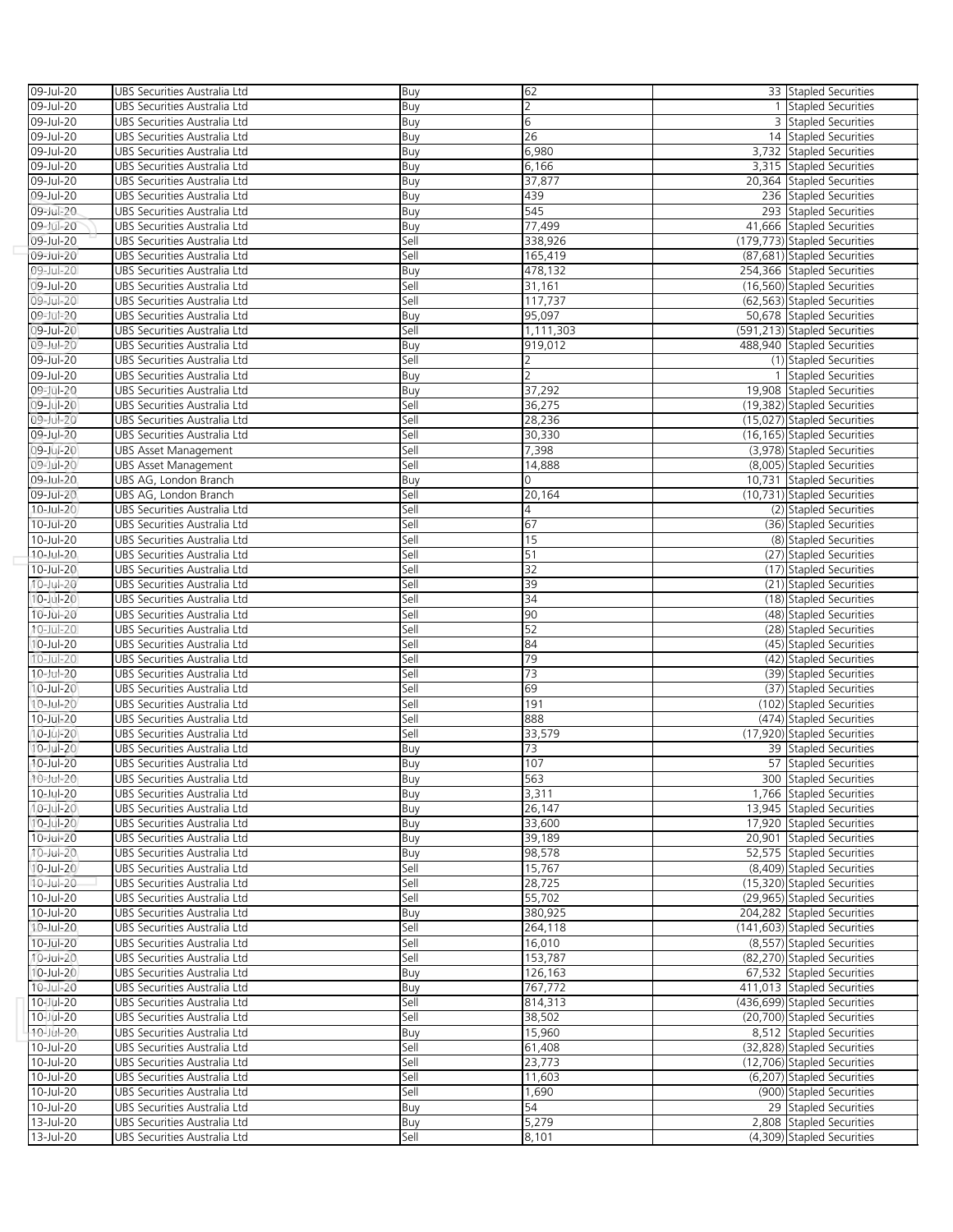| 13-Jul-20                 | UBS Securities Australia Ltd                                 | Sell       | 60       | (32) Stapled Securities                        |
|---------------------------|--------------------------------------------------------------|------------|----------|------------------------------------------------|
| 13-Jul-20                 | UBS Securities Australia Ltd                                 | Sell       | 4        | (2) Stapled Securities                         |
| 13-Jul-20                 | UBS Securities Australia Ltd                                 | Sell       | 42       | (22) Stapled Securities                        |
| 13-Jul-20                 | UBS Securities Australia Ltd                                 | Buy        | 88       | 47 Stapled Securities                          |
| 13-Jul-20                 | UBS Securities Australia Ltd                                 | Buy        | 252      | 134 Stapled Securities                         |
| 13-Jul-20                 | UBS Securities Australia Ltd                                 | Buy        | 227      | 121 Stapled Securities                         |
| 13-Jul-20                 | UBS Securities Australia Ltd                                 | Buy        | 4,506    | 2,397 Stapled Securities                       |
| 13-Jul-20                 | UBS Securities Australia Ltd                                 | Buy        | 9,879    | 5,255 Stapled Securities                       |
| 13-Jul-20                 | UBS Securities Australia Ltd                                 | Buy        | 18,074   | 9,614 Stapled Securities                       |
| 13-Jul-20                 | UBS Securities Australia Ltd                                 | Buy        | 18,561   | 9,873 Stapled Securities                       |
| 13-Jul-20                 | UBS Securities Australia Ltd                                 | Buy        | 4,506    | 2,397 Stapled Securities                       |
| 13-Jul-20                 | UBS Securities Australia Ltd                                 | Buy        | 4,506    | 2,397 Stapled Securities                       |
| 13-Jul-20                 | UBS Securities Australia Ltd                                 | Buy        | 16,083   | 8,555 Stapled Securities                       |
| 13-Jul-20                 | UBS Securities Australia Ltd                                 | Buy        | 33,451   | 17,793 Stapled Securities                      |
| 13-Jul-20                 | UBS Securities Australia Ltd                                 | Buy        | 43,435   | 23,104 Stapled Securities                      |
| 13-Jul-20                 | UBS Securities Australia Ltd                                 | Buy        | 9,641    | 5,128 Stapled Securities                       |
| 13-Jul-20                 | UBS Securities Australia Ltd                                 | Buy        | 361      | 193 Stapled Securities                         |
| 13-Jul-20                 | UBS Securities Australia Ltd                                 | Buy        | 176      | 94 Stapled Securities                          |
| 13-Jul-20                 | UBS Securities Australia Ltd                                 | Buy        | 976      | 521 Stapled Securities                         |
| 13-Jul-20                 | UBS Securities Australia Ltd                                 | Buy        | 19       | 10 Stapled Securities                          |
| 13-Jul-20                 | UBS Securities Australia Ltd                                 | Buy        | 84       | 45 Stapled Securities                          |
| 13-Jul-20                 | UBS Securities Australia Ltd                                 | Buy        | 448      | 239 Stapled Securities                         |
| $13 - Jul - 20$           | UBS Securities Australia Ltd                                 | Buy        | 6        | 3 Stapled Securities                           |
| 13-Jul-20                 | UBS Securities Australia Ltd                                 | Buy        | 13       | 7 Stapled Securities                           |
| 13-Jul-20                 | UBS Securities Australia Ltd                                 | Buy        | 82       | 44 Stapled Securities                          |
| 13-Jul-20                 | UBS Securities Australia Ltd                                 | Buy        | 6        | 3 Stapled Securities                           |
| 13-Jul-20                 | UBS Securities Australia Ltd                                 | Buy        | 13       | 7 Stapled Securities                           |
| 13-Jul-20                 | UBS Securities Australia Ltd                                 | Buy        | 82       | 44 Stapled Securities                          |
| 13-Jul-20                 | UBS Securities Australia Ltd                                 | Buy        | 6        | 3 Stapled Securities                           |
| 13-Jul-20                 | UBS Securities Australia Ltd                                 | Buy        | 13       | 7 Stapled Securities                           |
| 13-Jul-20                 | UBS Securities Australia Ltd                                 | Buy        | 82       | 44 Stapled Securities                          |
| 13-Jul-20                 | UBS Securities Australia Ltd                                 | Buy        | 6        | 3 Stapled Securities                           |
| 13-Jul-20                 | UBS Securities Australia Ltd                                 | Buy        | 13       | 7 Stapled Securities                           |
| 13-Jul-20                 | UBS Securities Australia Ltd                                 | Buy        | 81       | 43 Stapled Securities                          |
| 13-Jul-20                 | UBS Securities Australia Ltd                                 | Buy        | 6        | 3 Stapled Securities                           |
| 13-Jul-20                 | UBS Securities Australia Ltd                                 | Buy        | 13       | 7 Stapled Securities                           |
| 13-Jul-20                 | UBS Securities Australia Ltd                                 | Buy        | 82       | 44 Stapled Securities                          |
| 13-Jul-20                 | UBS Securities Australia Ltd                                 | Buy        | 6        | 3 Stapled Securities                           |
| 13-Jul-20                 | UBS Securities Australia Ltd                                 | Buy        | 13       | 7 Stapled Securities                           |
| 13-Jul-20                 | UBS Securities Australia Ltd                                 | Buy        | 82       | 44 Stapled Securities                          |
| 13-Jul-20                 | UBS Securities Australia Ltd                                 | Buy        | 6        | 3 Stapled Securities                           |
| 13-Jul-20                 | UBS Securities Australia Ltd                                 | Buy        | 13       | 7 Stapled Securities                           |
| 13-Jul-20                 | UBS Securities Australia Ltd                                 | Buy        | 82       | 44 Stapled Securities                          |
| 13-Jul-20                 | UBS Securities Australia Ltd                                 | Buy        | 6        | 3 Stapled Securities                           |
| 13-Jul-20                 | UBS Securities Australia Ltd                                 | Buy        | 13       | 7 Stapled Securities                           |
| 13-Jul-20<br>13-Jul-20    | UBS Securities Australia Ltd                                 | Buy        | 82<br>6  | 44 Stapled Securities                          |
|                           | UBS Securities Australia Ltd                                 | Buv        |          | 3 Stapled Securities                           |
| 13-Jul-20<br>$13$ -Jul-20 | UBS Securities Australia Ltd                                 | Buy        | 13       | 7 Stapled Securities                           |
| 13-Jul-20                 | UBS Securities Australia Ltd<br>UBS Securities Australia Ltd | Buy        | 82<br>75 | 44 Stapled Securities<br>40 Stapled Securities |
| 13-Jul-20                 | UBS Securities Australia Ltd                                 | Buy        | 1,017    | 543 Stapled Securities                         |
| 13-Jul-20                 | UBS Securities Australia Ltd                                 | Buy<br>Buy | 547      | 292 Stapled Securities                         |
| 13-Jul-20                 | UBS Securities Australia Ltd                                 | Buy        | 71       | 38 Stapled Securities                          |
| 13-Jul-20                 | UBS Securities Australia Ltd                                 | Buy        | 6        | 3 Stapled Securities                           |
| 13-Jul-20                 | UBS Securities Australia Ltd                                 | Buy        | 6        | 3 Stapled Securities                           |
| 13-Jul-20                 | UBS Securities Australia Ltd                                 | Buy        | 13       | 7 Stapled Securities                           |
| 13-Jul-20                 | UBS Securities Australia Ltd                                 | Buy        | 84       | 45 Stapled Securities                          |
| 13-Jul-20                 | UBS Securities Australia Ltd                                 | Buy        | 6        | 3 Stapled Securities                           |
| 13-Jul-20                 | UBS Securities Australia Ltd                                 | Buy        | 15       | 8 Stapled Securities                           |
| 13-Jul-20                 | UBS Securities Australia Ltd                                 | Buy        | 88       | 47 Stapled Securities                          |
| 13-Jul-20                 | UBS Securities Australia Ltd                                 | Buy        | 157      | 84 Stapled Securities                          |
| 13-Jul-20                 | UBS Securities Australia Ltd                                 | Buy        | 768      | 410 Stapled Securities                         |
| 13-Jul-20                 | UBS Securities Australia Ltd                                 | Buy        | 6        | 3 Stapled Securities                           |
| 13-Jul-20                 | UBS Securities Australia Ltd                                 | Buy        | 86       | 46 Stapled Securities                          |
| 13-Jul-20                 | UBS Securities Australia Ltd                                 | Buy        | 1,249    | 667 Stapled Securities                         |
| 13-Jul-20                 | UBS Securities Australia Ltd                                 | Buy        | 476      | 254 Stapled Securities                         |
| 13-Jul-20                 | UBS Securities Australia Ltd                                 | Buy        | 36       | 19 Stapled Securities                          |
| 13-Jul-20                 | UBS Securities Australia Ltd                                 | Buy        | 148      | 79 Stapled Securities                          |
| 13-Jul-20                 | UBS Securities Australia Ltd                                 | Buy        | 521      | 278 Stapled Securities                         |
| 13-Jul-20                 | UBS Securities Australia Ltd                                 | Buy        | 1,140    | 609 Stapled Securities                         |
| 13-Jul-20                 | UBS Securities Australia Ltd                                 | Buy        | 148      | 79 Stapled Securities                          |
|                           |                                                              |            |          |                                                |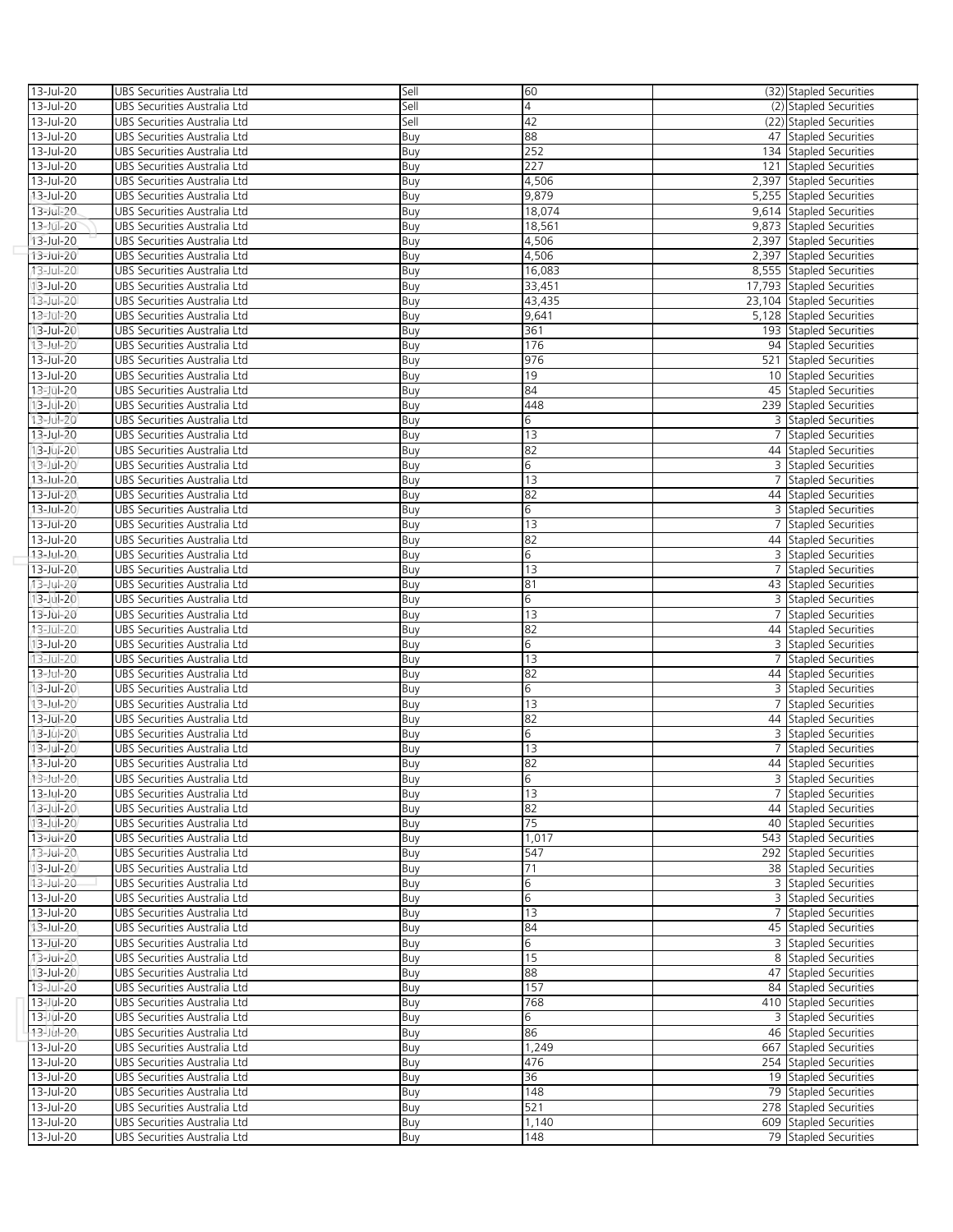| 13-Jul-20              | UBS Securities Australia Ltd                                 | Buy            | 6,114               | 3,265 Stapled Securities                                |
|------------------------|--------------------------------------------------------------|----------------|---------------------|---------------------------------------------------------|
| 13-Jul-20              | UBS Securities Australia Ltd                                 | Buy            | 544,581             | 289,455 Stapled Securities                              |
| 13-Jul-20              | UBS Securities Australia Ltd                                 | Sell           | 149,844             | (79,421) Stapled Securities                             |
| 13-Jul-20              | UBS Securities Australia Ltd                                 | Sell           | 273,781             | (144,613) Stapled Securities                            |
| 13-Jul-20              | UBS Securities Australia Ltd                                 | Sell           | 17,256              | (9,101) Stapled Securities                              |
| 13-Jul-20              | UBS Securities Australia Ltd                                 | Buy            | 211                 | 112 Stapled Securities                                  |
| 13-Jul-20              | UBS Securities Australia Ltd                                 | Buy            | 168,988             | 90,055 Stapled Securities                               |
| 13-Jul-20              | UBS Securities Australia Ltd                                 | Sell           | 96,331              | (51,074) Stapled Securities                             |
| 13-Jul-20              | UBS Securities Australia Ltd                                 | Sell           | 1,369,487           | (726,827) Stapled Securities                            |
| 13-Jul-20              | UBS Securities Australia Ltd                                 | Buy            | 1,668,184           | 885,918 Stapled Securities                              |
| 13-Jul-20              | UBS Securities Australia Ltd                                 | Sell           | 40                  | (21) Stapled Securities                                 |
| 13-Jul-20              | UBS Securities Australia Ltd                                 | Buy            |                     | 4 Stapled Securities                                    |
| 13-Jul-20              | UBS Securities Australia Ltd                                 | Buy            | 72,676              | 38,604 Stapled Securities                               |
| 13-Jul-20              | UBS Securities Australia Ltd                                 | Buy            | 13,120              | 7,005 Stapled Securities                                |
| 13-Jul-20              | UBS Securities Australia Ltd                                 | Sell           | 48,484              | (25,847) Stapled Securities                             |
| 13-Jul-20              | UBS Securities Australia Ltd                                 | Sell           | 69,380              | (36,785) Stapled Securities                             |
| 13-Jul-20              | UBS Securities Australia Ltd                                 | Sell           | 2,508               | (1,343) Stapled Securities                              |
| 13-Jul-20              | UBS Securities Australia Ltd                                 | Buy            | 135                 | 72 Stapled Securities                                   |
| 13-Jul-20              | UBS AG, Australia Branch                                     | Stock returned | N/A                 | (35,000) Stapled Securities                             |
| 14-Jul-20              | UBS Securities Australia Ltd                                 | Buy            | 45                  | 24 Stapled Securities                                   |
| 14-Jul-20              | UBS Securities Australia Ltd                                 | Buy            | 67                  | 36 Stapled Securities                                   |
| 14-Jul-20              | UBS Securities Australia Ltd                                 | Buy            | 292                 | 156 Stapled Securities                                  |
| 14-Jul-20              | UBS Securities Australia Ltd                                 | Buy            | 976                 | 522 Stapled Securities                                  |
| 14-Jul-20              | UBS Securities Australia Ltd                                 | Buy            | 82                  | 44 Stapled Securities                                   |
| 14-Jul-20              | UBS Securities Australia Ltd                                 | Buy            | 84                  | 45 Stapled Securities                                   |
| 14-Jul-20              | UBS Securities Australia Ltd                                 | Buy            | 224                 | 120 Stapled Securities                                  |
| 14-Jul-20              | UBS Securities Australia Ltd                                 | Buy            | 62                  | 33 Stapled Securities                                   |
| 14-Jul-20              | UBS Securities Australia Ltd                                 | Buy            | 65                  | 35 Stapled Securities                                   |
| 14-Jul-20              | UBS Securities Australia Ltd                                 | Buy            | 316                 | 169 Stapled Securities                                  |
| 14-Jul-20              | UBS Securities Australia Ltd                                 | Buy            | 935                 | 500 Stapled Securities                                  |
| 14-Jul-20              | UBS Securities Australia Ltd                                 | Buy            | 52                  | 28 Stapled Securities                                   |
| 14-Jul-20              | UBS Securities Australia Ltd                                 | Buy            | 913                 | 488 Stapled Securities                                  |
| 14-Jul-20              | UBS Securities Australia Ltd                                 | Buy            | 987                 | 528 Stapled Securities                                  |
| 14-Jul-20              | UBS Securities Australia Ltd                                 | Buy            | 86                  | 46 Stapled Securities                                   |
| 14-Jul-20              | UBS Securities Australia Ltd                                 | Buy            | 206                 | 110 Stapled Securities                                  |
| 14-Jul-20              | UBS Securities Australia Ltd                                 | Buy            | 961                 | 514 Stapled Securities                                  |
| 14-Jul-20              | UBS Securities Australia Ltd                                 | Buy            | 39                  | 21 Stapled Securities                                   |
| 14-Jul-20              | UBS Securities Australia Ltd                                 | Buy            | 924                 | 494 Stapled Securities                                  |
| 14-Jul-20              | UBS Securities Australia Ltd                                 | Buy            | 741                 | 396 Stapled Securities                                  |
| 14-Jul-20              | UBS Securities Australia Ltd                                 | Buy            | 224                 | 120 Stapled Securities<br>293 Stapled Securities        |
|                        | UBS Securities Australia Ltd                                 | Buy            | 548                 |                                                         |
| 14-Jul-20              |                                                              |                |                     |                                                         |
| 14-Jul-20              | UBS Securities Australia Ltd                                 | Buy            | 570                 | 305 Stapled Securities                                  |
| 14-Jul-20              | UBS Securities Australia Ltd                                 | Buy            | 518                 | 277 Stapled Securities                                  |
| 14-Jul-20              | UBS Securities Australia Ltd                                 | Buy            | 52                  | 28 Stapled Securities                                   |
| 14-Jul-20              | UBS Securities Australia Ltd                                 | Buy            | 224                 | 120 Stapled Securities                                  |
| 14-Jul-20              | UBS Securities Australia Ltd                                 | Buy            | 627                 | 335 Stapled Securities                                  |
| 14-Jul-20              | UBS Securities Australia Ltd                                 | Buv            | 183                 | 98 Stapled Securities                                   |
| 14-Jul-20              | UBS Securities Australia Ltd                                 | Buy            | 28                  | 15 Stapled Securities                                   |
| 14-Jul-20              | UBS Securities Australia Ltd                                 | Buy            | 6                   | 3 Stapled Securities                                    |
| 14-Jul-20              | UBS Securities Australia Ltd                                 | Buy            | 144                 | 77 Stapled Securities                                   |
| 14-Jul-20              | UBS Securities Australia Ltd                                 | Buy            | 159                 | 85 Stapled Securities                                   |
| 14-Jul-20              | UBS Securities Australia Ltd                                 | Buy            | 226                 | 121 Stapled Securities                                  |
| 14-Jul-20              | UBS Securities Australia Ltd                                 | Buy            | 284                 | 152 Stapled Securities                                  |
| 14-Jul-20              | UBS Securities Australia Ltd                                 | Buy            | 58                  | 31 Stapled Securities                                   |
| 14-Jul-20              | UBS Securities Australia Ltd                                 | Buy            | 166                 | 89 Stapled Securities                                   |
| 14-Jul-20              | UBS Securities Australia Ltd                                 | Buy            | 49                  | 26 Stapled Securities                                   |
| 14-Jul-20              | UBS Securities Australia Ltd                                 | Buy            | 619                 | 331 Stapled Securities                                  |
| 14-Jul-20              | UBS Securities Australia Ltd                                 | Buy            | 28                  | 15 Stapled Securities                                   |
| $14 -$ Jul-20          | UBS Securities Australia Ltd                                 | Buy            | 681                 | 364 Stapled Securities                                  |
| 14-Jul-20              | UBS Securities Australia Ltd                                 | Buy            | 146                 | 78 Stapled Securities                                   |
| 14-Jul-20              | UBS Securities Australia Ltd                                 | Buy            | 355                 | 190 Stapled Securities                                  |
| 14-Jul-20              | UBS Securities Australia Ltd                                 | Buy            | 82                  | 44 Stapled Securities                                   |
| 14-Jul-20              | UBS Securities Australia Ltd                                 | Buy            | 2,699               | 1,443 Stapled Securities                                |
| 14-Jul-20              | UBS Securities Australia Ltd                                 | Buy            | 64<br>$\mathcal{P}$ | 34 Stapled Securities                                   |
| 14-Jul-20              | UBS Securities Australia Ltd                                 | Buy            |                     | 1 Stapled Securities                                    |
| 14-Jul-20<br>14-Jul-20 | UBS Securities Australia Ltd                                 | Buy            | 11,295<br>9,397     | 6,040 Stapled Securities                                |
|                        | UBS Securities Australia Ltd                                 | Sell           |                     | (5,025) Stapled Securities                              |
| 14-Jul-20<br>14-Jul-20 | UBS Securities Australia Ltd                                 | Sell           | 28,998<br>16,089    | (15,507) Stapled Securities<br>8,604 Stapled Securities |
| 14-Jul-20              | UBS Securities Australia Ltd<br>UBS Securities Australia Ltd | Buy<br>Sell    | 614,529             | (328,344) Stapled Securities                            |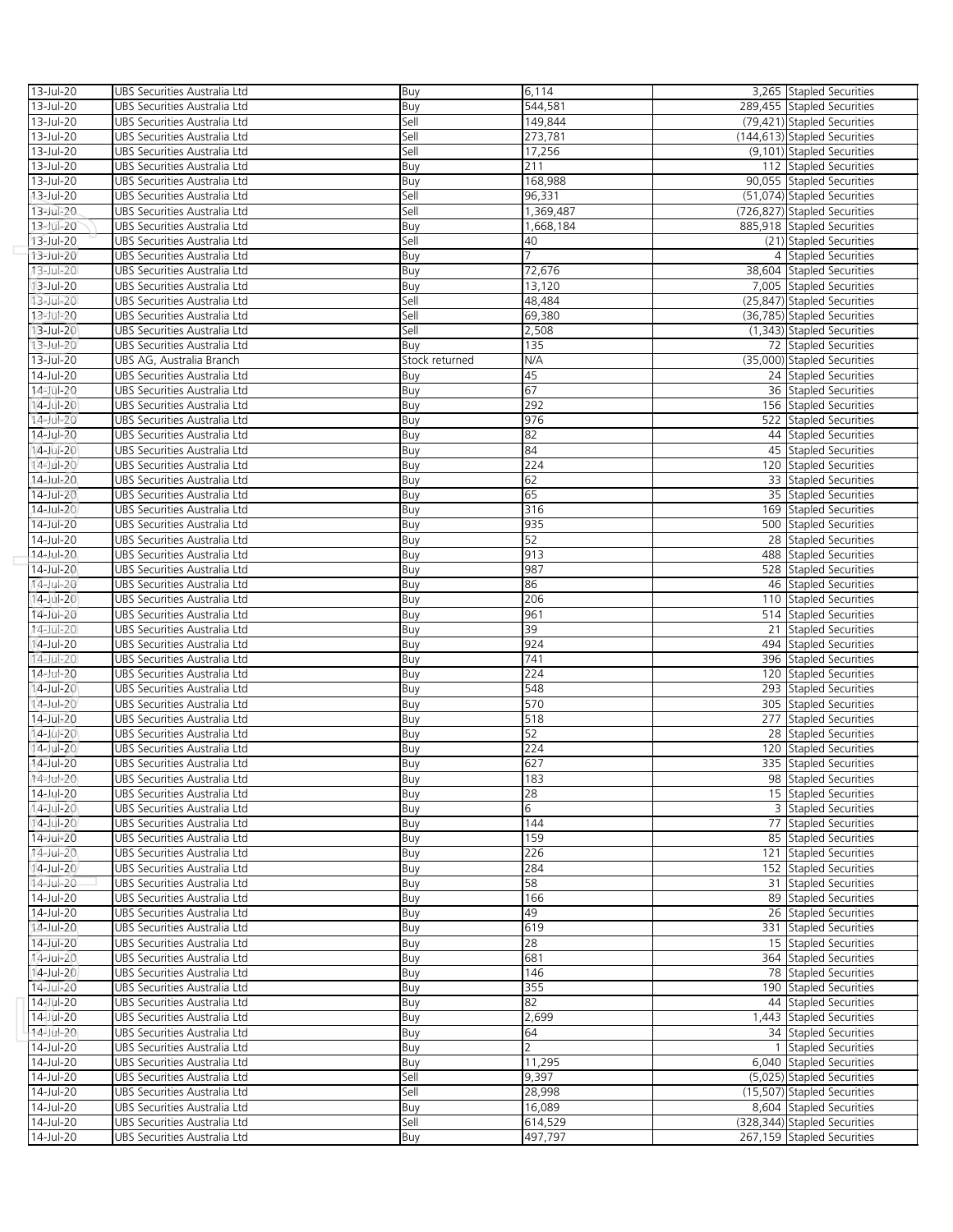| 14-Jul-20              | UBS Securities Australia Ltd                                 | Sell       | 52,535               | (28,083) Stapled Securities                    |
|------------------------|--------------------------------------------------------------|------------|----------------------|------------------------------------------------|
| 14-Jul-20              | UBS Securities Australia Ltd                                 | Buy        | 9,966                | 5,339 Stapled Securities                       |
| 14-Jul-20              | UBS Securities Australia Ltd                                 | Sell       | 141,235              | (75,648) Stapled Securities                    |
| 14-Jul-20              | UBS Securities Australia Ltd                                 | Sell       | 1,371,613            | (733,954) Stapled Securities                   |
| 14-Jul-20              | UBS Securities Australia Ltd                                 | Buy        | 1,359,190            | 727,384 Stapled Securities                     |
| 14-Jul-20              | UBS Securities Australia Ltd                                 | Buy        | 101,896              | 54,513 Stapled Securities                      |
| 14-Jul-20              | UBS Securities Australia Ltd                                 | Sell       | 8                    | (4) Stapled Securities                         |
| 14-Jul-20              | UBS Securities Australia Ltd                                 | Sell       | 339,084              | (181,571) Stapled Securities                   |
| 14-Jul-20              | UBS Securities Australia Ltd                                 | Buy        | 13,398               | 7,158 Stapled Securities                       |
| 14-Jul-20              | UBS Securities Australia Ltd                                 | Buy        | 21,616               | 11,653 Stapled Securities                      |
| 14-Jul-20              | UBS Securities Australia Ltd                                 | Sell       | 122,523              | (65,601) Stapled Securities                    |
| 14-Jul-20              | UBS Securities Australia Ltd                                 | Buy        | 26,932               | 14,379 Stapled Securities                      |
| 14-Jul-20              | UBS Securities Australia Ltd                                 | Sell       | 49,295               | (26,365) Stapled Securities                    |
| 14-Jul-20              | UBS Securities Australia Ltd                                 | Buy        | 108                  | 58 Stapled Securities                          |
| 14-Jul-20              | UBS AG, London Branch                                        | Buy        | 0                    | 5,526 Stapled Securities                       |
| 14-Jul-20              | UBS AG, London Branch                                        | Buy        | 0                    | 7,154 Stapled Securities                       |
| 14-Jul-20              | UBS AG, London Branch                                        | Sell       | 23,685               | (12,680) Stapled Securities                    |
| 15-Jul-20              | UBS Securities Australia Ltd                                 | Sell       | 36                   | (19) Stapled Securities                        |
| 15-Jul-20              | UBS Securities Australia Ltd                                 | Sell       | 4                    | (2) Stapled Securities                         |
| 15-Jul-20              | UBS Securities Australia Ltd                                 | Sell       | 32                   | (17) Stapled Securities                        |
| 15-Jul-20              | UBS Securities Australia Ltd                                 | Buy        | 36                   | 19 Stapled Securities                          |
| 15-Jul-20              | UBS Securities Australia Ltd                                 | Buy        | 140                  | 74 Stapled Securities                          |
| $15 - Jul - 20$        | UBS Securities Australia Ltd                                 | Buy        | 232                  | 123 Stapled Securities                         |
| 15-Jul-20              | UBS Securities Australia Ltd                                 | Buy        | 886                  | 470 Stapled Securities                         |
| 15-Jul-20              | UBS Securities Australia Ltd                                 | Buy        | 402                  | 213 Stapled Securities                         |
| 15-Jul-20              | UBS Securities Australia Ltd                                 | Buy        | 3,248                | 1,723 Stapled Securities                       |
| 15-Jul-20              | UBS Securities Australia Ltd                                 | Buy        | 3,887                | 2,062 Stapled Securities                       |
| 15-Jul-20              | UBS Securities Australia Ltd                                 | Buy        | 43,608               | 23,132 Stapled Securities                      |
| 15-Jul-20              | UBS Securities Australia Ltd                                 | Buy        | 8,378                | 4,444 Stapled Securities                       |
| 15-Jul-20              | UBS Securities Australia Ltd                                 | Buy        | 37,572               | 19,930 Stapled Securities                      |
| 15-Jul-20              | UBS Securities Australia Ltd                                 | Buy        | 81                   | 43 Stapled Securities                          |
| 15-Jul-20              | UBS Securities Australia Ltd                                 | Buy        | 981                  | 523 Stapled Securities                         |
| 15-Jul-20              | UBS Securities Australia Ltd                                 | Buy        | 915                  | 488 Stapled Securities                         |
| 15-Jul-20              | UBS Securities Australia Ltd                                 | Buy        | 101                  | 54 Stapled Securities                          |
| 15-Jul-20              | UBS Securities Australia Ltd                                 | Buy        | 75                   | 40 Stapled Securities                          |
| 15-Jul-20              | UBS Securities Australia Ltd                                 | Buy        | 298                  | 159 Stapled Securities                         |
| $15$ -Jul-20           | UBS Securities Australia Ltd                                 | Buy        | 23                   | 12 Stapled Securities                          |
| 15-Jul-20              | UBS Securities Australia Ltd                                 | Buy        | 75                   | 40 Stapled Securities                          |
| 15-Jul-20              | UBS Securities Australia Ltd                                 | Buy        | 332                  | 177 Stapled Securities                         |
| 15-Jul-20              | UBS Securities Australia Ltd                                 | Buy        | 1,011                | 539 Stapled Securities                         |
| 15-Jul-20              | UBS Securities Australia Ltd                                 | Buy        | 906                  | 483 Stapled Securities                         |
| 15-Jul-20              | UBS Securities Australia Ltd                                 | Buy        | 979                  | 522 Stapled Securities                         |
| 15-Jul-20              | UBS Securities Australia Ltd                                 | Buy        | 68<br>$\overline{2}$ | 36 Stapled Securities                          |
| 15-Jul-20              | UBS Securities Australia Ltd                                 | Buy        |                      | 1 Stapled Securities                           |
| 15-Jul-20              | UBS Securities Australia Ltd                                 | Buy        | 13                   | 7 Stapled Securities                           |
| 15-Jul-20<br>15-Jul-20 | UBS Securities Australia Ltd                                 | Buy        | 253<br>56            | 135 Stapled Securities                         |
| 15-Jul-20              | UBS Securities Australia Ltd                                 | Buv        |                      | 30 Stapled Securities                          |
|                        | UBS Securities Australia Ltd                                 | Buy        | 332<br>17            | 177 Stapled Securities                         |
| 15-Jul-20<br>15-Jul-20 | UBS Securities Australia Ltd<br>UBS Securities Australia Ltd | Buy        | 812                  | 9 Stapled Securities<br>433 Stapled Securities |
| 15-Jul-20              | UBS Securities Australia Ltd                                 | Buy        | 919                  | 490 Stapled Securities                         |
| 15-Jul-20              | UBS Securities Australia Ltd                                 | Buy<br>Buy | 735                  | 392 Stapled Securities                         |
| 15-Jul-20              | UBS Securities Australia Ltd                                 |            | 96                   | 51 Stapled Securities                          |
| 15-Jul-20              | UBS Securities Australia Ltd                                 | Buy<br>Buy | 623                  | 332 Stapled Securities                         |
| 15-Jul-20              | UBS Securities Australia Ltd                                 | Buy        | 662                  | 353 Stapled Securities                         |
| 15-Jul-20              | UBS Securities Australia Ltd                                 | Buy        | 21                   | 11 Stapled Securities                          |
| 15-Jul-20              | UBS Securities Australia Ltd                                 | Buy        | 34                   | 18 Stapled Securities                          |
| 15-Jul-20              | UBS Securities Australia Ltd                                 | Buy        | 310                  | 165 Stapled Securities                         |
| 15-Jul-20              | UBS Securities Australia Ltd                                 | Buy        | 338                  | 180 Stapled Securities                         |
| 15-Jul-20              | UBS Securities Australia Ltd                                 | Buy        | 137                  | 73 Stapled Securities                          |
| 15-Jul-20              | UBS Securities Australia Ltd                                 | Buy        | 58                   | 31 Stapled Securities                          |
| 15-Jul-20              | UBS Securities Australia Ltd                                 | Buy        | 8                    | 4 Stapled Securities                           |
| 15-Jul-20              | UBS Securities Australia Ltd                                 | Buy        | 28                   | 15 Stapled Securities                          |
| 15-Jul-20              | UBS Securities Australia Ltd                                 | Sell       | 2,279                | (1,209) Stapled Securities                     |
| 15-Jul-20              | UBS Securities Australia Ltd                                 | Sell       | 16,098               | (8,540) Stapled Securities                     |
| 15-Jul-20              | UBS Securities Australia Ltd                                 | Sell       | 1,674                | (888) Stapled Securities                       |
| 15-Jul-20              | UBS Securities Australia Ltd                                 | Buy        | 609,566              | 324,220 Stapled Securities                     |
| 15-Jul-20              | UBS Securities Australia Ltd                                 | Sell       | 466,300              | (247,966) Stapled Securities                   |
| 15-Jul-20              | UBS Securities Australia Ltd                                 | Buy        | 11,353               | 6,026 Stapled Securities                       |
| 15-Jul-20              | UBS Securities Australia Ltd                                 | Sell       | 65,507               | (34,704) Stapled Securities                    |
| 15-Jul-20              | UBS Securities Australia Ltd                                 | Buy        | 97,066               | 51,664 Stapled Securities                      |
|                        |                                                              |            |                      |                                                |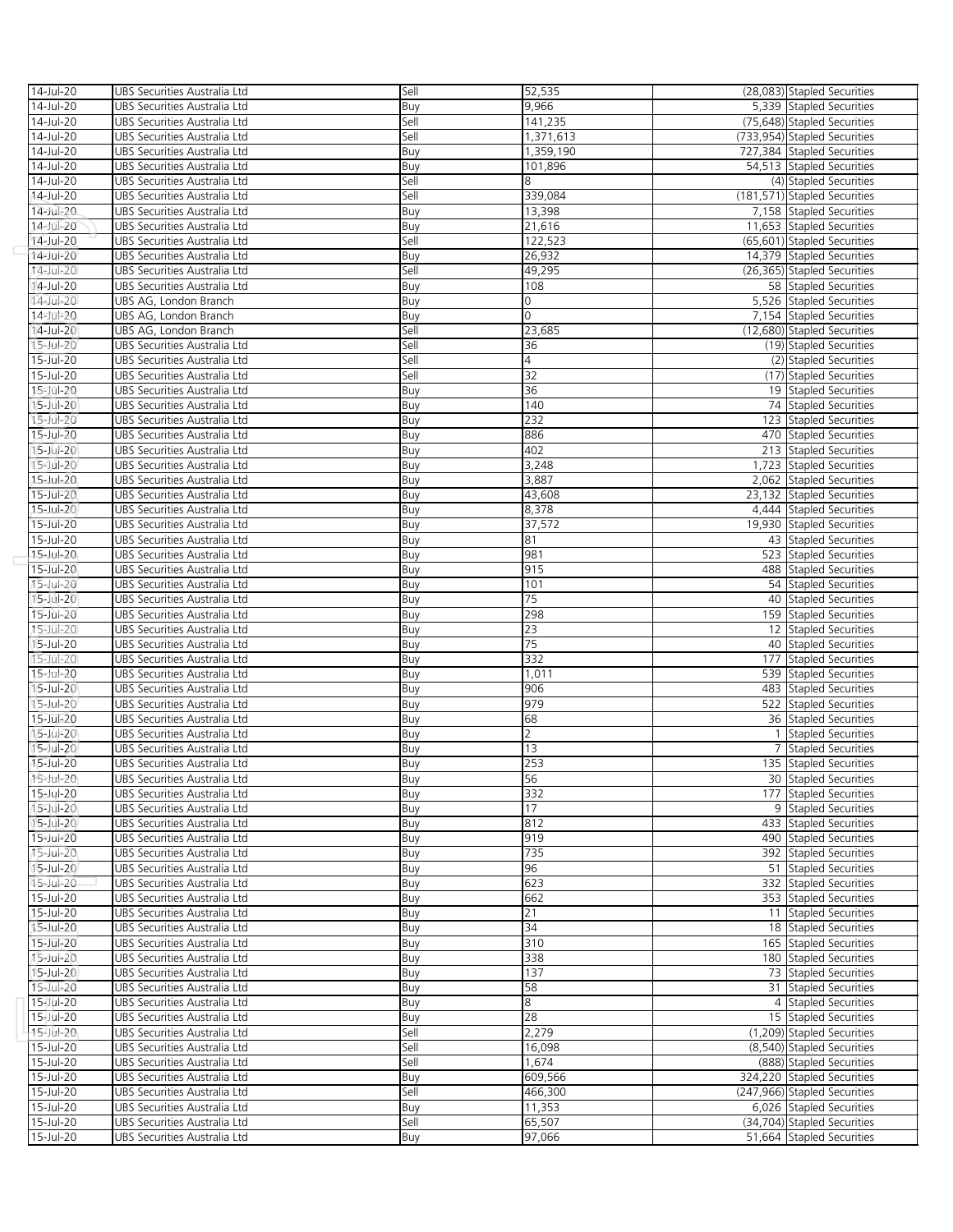| 15-Jul-20              | UBS Securities Australia Ltd | Sell        | 1,322,708          | (702,783) Stapled Securities                               |
|------------------------|------------------------------|-------------|--------------------|------------------------------------------------------------|
| 15-Jul-20              | UBS Securities Australia Ltd | Buy         | 1,163,491          | 618,582 Stapled Securities                                 |
| 15-Jul-20              | UBS Securities Australia Ltd | Buy         | 53                 | 28 Stapled Securities                                      |
| 15-Jul-20              | UBS Securities Australia Ltd | Sell        | 6                  | (3) Stapled Securities                                     |
| 15-Jul-20              | UBS Securities Australia Ltd | Sell        | 20,845             | (11,000) Stapled Securities                                |
| 15-Jul-20              | UBS Securities Australia Ltd | Sell        | 23,033             | (12,221) Stapled Securities                                |
| 15-Jul-20              | UBS Securities Australia Ltd | Sell        | 75,142             | (40,001) Stapled Securities                                |
| 15-Jul-20              | UBS Securities Australia Ltd | Sell        | 3,696              | (1,974) Stapled Securities                                 |
| 15-Jul-20              | UBS Securities Australia Ltd | Buy         | 58,019             | 30,848 Stapled Securities                                  |
| 15-Jul-20              | UBS Securities Australia Ltd | Buy         | 183                | 97 Stapled Securities                                      |
| 15-Jul-20              | UBS Securities Australia Ltd | Sell        | 161                | (86) Stapled Securities                                    |
| 15-Jul-20              | UBS AG, London Branch        | Buy         | 0                  | 4,420 Stapled Securities                                   |
| 15-Jul-20              | UBS AG, London Branch        | Buy         | 0                  | 8,590 Stapled Securities                                   |
| 15-Jul-20              | UBS AG, London Branch        | Sell        | 24,456             | (13,010) Stapled Securities                                |
| 16-Jul-20              | UBS Securities Australia Ltd | Buy         | 511,132            | 273,318 Stapled Securities                                 |
| 16-Jul-20              | UBS Securities Australia Ltd | Buy         | 1,437              | 760 Stapled Securities                                     |
| 16-Jul-20              | UBS Securities Australia Ltd | Buy         | 4,281              | 2,264 Stapled Securities                                   |
| 16-Jul-20              | UBS Securities Australia Ltd | Buy         | 22,236             | 11,760 Stapled Securities                                  |
| 16-Jul-20              | UBS Securities Australia Ltd | Buy         | 246                | 130 Stapled Securities                                     |
| 16-Jul-20              | UBS Securities Australia Ltd | Buy         | 47                 | 25 Stapled Securities                                      |
| 16-Jul-20              | UBS Securities Australia Ltd | Buy         | 182                | 96 Stapled Securities                                      |
| 16-Jul-20              | UBS Securities Australia Ltd | Buy         | 2,284              | 1,208 Stapled Securities                                   |
| 16-Jul-20              | UBS Securities Australia Ltd | Buy         | 16,558             | 8,757 Stapled Securities                                   |
| 16-Jul-20              | UBS Securities Australia Ltd | Sell        | 407,667            | (216,269) Stapled Securities                               |
| 16-Jul-20              | UBS Securities Australia Ltd | Buy         | 40,281             | 21,145 Stapled Securities                                  |
| 16-Jul-20              | UBS Securities Australia Ltd | Sell        | 40,281             | (21,145) Stapled Securities                                |
| 16-Jul-20              | UBS Securities Australia Ltd | Buy         | 39                 | 21 Stapled Securities                                      |
| 16-Jul-20              | UBS Securities Australia Ltd | Buy         | $\overline{4}$     | 2 Stapled Securities                                       |
| 16-Jul-20              | UBS Securities Australia Ltd | Buy         | 37                 | 20 Stapled Securities                                      |
| 16-Jul-20              | UBS Securities Australia Ltd | Buy         | 13                 | 7 Stapled Securities                                       |
| 16-Jul-20              | UBS Securities Australia Ltd |             | 2                  | 1 Stapled Securities                                       |
| 16-Jul-20              | UBS Securities Australia Ltd | Buy<br>Sell | 9                  | (5) Stapled Securities                                     |
| 16-Jul-20              | UBS Securities Australia Ltd | Sell        | 26                 | (14) Stapled Securities                                    |
| 16-Jul-20              | UBS Securities Australia Ltd |             | $\overline{2}$     | 1 Stapled Securities                                       |
|                        |                              | Buy         |                    | 20,460 Stapled Securities                                  |
| 16-Jul-20<br>16-Jul-20 | UBS Securities Australia Ltd | Buy         | 38,260<br>647,817  | (346,760) Stapled Securities                               |
|                        | UBS Securities Australia Ltd | Sell        |                    |                                                            |
| 16-Jul-20              | UBS Securities Australia Ltd | Sell        | 49,442             | (26,369) Stapled Securities                                |
| 16-Jul-20<br>16-Jul-20 | UBS Securities Australia Ltd | Buy<br>Sell | 114,094<br>116,160 | 60,837 Stapled Securities<br>(62,101) Stapled Securities   |
|                        | UBS Securities Australia Ltd |             |                    |                                                            |
| 16-Jul-20              | UBS Securities Australia Ltd | Buy         | 71,206             | 37,999 Stapled Securities                                  |
| 16-Jul-20<br>16-Jul-20 | UBS Securities Australia Ltd | Sell        | 1,259,908          | (674,830) Stapled Securities<br>694,821 Stapled Securities |
|                        | UBS Securities Australia Ltd | Buy         | 1,297,022<br>15    |                                                            |
| 16-Jul-20              | UBS Securities Australia Ltd | Buy         |                    | 8 Stapled Securities                                       |
| 16-Jul-20              | UBS Securities Australia Ltd | Buy         | 14,238             | 7,640 Stapled Securities                                   |
| 16-Jul-20              | UBS Securities Australia Ltd | Sell        | 46,209             | (24,712) Stapled Securities                                |
| 16-Jul-20              | UBS Securities Australia Ltd | Sell        | 34,210             | (18,255) Stapled Securities                                |
| 16-Jul-20              | UBS Securities Australia Ltd | Sell        | 32,462             | (17,364) Stapled Securities                                |
| 16-Jul-20              | UBS Securities Australia Ltd | Buy         | 72,766             | 38,910 Stapled Securities                                  |
| $16$ -Jul-20           | UBS Securities Australia Ltd | Buy         | 161.319            | 86.267 Stapled Securities                                  |
| 16-Jul-20              | UBS AG, London Branch        | Sell        | 0                  | (6,286) Stapled Securities                                 |
| 16-Jul-20              | UBS AG, London Branch        | Buy         | 0                  | 6,820 Stapled Securities                                   |
| 16-Jul-20              | UBS AG, London Branch        | Sell        | 997                | (534) Stapled Securities                                   |
| 17-Jul-20              | UBS Securities Australia Ltd | Buy         | 208                | 110 Stapled Securities                                     |
| 17-Jul-20              | UBS Securities Australia Ltd | Buy         | 195                | 103 Stapled Securities                                     |
| 17-Jul-20              | UBS Securities Australia Ltd | Buy         | 205                | 108 Stapled Securities                                     |
| 17-Jul-20              | UBS Securities Australia Ltd | Buy         | 189                | 100 Stapled Securities                                     |
| 17-Jul-20              | UBS Securities Australia Ltd | Buy         | 199                | 105 Stapled Securities                                     |
| 17-Jul-20              | UBS Securities Australia Ltd | Buy         | 72                 | 38 Stapled Securities                                      |
| 17-Jul-20              | UBS Securities Australia Ltd | Buy         | 186                | 98 Stapled Securities                                      |
| 17-Jul-20              | UBS Securities Australia Ltd | Buy         | 13                 | 7 Stapled Securities                                       |
| 17-Jul-20              | UBS Securities Australia Ltd | Buy         | 186                | 98 Stapled Securities                                      |
| 17-Jul-20              | UBS Securities Australia Ltd | Buy         | 205                | 108 Stapled Securities                                     |
| 17-Jul-20              | UBS Securities Australia Ltd | Buy         | 155                | 82 Stapled Securities                                      |
| 17-Jul-20              | UBS Securities Australia Ltd | Buy         | 178                | 94 Stapled Securities                                      |
| 17-Jul-20              | UBS Securities Australia Ltd | Buy         | 165                | 87 Stapled Securities                                      |
| 17-Jul-20              | UBS Securities Australia Ltd | Buy         | 119                | 63 Stapled Securities                                      |
| 17-Jul-20              | UBS Securities Australia Ltd | Buy         | 134                | 71 Stapled Securities                                      |
| 17-Jul-20              | UBS Securities Australia Ltd | Buy         | 64                 | 34 Stapled Securities                                      |
| 17-Jul-20              | UBS Securities Australia Ltd | Buy         | $\overline{4}$     | 2 Stapled Securities                                       |
| 17-Jul-20              | UBS Securities Australia Ltd | Buy         | 32                 | 17 Stapled Securities                                      |
| 17-Jul-20              | UBS Securities Australia Ltd | Buy         | 9                  | 5 Stapled Securities                                       |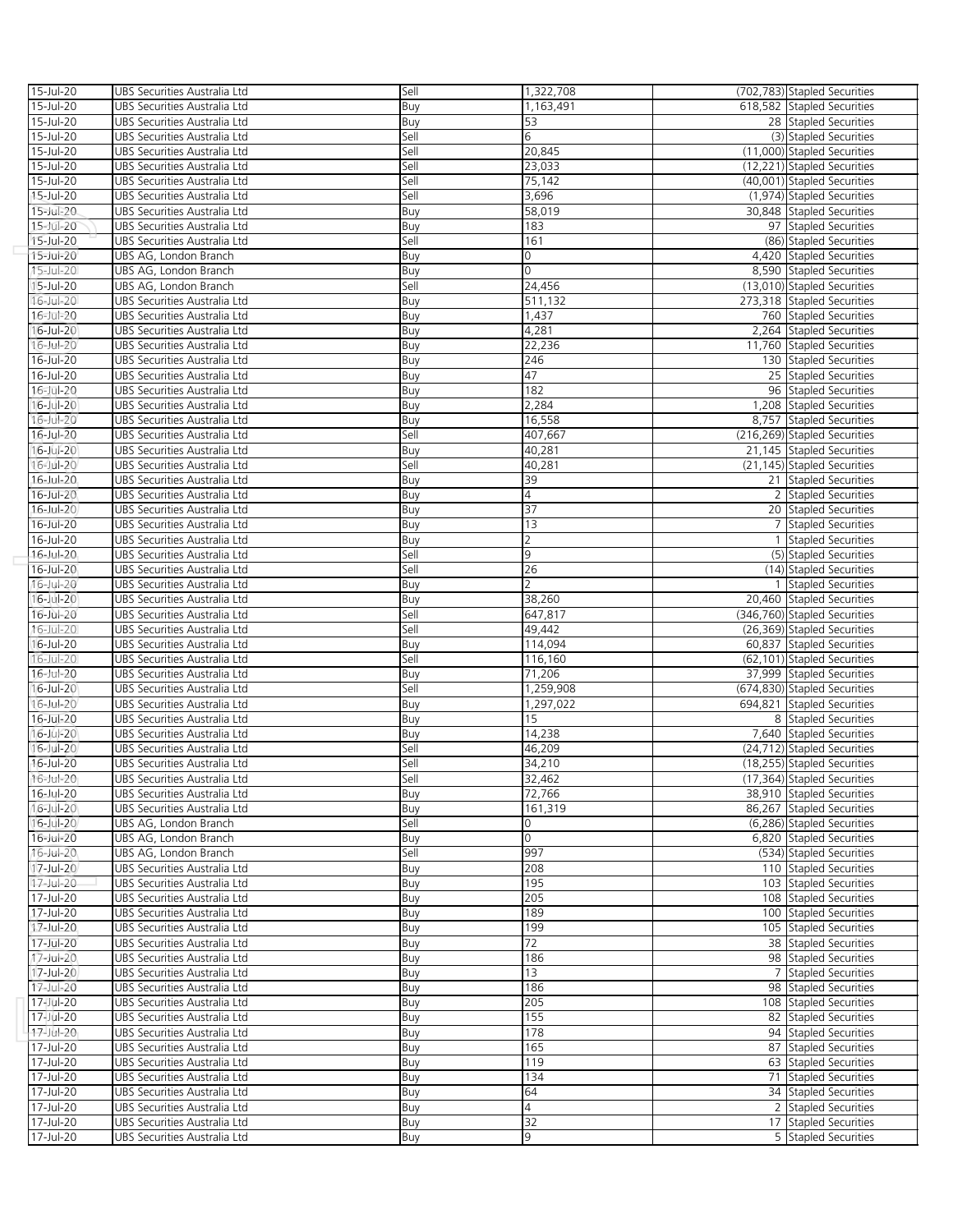| 17-Jul-20     | UBS Securities Australia Ltd | Buy            | 17      | 9 Stapled Securities         |
|---------------|------------------------------|----------------|---------|------------------------------|
| 17-Jul-20     | UBS Securities Australia Ltd | Sell           | 202     | (106) Stapled Securities     |
| 17-Jul-20     | UBS Securities Australia Ltd | Sell           | 661     | (347) Stapled Securities     |
| 17-Jul-20     | UBS Securities Australia Ltd | Sell           | 991     | (520) Stapled Securities     |
| 17-Jul-20     | UBS Securities Australia Ltd | Sell           | 4,412   | (2,316) Stapled Securities   |
| 17-Jul-20     | UBS Securities Australia Ltd | Sell           | 5,797   | (3,043) Stapled Securities   |
| 17-Jul-20     | UBS Securities Australia Ltd | Sell           | 7,668   | (4,025) Stapled Securities   |
| 17-Jul-20     | UBS Securities Australia Ltd | Sell           | 9,357   | (4,912) Stapled Securities   |
| 17-Jul-20     | UBS Securities Australia Ltd | Sell           | 10,133  | (5,319) Stapled Securities   |
| 17-Jul-20     | UBS Securities Australia Ltd | Sell           | 10,982  | (5,765) Stapled Securities   |
| 17-Jul-20     | UBS Securities Australia Ltd | Sell           | 38,772  | (20,353) Stapled Securities  |
| 17-Jul-20     | UBS Securities Australia Ltd | Sell           | 58,293  | (30,600) Stapled Securities  |
| 17-Jul-20     | UBS Securities Australia Ltd | Sell           | 116,765 | (61,294) Stapled Securities  |
| 17-Jul-20     | UBS Securities Australia Ltd | Buy            | 2,301   | 1,208 Stapled Securities     |
|               | UBS Securities Australia Ltd |                |         | 18,117 Stapled Securities    |
| 17-Jul-20     |                              | Buy            | 34,513  |                              |
| 17-Jul-20     | UBS Securities Australia Ltd | Sell           | 2,301   | (1,208) Stapled Securities   |
| 17-Jul-20     | UBS Securities Australia Ltd | Sell           | 11,687  | (6,135) Stapled Securities   |
| 17-Jul-20     | UBS Securities Australia Ltd | Sell           | 14,217  | (7,463) Stapled Securities   |
| 17-Jul-20     | UBS Securities Australia Ltd | Sell           | 30,587  | (16,056) Stapled Securities  |
| 17-Jul-20     | UBS Securities Australia Ltd | Sell           | 34,513  | (18,117) Stapled Securities  |
| 17-Jul-20     | UBS Securities Australia Ltd | Sell           | 264,033 | (138,600) Stapled Securities |
| 17-Jul-20     | UBS Securities Australia Ltd | Buy            | 264,033 | 138,600 Stapled Securities   |
| 17-Jul-20     | UBS Securities Australia Ltd | Buy            | 798,766 | 415,894 Stapled Securities   |
| 17-Jul-20     | UBS Securities Australia Ltd | Sell           | 134,538 | (68,800) Stapled Securities  |
| 17-Jul-20     | UBS Securities Australia Ltd | Sell           | 327,505 | (172,226) Stapled Securities |
| 17-Jul-20     | UBS Securities Australia Ltd | Buy            | 177,726 | 93,094 Stapled Securities    |
| 17-Jul-20     | UBS Securities Australia Ltd | Sell           | 64,574  | (33,536) Stapled Securities  |
| 17-Jul-20     | UBS Securities Australia Ltd | Buy            | 108,111 | 56,555 Stapled Securities    |
| 17-Jul-20     | UBS Securities Australia Ltd | Sell           | 900,413 | (471,470) Stapled Securities |
| 17-Jul-20     | UBS Securities Australia Ltd | Buy            | 758,596 | 395,349 Stapled Securities   |
| 17-Jul-20     | UBS Securities Australia Ltd | Buy            | 9       | 5 Stapled Securities         |
| 17-Jul-20     | UBS Securities Australia Ltd | Buy            | 94,637  | 48,569 Stapled Securities    |
| 17-Jul-20     | UBS Securities Australia Ltd | Buy            | 5,057   | 2,661 Stapled Securities     |
| 17-Jul-20     | UBS Securities Australia Ltd | Buy            | 341     | 180 Stapled Securities       |
| 17-Jul-20     | UBS Securities Australia Ltd | Buy            | 151,913 | 79,757 Stapled Securities    |
| 17-Jul-20     | UBS Securities Australia Ltd | Buy            | 23,281  | 12,283 Stapled Securities    |
| 17-Jul-20     | UBS Securities Australia Ltd |                | 84,288  | 43,994 Stapled Securities    |
|               |                              | Buy            |         |                              |
| 17-Jul-20     | UBS Securities Australia Ltd | Sell           | 1,465   | (776) Stapled Securities     |
| 17-Jul-20     | UBS Securities Australia Ltd | Buy            | 8,384   | 4,401 Stapled Securities     |
| 17-Jul-20     | UBS Asset Management         | Buy            | 75,715  | 38,755 Stapled Securities    |
| 17-Jul-20     | UBS AG, London Branch        | Buy            | 0       | 2,655 Stapled Securities     |
| 17-Jul-20     | UBS AG, London Branch        | Sell           | 5,042   | (2,655) Stapled Securities   |
| 20-Jul-20     | UBS Securities Australia Ltd | Buy            | 4       | 2 Stapled Securities         |
| 20-Jul-20     | UBS Securities Australia Ltd | Buy            | 10      | 5 Stapled Securities         |
| 20-Jul-20     | UBS Securities Australia Ltd | Buy            | 2,892   | 1.510 Stapled Securities     |
| 20-Jul-20     | UBS Securities Australia Ltd | Buy            | 5,266   | 2,750 Stapled Securities     |
| 20-Jul-20     | UBS Securities Australia Ltd | Buy            | 8,033   | 4,195 Stapled Securities     |
| 20-Jul-20     | UBS Securities Australia Ltd | Sell           | 148     | (77) Stapled Securities      |
| 20-Jul-20     | UBS Securities Australia Ltd | Sell           | 22,109  | (11,545) Stapled Securities  |
| 20-Jul-20     | UBS Securities Australia Ltd | Sell           | 559,103 | (292,709) Stapled Securities |
| 20-Jul-20     | UBS Securities Australia Ltd | Buy            | 561,051 | 293,867 Stapled Securities   |
| 20-Jul-20     | UBS Securities Australia Ltd | Buy            | 145,572 | 76,092 Stapled Securities    |
| 20-Jul-20     | UBS Securities Australia Ltd | Sell           | 6       | (3) Stapled Securities       |
| 20-Jul-20     | UBS Securities Australia Ltd | Sell           | 51,216  | (26,791) Stapled Securities  |
| 20-Jul-20     | UBS Securities Australia Ltd | Buy            | 57,310  | 29,999 Stapled Securities    |
| 20-Jul-20     | UBS Securities Australia Ltd | Sell           | 637,678 | (333,444) Stapled Securities |
| 20-Jul-20     | UBS Securities Australia Ltd | Buy            | 704,913 | 369,045 Stapled Securities   |
| 20-Jul-20     | UBS Securities Australia Ltd | Buy            | 21,319  | 11,142 Stapled Securities    |
| 20-Jul-20     | UBS Securities Australia Ltd | Sell           | 14,317  | (7,496) Stapled Securities   |
| 20-Jul-20     | UBS Securities Australia Ltd | Sell           | 14,473  | (7,601) Stapled Securities   |
| 20-Jul-20     | UBS Securities Australia Ltd | Buy            | 7,052   | 3,687 Stapled Securities     |
| 20-Jul-20     | UBS Securities Australia Ltd | Buy            | 3,559   | 1,856 Stapled Securities     |
| $20 -$ Jul-20 | UBS Securities Australia Ltd | Buy            | 59,507  | 31,100 Stapled Securities    |
| 20-Jul-20     | UBS Securities Australia Ltd | Buy            | 168     | 88 Stapled Securities        |
| 20-Jul-20     | UBS Securities Australia Ltd | Sell           | 1,138   | (595) Stapled Securities     |
| 20-Jul-20     | UBS AG London Branch         | Stock returned | N/A     | (45,264) Stapled Securities  |
| 21-Jul-20     |                              |                | 15      |                              |
|               | UBS Securities Australia Ltd | Buy            |         | 8 Stapled Securities         |
| 21-Jul-20     | UBS Securities Australia Ltd | Buy            | 1,742   | 905 Stapled Securities       |
| 21-Jul-20     | UBS Securities Australia Ltd | Buy            | 15,000  | 7,792 Stapled Securities     |
| 21-Jul-20     | UBS Securities Australia Ltd | Buy            | 31,556  | 16,393 Stapled Securities    |
| 21-Jul-20     | UBS Securities Australia Ltd | Buy            | 43,595  | 22,647 Stapled Securities    |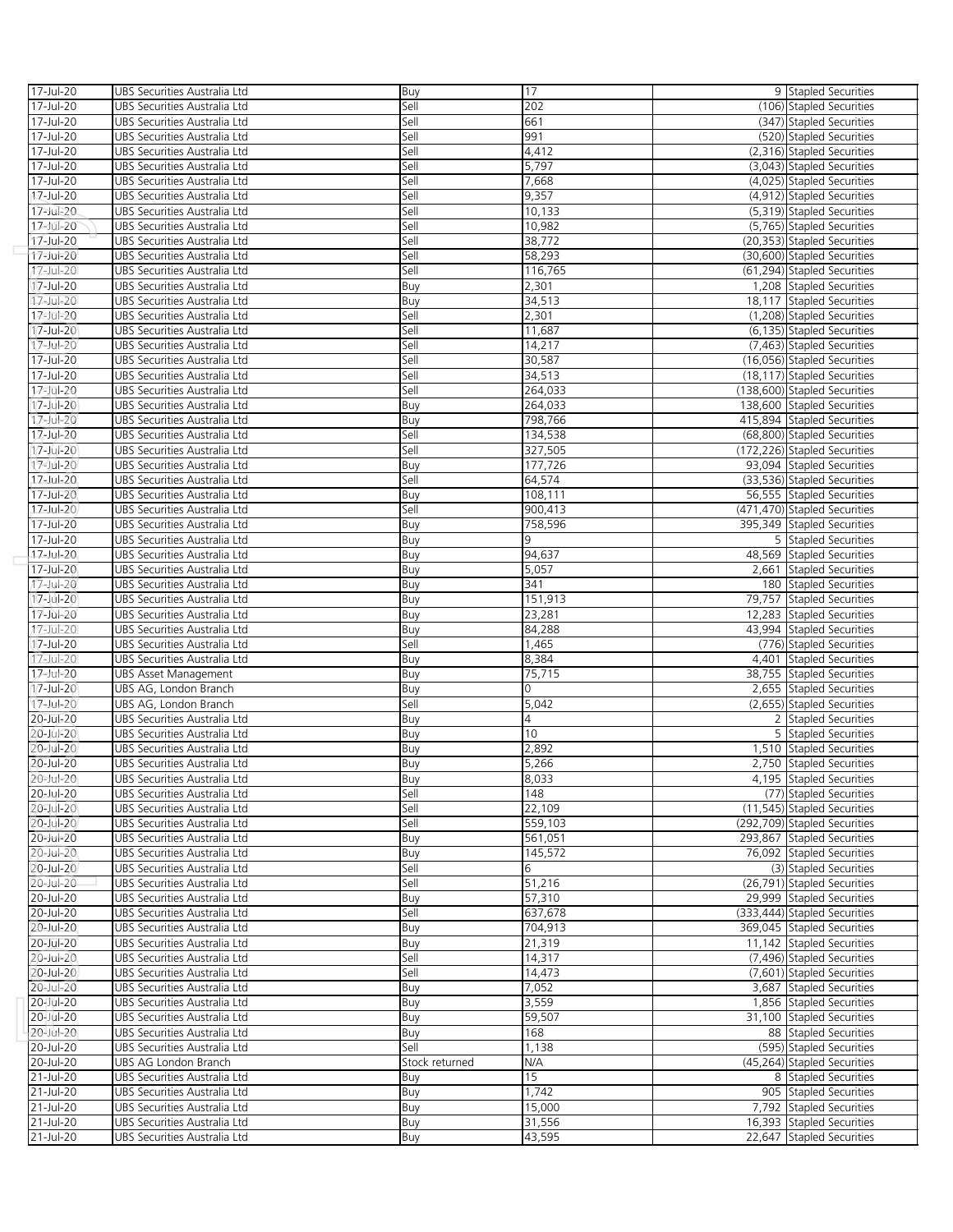| 21-Jul-20              | UBS Securities Australia Ltd | Sell        | 37             | (19) Stapled Securities      |
|------------------------|------------------------------|-------------|----------------|------------------------------|
| 21-Jul-20              | UBS Securities Australia Ltd | Sell        | 986            | (513) Stapled Securities     |
| 21-Jul-20              | UBS Securities Australia Ltd | Sell        | 106            | (55) Stapled Securities      |
| 21-Jul-20              | UBS Securities Australia Ltd | Sell        | 8              | (4) Stapled Securities       |
| 21-Jul-20              | UBS Securities Australia Ltd | Sell        | 61             | (32) Stapled Securities      |
| 21-Jul-20              | UBS Securities Australia Ltd | Sell        | 1,838          | (957) Stapled Securities     |
| 21-Jul-20              | UBS Securities Australia Ltd | Sell        | 26,282         | (13,653) Stapled Securities  |
| 21-Jul-20              | UBS Securities Australia Ltd | Sell        | 60,645         | (31,504) Stapled Securities  |
| $21 - Jul - 20$        | UBS Securities Australia Ltd | Sell        | 755,027        | (393,141) Stapled Securities |
| $21 - Ju - 20$         | UBS Securities Australia Ltd | Buy         | 749,902        | 390,635 Stapled Securities   |
| 21-Jul-20              | UBS Securities Australia Ltd | Buy         | 62,199         | 32,370 Stapled Securities    |
|                        |                              |             |                | (610) Stapled Securities     |
| 21-Jul-20              | UBS Securities Australia Ltd | Sell        | 1,172          |                              |
| 21-Jul-20              | UBS Securities Australia Ltd | Sell        | 227,270        | (118,296) Stapled Securities |
| 21-Jul-20              | UBS Securities Australia Ltd | Buy         | 102,933        | 53,555 Stapled Securities    |
| 21-Jul-20              | UBS Securities Australia Ltd | Sell        | 82,690         | (43,061) Stapled Securities  |
| 21-Jul-20              | UBS Securities Australia Ltd | Sell        | 1,740,086      | (905,776) Stapled Securities |
| 21-Jul-20              | UBS Securities Australia Ltd | Buy         | 1,862,883      | 970,100 Stapled Securities   |
| 21-Jul-20              | UBS Securities Australia Ltd | Buy         | 105,049        | 54,591 Stapled Securities    |
| 21-Jul-20              | UBS Securities Australia Ltd | Sell        | 23,933         | (12,517) Stapled Securities  |
| 21-Jul-20              | UBS Securities Australia Ltd | Buy         | 224,475        | 116,762 Stapled Securities   |
| 21-Jul-20              | UBS Securities Australia Ltd | Buy         | 48             | 25 Stapled Securities        |
| $21$ -Jul-20           | UBS Securities Australia Ltd | Sell        | 4,187          | (2,175) Stapled Securities   |
| 21-Jul-20              | UBS Securities Australia Ltd | Sell        | 4,049          | (2,109) Stapled Securities   |
| 21-Jul-20              | UBS Securities Australia Ltd | Buy         | 18,690         | 9,709 Stapled Securities     |
| 21-Jul-20              | UBS Securities Australia Ltd | Buy         | 102            | 53 Stapled Securities        |
| 21-Jul-20              | UBS Asset Management         | Sell        | 12,348         | (6,415) Stapled Securities   |
| $22$ -Jul-20           | UBS Securities Australia Ltd | Buy         | 17             | 9 Stapled Securities         |
| 22-Jul-20              | UBS Securities Australia Ltd | Buy         | 228            | 118 Stapled Securities       |
| 22-Jul-20              | UBS Securities Australia Ltd | Buy         | 48             | 25 Stapled Securities        |
| 22-Jul-20              | UBS Securities Australia Ltd | Buy         | 83             | 43 Stapled Securities        |
| 22-Jul-20              | UBS Securities Australia Ltd | Buy         | 276            | 143 Stapled Securities       |
| 22-Jul-20              | UBS Securities Australia Ltd | Buy         | 559            | 290 Stapled Securities       |
| 22-Jul-20              | UBS Securities Australia Ltd | Buy         | 781            | 405 Stapled Securities       |
| 22-Jul-20              | UBS Securities Australia Ltd | Sell        | 96             | (50) Stapled Securities      |
| 22-Jul-20              | UBS Securities Australia Ltd | Sell        | 413            | (215) Stapled Securities     |
| 22-Jul-20              | UBS Securities Australia Ltd | Sell        | 492            | (256) Stapled Securities     |
| $22 -$ Jul-20          | UBS Securities Australia Ltd | Sell        | 84             | (44) Stapled Securities      |
| 22-Jul-20              | UBS Securities Australia Ltd | Sell        | 724            | (377) Stapled Securities     |
| 22-Jul-20              | UBS Securities Australia Ltd | Sell        | 27             | (14) Stapled Securities      |
| 22-Jul-20              | UBS Securities Australia Ltd | Sell        | 36             | (19) Stapled Securities      |
| 22-Jul-20              | UBS Securities Australia Ltd | Sell        | 54             | (28) Stapled Securities      |
| 22-Jul-20              | UBS Securities Australia Ltd | Sell        | 820            | (427) Stapled Securities     |
| 22-Jul-20              | UBS Securities Australia Ltd | Sell        | 520            | (271) Stapled Securities     |
| 22-Jul-20              | UBS Securities Australia Ltd | Sell        | 682            | (355) Stapled Securities     |
| 22-Jul-20              | UBS Securities Australia Ltd | Sell        | 735            | (383) Stapled Securities     |
| 22-Jul-20              | UBS Securities Australia Ltd | Sell        | 1,160          | (604) Stapled Securities     |
| 22-Jul-20              | UBS Securities Australia Ltd | Sell        | 1,523          | (793) Stapled Securities     |
| 22-Jul-20              | UBS Securities Australia Ltd | Sell        | 12             | (6) Stapled Securities       |
| 22-Jul-20              | UBS Securities Australia Ltd | Sell        | 253            | (132) Stapled Securities     |
| 22-Jul-20              | UBS Securities Australia Ltd | Sell        | $\overline{2}$ | (1) Stapled Securities       |
| 22-Jul-20              | UBS Securities Australia Ltd | Sell        | 2,578          | (1,343) Stapled Securities   |
| 22-Jul-20              | UBS Securities Australia Ltd | Sell        | 85,988         | (44,787) Stapled Securities  |
| 22-Jul-20              | UBS Securities Australia Ltd | Buy         | 12,593         | 6,559 Stapled Securities     |
| 22-Jul-20              | UBS Securities Australia Ltd | Buy         | 120,695        | 62,862 Stapled Securities    |
| 22-Jul-20              | UBS Securities Australia Ltd | Sell        | 856,825        | (447,008) Stapled Securities |
| 22-Jul-20              | UBS Securities Australia Ltd | Buy         | 782,351        | 408,688 Stapled Securities   |
| 22-Jul-20              | UBS Securities Australia Ltd | Buy         | 94,081         | 49,054 Stapled Securities    |
| 22-Jul-20              | UBS Securities Australia Ltd | Sell        | 2              | (1) Stapled Securities       |
| $22$ -Jul-20           | UBS Securities Australia Ltd | Sell        | 29,314         | (15,311) Stapled Securities  |
| 22-Jul-20              | UBS Securities Australia Ltd | Buy         | 230.078        | 119,957 Stapled Securities   |
| 22-Jul-20              | UBS Securities Australia Ltd | Sell        | 58,628         | (30,532) Stapled Securities  |
| 22-Jul-20              | UBS Securities Australia Ltd | Sell        | 156,727        | (81,769) Stapled Securities  |
| 22-Jul-20              | UBS Securities Australia Ltd |             | 1,351,786      | 704,973 Stapled Securities   |
| 22-Jul-20              | UBS Securities Australia Ltd | Buy<br>Sell | 1,098,045      | (572,495) Stapled Securities |
| 22-Jul-20              | UBS Securities Australia Ltd | Buy         | 142,360        | 74,173 Stapled Securities    |
| 22-Jul-20              | UBS Securities Australia Ltd | Buy         | 2,666          | 1,383 Stapled Securities     |
| 22-Jul-20              | UBS Securities Australia Ltd |             | 7,785          | 4,055 Stapled Securities     |
|                        | UBS Securities Australia Ltd | Buy         | 130,182        | 67,803 Stapled Securities    |
| 22-Jul-20<br>22-Jul-20 | UBS Securities Australia Ltd | Buy<br>Buy  | 5,187          | 2,710 Stapled Securities     |
| 22-Jul-20              | UBS Securities Australia Ltd |             | 7,063          | 3,664 Stapled Securities     |
| $22$ -Jul-20           |                              | Buy         |                | 13,069 Stapled Securities    |
|                        | UBS Securities Australia Ltd | Buy         | 25,039         |                              |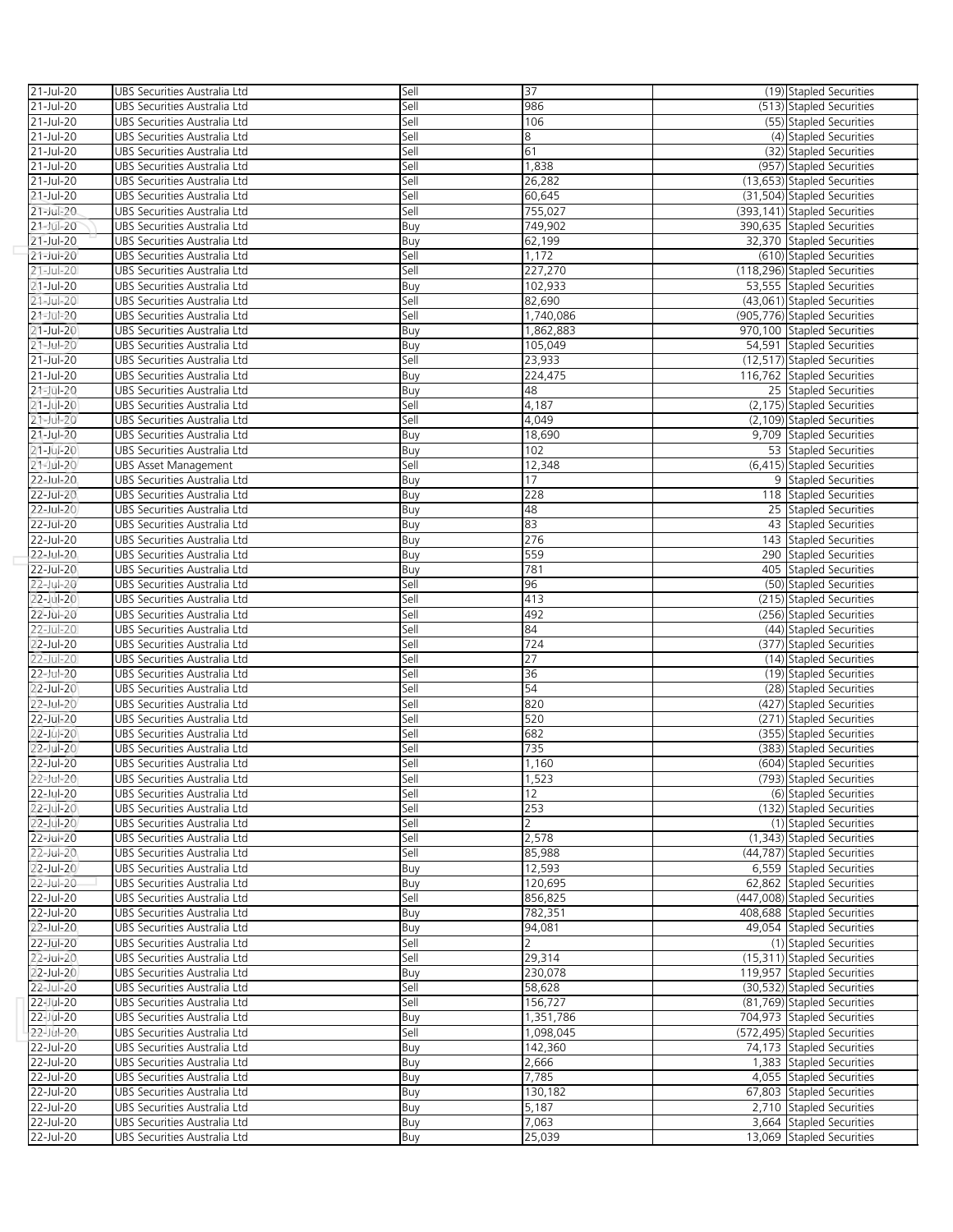| 22-Jul-20              | UBS Securities Australia Ltd                                 | Sell           | 1,738     | (902) Stapled Securities                       |
|------------------------|--------------------------------------------------------------|----------------|-----------|------------------------------------------------|
| 22-Jul-20              | UBS Securities Australia Ltd                                 | Sell           | 146,807   | (76,462) Stapled Securities                    |
| 22-Jul-20              | UBS AG London Branch                                         | Stock returned | N/A       | (100,408) Stapled Securities                   |
| 22-Jul-20              | <b>UBS Asset Management</b>                                  | Buy            | 473,736   | 246,672 Stapled Securities                     |
| 23-Jul-20              | UBS Securities Australia Ltd                                 | Sell           | 41        | (21) Stapled Securities                        |
| 23-Jul-20              | UBS Securities Australia Ltd                                 | Sell           | 171       | (88) Stapled Securities                        |
| 23-Jul-20              | UBS Securities Australia Ltd                                 | Sell           | 999       | (515) Stapled Securities                       |
| 23-Jul-20              | UBS Securities Australia Ltd                                 | Sell           | 7,517     | (3,875) Stapled Securities                     |
| 23-Jul-20              | UBS Securities Australia Ltd                                 | Sell           | 2         | (1) Stapled Securities                         |
| 23-Jul-20              | UBS Securities Australia Ltd                                 | Buy            | 99        | 52 Stapled Securities                          |
| 23-Jul-20              | UBS Securities Australia Ltd                                 | Buy            | 239       | 126 Stapled Securities                         |
| 23-Jul-20              | UBS Securities Australia Ltd                                 | Buy            | 846       | 445 Stapled Securities                         |
| 23-Jul-20              | UBS Securities Australia Ltd                                 | Buy            | 152       | 80 Stapled Securities                          |
| 23-Jul-20              | UBS Securities Australia Ltd                                 | Buy            | 361       | 190 Stapled Securities                         |
| 23-Jul-20              | UBS Securities Australia Ltd                                 | Buy            | 29        | 15 Stapled Securities                          |
| 23-Jul-20              | UBS Securities Australia Ltd                                 | Buy            | 95        | 50 Stapled Securities                          |
| 23-Jul-20              | UBS Securities Australia Ltd                                 | Buy            | 4,897     | 2,577 Stapled Securities                       |
| 23-Jul-20              | UBS Securities Australia Ltd                                 | Buy            | 14,612    | 7,690 Stapled Securities                       |
| 23-Jul-20              | UBS Securities Australia Ltd                                 | Buy            | 17,021    | 8,958 Stapled Securities                       |
| 23-Jul-20              | UBS Securities Australia Ltd                                 | Buy            | 2,318     | 1,220 Stapled Securities                       |
| 23-Jul-20              | UBS Securities Australia Ltd                                 | Buy            | 6,813     | 3,586 Stapled Securities                       |
| 23-Jul-20              | UBS Securities Australia Ltd                                 | Buy            | 8,240     | 4,337 Stapled Securities                       |
| 23-Jul-20              | UBS Securities Australia Ltd                                 | Buy            | 8,915     | 4,692 Stapled Securities                       |
| 23-Jul-20              | UBS Securities Australia Ltd                                 | Buy            | 16,281    | 8,569 Stapled Securities                       |
| 23-Jul-20              | UBS Securities Australia Ltd                                 | Buy            | 25,521    | 13,432 Stapled Securities                      |
| 23-Jul-20              | UBS Securities Australia Ltd                                 | Buy            | 33,717    | 17,746 Stapled Securities                      |
| 23-Jul-20              | UBS Securities Australia Ltd                                 | Buy            | 87,465    | 46,034 Stapled Securities                      |
| 23-Jul-20              | UBS Securities Australia Ltd                                 | Sell           | 6,813     | (3,586) Stapled Securities                     |
| 23-Jul-20              | UBS Securities Australia Ltd                                 | Sell           | 12,103    | (6,370) Stapled Securities                     |
| 23-Jul-20              | UBS Securities Australia Ltd                                 | Buy            | 553,512   | 289,721 Stapled Securities                     |
| 23-Jul-20              | UBS Securities Australia Ltd                                 | Sell           | 307,352   | (161,475) Stapled Securities                   |
| 23-Jul-20              | UBS Securities Australia Ltd                                 | Buy            | 112,038   | 58,763 Stapled Securities                      |
| 23-Jul-20              | UBS Securities Australia Ltd                                 | Sell           | 6         | (3) Stapled Securities                         |
| 23-Jul-20              | UBS Securities Australia Ltd                                 | Buy            | 124,417   | 65,239 Stapled Securities                      |
| 23-Jul-20              | UBS Securities Australia Ltd                                 | Sell           | 50,423    | (26,419) Stapled Securities                    |
|                        |                                                              |                |           |                                                |
| 23-Jul-20              | UBS Securities Australia Ltd                                 | Sell           | 285,140   | (148,712) Stapled Securities                   |
| 23-Jul-20              | UBS Securities Australia Ltd                                 | Buy            | 1,267,985 | 665,469 Stapled Securities                     |
| 23-Jul-20              | UBS Securities Australia Ltd                                 | Sell           | 634,796   | (334,191) Stapled Securities                   |
| 23-Jul-20              | UBS Securities Australia Ltd                                 | Buy            | 3,694     | 1,947 Stapled Securities                       |
| 23-Jul-20              | UBS Securities Australia Ltd                                 | Buy            | 350       | 184 Stapled Securities                         |
| 23-Jul-20              | UBS Securities Australia Ltd                                 | Buy            | 6,048     | 3,200 Stapled Securities                       |
| 23-Jul-20              | UBS Securities Australia Ltd                                 | Buy            | 42,318    | 22,261 Stapled Securities                      |
| 23-Jul-20              | UBS Securities Australia Ltd                                 | Buy            | 307       | 162 Stapled Securities                         |
| 23-Jul-20              | UBS Securities Australia Ltd                                 | Sell           | 18,040    | (9,418) Stapled Securities                     |
| 23-Jul-20              | UBS Securities Australia Ltd                                 | Buy            | 87,880    | 46,250 Stapled Securities                      |
| 23-Jul-20              | UBS Securities Australia Ltd                                 | Sell           | 1,161     | (611) Stapled Securities                       |
| 23-Jul-20              | UBS Securities Australia Ltd                                 | Sell           | 1.544     | (814) Stapled Securities                       |
| 23-Jul-20              | UBS Securities Australia Ltd                                 | Buy            | 374,646   | 197,182 Stapled Securities                     |
| 23-Jul-20              | UBS AG London Branch                                         | Stock returned | N/A       | (67.035) Stapled Securities                    |
| 23-Jul-20              | UBS Asset Management                                         | Buy            | 7,656     | 4,029 Stapled Securities                       |
| 24-Jul-20              | UBS Securities Australia Ltd                                 | Buy            | 516,422   | 273,413 Stapled Securities                     |
| 24-Jul-20              | UBS Securities Australia Ltd                                 | Sell           | 700,909   | (370,420) Stapled Securities                   |
| 24-Jul-20              | UBS Securities Australia Ltd                                 | Sell           | 36        | (19) Stapled Securities                        |
| 24-Jul-20              | UBS Securities Australia Ltd                                 | Sell           | 60        | (32) Stapled Securities                        |
| 24-Jul-20              | UBS Securities Australia Ltd                                 | Buy            | 441       | 232 Stapled Securities                         |
| 24-Jul-20              | UBS Securities Australia Ltd                                 | Buy            | 1,373     | 723 Stapled Securities                         |
| 24-Jul-20              | UBS Securities Australia Ltd                                 | Buy            | 6         | 3 Stapled Securities                           |
| 24-Jul-20              | UBS Securities Australia Ltd                                 | Buy            | 46        | 24 Stapled Securities                          |
| 24-Jul-20              | UBS Securities Australia Ltd                                 | Buy            | 1,194     | 629 Stapled Securities                         |
| 24-Jul-20              | UBS Securities Australia Ltd                                 | Buy            | 53        | 28 Stapled Securities                          |
| 24-Jul-20              | UBS Securities Australia Ltd                                 | Buy            | 53        | 28 Stapled Securities                          |
| 24-Jul-20              | UBS Securities Australia Ltd                                 | Buy            | 53        | 28 Stapled Securities                          |
| 24-Jul-20              | UBS Securities Australia Ltd                                 | Buy            | 53        | 28 Stapled Securities                          |
| 24-Jul-20              | UBS Securities Australia Ltd                                 | Buy            | 9         | 5 Stapled Securities                           |
| 24-Jul-20              | UBS Securities Australia Ltd                                 | Buy            | 9         | 5 Stapled Securities                           |
| 24-Jul-20              | UBS Securities Australia Ltd                                 | Buy            | 53        | 28 Stapled Securities                          |
| 24-Jul-20              | UBS Securities Australia Ltd                                 | Buy            | 9         | 5 Stapled Securities                           |
| 24-Jul-20              | UBS Securities Australia Ltd                                 | Buy            | 9         | 5 Stapled Securities                           |
| 24-Jul-20              | UBS Securities Australia Ltd                                 | Buy            | 78        | 41 Stapled Securities                          |
| 24-Jul-20<br>24-Jul-20 | UBS Securities Australia Ltd<br>UBS Securities Australia Ltd | Buy            | 78<br>169 | 41 Stapled Securities<br>89 Stapled Securities |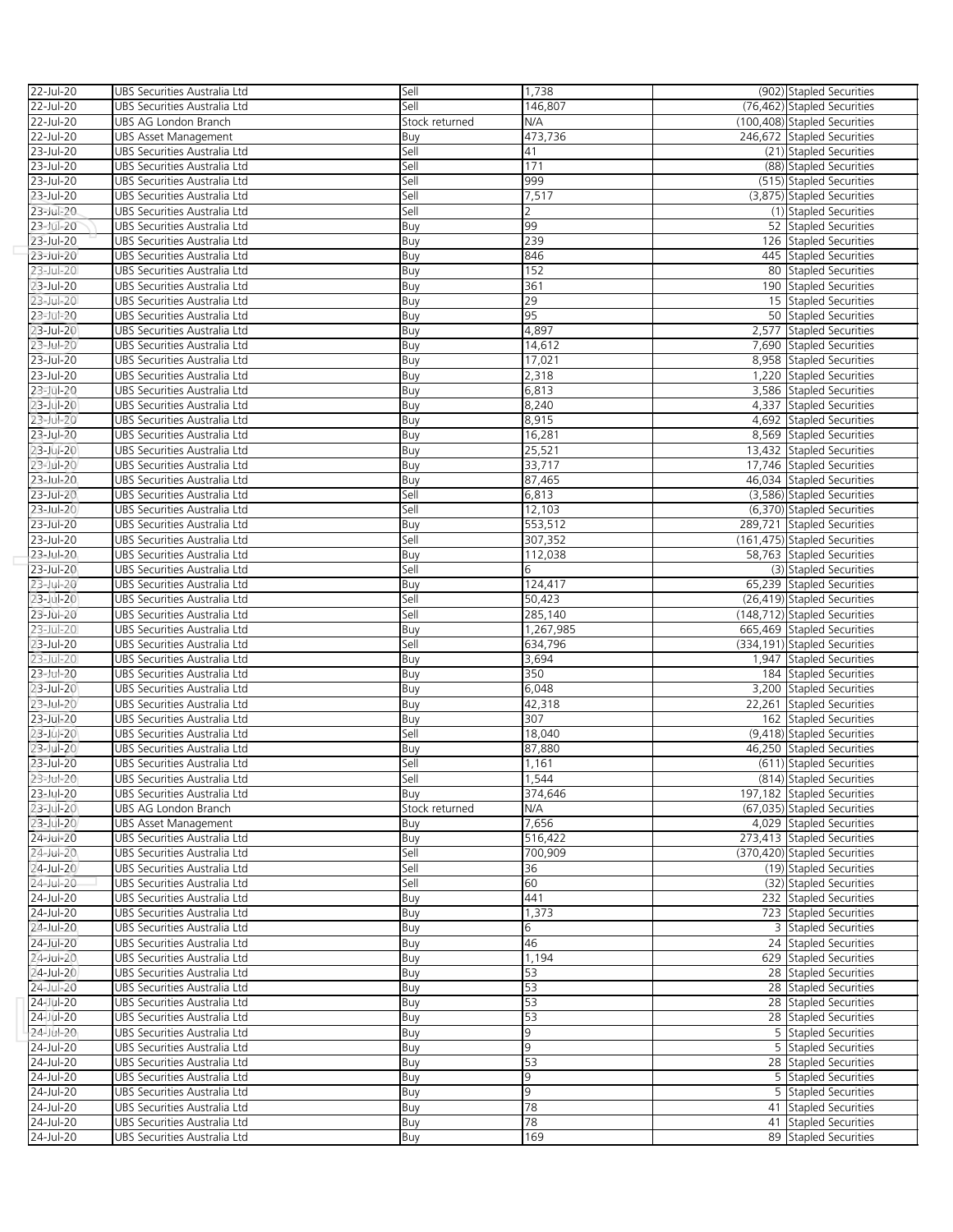| 24-Jul-20              | UBS Securities Australia Ltd                                 | Buy            | 2,180     | 1,148 Stapled Securities                        |
|------------------------|--------------------------------------------------------------|----------------|-----------|-------------------------------------------------|
| 24-Jul-20              | UBS Securities Australia Ltd                                 | Buy            | 1,299     | 684 Stapled Securities                          |
| 24-Jul-20              | UBS Securities Australia Ltd                                 | Buy            | 1,481     | 780 Stapled Securities                          |
| 24-Jul-20              | UBS Securities Australia Ltd                                 | Buy            | 6         | 3 Stapled Securities                            |
| 24-Jul-20              | UBS Securities Australia Ltd                                 | Buy            | 44        | 23 Stapled Securities                           |
| 24-Jul-20              | UBS Securities Australia Ltd                                 | Buy            | 78        | 41 Stapled Securities                           |
| 24-Jul-20              | UBS Securities Australia Ltd                                 | Buy            | 6         | 3 Stapled Securities                            |
| 24-Jul-20              | UBS Securities Australia Ltd                                 | Buy            | 40        | 21 Stapled Securities                           |
| 24-Jul-20              | UBS Securities Australia Ltd                                 | Buy            | 237       | 125 Stapled Securities                          |
| 24-Jul-20              | UBS Securities Australia Ltd                                 | Buy            | 78        | 41 Stapled Securities                           |
| 24-Jul-20              | UBS Securities Australia Ltd                                 | Buy            | 19        | 10 Stapled Securities                           |
| 24-Jul-20              | UBS Securities Australia Ltd                                 | Buy            | 8         | 4 Stapled Securities                            |
| 24-Jul-20              | UBS Securities Australia Ltd                                 | Buy            | 82        | 43 Stapled Securities                           |
| 24-Jul-20              | UBS Securities Australia Ltd                                 | Buy            | 19        | 10 Stapled Securities                           |
| 24-Jul-20              | UBS Securities Australia Ltd                                 | Buy            | 84        | 44 Stapled Securities                           |
| 24-Jul-20              | UBS Securities Australia Ltd                                 | Buy            | 8         | 4 Stapled Securities                            |
| 24-Jul-20              | UBS Securities Australia Ltd                                 | Buy            | 40        | 21 Stapled Securities                           |
| 24-Jul-20              | UBS Securities Australia Ltd                                 | Buy            | 401       | 211 Stapled Securities                          |
| 24-Jul-20              | UBS Securities Australia Ltd                                 | Buy            | 1,477     | 778 Stapled Securities                          |
| 24-Jul-20              | UBS Securities Australia Ltd                                 | Buy            | 7,633     | 4,020 Stapled Securities                        |
| 24-Jul-20              | UBS Securities Australia Ltd                                 | Buy            | 21        | 11 Stapled Securities                           |
| 24-Jul-20              | UBS Securities Australia Ltd                                 | Buy            | 21        | 11 Stapled Securities                           |
| 24-Jul-20              | UBS Securities Australia Ltd                                 | Buy            | 15        | 8 Stapled Securities                            |
| 24-Jul-20              | UBS Securities Australia Ltd                                 | Buy            | 84        | 44 Stapled Securities                           |
| 24-Jul-20              | UBS Securities Australia Ltd                                 | Buy            | 167       | 88 Stapled Securities                           |
| 24-Jul-20              | UBS Securities Australia Ltd                                 | Buy            | 34        | 18 Stapled Securities                           |
| 24-Jul-20              | UBS Securities Australia Ltd                                 | Buy            | 232       | 122 Stapled Securities                          |
| 24-Jul-20              | UBS Securities Australia Ltd                                 | Buy            | 11,474    | 6,039 Stapled Securities                        |
| 24-Jul-20              | UBS Securities Australia Ltd                                 | Sell           | 3,842     | (2,022) Stapled Securities                      |
| 24-Jul-20              | UBS Securities Australia Ltd                                 | Buy            | 59,799    | 31,473 Stapled Securities                       |
| 24-Jul-20              | UBS Securities Australia Ltd                                 | Buy            | 234,545   | 124,098 Stapled Securities                      |
| 24-Jul-20              | UBS Securities Australia Ltd                                 | Sell           | 521,248   | (275,632) Stapled Securities                    |
| 24-Jul-20              | UBS Securities Australia Ltd                                 | Buy            | 144,928   | 76,548 Stapled Securities                       |
| 24-Jul-20              | UBS Securities Australia Ltd                                 | Sell           | 91,983    | (48,787) Stapled Securities                     |
| 24-Jul-20              | UBS Securities Australia Ltd                                 | Buy            | 46,427    | 24,592 Stapled Securities                       |
| 24-Jul-20              | UBS Securities Australia Ltd                                 | Buy            | 7,040     | 3,706 Stapled Securities                        |
| 24-Jul-20              | UBS Securities Australia Ltd                                 | Buy            | 23,499    | 12,360 Stapled Securities                       |
| 24-Jul-20              | UBS Securities Australia Ltd                                 | Buy            | 34,861    | 18,347 Stapled Securities                       |
| 24-Jul-20              | UBS Securities Australia Ltd                                 | Buy            | 12,288    | 6,544 Stapled Securities                        |
| 24-Jul-20              | UBS Securities Australia Ltd                                 | Buy            | 11,671    | 6,150 Stapled Securities                        |
| 24-Jul-20              | UBS Securities Australia Ltd                                 | Sell           | 69,736    | (36,703) Stapled Securities                     |
|                        |                                                              |                |           |                                                 |
| 24-Jul-20              | UBS AG London Branch                                         | Stock returned | N/A       | (36,866) Stapled Securities                     |
| 27-Jul-20              | UBS Securities Australia Ltd                                 | Buy            | 30        | 16 Stapled Securities                           |
| 27-Jul-20              | UBS Securities Australia Ltd                                 | Buy            | 12,016    | 6,341 Stapled Securities                        |
| 27-Jul-20              | UBS Securities Australia Ltd                                 | Sell           | 107       | (57) Stapled Securities                         |
| 27-Jul-20              | UBS Securities Australia Ltd                                 | Buy            | 550       | 291 Stapled Securities                          |
| 27-Jul-20              | UBS Securities Australia Ltd                                 | Buv            | 1.465     | 775 Stapled Securities                          |
| 27-Jul-20              | UBS Securities Australia Ltd                                 | Buy            | 1,426     | 754 Stapled Securities                          |
| 27-Jul-20              | UBS Securities Australia Ltd                                 | Buy            | 25        | 13 Stapled Securities                           |
| 27-Jul-20              | UBS Securities Australia Ltd                                 | Buy            | 76        | 40 Stapled Securities                           |
| 27-Jul-20              | UBS Securities Australia Ltd                                 | Buy            | 83        | 44 Stapled Securities                           |
| 27-Jul-20              | UBS Securities Australia Ltd                                 | Buy            | 1,518     | 803 Stapled Securities                          |
| 27-Jul-20              | UBS Securities Australia Ltd                                 | Buy            | 1,377     | 728 Stapled Securities                          |
| 27-Jul-20              | UBS Securities Australia Ltd                                 | Buy            | 1,479     | 782 Stapled Securities                          |
| 27-Jul-20              | UBS Securities Australia Ltd                                 | Buy            | 1,628     | 861 Stapled Securities                          |
| 27-Jul-20              | UBS Securities Australia Ltd                                 | Buy            | 1,384     | 732 Stapled Securities                          |
| 27-Jul-20              | UBS Securities Australia Ltd                                 | Buy            | 1,581     | 836 Stapled Securities                          |
| 27-Jul-20              | UBS Securities Australia Ltd                                 | Buy            | 289       | 153 Stapled Securities                          |
| 27-Jul-20              | UBS Securities Australia Ltd                                 | Buy            | 1,513     | 800 Stapled Securities                          |
| 27-Jul-20              | UBS Securities Australia Ltd                                 | Buy            | 49        | 26 Stapled Securities                           |
| 27-Jul-20              | UBS Securities Australia Ltd                                 | Buy            | 53        | 28 Stapled Securities                           |
| 27-Jul-20              | UBS Securities Australia Ltd                                 | Buy            | 98        | 52 Stapled Securities                           |
| 27-Jul-20              | UBS Securities Australia Ltd                                 | Buy            | 53        | 28 Stapled Securities                           |
| 27-Jul-20              | UBS Securities Australia Ltd                                 | Buy            | 57        | 30 Stapled Securities                           |
| 27-Jul-20              | UBS Securities Australia Ltd                                 | Buy            | 55        | 29 Stapled Securities                           |
| 27-Jul-20              | UBS Securities Australia Ltd                                 | Buy            | 9         | 5 Stapled Securities                            |
| 27-Jul-20              | UBS Securities Australia Ltd                                 | Buy            | 257       | 136 Stapled Securities                          |
| 27-Jul-20              | UBS Securities Australia Ltd                                 | Buy            | 15        | 8 Stapled Securities                            |
| 27-Jul-20              | UBS Securities Australia Ltd                                 | Buy            | 95        | 50 Stapled Securities                           |
| 27-Jul-20<br>27-Jul-20 | UBS Securities Australia Ltd<br>UBS Securities Australia Ltd | Buy<br>Buy     | 55<br>195 | 29 Stapled Securities<br>103 Stapled Securities |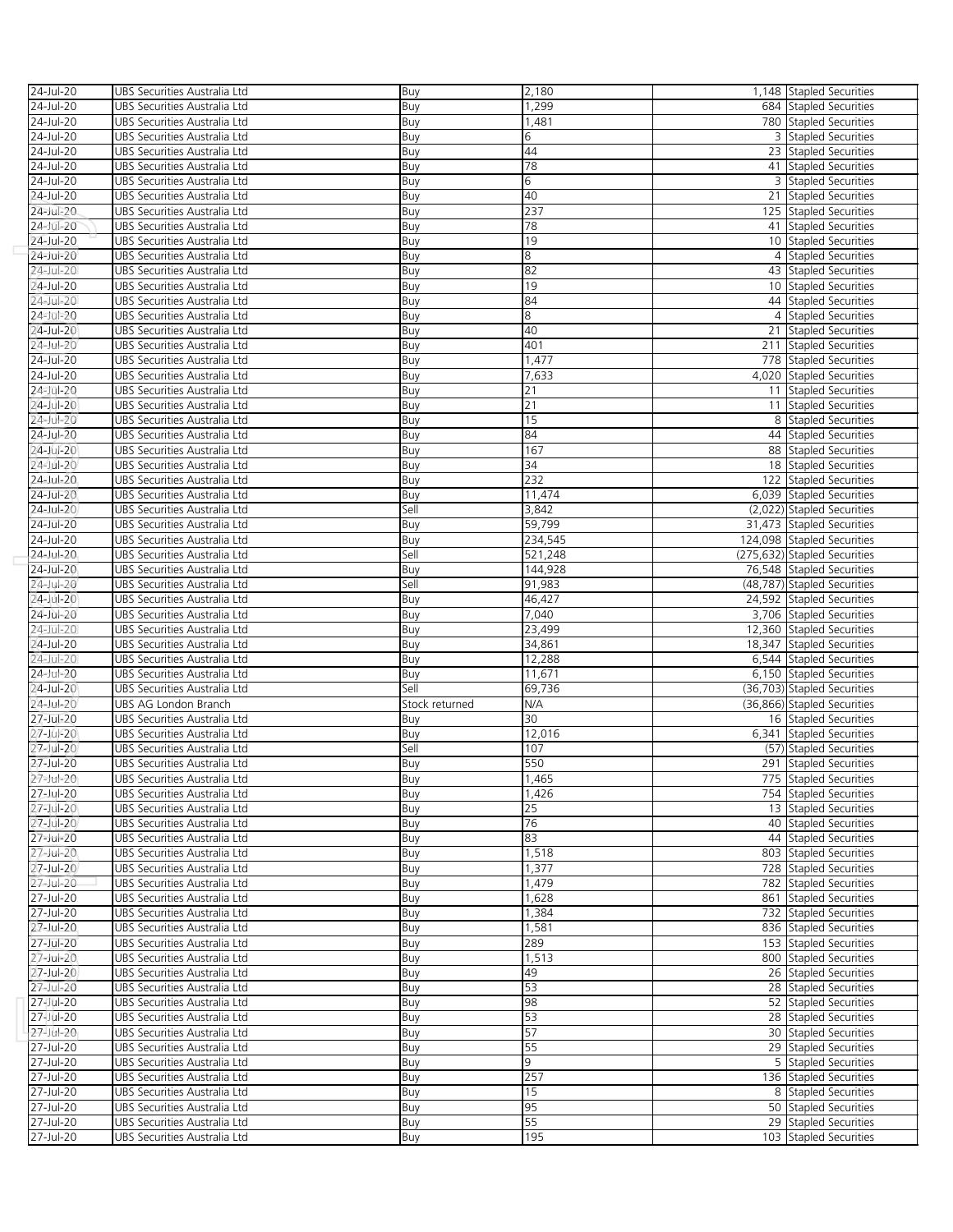| 27-Jul-20     | UBS Securities Australia Ltd | Buy  | 6               | 3 Stapled Securities         |
|---------------|------------------------------|------|-----------------|------------------------------|
| 27-Jul-20     | UBS Securities Australia Ltd | Buy  | 17              | 9 Stapled Securities         |
| 27-Jul-20     | UBS Securities Australia Ltd | Buy  | 53              | 28 Stapled Securities        |
| 27-Jul-20     | UBS Securities Australia Ltd | Buy  | 62              | 33 Stapled Securities        |
| 27-Jul-20     | UBS Securities Australia Ltd | Buy  | 1,397           | 739 Stapled Securities       |
| 27-Jul-20     | UBS Securities Australia Ltd | Buy  | 1,063           | 562 Stapled Securities       |
| 27-Jul-20     | UBS Securities Australia Ltd | Buy  | 95              | 50 Stapled Securities        |
| 27-Jul-20     | UBS Securities Australia Ltd | Buy  | 34              | 18 Stapled Securities        |
| 27-Jul-20     | UBS Securities Australia Ltd |      | 251             | 133 Stapled Securities       |
|               |                              | Buy  | 563             | 298 Stapled Securities       |
| 27-Jul-20     | UBS Securities Australia Ltd | Buy  | 89              |                              |
| 27-Jul-20     | UBS Securities Australia Ltd | Buy  |                 | 47 Stapled Securities        |
| 27-Jul-20     | UBS Securities Australia Ltd | Buy  | 227             | 120 Stapled Securities       |
| 27-Jul-20     | UBS Securities Australia Ltd | Buy  | 61              | 32 Stapled Securities        |
| 27-Jul-20     | UBS Securities Australia Ltd | Buy  | 23              | 12 Stapled Securities        |
| 27-Jul-20     | UBS Securities Australia Ltd | Buy  | 51              | 27 Stapled Securities        |
| 27-Jul-20     | UBS Securities Australia Ltd | Buy  | 189             | 100 Stapled Securities       |
| 27-Jul-20     | UBS Securities Australia Ltd | Buy  | 9               | 5 Stapled Securities         |
| 27-Jul-20     | UBS Securities Australia Ltd | Buy  | 36              | 19 Stapled Securities        |
| 27-Jul-20     | UBS Securities Australia Ltd | Buy  | 38              | 20 Stapled Securities        |
| 27-Jul-20     | UBS Securities Australia Ltd | Buy  | 57              | 30 Stapled Securities        |
| 27-Jul-20     | UBS Securities Australia Ltd | Buy  | 30              | 16 Stapled Securities        |
| 27-Jul-20     | UBS Securities Australia Ltd | Buy  | 34              | 18 Stapled Securities        |
| 27-Jul-20     | UBS Securities Australia Ltd | Buy  | 6               | 3 Stapled Securities         |
| 27-Jul-20     | UBS Securities Australia Ltd | Buy  | 329             | 174 Stapled Securities       |
| 27-Jul-20     | UBS Securities Australia Ltd | Buy  | 8               | 4 Stapled Securities         |
| 27-Jul-20     | UBS Securities Australia Ltd | Buy  | 89              | 47 Stapled Securities        |
| 27-Jul-20     | UBS Securities Australia Ltd | Buy  | 1,416           | 749 Stapled Securities       |
| 27-Jul-20     | UBS Securities Australia Ltd | Buy  | 3,066           | 1,618 Stapled Securities     |
| 27-Jul-20     | UBS Securities Australia Ltd | Buy  | 6,073           | 3,205 Stapled Securities     |
| 27-Jul-20     | UBS Securities Australia Ltd | Buy  | 21,813          | 11.511 Stapled Securities    |
| 27-Jul-20     | UBS Securities Australia Ltd | Sell | 410,956         | (216,886) Stapled Securities |
| 27-Jul-20     | UBS Securities Australia Ltd | Buy  | 415,432         | 219,283 Stapled Securities   |
| 27-Jul-20     | UBS Securities Australia Ltd | Buy  | 1,974           | 1,043 Stapled Securities     |
| 27-Jul-20     | UBS Securities Australia Ltd | Sell | 47,363          | (25,056) Stapled Securities  |
| 27-Jul-20     | UBS Securities Australia Ltd | Sell | 82,286          | (43,455) Stapled Securities  |
| 27-Jul-20     | UBS Securities Australia Ltd | Buy  | 23,072          | 12,188 Stapled Securities    |
| 27-Jul-20     | UBS Securities Australia Ltd | Sell | 72,052          | (37,994) Stapled Securities  |
| 27-Jul-20     | UBS Securities Australia Ltd | Sell | 702,270         | (370,904) Stapled Securities |
| 27-Jul-20     | UBS Securities Australia Ltd | Buy  | 871,458         | 460,091 Stapled Securities   |
|               |                              |      |                 |                              |
| 27-Jul-20     | UBS Securities Australia Ltd | Buy  | 2,124<br>13,826 | 1,122 Stapled Securities     |
| 27-Jul-20     | UBS Securities Australia Ltd | Buy  |                 | 7,301 Stapled Securities     |
| 27-Jul-20     | UBS Securities Australia Ltd | Buy  | 63,552          | 33,544 Stapled Securities    |
| 27-Jul-20     | UBS Securities Australia Ltd | Buy  | 5,448           | 2,871 Stapled Securities     |
| 27-Jul-20     | UBS Securities Australia Ltd | Buy  | 45,003          | 23,732 Stapled Securities    |
| 27-Jul-20     | UBS Securities Australia Ltd | Sell | 14,308          | (7.571) Stapled Securities   |
| 27-Jul-20     | UBS Securities Australia Ltd | Sell | 24,167          | (12,773) Stapled Securities  |
| 27-Jul-20     | UBS Securities Australia Ltd | Sell | 2,810           | (1.488) Stapled Securities   |
| 27-Jul-20     | UBS Securities Australia Ltd | Buy  | 60,403          | 31,875 Stapled Securities    |
| 27-Jul-20     | <b>UBS Asset Management</b>  | Sell | 5,884           | (3,105) Stapled Securities   |
| 27-Jul-20     | UBS Asset Management         | Buy  | 275,656         | 145,449 Stapled Securities   |
| 27-Jul-20     | UBS AG, London Branch        | Buy  | 0               | 20,812 Stapled Securities    |
| 27-Jul-20     | UBS AG, London Branch        | Sell | 39,387          | (20,812) Stapled Securities  |
| 28-Jul-20     | UBS Securities Australia Ltd | Sell | 33              | (18) Stapled Securities      |
| 28-Jul-20     | UBS Securities Australia Ltd | Sell | 89              | (48) Stapled Securities      |
| 28-Jul-20     | UBS Securities Australia Ltd | Sell | 48              | (26) Stapled Securities      |
| 28-Jul-20     | UBS Securities Australia Ltd | Sell | 2               | (1) Stapled Securities       |
| 28-Jul-20     | UBS Securities Australia Ltd | Sell | 17              | (9) Stapled Securities       |
| 28-Jul-20     | UBS Securities Australia Ltd | Sell | 449             | (242) Stapled Securities     |
| 28-Jul-20     | UBS Securities Australia Ltd | Sell | 1,788           | (965) Stapled Securities     |
| 28-Jul-20     | UBS Securities Australia Ltd | Sell | 2               | (1) Stapled Securities       |
| 28-Jul-20     | UBS Securities Australia Ltd | Buy  | 7               | 4 Stapled Securities         |
| 28-Jul-20     | UBS Securities Australia Ltd | Buy  | 26              | 14 Stapled Securities        |
| $28 -$ Jul-20 | UBS Securities Australia Ltd | Buy  | 864             | 462 Stapled Securities       |
| 28-Jul-20     | UBS Securities Australia Ltd | Buy  | 232             | 124 Stapled Securities       |
| 28-Jul-20     | UBS Securities Australia Ltd | Buy  | 125             | 67 Stapled Securities        |
| 28-Jul-20     | UBS Securities Australia Ltd | Buy  | 471             | 252 Stapled Securities       |
| 28-Jul-20     | UBS Securities Australia Ltd | Buy  | 9,408           | 5,033 Stapled Securities     |
| $28$ -Jul-20  | UBS Securities Australia Ltd | Buy  | 1,881           | 1,006 Stapled Securities     |
| 28-Jul-20     | UBS Securities Australia Ltd | Buy  | 4,028           | 2,154 Stapled Securities     |
| 28-Jul-20     | UBS Securities Australia Ltd | Buy  | 9,436           | 5,046 Stapled Securities     |
| 28-Jul-20     | UBS Securities Australia Ltd | Buy  | 10,008          | 5,352 Stapled Securities     |
|               |                              |      |                 |                              |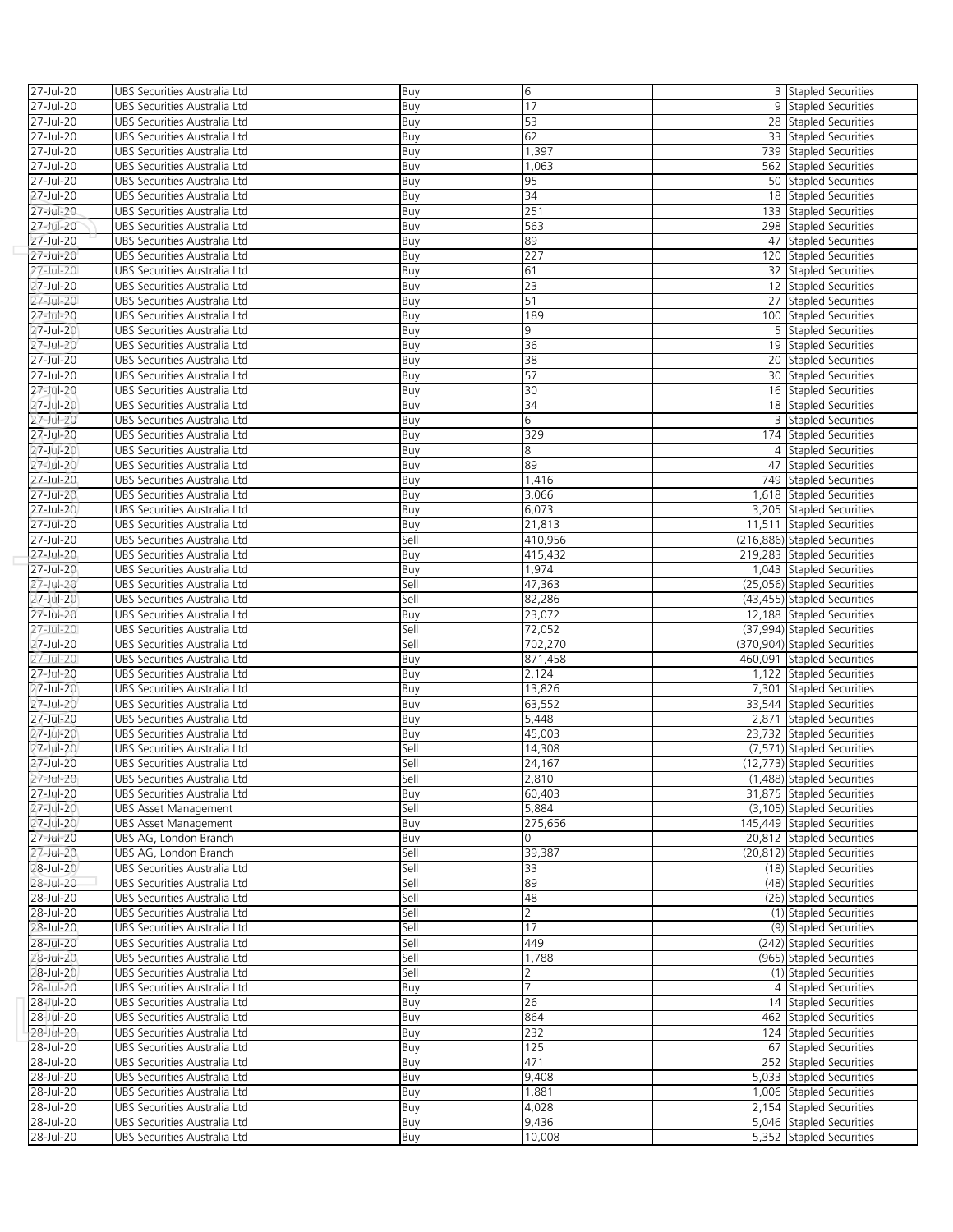| 28-Jul-20 | UBS Securities Australia Ltd | Sell           | 469,285 | (250,995) Stapled Securities |
|-----------|------------------------------|----------------|---------|------------------------------|
| 28-Jul-20 | UBS Securities Australia Ltd | Buy            | 629,555 | 337,762 Stapled Securities   |
|           |                              |                |         |                              |
| 28-Jul-20 | UBS Securities Australia Ltd | Sell           | 7,299   | (3,856) Stapled Securities   |
| 28-Jul-20 | UBS Securities Australia Ltd | Buy            | 10,341  | 5.545 Stapled Securities     |
| 28-Jul-20 | UBS Securities Australia Ltd | Buy            | 132,757 | 71,035 Stapled Securities    |
| 28-Jul-20 | UBS Securities Australia Ltd | Sell           | 109,660 | (58,859) Stapled Securities  |
| 28-Jul-20 | UBS Securities Australia Ltd | Buy            | 768,154 | 410,668 Stapled Securities   |
|           |                              |                |         |                              |
| 28-Jul-20 | UBS Securities Australia Ltd | Sell           | 730,048 | (391,321) Stapled Securities |
| 28-Jul-20 | UBS Securities Australia Ltd | Buy            | 69      | 37 Stapled Securities        |
| 28-Jul-20 | UBS Securities Australia Ltd | Buy            | 50,545  | 27,141 Stapled Securities    |
| 28-Jul-20 | UBS Securities Australia Ltd | Buy            | 19,619  | 10,558 Stapled Securities    |
| 28-Jul-20 | UBS Securities Australia Ltd | Buy            | 6,479   | 3,480 Stapled Securities     |
|           |                              |                |         |                              |
| 28-Jul-20 | UBS Securities Australia Ltd | Buy            | 881     | 473 Stapled Securities       |
| 28-Jul-20 | UBS Securities Australia Ltd | Sell           | 7,079   | (3,801) Stapled Securities   |
| 28-Jul-20 | UBS Securities Australia Ltd | Buy            | 23,632  | 12,670 Stapled Securities    |
| 28-Jul-20 | UBS Securities Australia Ltd | Sell           | 90,410  | (48,579) Stapled Securities  |
| 28-Jul-20 | UBS AG London Branch         | Stock received | N/A     | 99,846 Stapled Securities    |
|           |                              |                |         |                              |
| 28-Jul-20 | UBS AG London Branch         | Stock received | N/A     | 99,846 Stapled Securities    |
| 29-Jul-20 | UBS Securities Australia Ltd | Sell           | 17      | (9) Stapled Securities       |
| 29-Jul-20 | UBS Securities Australia Ltd | Sell           | 35      | (19) Stapled Securities      |
| 29-Jul-20 | UBS Securities Australia Ltd | Sell           | 636     | (342) Stapled Securities     |
|           |                              |                |         | (5,998) Stapled Securities   |
| 29-Jul-20 | UBS Securities Australia Ltd | Sell           | 11,157  |                              |
| 29-Jul-20 | UBS Securities Australia Ltd | Buy            | 26      | 14 Stapled Securities        |
| 29-Jul-20 | UBS Securities Australia Ltd | Buy            | 7       | 4 Stapled Securities         |
| 29-Jul-20 | UBS Securities Australia Ltd | Buy            | 7       | 4 Stapled Securities         |
| 29-Jul-20 | UBS Securities Australia Ltd |                | 26      | 14 Stapled Securities        |
|           |                              | Buy            |         |                              |
| 29-Jul-20 | UBS Securities Australia Ltd | Buy            | 957     | 512 Stapled Securities       |
| 29-Jul-20 | UBS Securities Australia Ltd | Buy            | 2,994   | 1,601 Stapled Securities     |
| 29-Jul-20 | UBS Securities Australia Ltd | Buy            | 365     | 196 Stapled Securities       |
| 29-Jul-20 | UBS Securities Australia Ltd | Sell           | 7,511   | (4,038) Stapled Securities   |
| 29-Jul-20 |                              |                | 120,768 |                              |
|           | UBS Securities Australia Ltd | Buy            |         | 64,651 Stapled Securities    |
| 29-Jul-20 | UBS Securities Australia Ltd | Sell           | 461,859 | (247,129) Stapled Securities |
| 29-Jul-20 | UBS Securities Australia Ltd | Sell           | 60,506  | (32,530) Stapled Securities  |
| 29-Jul-20 | UBS Securities Australia Ltd | Buy            | 12,479  | 6,667 Stapled Securities     |
| 29-Jul-20 | UBS Securities Australia Ltd | Sell           | 3,842   | (2,044) Stapled Securities   |
|           |                              |                |         | 50,643 Stapled Securities    |
| 29-Jul-20 | UBS Securities Australia Ltd | Buy            | 94,677  |                              |
| 29-Jul-20 | UBS Securities Australia Ltd | Sell           | 62,887  | (33,613) Stapled Securities  |
| 29-Jul-20 | UBS Securities Australia Ltd | Sell           | 593,682 | (317,392) Stapled Securities |
| 29-Jul-20 | UBS Securities Australia Ltd | Buy            | 711,810 | 381,034 Stapled Securities   |
| 29-Jul-20 | UBS Securities Australia Ltd | Buy            | 45,317  | 24,240 Stapled Securities    |
| 29-Jul-20 |                              |                | 2,235   | 1,200 Stapled Securities     |
|           | UBS Securities Australia Ltd | Buy            |         |                              |
| 29-Jul-20 | UBS AG London Branch         | Stock received | N/A     | 34,074 Stapled Securities    |
| 29-Jul-20 | UBS AG London Branch         | Stock received | N/A     | 34,074 Stapled Securities    |
| 29-Jul-20 | <b>UBS Asset Management</b>  | Sell           | 2,696   | (1,440) Stapled Securities   |
| 29-Jul-20 | UBS AG, London Branch        | Buy            | 0       | 4,430 Stapled Securities     |
| 29-Jul-20 | UBS AG, London Branch        | Sell           | 8,240   | (4,430) Stapled Securities   |
|           |                              |                |         |                              |
| 30-Jul-20 | UBS Securities Australia Ltd | Sell           | 38      | (20) Stapled Securities      |
| 30-Jul-20 | UBS Securities Australia Ltd | Sell           | 278     | (148) Stapled Securities     |
| 30-Jul-20 | UBS Securities Australia Ltd | Sell           | 334     | (178) Stapled Securities     |
| 30-Jul-20 | UBS Securities Australia Ltd | Sell           | 403     | (215) Stapled Securities     |
| 30-Jul-20 | UBS Securities Australia Ltd | Sell           | 439     | (234) Stapled Securities     |
|           |                              |                |         |                              |
| 30-Jul-20 | UBS Securities Australia Ltd | Sell           | 649     | (346) Stapled Securities     |
| 30-Jul-20 | UBS Securities Australia Ltd | Sell           | 1,011   | (539) Stapled Securities     |
| 30-Jul-20 | UBS Securities Australia Ltd | Sell           | 1,678   | (895) Stapled Securities     |
| 30-Jul-20 | UBS Securities Australia Ltd | Sell           | 3,606   | (1,923) Stapled Securities   |
| 30-Jul-20 | UBS Securities Australia Ltd | Sell           | 1,123   | (599) Stapled Securities     |
|           |                              |                |         |                              |
| 30-Jul-20 | UBS Securities Australia Ltd | Sell           | 9       | (5) Stapled Securities       |
| 30-Jul-20 | UBS Securities Australia Ltd | Sell           | 8       | (4) Stapled Securities       |
| 30-Jul-20 | UBS Securities Australia Ltd | Sell           | 26      | (14) Stapled Securities      |
| 30-Jul-20 | UBS Securities Australia Ltd | Buy            | 51      | 27 Stapled Securities        |
| 30-Jul-20 | UBS Securities Australia Ltd | Buy            | 8,398   | 4,479 Stapled Securities     |
|           |                              |                |         |                              |
| 30-Jul-20 | UBS Securities Australia Ltd | Sell           | 7,669   | (4,090) Stapled Securities   |
| 30-Jul-20 | UBS Securities Australia Ltd | Sell           | 404,022 | (215,306) Stapled Securities |
| 30-Jul-20 | UBS Securities Australia Ltd | Buy            | 295,888 | 157,446 Stapled Securities   |
| 30-Jul-20 | UBS Securities Australia Ltd | Sell           | 1,145   | (608) Stapled Securities     |
| 30-Jul-20 | UBS Securities Australia Ltd |                | 7,928   | 4,225 Stapled Securities     |
|           |                              | Buy            |         |                              |
| 30-Jul-20 | UBS Securities Australia Ltd | Sell           | 22,337  | (11,866) Stapled Securities  |
| 30-Jul-20 | UBS Securities Australia Ltd | Buy            | 20,129  | 10,744 Stapled Securities    |
| 30-Jul-20 | UBS Securities Australia Ltd | Sell           | 713,739 | (379,911) Stapled Securities |
| 30-Jul-20 | UBS Securities Australia Ltd | Buy            | 571,434 | 304,035 Stapled Securities   |
| 30-Jul-20 | UBS Securities Australia Ltd | Buy            | 32,345  | 17,216 Stapled Securities    |
|           |                              |                |         |                              |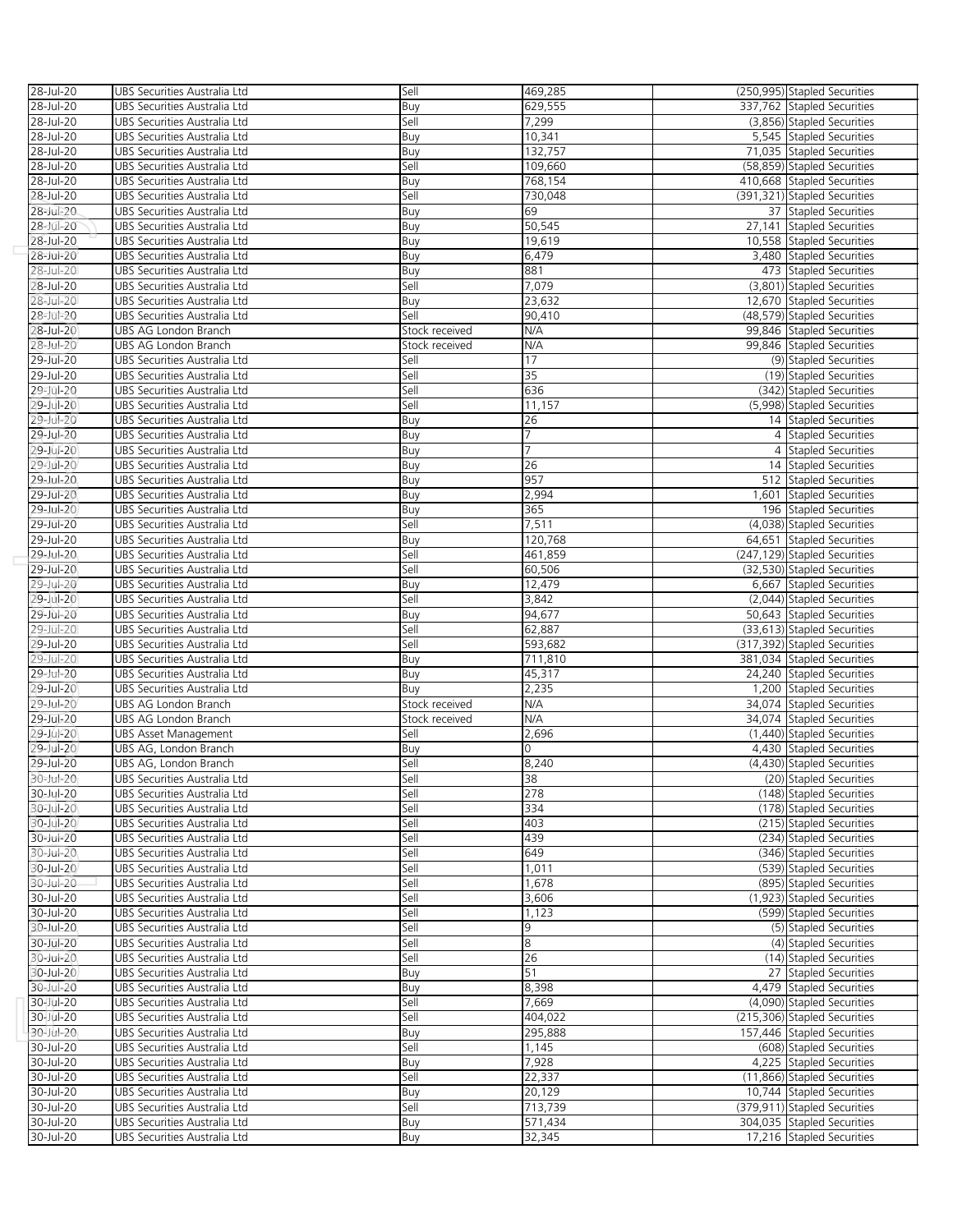| 30-Jul-20 | UBS Securities Australia Ltd | Sell           | 4         | (2) Stapled Securities       |
|-----------|------------------------------|----------------|-----------|------------------------------|
| 30-Jul-20 | UBS Securities Australia Ltd | Buy            | 35,972    | 19,178 Stapled Securities    |
| 30-Jul-20 | UBS Securities Australia Ltd | Sell           | 73        | (39) Stapled Securities      |
| 30-Jul-20 | UBS AG London Branch         | Stock received | N/A       | 56,877 Stapled Securities    |
| 30-Jul-20 | UBS AG London Branch         | Stock received | N/A       | 56,877 Stapled Securities    |
| 31-Jul-20 | UBS Securities Australia Ltd | Sell           | 2         | (1) Stapled Securities       |
| 31-Jul-20 | UBS Securities Australia Ltd | Sell           | 9         | (5) Stapled Securities       |
| 31-Jul-20 | UBS Securities Australia Ltd | Sell           | 34        | (19) Stapled Securities      |
| 31-Jul-20 |                              | Sell           | 40        | (22) Stapled Securities      |
|           | UBS Securities Australia Ltd |                |           |                              |
| 31-Jul-20 | UBS Securities Australia Ltd | Sell           | 405       | (225) Stapled Securities     |
| 31-Jul-20 | UBS Securities Australia Ltd | Sell           | 101       | (56) Stapled Securities      |
| 31-Jul-20 | UBS Securities Australia Ltd | Sell           | 4         | (2) Stapled Securities       |
| 31-Jul-20 | UBS Securities Australia Ltd | Sell           | 34        | (19) Stapled Securities      |
| 31-Jul-20 | UBS Securities Australia Ltd | Sell           | 8,064     | (4,478) Stapled Securities   |
| 31-Jul-20 | UBS Securities Australia Ltd | Sell           | 33,065    | (18,362) Stapled Securities  |
| 31-Jul-20 | UBS Securities Australia Ltd | Buy            | 87,338    | 48,521 Stapled Securities    |
| 31-Jul-20 | UBS Securities Australia Ltd | Buy            | 1,091,771 | 598,034 Stapled Securities   |
| 31-Jul-20 | UBS Securities Australia Ltd | Sell           | 152,310   | (81,650) Stapled Securities  |
| 31-Jul-20 | UBS Securities Australia Ltd | Sell           | 285,598   | (157,441) Stapled Securities |
| 31-Jul-20 | UBS Securities Australia Ltd | Sell           | 6,388     | (3,438) Stapled Securities   |
| 31-Jul-20 | UBS Securities Australia Ltd | Buy            | 13,903    | 7,682 Stapled Securities     |
| 31-Jul-20 | UBS Securities Australia Ltd | Sell           | 93,681    | (51,428) Stapled Securities  |
| 31-Jul-20 | UBS Securities Australia Ltd | Buy            | 90,777    | 50,001 Stapled Securities    |
| 31-Jul-20 | UBS Securities Australia Ltd | Buy            | 1,609,746 | 885,303 Stapled Securities   |
| 31-Jul-20 | UBS Securities Australia Ltd | Sell           | 1,587,406 | (872,441) Stapled Securities |
| 31-Jul-20 | UBS Securities Australia Ltd | Buy            | 7,123     | 3,934 Stapled Securities     |
| 31-Jul-20 | UBS Securities Australia Ltd | Buy            | 112,262   | 61,900 Stapled Securities    |
| 31-Jul-20 | UBS Securities Australia Ltd | Buy            | 15,451    | 8,583 Stapled Securities     |
| 31-Jul-20 | <b>UBS Asset Management</b>  | Buy            | 11,212    | 6,228 Stapled Securities     |
|           | <b>UBS Asset Management</b>  |                |           | 22,384 Stapled Securities    |
| 31-Jul-20 |                              | Buy            | 40,296    |                              |
| 03-Aug-20 | UBS Securities Australia Ltd | Buy            | 40        | 22 Stapled Securities        |
| 03-Aug-20 | UBS Securities Australia Ltd | Buy            | 140       | 77 Stapled Securities        |
| 03-Aug-20 | UBS Securities Australia Ltd | Buy            | 463       | 254 Stapled Securities       |
| 03-Aug-20 | UBS Securities Australia Ltd | Buy            | 729       | 400 Stapled Securities       |
| 03-Aug-20 | UBS Securities Australia Ltd | Buy            | 1,094     | 600 Stapled Securities       |
| 03-Aug-20 | UBS Securities Australia Ltd | Buy            | 2,624     | 1,439 Stapled Securities     |
| 03-Aug-20 | UBS Securities Australia Ltd | Buy            | 6,128     | 3,360 Stapled Securities     |
| 03-Aug-20 | UBS Securities Australia Ltd | Buy            | 122       | 67 Stapled Securities        |
| 03-Aug-20 | UBS Securities Australia Ltd | Buy            | 215       | 118 Stapled Securities       |
| 03-Aug-20 | UBS Securities Australia Ltd | Buy            | 325       | 178 Stapled Securities       |
| 03-Aug-20 | UBS Securities Australia Ltd | Buy            | 443       | 243 Stapled Securities       |
| 03-Aug-20 | UBS Securities Australia Ltd | Buy            | 895       | 491 Stapled Securities       |
| 03-Aug-20 | UBS Securities Australia Ltd | Buy            | 1,275     | 699 Stapled Securities       |
| 03-Aug-20 | UBS Securities Australia Ltd | Buy            | 1,944     | 1,066 Stapled Securities     |
| 03-Aug-20 | UBS Securities Australia Ltd | Buy            | 1,988     | 1,090 Stapled Securities     |
| 03-Aug-20 | UBS Securities Australia Ltd | Buy            | 2,371     | 1,300 Stapled Securities     |
| 03-Aug-20 | UBS Securities Australia Ltd | Buv            | 2.555     | 1,401 Stapled Securities     |
| 03-Aug-20 | UBS Securities Australia Ltd | Buy            | 3,749     | 2,056 Stapled Securities     |
| 03-Aug-20 | UBS Securities Australia Ltd | Buy            | 274       | 150 Stapled Securities       |
| 03-Aug-20 | UBS Securities Australia Ltd | Buy            | 4,087     | 2,241 Stapled Securities     |
| 03-Aug-20 | UBS Securities Australia Ltd | Buy            | 4,134     | 2,267 Stapled Securities     |
|           | UBS Securities Australia Ltd |                | 36        | 20 Stapled Securities        |
| 03-Aug-20 |                              | Buy            |           |                              |
| 03-Aug-20 | UBS Securities Australia Ltd | Buy            | 80        | 44 Stapled Securities        |
| 03-Aug-20 | UBS Securities Australia Ltd | Buy            | 788       | 432 Stapled Securities       |
| 03-Aug-20 | UBS Securities Australia Ltd | Buy            | 1,446     | 793 Stapled Securities       |
| 03-Aug-20 | UBS Securities Australia Ltd | Buy            | 970       | 532 Stapled Securities       |
| 03-Aug-20 | UBS Securities Australia Ltd | Buy            | 133       | 73 Stapled Securities        |
| 03-Aug-20 | UBS Securities Australia Ltd | Buy            | 1,204     | 660 Stapled Securities       |
| 03-Aug-20 | UBS Securities Australia Ltd | Buy            | 182       | 100 Stapled Securities       |
| 03-Aug-20 | UBS Securities Australia Ltd | Buy            | 518       | 284 Stapled Securities       |
| 03-Aug-20 | UBS Securities Australia Ltd | Buy            | 80        | 44 Stapled Securities        |
| 03-Aug-20 | UBS Securities Australia Ltd | Buy            | 170       | 93 Stapled Securities        |
| 03-Aug-20 | UBS Securities Australia Ltd | Buy            | 199       | 109 Stapled Securities       |
| 03-Aug-20 | UBS Securities Australia Ltd | Buy            | 543       | 298 Stapled Securities       |
| 03-Aug-20 | UBS Securities Australia Ltd | Buy            | 653       | 358 Stapled Securities       |
| 03-Aug-20 | UBS Securities Australia Ltd | Buy            | 770       | 422 Stapled Securities       |
| 03-Aug-20 | UBS Securities Australia Ltd | Buy            | 2,026     | 1,111 Stapled Securities     |
| 03-Aug-20 | UBS Securities Australia Ltd | Buy            | 914       | 501 Stapled Securities       |
| 03-Aug-20 | UBS Securities Australia Ltd | Buy            | 2,847     | 1,561 Stapled Securities     |
| 03-Aug-20 | UBS Securities Australia Ltd | Buy            | 9         | 5 Stapled Securities         |
| 03-Aug-20 | UBS Securities Australia Ltd | Buy            | 520       | 285 Stapled Securities       |
|           |                              |                |           |                              |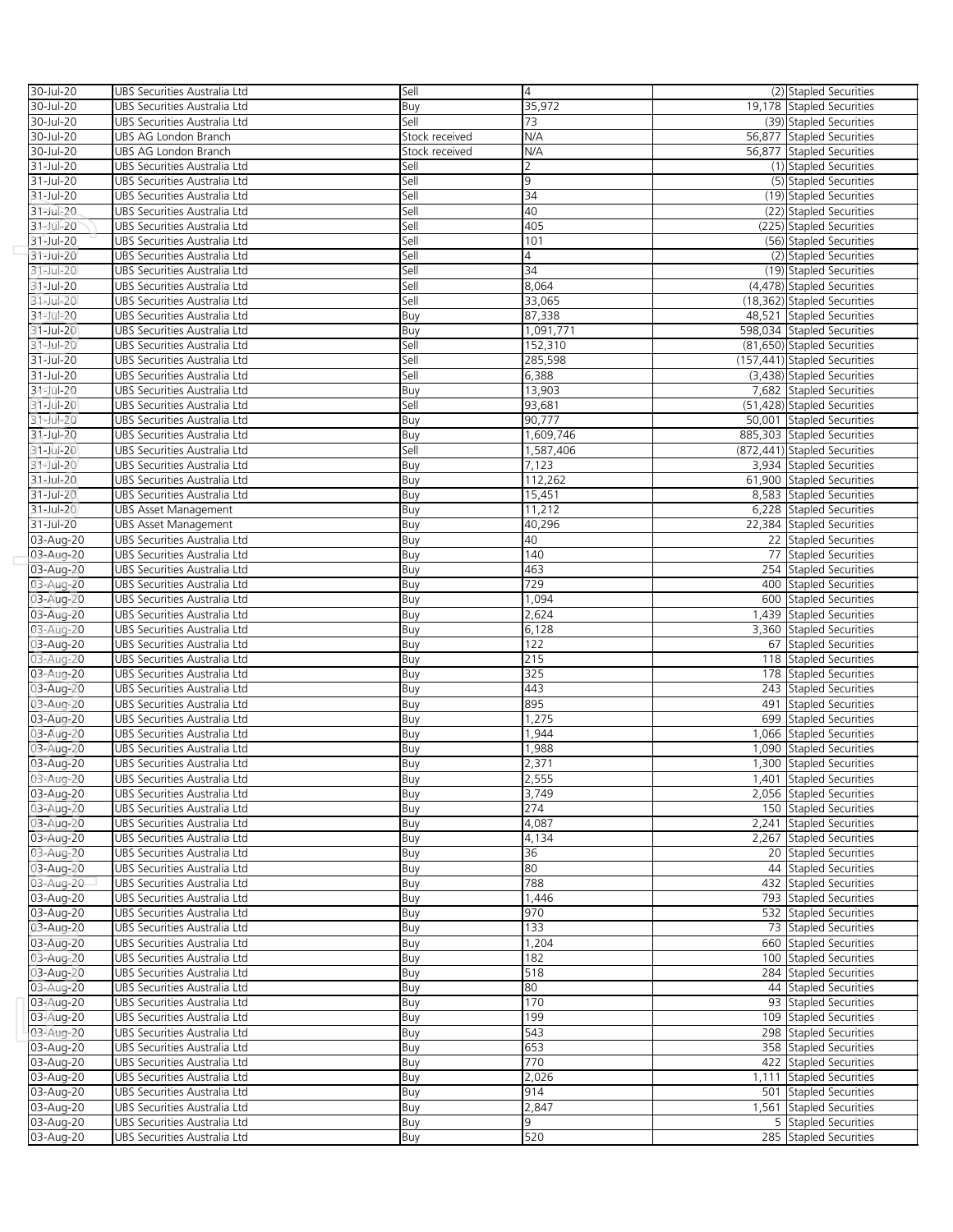| 03-Aug-20 | UBS Securities Australia Ltd         | Buy  | 573       | 314 Stapled Securities       |
|-----------|--------------------------------------|------|-----------|------------------------------|
| 03-Aug-20 | UBS Securities Australia Ltd         | Buy  | 113       | 62 Stapled Securities        |
| 03-Aug-20 | UBS Securities Australia Ltd         | Buy  | 292       | 160 Stapled Securities       |
| 03-Aug-20 | UBS Securities Australia Ltd         | Buy  | 786       | 431 Stapled Securities       |
| 03-Aug-20 | UBS Securities Australia Ltd         | Buy  | 804       | 441 Stapled Securities       |
| 03-Aug-20 | UBS Securities Australia Ltd         | Buy  | 66        | 36 Stapled Securities        |
| 03-Aug-20 | UBS Securities Australia Ltd         | Buy  | 326       | 179 Stapled Securities       |
| 03-Aug-20 | UBS Securities Australia Ltd         | Buy  | 58        | 32 Stapled Securities        |
| 03-Aug-20 | UBS Securities Australia Ltd         | Buy  | 317       | 174 Stapled Securities       |
| 03-Aug-20 | UBS Securities Australia Ltd         | Buy  | 414       | 227 Stapled Securities       |
| 03-Aug-20 | UBS Securities Australia Ltd         | Buy  | 47        | 26 Stapled Securities        |
| 03-Aug-20 | UBS Securities Australia Ltd         | Buy  | 368       | 202 Stapled Securities       |
| 03-Aug-20 | UBS Securities Australia Ltd         | Sell | 66        | (36) Stapled Securities      |
| 03-Aug-20 | UBS Securities Australia Ltd         | Sell | 104       | (57) Stapled Securities      |
| 03-Aug-20 | UBS Securities Australia Ltd         | Sell | 2         | (1) Stapled Securities       |
| 03-Aug-20 | UBS Securities Australia Ltd         | Sell | 9         | (5) Stapled Securities       |
|           |                                      | Sell | 133       | (73) Stapled Securities      |
| 03-Aug-20 | UBS Securities Australia Ltd         |      |           |                              |
| 03-Aug-20 | UBS Securities Australia Ltd         | Sell | 111       | (61) Stapled Securities      |
| 03-Aug-20 | UBS Securities Australia Ltd         | Sell | 703       | (385) Stapled Securities     |
| 03-Aug-20 | UBS Securities Australia Ltd         | Sell | 144       | (79) Stapled Securities      |
| 03-Aug-20 | UBS Securities Australia Ltd         | Sell | 867       | (475) Stapled Securities     |
| 03-Aug-20 | UBS Securities Australia Ltd         | Buy  | 551       | 297 Stapled Securities       |
| 03-Aug-20 | UBS Securities Australia Ltd         | Buy  | 731       | 394 Stapled Securities       |
| 03-Aug-20 | UBS Securities Australia Ltd         | Buy  | 638       | 344 Stapled Securities       |
| 03-Aug-20 | UBS Securities Australia Ltd         | Buy  | 386       | 208 Stapled Securities       |
| 03-Aug-20 | UBS Securities Australia Ltd         | Buy  | 638       | 344 Stapled Securities       |
| 03-Aug-20 | UBS Securities Australia Ltd         | Sell | 27,475    | (15,000) Stapled Securities  |
| 03-Aug-20 | UBS Securities Australia Ltd         | Sell | 13,738    | (7,500) Stapled Securities   |
| 03-Aug-20 | UBS Securities Australia Ltd         | Buy  | q         | 5 Stapled Securities         |
| 03-Aug-20 | UBS Securities Australia Ltd         | Buy  | 14,405    | 7,850 Stapled Securities     |
| 03-Aug-20 | UBS Securities Australia Ltd         | Buy  | 3,916     | 2,134 Stapled Securities     |
| 03-Aug-20 | UBS Securities Australia Ltd         | Sell | 716,552   | (392,030) Stapled Securities |
| 03-Aug-20 | UBS Securities Australia Ltd         | Buy  | 282,462   | 154,723 Stapled Securities   |
| 03-Aug-20 | UBS Securities Australia Ltd         | Buy  | 113,579   | 62,058 Stapled Securities    |
| 03-Aug-20 | UBS Securities Australia Ltd         | Buy  | 95,337    | 52,360 Stapled Securities    |
| 03-Aug-20 | UBS Securities Australia Ltd         | Sell | 159,055   | (86,963) Stapled Securities  |
| 03-Aug-20 | UBS Securities Australia Ltd         | Buy  | 1,270,776 | 695,173 Stapled Securities   |
| 03-Aug-20 | UBS Securities Australia Ltd         | Sell | 1,177,680 | (643,787) Stapled Securities |
|           |                                      |      |           |                              |
|           |                                      |      |           |                              |
| 03-Aug-20 | UBS Securities Australia Ltd         | Sell | 408,502   | (223,152) Stapled Securities |
| 03-Aug-20 | UBS Securities Australia Ltd         | Buy  | 27,196    | 14,858 Stapled Securities    |
| 03-Aug-20 | UBS Securities Australia Ltd         | Buy  | 57,777    | 31,491 Stapled Securities    |
| 03-Aug-20 | UBS Securities Australia Ltd         | Buy  | 42,076    | 22,952 Stapled Securities    |
| 03-Aug-20 | UBS Securities Australia Ltd         | Sell | 15,748    | (8,583) Stapled Securities   |
| 03-Aug-20 | UBS Securities Australia Ltd         | Sell | 390,721   | (212,927) Stapled Securities |
| 03-Aug-20 | UBS Fund Management (Switzerland) AG | Buy  | 69,908    | 38,201 Stapled Securities    |
| 03-Aug-20 | UBS AG, London Branch                | Buy  | 0         | 14,946 Stapled Securities    |
| 03-Aug-20 | UBS AG, London Branch                | Sell | 27,345    | (14,946) Stapled Securities  |
| 04-Aug-20 | UBS Securities Australia Ltd         | Sell | 30        | (16) Stapled Securities      |
| 04-Aug-20 | UBS Securities Australia Ltd         | Sell | 276       | (147) Stapled Securities     |
| 04-Aug-20 | UBS Securities Australia Ltd         | Sell | 947       | (505) Stapled Securities     |
| 04-Aug-20 | UBS Securities Australia Ltd         | Sell | 831       | (443) Stapled Securities     |
| 04-Aug-20 | UBS Securities Australia Ltd         | Sell | 596       | (318) Stapled Securities     |
| 04-Aug-20 | UBS Securities Australia Ltd         | Sell | 36        | (19) Stapled Securities      |
| 04-Aug-20 | UBS Securities Australia Ltd         | Sell | 144       | (77) Stapled Securities      |
| 04-Aug-20 | UBS Securities Australia Ltd         | Sell | 439       | (233) Stapled Securities     |
| 04-Aug-20 | UBS Securities Australia Ltd         | Sell | 2,194     | (1,164) Stapled Securities   |
| 04-Aug-20 | UBS Securities Australia Ltd         | Sell | 4,916     | (2,608) Stapled Securities   |
| 04-Aug-20 | UBS Securities Australia Ltd         | Sell | 16,151    | (8,568) Stapled Securities   |
| 04-Aug-20 | UBS Securities Australia Ltd         | Sell | 38,448    | (20,397) Stapled Securities  |
| 04-Aug-20 | UBS Securities Australia Ltd         | Buy  | 2,614     | 1,387 Stapled Securities     |
| 04-Aug-20 | UBS Securities Australia Ltd         | Buy  | 11,826    | 6,274 Stapled Securities     |
| 04-Aug-20 | UBS Securities Australia Ltd         | Buy  | 12,824    | 6,803 Stapled Securities     |
| 04-Aug-20 | UBS Securities Australia Ltd         | Buy  | 12,991    | 6,892 Stapled Securities     |
| 04-Aug-20 | UBS Securities Australia Ltd         | Buy  | 21,702    | 11,513 Stapled Securities    |
| 04-Aug-20 | UBS Securities Australia Ltd         | Buy  | 22,215    | 11,785 Stapled Securities    |
| 04-Aug-20 | UBS Securities Australia Ltd         | Buy  | 38,218    | 20,275 Stapled Securities    |
| 04-Aug-20 | UBS Securities Australia Ltd         | Sell | 570,210   | (302,836) Stapled Securities |
| 04-Aug-20 | UBS Securities Australia Ltd         | Buy  | 619,891   | 330,979 Stapled Securities   |
| 04-Aug-20 | UBS Securities Australia Ltd         | Sell | 94,224    | (50,010) Stapled Securities  |
| 04-Aug-20 | UBS Securities Australia Ltd         | Sell | 2,794     | (1,484) Stapled Securities   |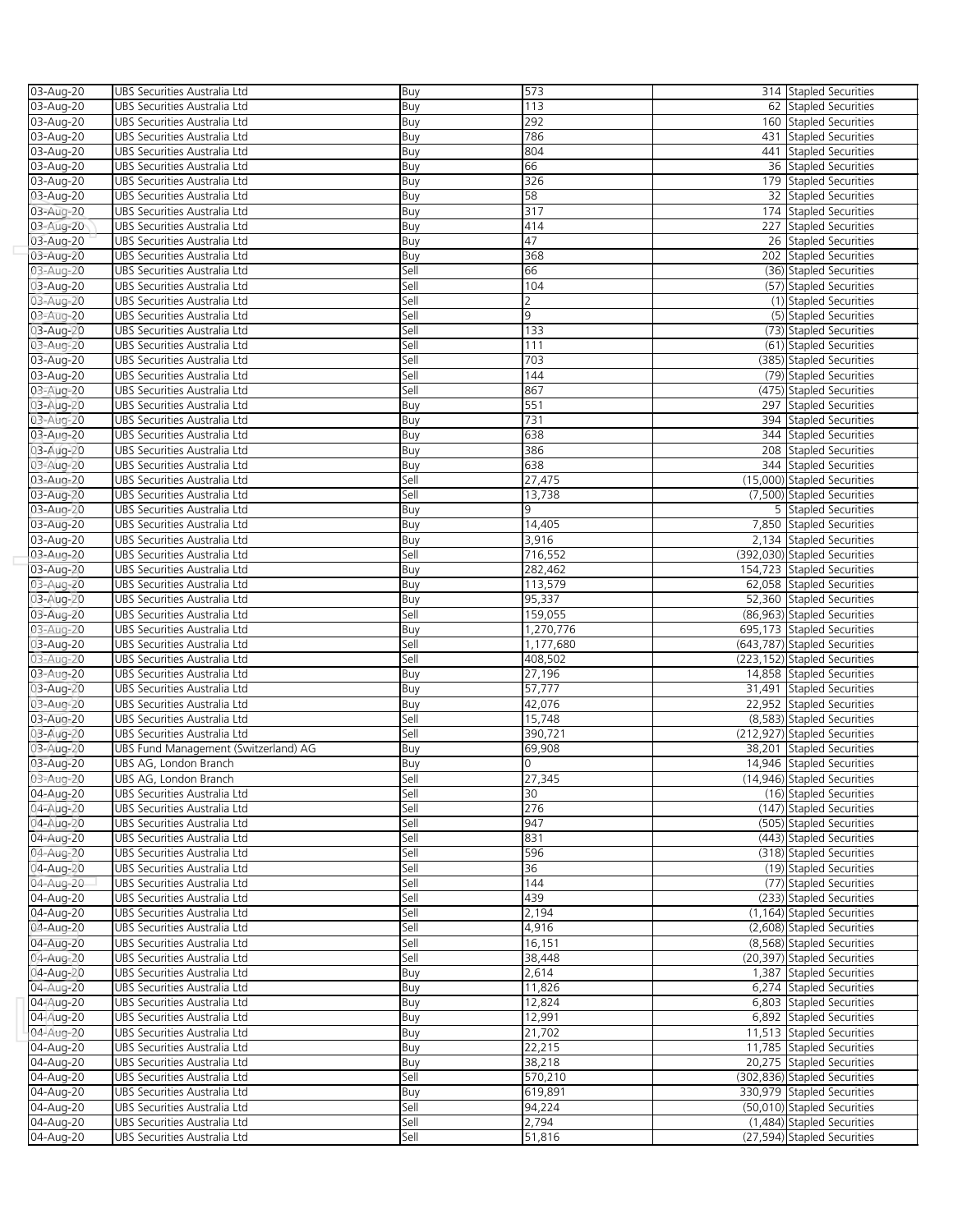| 04-Aug-20              | UBS Securities Australia Ltd                                 | Buy            | 104,808           | 55,814 Stapled Securities                               |
|------------------------|--------------------------------------------------------------|----------------|-------------------|---------------------------------------------------------|
| 04-Aug-20              | UBS Securities Australia Ltd                                 | Sell           | 1,283,476         | (682,809) Stapled Securities                            |
| 04-Aug-20              | UBS Securities Australia Ltd                                 | Buy            | 1,282,005         | 682,317 Stapled Securities                              |
| 04-Aug-20              | UBS Securities Australia Ltd                                 | Buy            | 231,080           | 122,830 Stapled Securities                              |
| 04-Aug-20              | UBS Securities Australia Ltd                                 | Sell           | 6                 | (3) Stapled Securities                                  |
| 04-Aug-20              | UBS Securities Australia Ltd                                 | Buy            | 36,860            | 19,551 Stapled Securities                               |
| 04-Aug-20              | UBS Securities Australia Ltd                                 | Buy            | 420,017           | 223,152 Stapled Securities                              |
| 04-Aug-20              | UBS Securities Australia Ltd                                 | Buy            | 35,410            | 18,823 Stapled Securities                               |
| 04-Aug-20              | UBS Securities Australia Ltd                                 | Buy            | 117,539           | 62,355 Stapled Securities                               |
| 05-Aug-20              | UBS Securities Australia Ltd                                 | Sell           | 19                | (10) Stapled Securities                                 |
| 05-Aug-20              | UBS Securities Australia Ltd                                 | Sell           | $\overline{35}$   | (19) Stapled Securities                                 |
| 05-Aug-20              | UBS Securities Australia Ltd                                 | Sell           | 335               | (180) Stapled Securities                                |
| 05-Aug-20              | UBS Securities Australia Ltd                                 | Sell           | 631               | (339) Stapled Securities                                |
| 05-Aug-20              | UBS Securities Australia Ltd                                 | Sell           | 2,498             | (1,343) Stapled Securities                              |
| 05-Aug-20              | UBS Securities Australia Ltd                                 | Sell           | 2,926             | (1,573) Stapled Securities                              |
| 05-Aug-20              | UBS Securities Australia Ltd                                 | Sell           | 8,325             | (4,476) Stapled Securities                              |
| 05-Aug-20              | UBS Securities Australia Ltd                                 | Sell           | 12,804            | (6,884) Stapled Securities                              |
| 05-Aug-20              | UBS Securities Australia Ltd                                 | Sell           | 15,064            | (8,099) Stapled Securities                              |
| 05-Aug-20              | UBS Securities Australia Ltd                                 | Sell           | 18,533            | (9,964) Stapled Securities                              |
| 05-Aug-20              | UBS Securities Australia Ltd                                 | Sell           | 20,817            | (11,192) Stapled Securities                             |
| 05-Aug-20              | UBS Securities Australia Ltd                                 | Sell           | 23,099            | (12,419) Stapled Securities                             |
| 05-Aug-20              | UBS Securities Australia Ltd                                 | Sell           | 15                | (8) Stapled Securities                                  |
| 05-Aug-20              | UBS Securities Australia Ltd                                 | Sell           | 869               | (467) Stapled Securities                                |
| 05-Aug-20              | UBS Securities Australia Ltd                                 | Sell           | 1,058             | (569) Stapled Securities                                |
| 05-Aug-20              | UBS Securities Australia Ltd                                 | Sell           | 1,642             | (883) Stapled Securities                                |
| 05-Aug-20              | UBS Securities Australia Ltd                                 | Sell           | 4,717             | (2,536) Stapled Securities                              |
| 05-Aug-20              | UBS Securities Australia Ltd                                 | Sell           | 4,871             | (2,619) Stapled Securities                              |
| 05-Aug-20              | UBS Securities Australia Ltd                                 | Sell           | 4,946             | (2,659) Stapled Securities                              |
| 05-Aug-20              | UBS Securities Australia Ltd                                 | Sell           | 15,782            | (8,485) Stapled Securities                              |
| 05-Aug-20              | UBS Securities Australia Ltd                                 | Sell           | 16,991            | (9,135) Stapled Securities                              |
| 05-Aug-20              | UBS Securities Australia Ltd                                 | Sell           | 19,973            | (10,738) Stapled Securities                             |
| 05-Aug-20              | UBS Securities Australia Ltd                                 | Sell           | 26,204            | (14,088) Stapled Securities                             |
| 05-Aug-20              | UBS Securities Australia Ltd                                 | Sell           | 50,811            | (27,318) Stapled Securities                             |
| 05-Aug-20              | UBS Securities Australia Ltd                                 | Sell           | 69,034            | (37,115) Stapled Securities                             |
| 05-Aug-20              | UBS Securities Australia Ltd                                 | Buy            | 43                | 23 Stapled Securities                                   |
| 05-Aug-20              | UBS Securities Australia Ltd                                 | Buy            | 184               | 99 Stapled Securities                                   |
| 05-Aug-20              | UBS Securities Australia Ltd                                 | Buy            | 5,874             | 3,158 Stapled Securities                                |
| 05-Aug-20              | UBS Securities Australia Ltd                                 | Buy            | 10,950            | 5,887 Stapled Securities                                |
| 05-Aug-20              | UBS Securities Australia Ltd                                 | Buy            | 13,504            | 7,260 Stapled Securities                                |
| 05-Aug-20              | UBS Securities Australia Ltd                                 | Buy            | 21,217<br>270,031 | 11,407 Stapled Securities<br>143,725 Stapled Securities |
| 05-Aug-20              | UBS Securities Australia Ltd                                 | Buy            |                   | (109,392) Stapled Securities                            |
| 05-Aug-20              | UBS Securities Australia Ltd<br>UBS Securities Australia Ltd | Sell<br>Sell   | 206,160           |                                                         |
| 05-Aug-20<br>05-Aug-20 | UBS Securities Australia Ltd                                 | Buy            | 99,522<br>6,299   | (53,070) Stapled Securities<br>3,364 Stapled Securities |
| 05-Aug-20              | UBS Securities Australia Ltd                                 | Sell           | 17                | (9) Stapled Securities                                  |
| 05-Aug-20              | UBS Securities Australia Ltd                                 | Buy            | 31,306            | 16,707 Stapled Securities                               |
| 05-Aug-20              | UBS Securities Australia Ltd                                 | Sell           | 67,065            | (35,810) Stapled Securities                             |
| 05-Aug-20              |                                                              | Sell           | 49,398            | (26,266) Stapled Securities                             |
| 05-Aug-20              | UBS Securities Australia Ltd<br>UBS Securities Australia Ltd | Buy            | 220,263           | 117,624 Stapled Securities                              |
| 05-Aug-20              | UBS Securities Australia Ltd                                 | Sell           | 36,590            | (19.543) Stapled Securities                             |
| 05-Aug-20              | UBS Securities Australia Ltd                                 | Sell           | 7,307             | (3,897) Stapled Securities                              |
| 05-Aug-20              | UBS Securities Australia Ltd                                 | Sell           | 4,156             | (2,204) Stapled Securities                              |
| 05-Aug-20              | UBS Securities Australia Ltd                                 | Sell           | $\overline{4}$    | (2) Stapled Securities                                  |
| 05-Aug-20              | UBS Securities Australia Ltd                                 | Sell           | 84                | (45) Stapled Securities                                 |
| 05-Aug-20              | UBS Securities Australia Ltd                                 | Buy            | 45                | 24 Stapled Securities                                   |
| 05-Aug-20              | UBS Securities Australia Ltd                                 | Buy            | 10,046            | 5,401 Stapled Securities                                |
| 05-Aug-20              | UBS AG London Branch                                         | Stock returned | N/A               | (12,276) Stapled Securities                             |
| 05-Aug-20              | UBS AG London Branch                                         | Stock returned | N/A               | (85,247) Stapled Securities                             |
| 06-Aug-20              | UBS Securities Australia Ltd                                 | Sell           | $\overline{22}$   | (12) Stapled Securities                                 |
| 06-Aug-20              | UBS Securities Australia Ltd                                 | Sell           | 60                | (32) Stapled Securities                                 |
| 06-Aug-20              | UBS Securities Australia Ltd                                 | Sell           | 63                | (34) Stapled Securities                                 |
| 06-Aug-20              | UBS Securities Australia Ltd                                 | Sell           | 132               | (71) Stapled Securities                                 |
| 06-Aug-20              | UBS Securities Australia Ltd                                 | Sell           | 400               | (215) Stapled Securities                                |
| 06-Aug-20              | UBS Securities Australia Ltd                                 | Sell           | 697               | (375) Stapled Securities                                |
| 06-Aug-20              | UBS Securities Australia Ltd                                 | Sell           | 770               | (414) Stapled Securities                                |
| 06-Aug-20              | UBS Securities Australia Ltd                                 | Sell           | 774               | (416) Stapled Securities                                |
| 06-Aug-20              | UBS Securities Australia Ltd                                 | Sell           | 855               | (460) Stapled Securities                                |
| 06-Aug-20              | UBS Securities Australia Ltd                                 | Sell           | 1,203             | (647) Stapled Securities                                |
| 06-Aug-20              | UBS Securities Australia Ltd                                 | Sell           | 6,564             | (3,530) Stapled Securities                              |
| 06-Aug-20              | UBS Securities Australia Ltd                                 | Sell           | 22,450            | (12,073) Stapled Securities                             |
| 06-Aug-20              | UBS Securities Australia Ltd                                 | Sell           | 829               | (446) Stapled Securities                                |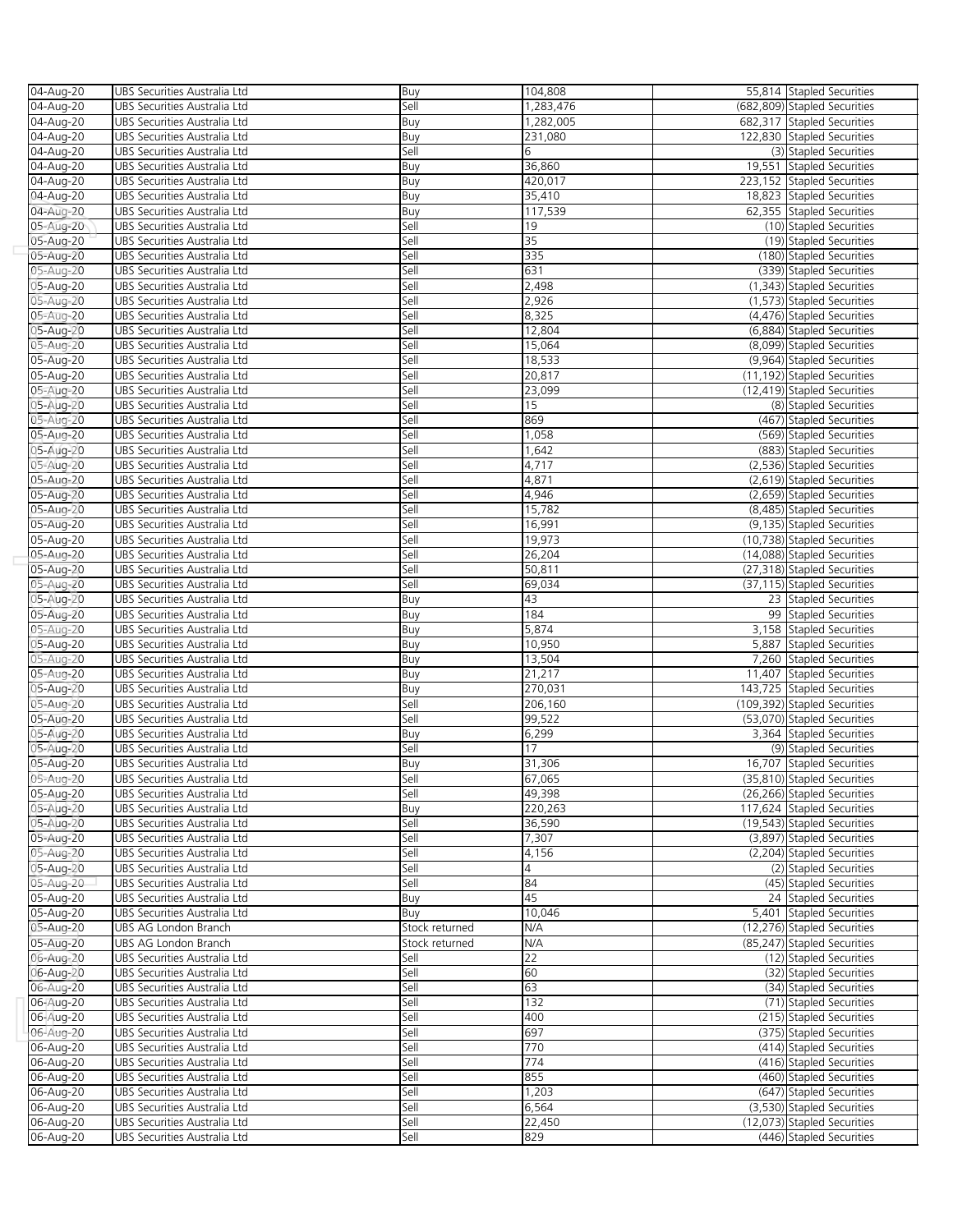| 06-Aug-20     | UBS Securities Australia Ltd | Sell | 290             | (156) Stapled Securities     |
|---------------|------------------------------|------|-----------------|------------------------------|
| $06 - Aug-20$ | UBS Securities Australia Ltd | Buy  | 2,396           | 1,297 Stapled Securities     |
|               |                              |      |                 |                              |
| 06-Aug-20     | UBS Securities Australia Ltd | Buy  | 2,255           | 1,221 Stapled Securities     |
| 06-Aug-20     | UBS Securities Australia Ltd | Buy  | 2,315           | 1,253 Stapled Securities     |
| 06-Aug-20     | UBS Securities Australia Ltd | Buy  | 2,265           | 1,226 Stapled Securities     |
| 06-Aug-20     | UBS Securities Australia Ltd | Buy  | 2,379           | 1,288 Stapled Securities     |
| 06-Aug-20     | UBS Securities Australia Ltd | Buy  | 2,093           | 1,133 Stapled Securities     |
|               |                              |      |                 |                              |
| 06-Aug-20     | UBS Securities Australia Ltd | Buy  | 124             | 67 Stapled Securities        |
| 06-Aug-20     | UBS Securities Australia Ltd | Buy  | 2,143           | 1,160 Stapled Securities     |
| 06-Aug-20     | UBS Securities Australia Ltd | Buy  | 59              | 32 Stapled Securities        |
| 06-Aug-20     | UBS Securities Australia Ltd | Buy  | 794             | 430 Stapled Securities       |
| 06-Aug-20     | UBS Securities Australia Ltd | Buy  | 127             | 69 Stapled Securities        |
|               |                              |      |                 |                              |
| 06-Aug-20     | UBS Securities Australia Ltd | Buy  | 318             | 172 Stapled Securities       |
| 06-Aug-20     | UBS Securities Australia Ltd | Buy  | 17              | 9 Stapled Securities         |
| 06-Aug-20     | UBS Securities Australia Ltd | Buy  | 70              | 38 Stapled Securities        |
| 06-Aug-20     | UBS Securities Australia Ltd | Buy  | 184             | 99 Stapled Securities        |
| 06-Aug-20     | UBS Securities Australia Ltd | Buy  | 184             | 99 Stapled Securities        |
|               |                              |      |                 |                              |
| 06-Aug-20     | UBS Securities Australia Ltd | Buy  | 184             | 99 Stapled Securities        |
| 06-Aug-20     | UBS Securities Australia Ltd | Buy  | 193             | 104 Stapled Securities       |
| 06-Aug-20     | UBS Securities Australia Ltd | Buy  | 757             | 408 Stapled Securities       |
| 06-Aug-20     | UBS Securities Australia Ltd | Buy  | 790             | 426 Stapled Securities       |
|               | UBS Securities Australia Ltd |      | 790             |                              |
| 06-Aug-20     |                              | Buy  |                 | 426 Stapled Securities       |
| 06-Aug-20     | UBS Securities Australia Ltd | Buy  | 790             | 426 Stapled Securities       |
| 06-Aug-20     | UBS Securities Australia Ltd | Buy  | 1,625           | 876 Stapled Securities       |
| 06-Aug-20     | UBS Securities Australia Ltd | Buy  | 1,985           | 1,070 Stapled Securities     |
| 06-Aug-20     | UBS Securities Australia Ltd | Buy  | 2,460           | 1,326 Stapled Securities     |
|               |                              |      |                 |                              |
| 06-Aug-20     | UBS Securities Australia Ltd | Buy  | 41              | 22 Stapled Securities        |
| 06-Aug-20     | UBS Securities Australia Ltd | Buy  | 41              | 22 Stapled Securities        |
| 06-Aug-20     | UBS Securities Australia Ltd | Buy  | 124             | 67 Stapled Securities        |
| 06-Aug-20     | UBS Securities Australia Ltd | Buy  | 124             | 67 Stapled Securities        |
|               | UBS Securities Australia Ltd |      | 3,688           | 1,988 Stapled Securities     |
| 06-Aug-20     |                              | Buy  |                 |                              |
| 06-Aug-20     | UBS Securities Australia Ltd | Buy  | 4               | 2 Stapled Securities         |
| 06-Aug-20     | UBS Securities Australia Ltd | Sell | 268             | (145) Stapled Securities     |
| 06-Aug-20     | UBS Securities Australia Ltd | Sell | 826             | (446) Stapled Securities     |
| 06-Aug-20     | UBS Securities Australia Ltd | Sell | 557             | (301) Stapled Securities     |
|               |                              |      |                 | (40) Stapled Securities      |
| 06-Aug-20     | UBS Securities Australia Ltd | Sell | $\overline{74}$ |                              |
| 06-Aug-20     | UBS Securities Australia Ltd | Sell | 226             | (122) Stapled Securities     |
| 06-Aug-20     | UBS Securities Australia Ltd | Sell | 1,586           | (857) Stapled Securities     |
| 06-Aug-20     | UBS Securities Australia Ltd | Sell | $\overline{74}$ | (40) Stapled Securities      |
| 06-Aug-20     | UBS Securities Australia Ltd | Sell | 472             | (255) Stapled Securities     |
|               |                              |      |                 | (256) Stapled Securities     |
| 06-Aug-20     | UBS Securities Australia Ltd | Sell | 474             |                              |
| 06-Aug-20     | UBS Securities Australia Ltd | Sell | 1,633           | (882) Stapled Securities     |
| 06-Aug-20     | UBS Securities Australia Ltd | Sell | 402             | (217) Stapled Securities     |
| 06-Aug-20     | UBS Securities Australia Ltd | Sell | 311             | (168) Stapled Securities     |
| 06-Aug-20     | UBS Securities Australia Ltd | Sell | 1,448           | (782) Stapled Securities     |
|               |                              |      |                 | (239) Stapled Securities     |
| 06-Aug-20     | UBS Securities Australia Ltd | Sell | 442             |                              |
| 06-Aug-20     | UBS Securities Australia Ltd | Sell | 1,781           | (962) Stapled Securities     |
| 06-Aug-20     | UBS Securities Australia Ltd | Sell | 96              | (52) Stapled Securities      |
| 06-Aug-20     | UBS Securities Australia Ltd | Sell | 1,525           | (824) Stapled Securities     |
| 06-Aug-20     | UBS Securities Australia Ltd | Sell | 46              | (25) Stapled Securities      |
|               |                              |      | 167             |                              |
| 06-Aug-20     | UBS Securities Australia Ltd | Sell |                 | (90) Stapled Securities      |
| 06-Aug-20     | UBS Securities Australia Ltd | Sell | 435             | (235) Stapled Securities     |
| 06-Aug-20     | UBS Securities Australia Ltd | Sell | 8,273           | (4,469) Stapled Securities   |
| 06-Aug-20     | UBS Securities Australia Ltd | Buy  | 46              | 25 Stapled Securities        |
| 06-Aug-20     | UBS Securities Australia Ltd | Buy  | 167             | 90 Stapled Securities        |
|               |                              |      |                 |                              |
| 06-Aug-20     | UBS Securities Australia Ltd | Buy  | 436             | 235 Stapled Securities       |
| 06-Aug-20     | UBS Securities Australia Ltd | Buy  | 621             | 335 Stapled Securities       |
| 06-Aug-20     | UBS Securities Australia Ltd | Buy  | 1,649           | 889 Stapled Securities       |
| 06-Aug-20     | UBS Securities Australia Ltd | Buy  | 7,147           | 3,853 Stapled Securities     |
| 06-Aug-20     | UBS Securities Australia Ltd | Buy  | 8,290           | 4,469 Stapled Securities     |
|               |                              |      |                 |                              |
| 06-Aug-20     | UBS Securities Australia Ltd | Sell | 439,097         | (237,106) Stapled Securities |
| 06-Aug-20     | UBS Securities Australia Ltd | Sell | 5,913           | (3,179) Stapled Securities   |
| 06-Aug-20     | UBS Securities Australia Ltd | Buy  | 324,422         | 175,458 Stapled Securities   |
| 06-Aug-20     | UBS Securities Australia Ltd | Buy  | 21,088          | 11,395 Stapled Securities    |
| 06-Aug-20     | UBS Securities Australia Ltd | Buy  | 53,995          | 29,188 Stapled Securities    |
|               |                              |      |                 |                              |
| 06-Aug-20     | UBS Securities Australia Ltd | Sell | 52,638          | (28,487) Stapled Securities  |
| 06-Aug-20     | UBS Securities Australia Ltd | Sell | 760,127         | (411,413) Stapled Securities |
| 06-Aug-20     | UBS Securities Australia Ltd | Buy  | 814,419         | 440,870 Stapled Securities   |
| 06-Aug-20     | UBS Securities Australia Ltd | Sell | 1,850           | (992) Stapled Securities     |
| 06-Aug-20     | UBS Securities Australia Ltd | Sell | 14,069          | (7,630) Stapled Securities   |
|               |                              |      |                 |                              |
| 06-Aug-20     | UBS Securities Australia Ltd | Sell | 95,548          | (51,564) Stapled Securities  |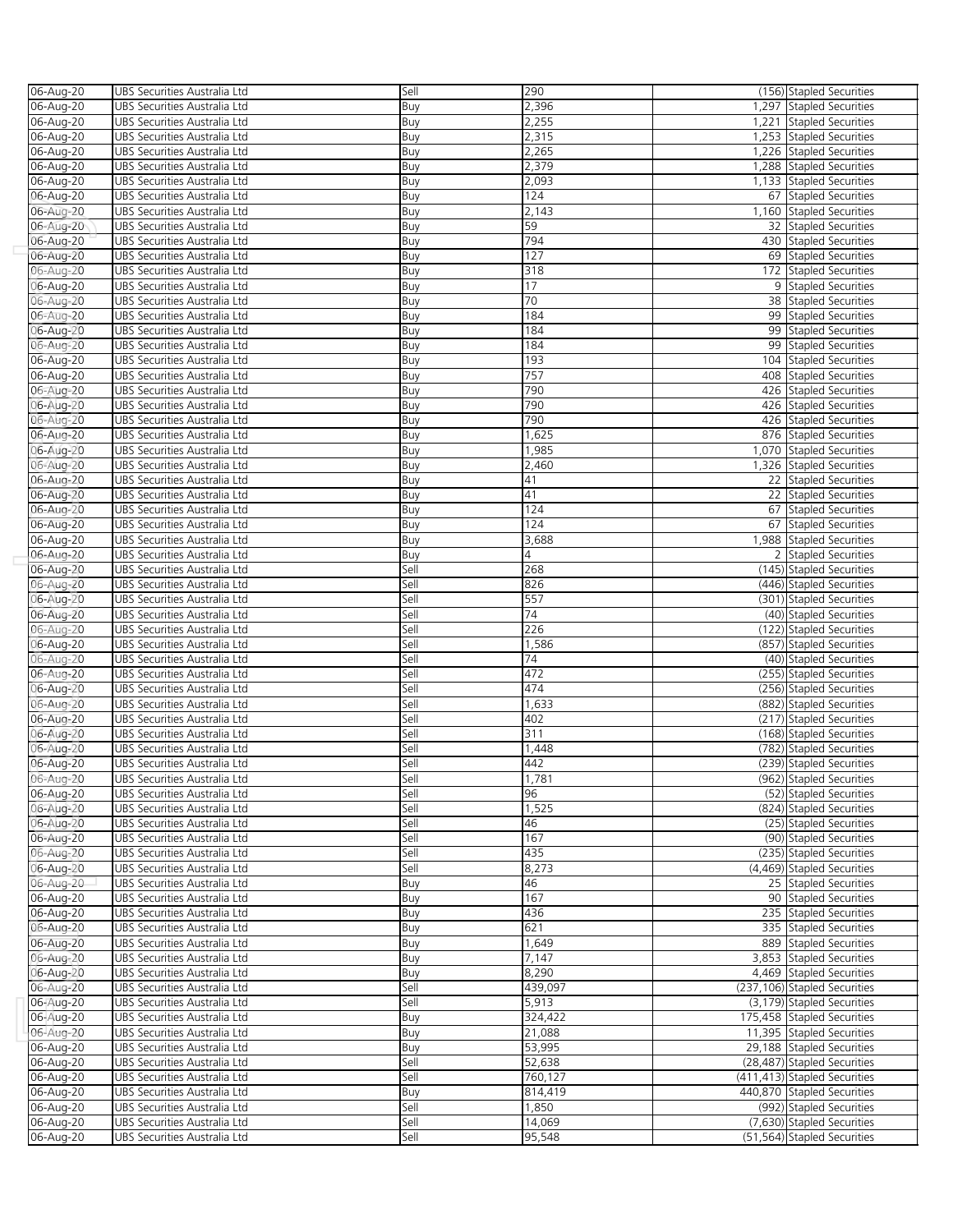| 06-Aug-20              | UBS Securities Australia Ltd                                 | Sell         | 7,444          | (4,019) Stapled Securities                               |
|------------------------|--------------------------------------------------------------|--------------|----------------|----------------------------------------------------------|
| 06-Aug-20              | UBS Securities Australia Ltd                                 | Buy          | 104.681        | 56,432 Stapled Securities                                |
| 06-Aug-20              | <b>UBS Asset Management</b>                                  | Sell         | 95,386         | (51,605) Stapled Securities                              |
| 06-Aug-20              | <b>UBS Asset Management</b>                                  | Sell         | 5,126          | (2,773) Stapled Securities                               |
| 06-Aug-20              | UBS AG, London Branch                                        | Buy          | 0              | 16,140 Stapled Securities                                |
| 06-Aug-20              | UBS AG, London Branch                                        | Buy          | 0              | 14,946 Stapled Securities                                |
| 06-Aug-20              | UBS AG, London Branch                                        | Sell         | 57,397         | (31,086) Stapled Securities                              |
| 07-Aug-20              | UBS Securities Australia Ltd                                 | Sell         | 2              | (1) Stapled Securities                                   |
| 07-Aug-20              | UBS Securities Australia Ltd                                 | Sell         | 37             | (20) Stapled Securities                                  |
| 07-Aug-20              | UBS Securities Australia Ltd                                 | Buy          | 15,041         | 8,130 Stapled Securities                                 |
| 07-Aug-20              | UBS Securities Australia Ltd                                 | Buy          | 1,254          | 678 Stapled Securities                                   |
| 07-Aug-20              | UBS Securities Australia Ltd                                 | Buy          | 170,213        | 91,853 Stapled Securities                                |
| 07-Aug-20              | UBS Securities Australia Ltd                                 | Sell         | 333,251        | (179,980) Stapled Securities                             |
| 07-Aug-20              | UBS Securities Australia Ltd                                 | Buy          | 17,677         | 9,539 Stapled Securities                                 |
| 07-Aug-20              | UBS Securities Australia Ltd                                 | Buy          | 37,669         | 20.379 Stapled Securities                                |
| 07-Aug-20              | UBS Securities Australia Ltd                                 | Sell         | 19,990         | (10,766) Stapled Securities                              |
| 07-Aug-20              | UBS Securities Australia Ltd                                 | Buy          | 733,571        | 396,118 Stapled Securities                               |
| 07-Aug-20              | UBS Securities Australia Ltd                                 | Sell         | 628,388        | (339,449) Stapled Securities                             |
| 07-Aug-20              | UBS Securities Australia Ltd                                 | Sell         | 805            | (434) Stapled Securities                                 |
| 07-Aug-20              | UBS Securities Australia Ltd                                 | Buy          | 370            | 200 Stapled Securities                                   |
| 07-Aug-20              | UBS Securities Australia Ltd                                 | Sell         | 1,627          | (879) Stapled Securities                                 |
| 07-Aug-20              | UBS Securities Australia Ltd                                 | Sell         | 16,105         | (8,682) Stapled Securities                               |
| 07-Aug-20              | UBS Securities Australia Ltd                                 | Sell         | 1,493          | (806) Stapled Securities                                 |
| 07-Aug-20              | UBS Securities Australia Ltd                                 | Sell         | 18,026         | (9,740) Stapled Securities                               |
| 07-Aug-20              | UBS Securities Australia Ltd                                 | Sell         | 24,275         | (13.126) Stapled Securities                              |
| 07-Aug-20              | UBS Securities Australia Ltd                                 | Sell         | 20,777         | (11,220) Stapled Securities                              |
| 07-Aug-20              | UBS Securities Australia Ltd                                 | Sell         | 19,001         | (10,271) Stapled Securities                              |
| 07-Aug-20              | <b>UBS Asset Management</b>                                  | Sell         | 9,462          | (5,115) Stapled Securities                               |
| 10-Aug-20              | UBS Securities Australia Ltd                                 | Sell         | 8              | (4) Stapled Securities                                   |
| 10-Aug-20              | UBS Securities Australia Ltd                                 | Sell         | 21             | (11) Stapled Securities                                  |
| 10-Aug-20              | UBS Securities Australia Ltd                                 | Sell         | 47             | (25) Stapled Securities                                  |
| 10-Aug-20              | UBS Securities Australia Ltd                                 | Sell         | 51             | (27) Stapled Securities                                  |
| 10-Aug-20              | UBS Securities Australia Ltd                                 | Buy          | 770            | 414 Stapled Securities                                   |
| 10-Aug-20              | UBS Securities Australia Ltd                                 | Buy          | 709            | 381 Stapled Securities                                   |
| 10-Aug-20              | UBS Securities Australia Ltd                                 | Buy          | 74<br>687      | 40 Stapled Securities                                    |
| 10-Aug-20<br>10-Aug-20 | UBS Securities Australia Ltd                                 | Buy          |                | 369 Stapled Securities                                   |
|                        | UBS Securities Australia Ltd                                 | Buy          | 18,332         | 9,850 Stapled Securities                                 |
| 10-Aug-20<br>10-Aug-20 | UBS Securities Australia Ltd<br>UBS Securities Australia Ltd | Sell<br>Sell | 3,076<br>4,507 | (1,654) Stapled Securities<br>(2,423) Stapled Securities |
|                        | UBS Securities Australia Ltd                                 | Sell         | 8,452          | (4,544) Stapled Securities                               |
| 10-Aug-20<br>10-Aug-20 | UBS Securities Australia Ltd                                 | Buy          | 240,192        | 128,817 Stapled Securities                               |
| 10-Aug-20              | UBS Securities Australia Ltd                                 | Sell         | 265,057        | (141,545) Stapled Securities                             |
| 10-Aug-20              | UBS Securities Australia Ltd                                 | Buy          | 51,729         | 27,664 Stapled Securities                                |
| 10-Aug-20              | UBS Securities Australia Ltd                                 | Buy          | 57,658         | 30,899 Stapled Securities                                |
| 10-Aug-20              | UBS Securities Australia Ltd                                 | Sell         | 68,832         | (36,775) Stapled Securities                              |
| 10-Aug-20              | UBS Securities Australia Ltd                                 | Buy          | 455,248        | 243,787 Stapled Securities                               |
| 10-Aug-20              | UBS Securities Australia Ltd                                 | Sell         | 678.792        | (363,515) Stapled Securities                             |
| 10-Aug-20              | UBS Securities Australia Ltd                                 | Buy          | 62,396         | 33,408 Stapled Securities                                |
| 10-Aug-20              | UBS Securities Australia Ltd                                 | Sell         |                | (4) Stapled Securities                                   |
| 10-Aug-20              | UBS Securities Australia Ltd                                 | Sell         | 1,737          | (925) Stapled Securities                                 |
| 10-Aug-20              | UBS Securities Australia Ltd                                 | Buy          | 4,313          | 2,302 Stapled Securities                                 |
| 10-Aug-20              | UBS Securities Australia Ltd                                 | Sell         | 136,620        | (73,188) Stapled Securities                              |
| 10-Aug-20              | UBS Securities Australia Ltd                                 | Sell         | 49,000         | (26,188) Stapled Securities                              |
| 10-Aug-20              | UBS Securities Australia Ltd                                 | Buy          | 14,473         | 7,781 Stapled Securities                                 |
| 11-Aug-20              | UBS Securities Australia Ltd                                 | Sell         | 32             | (17) Stapled Securities                                  |
| 11-Aug-20              | UBS Securities Australia Ltd                                 | Sell         | 37             | (20) Stapled Securities                                  |
| 11-Aug-20              | UBS Securities Australia Ltd                                 | Sell         | 35,278         | (18,967) Stapled Securities                              |
| 11-Aug-20              | UBS Securities Australia Ltd                                 | Sell         | 711            | (384) Stapled Securities                                 |
| 11-Aug-20              | UBS Securities Australia Ltd                                 | Sell         | 2,909          | (1,570) Stapled Securities                               |
| 11-Aug-20              | UBS Securities Australia Ltd                                 | Sell         | 1,564          | (844) Stapled Securities                                 |
| 11-Aug-20              | UBS Securities Australia Ltd                                 | Sell         | 4              | (2) Stapled Securities                                   |
| 11-Aug-20              | UBS Securities Australia Ltd                                 | Sell         | 661            | (357) Stapled Securities                                 |
| 11-Aug-20              | UBS Securities Australia Ltd                                 | Sell         | 3,935          | (2,124) Stapled Securities                               |
| 11-Aug-20              | UBS Securities Australia Ltd                                 | Sell         | 3,444          | (1,859) Stapled Securities                               |
| 11-Aug-20              | UBS Securities Australia Ltd                                 | Sell         | 1,234          | (666) Stapled Securities                                 |
| 11-Aug-20              | UBS Securities Australia Ltd                                 | Sell         | 800            | (432) Stapled Securities                                 |
| 11-Aug-20              | UBS Securities Australia Ltd                                 | Sell         | 4,126          | (2,227) Stapled Securities                               |
| 11-Aug-20              | UBS Securities Australia Ltd                                 | Sell         | 26             | (14) Stapled Securities                                  |
| 11-Aug-20              | UBS Securities Australia Ltd                                 | Sell         | 632            | (341) Stapled Securities                                 |
| 11-Aug-20              | UBS Securities Australia Ltd                                 | Sell         | 1,106          | (597) Stapled Securities                                 |
| 11-Aug-20              | UBS Securities Australia Ltd                                 | Sell         | 2,801          | (1,512) Stapled Securities                               |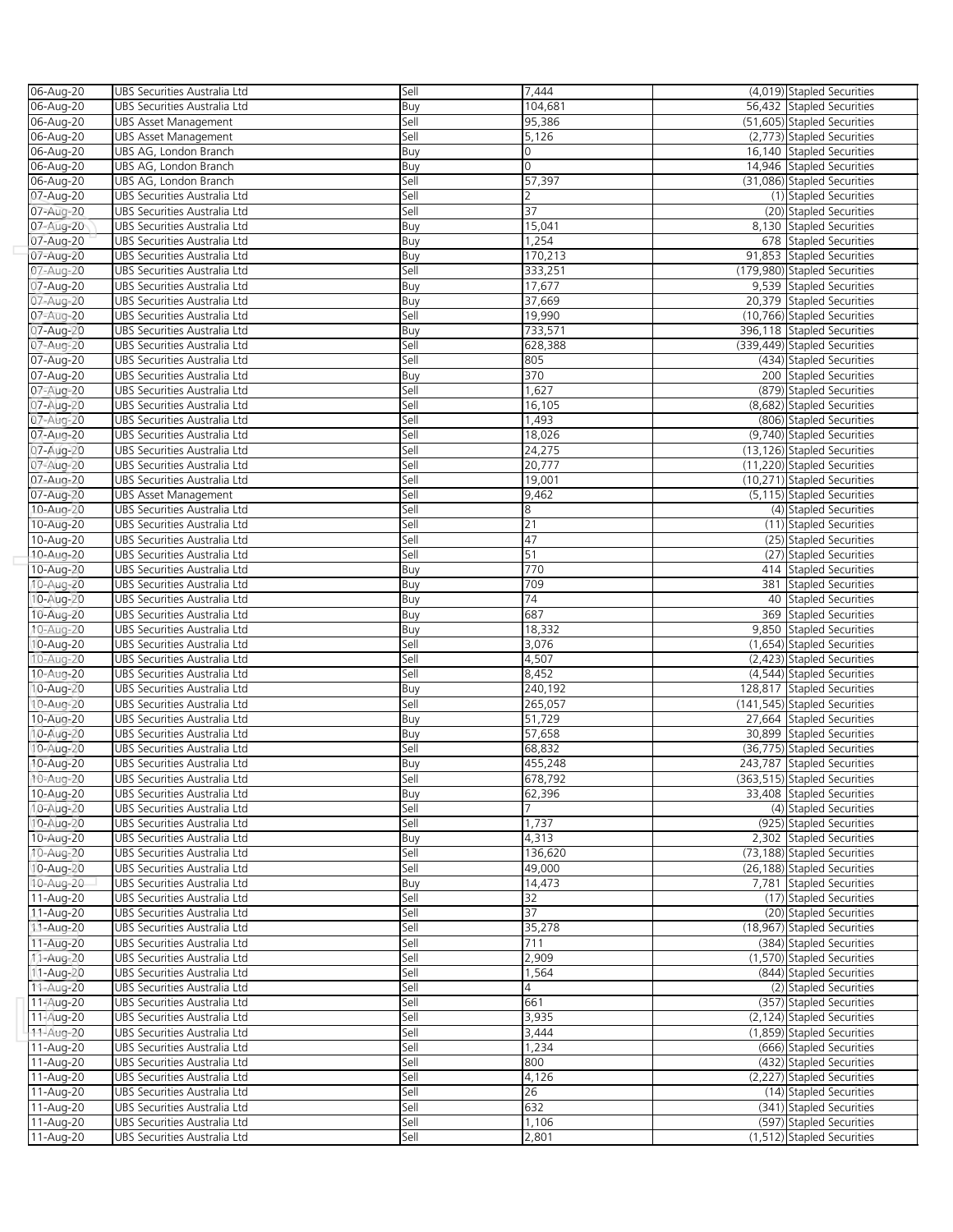| 11-Aug-20              | UBS Securities Australia Ltd                                 | Sell         | 4,385          | (2,367) Stapled Securities                         |
|------------------------|--------------------------------------------------------------|--------------|----------------|----------------------------------------------------|
| 11-Aug-20              | UBS Securities Australia Ltd                                 | Sell         | 821            | (443) Stapled Securities                           |
| 11-Aug-20              | UBS Securities Australia Ltd                                 | Sell         | 41             | (22) Stapled Securities                            |
| 11-Aug-20              | UBS Securities Australia Ltd                                 | Sell         | 1,106          | (597) Stapled Securities                           |
| 11-Aug-20              | UBS Securities Australia Ltd                                 | Sell         | 3,272          | (1,766) Stapled Securities                         |
| 11-Aug-20              | UBS Securities Australia Ltd                                 | Sell         | 439            | (237) Stapled Securities                           |
| 11-Aug-20              | UBS Securities Australia Ltd                                 | Sell         |                | (1) Stapled Securities                             |
| 11-Aug-20              | UBS Securities Australia Ltd                                 | Sell         | 2              | (1) Stapled Securities                             |
| 11-Aug-20              | UBS Securities Australia Ltd                                 | Sell         | $\overline{2}$ | (1) Stapled Securities                             |
| 11-Aug-20              | UBS Securities Australia Ltd                                 | Sell         | $\overline{2}$ | (1) Stapled Securities                             |
| 11-Aug-20              | UBS Securities Australia Ltd                                 | Sell         | 150            | (81) Stapled Securities                            |
| 11-Aug-20              | UBS Securities Australia Ltd                                 | Sell         | 302            | (163) Stapled Securities                           |
| 11-Aug-20              | UBS Securities Australia Ltd                                 | Sell         | 313            | (169) Stapled Securities                           |
| 11-Aug-20              | UBS Securities Australia Ltd                                 | Sell         | 841            | (454) Stapled Securities                           |
| 11-Aug-20              | UBS Securities Australia Ltd                                 | Sell         | 856            | (462) Stapled Securities                           |
| 11-Aug-20              | UBS Securities Australia Ltd                                 | Sell         | 2,243          | (1,211) Stapled Securities                         |
| 11-Aug-20              | UBS Securities Australia Ltd                                 | Sell         | 358            | (193) Stapled Securities                           |
| 11-Aug-20              | UBS Securities Australia Ltd                                 | Sell         | 1,267          | (684) Stapled Securities                           |
| 11-Aug-20              | UBS Securities Australia Ltd                                 | Sell         | 3,533          | (1,907) Stapled Securities                         |
| 11-Aug-20              | UBS Securities Australia Ltd                                 | Sell         | 1,026          | (554) Stapled Securities                           |
| 11-Aug-20              | UBS Securities Australia Ltd                                 | Sell         | 3,557          | (1,920) Stapled Securities                         |
| 11-Aug-20              | UBS Securities Australia Ltd                                 | Sell         | 3,216          | (1,736) Stapled Securities                         |
| 11-Aug-20              | UBS Securities Australia Ltd                                 | Sell         | 589            | (318) Stapled Securities                           |
| 11-Aug-20              | UBS Securities Australia Ltd                                 | Sell         | 3,557          | (1,920) Stapled Securities                         |
| 11-Aug-20              | UBS Securities Australia Ltd                                 | Sell         | 67             | (36) Stapled Securities                            |
| 11-Aug-20              | UBS Securities Australia Ltd                                 | Sell         | 85             | (46) Stapled Securities                            |
| 11-Aug-20              | UBS Securities Australia Ltd                                 | Sell         | 102            | (55) Stapled Securities                            |
| 11-Aug-20              | UBS Securities Australia Ltd                                 | Sell         | 930            | (502) Stapled Securities                           |
| 11-Aug-20              | UBS Securities Australia Ltd                                 | Sell         | 1,567          | (846) Stapled Securities                           |
| 11-Aug-20              | UBS Securities Australia Ltd                                 | Sell         | 2,570          | (1.387) Stapled Securities                         |
| 11-Aug-20              | UBS Securities Australia Ltd                                 | Sell         | 309            | (167) Stapled Securities                           |
| 11-Aug-20              | UBS Securities Australia Ltd                                 | Sell         | 682            | (368) Stapled Securities                           |
| 11-Aug-20              | UBS Securities Australia Ltd                                 | Sell         | 2,999          | (1,619) Stapled Securities                         |
| 11-Aug-20              | UBS Securities Australia Ltd                                 | Sell         | 1,099          | (593) Stapled Securities                           |
| 11-Aug-20              | UBS Securities Australia Ltd                                 | Sell         | 1,797          | (970) Stapled Securities                           |
| 11-Aug-20              | UBS Securities Australia Ltd<br>UBS Securities Australia Ltd | Sell<br>Sell | 498<br>4       | (269) Stapled Securities<br>(2) Stapled Securities |
| 11-Aug-20              |                                                              | Sell         | 54             | (29) Stapled Securities                            |
| 11-Aug-20<br>11-Aug-20 | UBS Securities Australia Ltd<br>UBS Securities Australia Ltd | Sell         | 535            | (289) Stapled Securities                           |
| 11-Aug-20              | UBS Securities Australia Ltd                                 | Sell         | 2              | (1) Stapled Securities                             |
| 11-Aug-20              | UBS Securities Australia Ltd                                 | Sell         | 7              | (4) Stapled Securities                             |
| 11-Aug-20              | UBS Securities Australia Ltd                                 | Sell         | 17             | (9) Stapled Securities                             |
| 11-Aug-20              | UBS Securities Australia Ltd                                 | Sell         | 24             | (13) Stapled Securities                            |
| 11-Aug-20              | UBS Securities Australia Ltd                                 | Sell         | 282            | (152) Stapled Securities                           |
| 11-Aug-20              | UBS Securities Australia Ltd                                 | Sell         | 74             | (40) Stapled Securities                            |
| 11-Aug-20              | UBS Securities Australia Ltd                                 | Sell         | 306            | (165) Stapled Securities                           |
| $11-Auq-20$            | UBS Securities Australia I td                                | Sell         | 30             | (16) Stapled Securities                            |
| 11-Aug-20              | UBS Securities Australia Ltd                                 | Sell         | 126            | (68) Stapled Securities                            |
| 11-Aug-20              | UBS Securities Australia Ltd                                 | Sell         | 12,018         | (6.487) Stapled Securities                         |
| 11-Aug-20              | UBS Securities Australia Ltd                                 | Buy          | 13,929         | 7,488 Stapled Securities                           |
| 11-Aug-20              | UBS Securities Australia Ltd                                 | Buy          | 934            | 503 Stapled Securities                             |
| 11-Aug-20              | UBS Securities Australia Ltd                                 | Buy          | 2,419          | 1,303 Stapled Securities                           |
| 11-Aug-20              | UBS Securities Australia Ltd                                 | Buy          | 1,996          | 1,075 Stapled Securities                           |
| 11-Aug-20              | UBS Securities Australia Ltd                                 | Buy          | 15,866         | 8,530 Stapled Securities                           |
| 11-Aug-20              | UBS Securities Australia Ltd                                 | Buy          | 333,893        | 180,249 Stapled Securities                         |
| 11-Aug-20              | UBS Securities Australia Ltd                                 | Sell         | 97,445         | (52,613) Stapled Securities                        |
| 11-Aug-20              | UBS Securities Australia Ltd                                 | Buy          | 104,529        | 56,374 Stapled Securities                          |
| 11-Aug-20              | UBS Securities Australia Ltd                                 | Buy          | 36,486         | 19,699 Stapled Securities                          |
| 11-Aug-20              | UBS Securities Australia Ltd                                 | Sell         | 112,305        | (60,653) Stapled Securities                        |
| 11-Aug-20              | UBS Securities Australia Ltd                                 | Sell         | 5,680          | (3,062) Stapled Securities                         |
| 11-Aug-20              | UBS Securities Australia Ltd                                 | Buy          | 985,353        | 531,876 Stapled Securities                         |
| 11-Aug-20              | UBS Securities Australia Ltd                                 | Sell         | 966,053        | (521,205) Stapled Securities                       |
| 11-Aug-20              | UBS Securities Australia Ltd                                 | Sell         | 2              | (1) Stapled Securities                             |
| 11-Aug-20              | UBS Securities Australia Ltd                                 | Buy          | 185            | 100 Stapled Securities                             |
| 11-Aug-20              | UBS Securities Australia Ltd                                 | Buy          | 31,120         | 16,731 Stapled Securities                          |
| 11-Aug-20              | UBS Securities Australia Ltd                                 | Buy          | 6,497          | 3,493 Stapled Securities                           |
| 11-Aug-20              | UBS Securities Australia Ltd                                 | Sell         | 11,476         | (6,193) Stapled Securities                         |
| 11-Aug-20              | UBS Securities Australia Ltd                                 | Sell         | 37,642         | (20,358) Stapled Securities                        |
| 11-Aug-20              | UBS Securities Australia Ltd                                 | Sell         | 14,625         | (7,906) Stapled Securities                         |
| 11-Aug-20              | UBS Securities Australia Ltd                                 | Sell         | 79,189         | (42,584) Stapled Securities                        |
| 11-Aug-20              | UBS Securities Australia Ltd                                 | Sell         | 9,228          | (4,962) Stapled Securities                         |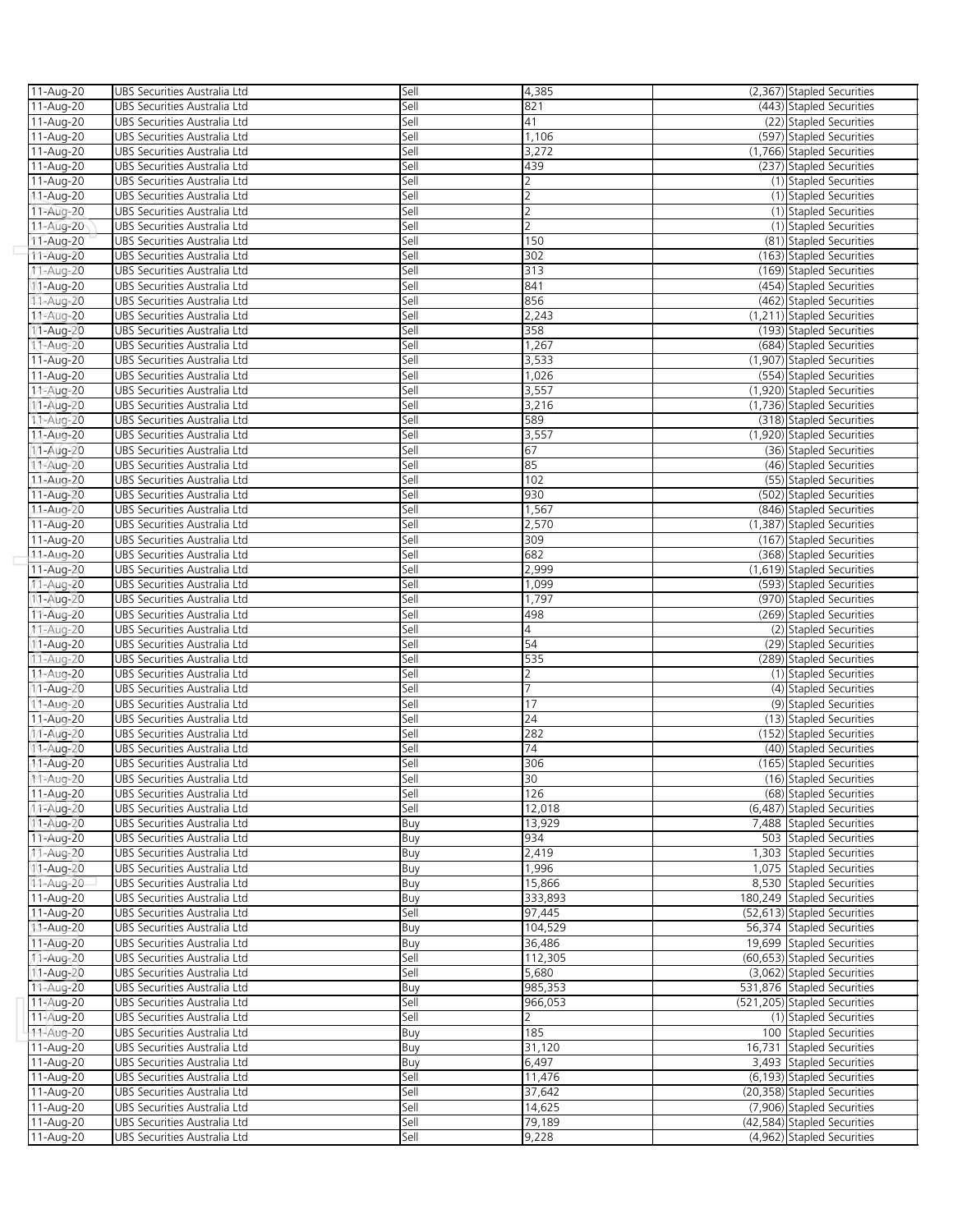| 11-Aug-20              | UBS Securities Australia Ltd                                 | Buy          | 169,686          | 91,229 Stapled Securities                                  |
|------------------------|--------------------------------------------------------------|--------------|------------------|------------------------------------------------------------|
| 12-Aug-20              | UBS Securities Australia Ltd                                 | Sell         | 4                | (2) Stapled Securities                                     |
| 12-Aug-20              | UBS Securities Australia Ltd                                 | Sell         | 36               | (19) Stapled Securities                                    |
| 12-Aug-20              | UBS Securities Australia Ltd                                 | Buy          | 23               | 13 Stapled Securities                                      |
| 12-Aug-20              | UBS Securities Australia Ltd                                 | Buy          | $\overline{2}$   | 1 Stapled Securities                                       |
| 12-Aug-20              | UBS Securities Australia Ltd                                 | Buy          | 16               | 9 Stapled Securities                                       |
| 12-Aug-20              | UBS Securities Australia Ltd                                 | Buy          | 677              | 374 Stapled Securities                                     |
| 12-Aug-20              | UBS Securities Australia Ltd                                 | Buy          | 87               | 48 Stapled Securities                                      |
| 12-Aug-20              | UBS Securities Australia Ltd                                 | Buy          | 214              | 118 Stapled Securities                                     |
| 12-Aug-20              | UBS Securities Australia Ltd                                 | Buy          | 639              | 353 Stapled Securities                                     |
| 12-Aug-20              | UBS Securities Australia Ltd                                 | Buy          | 50,907           | 27,971 Stapled Securities                                  |
| 12-Aug-20              | UBS Securities Australia Ltd                                 | Buy          | 795,305          | 434,095 Stapled Securities                                 |
| 12-Aug-20              | UBS Securities Australia Ltd                                 | Sell         | 333,651          | (179,440) Stapled Securities                               |
| 12-Aug-20              | UBS Securities Australia Ltd                                 | Sell         | 45,675           | (25,110) Stapled Securities                                |
| 12-Aug-20              | UBS Securities Australia Ltd                                 | Buy          | 82,787           | 45,239 Stapled Securities                                  |
| 12-Aug-20              | UBS Securities Australia Ltd<br>UBS Securities Australia Ltd | Sell<br>Sell | 46,881<br>49,410 | (25,175) Stapled Securities<br>(27,217) Stapled Securities |
| 12-Aug-20              | UBS Securities Australia Ltd                                 |              | 138,719          |                                                            |
| 12-Aug-20<br>12-Aug-20 | UBS Securities Australia Ltd                                 | Buy<br>Buy   | 947,965          | 75,522 Stapled Securities<br>517,025 Stapled Securities    |
| 12-Aug-20              | UBS Securities Australia Ltd                                 | Sell         | 910,314          | (495,652) Stapled Securities                               |
| 12-Aug-20              | UBS Securities Australia Ltd                                 | Buy          | 125              | 69 Stapled Securities                                      |
| 12-Aug-20              | UBS Securities Australia Ltd                                 | Buy          | 20,202           | 11,100 Stapled Securities                                  |
| 12-Aug-20              | UBS Securities Australia Ltd                                 | Sell         | 8,786            | (4,828) Stapled Securities                                 |
| 12-Aug-20              | UBS AG, London Branch                                        | Buy          | 0                | 14,946 Stapled Securities                                  |
| 12-Aug-20              | UBS AG, London Branch                                        | Buy          | $\Omega$         | 32.260 Stapled Securities                                  |
| 12-Aug-20              | UBS AG, London Branch                                        | Sell         | 86,439           | (47,206) Stapled Securities                                |
| 13-Aug-20              | UBS Securities Australia Ltd                                 | Buy          |                  | 4 Stapled Securities                                       |
| 13-Aug-20              | UBS Securities Australia Ltd                                 | Buy          | $\overline{2}$   | 1 Stapled Securities                                       |
| 13-Aug-20              | UBS Securities Australia Ltd                                 | Buy          | 4                | 2 Stapled Securities                                       |
| 13-Aug-20              | UBS Securities Australia Ltd                                 | Buy          | 27               | 15 Stapled Securities                                      |
| 13-Aug-20              | UBS Securities Australia Ltd                                 | Buy          | 31               | 17 Stapled Securities                                      |
| 13-Aug-20              | UBS Securities Australia Ltd                                 | Buy          | $\overline{2}$   | 1 Stapled Securities                                       |
| 13-Aug-20              | UBS Securities Australia Ltd                                 | Buy          | $\overline{a}$   | 2 Stapled Securities                                       |
| 13-Aug-20              | UBS Securities Australia Ltd                                 | Buy          | 29               | 16 Stapled Securities                                      |
| 13-Aug-20<br>13-Aug-20 | UBS Securities Australia Ltd<br>UBS Securities Australia Ltd | Buy          | 4<br>29          | 2 Stapled Securities<br>16 Stapled Securities              |
| 13-Aug-20              | UBS Securities Australia Ltd                                 | Buy<br>Buy   | 1,121            | 614 Stapled Securities                                     |
| 13-Aug-20              | UBS Securities Australia Ltd                                 | Buy          | 411              | 225 Stapled Securities                                     |
| 13-Aug-20              | UBS Securities Australia Ltd                                 | Buy          | 117              | 64 Stapled Securities                                      |
| 13-Aug-20              | UBS Securities Australia Ltd                                 | Buy          | 548              | 300 Stapled Securities                                     |
| 13-Aug-20              | UBS Securities Australia Ltd                                 | Buy          | 75               | 41 Stapled Securities                                      |
| 13-Aug-20              | UBS Securities Australia Ltd                                 | Buy          | 181              | 99 Stapled Securities                                      |
| 13-Aug-20              | UBS Securities Australia Ltd                                 | Buy          | 340              | 186 Stapled Securities                                     |
| 13-Aug-20              | UBS Securities Australia Ltd                                 | Buy          | 794              | 435 Stapled Securities                                     |
| 13-Aug-20              | UBS Securities Australia Ltd                                 | Buy          | 177              | 97 Stapled Securities                                      |
| 13-Aug-20              | UBS Securities Australia Ltd                                 | Buy          | 770              | 422 Stapled Securities                                     |
| 13-Aug-20              | UBS Securities Australia Ltd                                 | Buv          | 2.611            | ,430 Stapled Securities                                    |
| 13-Aug-20              | UBS Securities Australia Ltd                                 | Buy          | $\overline{2}$   | 1 Stapled Securities                                       |
| 13-Aug-20              | UBS Securities Australia Ltd                                 | Buy          | 95               | 52 Stapled Securities                                      |
| 13-Aug-20              | UBS Securities Australia Ltd<br>UBS Securities Australia Ltd | Buy<br>Sell  | 126,960          | 69,547 Stapled Securities<br>(4) Stapled Securities        |
| 13-Aug-20<br>13-Aug-20 | UBS Securities Australia Ltd                                 | Sell         | 35               | (19) Stapled Securities                                    |
| 13-Aug-20              | UBS Securities Australia Ltd                                 | Sell         | 683              | (374) Stapled Securities                                   |
| 13-Aug-20              | UBS Securities Australia Ltd                                 | Sell         | 416              | (228) Stapled Securities                                   |
| 13-Aug-20              | UBS Securities Australia Ltd                                 | Sell         | 1,634            | (895) Stapled Securities                                   |
| 13-Aug-20              | UBS Securities Australia Ltd                                 | Sell         | 3,582            | (1,962) Stapled Securities                                 |
| 13-Aug-20              | UBS Securities Australia Ltd                                 | Sell         | 5,240            | (2,870) Stapled Securities                                 |
| 13-Aug-20              | UBS Securities Australia Ltd                                 | Sell         | 28,744           | (15,750) Stapled Securities                                |
| 13-Aug-20              | UBS Securities Australia Ltd                                 | Buy          | 273,281          | 150,245 Stapled Securities                                 |
| 13-Aug-20              | UBS Securities Australia Ltd                                 | Sell         | 515,957          | (281,728) Stapled Securities                               |
| 13-Aug-20              | UBS Securities Australia Ltd                                 | Buy          | 105,770          | 57,991 Stapled Securities                                  |
| 13-Aug-20              | UBS Securities Australia Ltd                                 | Buy          | 35,038           | 19,274 Stapled Securities                                  |
| 13-Aug-20              | UBS Securities Australia Ltd                                 | Sell         | 57,741           | (31,580) Stapled Securities                                |
| 13-Aug-20              | UBS Securities Australia Ltd                                 | Buy          | 1,175,736        | 645,052 Stapled Securities                                 |
| 13-Aug-20<br>13-Aug-20 | UBS Securities Australia Ltd<br>UBS Securities Australia Ltd | Sell         | 982,190<br>18    | (538,393) Stapled Securities<br>10 Stapled Securities      |
| 13-Aug-20              | UBS Securities Australia Ltd                                 | Buy<br>Buy   | 16,983           | 9,305 Stapled Securities                                   |
| 14-Aug-20              | UBS Securities Australia Ltd                                 | Sell         | 15               | (8) Stapled Securities                                     |
| 14-Aug-20              | UBS Securities Australia Ltd                                 | Sell         | 99               | (54) Stapled Securities                                    |
| 14-Aug-20              | UBS Securities Australia Ltd                                 | Sell         | $\overline{a}$   | (2) Stapled Securities                                     |
| 14-Aug-20              | UBS Securities Australia Ltd                                 | Sell         | 29               | (16) Stapled Securities                                    |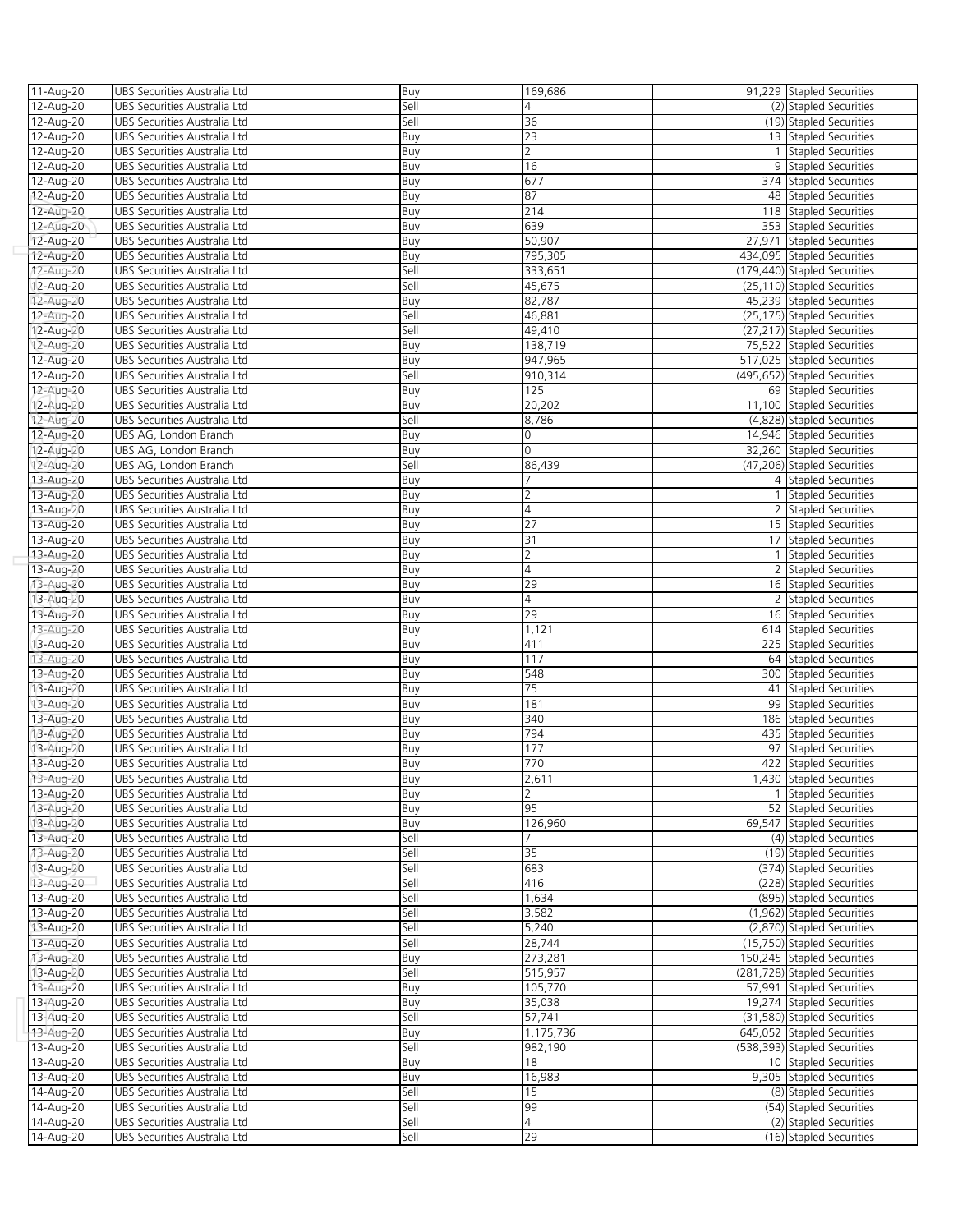| 14-Aug-20              | UBS Securities Australia Ltd                                 | Sell       | 1,382           | (750) Stapled Securities                         |
|------------------------|--------------------------------------------------------------|------------|-----------------|--------------------------------------------------|
| 14-Aug-20              | UBS Securities Australia Ltd                                 | Sell       | 147             | (80) Stapled Securities                          |
| 14-Aug-20              | UBS Securities Australia Ltd                                 | Sell       | 271             | (147) Stapled Securities                         |
| 14-Aug-20              | UBS Securities Australia Ltd                                 | Sell       | 350             | (190) Stapled Securities                         |
| 14-Aug-20              | UBS Securities Australia Ltd                                 | Sell       | 562             | (305) Stapled Securities                         |
| 14-Aug-20              | UBS Securities Australia Ltd                                 | Sell       | 650             | (353) Stapled Securities                         |
| 14-Aug-20              | UBS Securities Australia Ltd                                 | Sell       | 29              | (16) Stapled Securities                          |
| 14-Aug-20              | UBS Securities Australia Ltd                                 | Sell       | 72              | (39) Stapled Securities                          |
| 14-Aug-20              | UBS Securities Australia Ltd                                 | Sell       | 107             | (58) Stapled Securities                          |
| 14-Aug-20              | UBS Securities Australia Ltd                                 | Sell       | 475             | (258) Stapled Securities                         |
| 14-Aug-20              | UBS Securities Australia Ltd                                 | Sell       | 645             | (350) Stapled Securities                         |
| 14-Aug-20              | UBS Securities Australia Ltd                                 | Sell       | 693             | (376) Stapled Securities                         |
| 14-Aug-20              | UBS Securities Australia Ltd                                 | Sell       | 875             | (475) Stapled Securities                         |
| 14-Aug-20              | UBS Securities Australia Ltd                                 | Sell       | 221             | (120) Stapled Securities                         |
| 14-Aug-20              | UBS Securities Australia Ltd                                 | Sell       | 258             | (140) Stapled Securities                         |
| 14-Aug-20              | UBS Securities Australia Ltd                                 | Sell       | 472             | (256) Stapled Securities                         |
| 14-Aug-20              | UBS Securities Australia Ltd                                 | Sell       | 23,229          | (12,609) Stapled Securities                      |
| 14-Aug-20              | UBS Securities Australia Ltd                                 | Buy        | 1,263           | 697 Stapled Securities                           |
| 14-Aug-20              | UBS Securities Australia Ltd                                 | Buy        | 2               | <b>Stapled Securities</b>                        |
| 14-Aug-20              | UBS Securities Australia Ltd                                 | Buy        | 16              | 9 Stapled Securities                             |
| 14-Aug-20              | UBS Securities Australia Ltd                                 | Buy        | $\overline{22}$ | 12 Stapled Securities                            |
| 14-Aug-20              | UBS Securities Australia Ltd                                 | Buy        | 13              | 7 Stapled Securities                             |
| 14-Aug-20              | UBS Securities Australia Ltd                                 | Buy        | 4               | 2 Stapled Securities                             |
| 14-Aug-20              | UBS Securities Australia Ltd                                 | Buy        | 9               | 5 Stapled Securities                             |
| 14-Aug-20              | UBS Securities Australia Ltd                                 | Buy        | 1,475           | 800 Stapled Securities                           |
| 14-Aug-20              | UBS Securities Australia Ltd                                 | Buy        | 6               | 3 Stapled Securities                             |
| 14-Aug-20              | UBS Securities Australia Ltd                                 | Buy        | 105             | 57 Stapled Securities                            |
| 14-Aug-20              | UBS Securities Australia Ltd                                 | Buy        | 511             | 277 Stapled Securities                           |
| 14-Aug-20              | UBS Securities Australia Ltd                                 | Buy        | 394             | 214 Stapled Securities                           |
| 14-Aug-20              | UBS Securities Australia Ltd                                 | Buy        | 188             | 102 Stapled Securities                           |
| 14-Aug-20              | UBS Securities Australia Ltd                                 | Buy        | 1,388           | 753 Stapled Securities                           |
| 14-Aug-20              | UBS Securities Australia Ltd                                 | Buy        | 61              | 33 Stapled Securities                            |
| 14-Aug-20              | UBS Securities Australia Ltd                                 | Buy        | 1,484           | 805 Stapled Securities                           |
| 14-Aug-20              | UBS Securities Australia Ltd                                 | Buy        | 487             | 264 Stapled Securities                           |
| 14-Aug-20              | UBS Securities Australia Ltd                                 | Buy        | 1,335           | 724 Stapled Securities                           |
| 14-Aug-20              | UBS Securities Australia Ltd<br>UBS Securities Australia Ltd | Buy        | 129<br>15       | 70 Stapled Securities<br>8 Stapled Securities    |
| 14-Aug-20              |                                                              | Buy        | 424             |                                                  |
| 14-Aug-20<br>14-Aug-20 | UBS Securities Australia Ltd<br>UBS Securities Australia Ltd | Buy<br>Buy | 1,172           | 230 Stapled Securities<br>636 Stapled Securities |
| 14-Aug-20              | UBS Securities Australia Ltd                                 | Buy        | 1,351           | 733 Stapled Securities                           |
| 14-Aug-20              | UBS Securities Australia Ltd                                 | Buy        | 286             | 155 Stapled Securities                           |
| 14-Aug-20              | UBS Securities Australia Ltd                                 | Buy        | 1,401           | 760 Stapled Securities                           |
| 14-Aug-20              | UBS Securities Australia Ltd                                 | Buy        | 918             | 498 Stapled Securities                           |
| 14-Aug-20              | UBS Securities Australia Ltd                                 | Buy        | 330             | 179 Stapled Securities                           |
| 14-Aug-20              | UBS Securities Australia Ltd                                 | Buy        | 87              | 47 Stapled Securities                            |
| 14-Aug-20              | UBS Securities Australia Ltd                                 | Buy        | 387             | 210 Stapled Securities                           |
| 14-Aug-20              | UBS Securities Australia Ltd                                 | Buv        | 474             | 257 Stapled Securities                           |
| 14-Aug-20              | UBS Securities Australia Ltd                                 | Buy        | 79              | 43 Stapled Securities                            |
| 14-Aug-20              | UBS Securities Australia Ltd                                 | Buy        | 194             | 105 Stapled Securities                           |
| 14-Aug-20              | UBS Securities Australia Ltd                                 | Sell       | 18,152          | (9.865) Stapled Securities                       |
| 14-Aug-20              | UBS Securities Australia Ltd                                 | Buy        | 220,812         | 120,301 Stapled Securities                       |
| 14-Aug-20              | UBS Securities Australia Ltd                                 | Sell       | 315,315         | (171,088) Stapled Securities                     |
| 14-Aug-20              | UBS Securities Australia Ltd                                 | Sell       | 92,534          | (49,986) Stapled Securities                      |
| 14-Aug-20              | UBS Securities Australia Ltd                                 | Buy        | 28,882          | 15,643 Stapled Securities                        |
| 14-Aug-20              | UBS Securities Australia Ltd                                 | Sell       | 6,437           | (3,516) Stapled Securities                       |
| 14-Aug-20              | UBS Securities Australia Ltd                                 | Sell       | 108,419         | (59,216) Stapled Securities                      |
| 14-Aug-20              | UBS Securities Australia Ltd                                 | Sell       | 32,143          | (17,456) Stapled Securities                      |
| 14-Aug-20              | UBS Securities Australia Ltd                                 | Buy        | 177,948         | 96,261 Stapled Securities                        |
| 14-Aug-20              | UBS Securities Australia Ltd                                 | Buy        | 553,014         | 300,535 Stapled Securities                       |
| 14-Aug-20              | UBS Securities Australia Ltd                                 | Sell       | 612,296         | (332,300) Stapled Securities                     |
| 14-Aug-20              | UBS Securities Australia Ltd                                 | Buy        | 72,303          | 39,233 Stapled Securities                        |
| 14-Aug-20              | UBS Securities Australia Ltd                                 | Sell       | 14,074          | (7,650) Stapled Securities                       |
| 14-Aug-20              | UBS Securities Australia Ltd                                 | Buy        | 42,244          | 22,878 Stapled Securities                        |
| 14-Aug-20              | UBS AG, London Branch                                        | Buy        | $\Omega$        | 19,368 Stapled Securities                        |
| 14-Aug-20              | UBS AG, London Branch                                        | Sell       | 35,693          | (19,368) Stapled Securities                      |
| 17-Aug-20              | UBS Securities Australia Ltd                                 | Buy        | 558,627         | 306,483 Stapled Securities                       |
| 17-Aug-20              | UBS Securities Australia Ltd                                 | Sell       |                 | (4) Stapled Securities                           |
| 17-Aug-20              | UBS Securities Australia Ltd                                 | Sell       | 16              | (9) Stapled Securities                           |
| 17-Aug-20              | UBS Securities Australia Ltd                                 | Sell       | 104             | (57) Stapled Securities                          |
| 17-Aug-20              | UBS Securities Australia Ltd                                 | Sell       | 1,631           | (894) Stapled Securities                         |
| 17-Aug-20              | UBS Securities Australia Ltd                                 | Buy        | 37,026          | 20,288 Stapled Securities                        |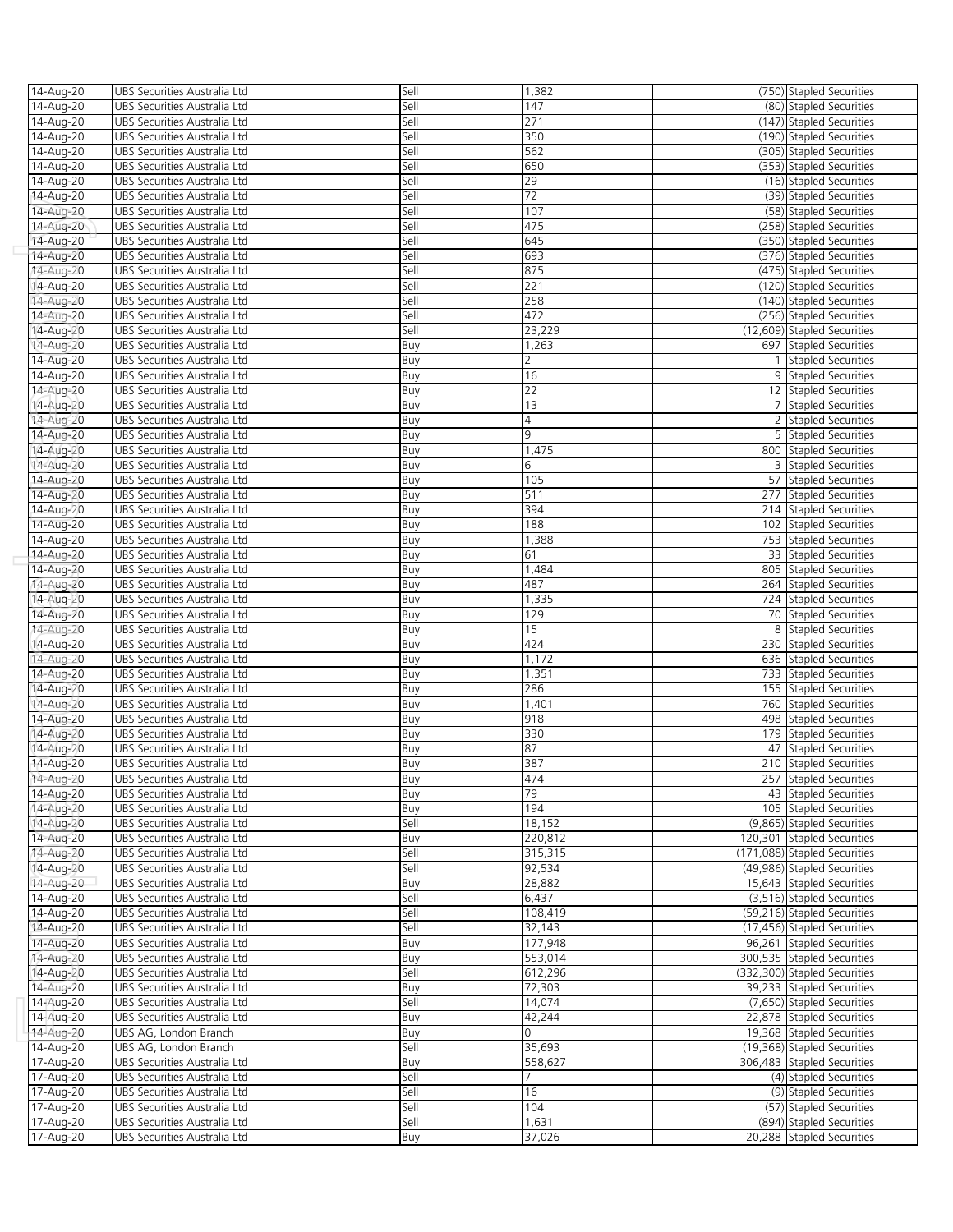| 17-Aug-20 | UBS Securities Australia Ltd  | Buy            | 895,638 | 493,111 Stapled Securities    |
|-----------|-------------------------------|----------------|---------|-------------------------------|
| 17-Aug-20 | UBS Securities Australia Ltd  | Sell           | 112,871 | (61,500) Stapled Securities   |
| 17-Aug-20 | UBS Securities Australia Ltd  | Sell           | 129,734 | (71,181) Stapled Securities   |
| 17-Aug-20 | UBS Securities Australia Ltd  | Buy            | 43,174  | 23,709 Stapled Securities     |
| 17-Aug-20 | UBS Securities Australia Ltd  | Sell           | 2,411   | (1,329) Stapled Securities    |
| 17-Aug-20 | UBS Securities Australia Ltd  | Sell           | 63,780  | (35,063) Stapled Securities   |
| 17-Aug-20 | UBS Securities Australia Ltd  | Sell           | 47,776  | (26,245) Stapled Securities   |
| 17-Aug-20 | UBS Securities Australia Ltd  | Buy            | 83,345  | 45,784 Stapled Securities     |
| 17-Aug-20 | UBS Securities Australia Ltd  | Sell           | 770,090 | (422,314) Stapled Securities  |
| 17-Aug-20 | UBS Securities Australia Ltd  | Buy            | 17,496  | 9,613 Stapled Securities      |
| 17-Aug-20 | UBS Securities Australia Ltd  | Sell           | 365     | (200) Stapled Securities      |
| 17-Aug-20 | UBS Securities Australia Ltd  | Buy            | 142,813 | 78,378 Stapled Securities     |
|           | UBS Securities Australia Ltd  |                | 18,004  | 9,889 Stapled Securities      |
| 17-Aug-20 | UBS Securities Australia Ltd  | Buy            | 17,162  |                               |
| 17-Aug-20 |                               | Buy            |         | 9,403 Stapled Securities      |
| 18-Aug-20 | UBS Securities Australia Ltd  | Sell           | 4       | (2) Stapled Securities        |
| 18-Aug-20 | UBS Securities Australia Ltd  | Sell           | 35      | (19) Stapled Securities       |
| 18-Aug-20 | UBS Securities Australia Ltd  | Sell           | 885     | (485) Stapled Securities      |
| 18-Aug-20 | UBS Securities Australia Ltd  | Sell           | 1,958   | (1,073) Stapled Securities    |
| 18-Aug-20 | UBS Securities Australia Ltd  | Sell           | 2,117   | (1,160) Stapled Securities    |
| 18-Aug-20 | UBS Securities Australia Ltd  | Sell           | 4,176   | (2,288) Stapled Securities    |
| 18-Aug-20 | UBS Securities Australia Ltd  | Sell           | 11,313  | (6,199) Stapled Securities    |
| 18-Aug-20 | UBS Securities Australia Ltd  | Sell           | 9       | (5) Stapled Securities        |
| 18-Aug-20 | UBS Securities Australia Ltd  | Sell           | 16,688  | (9,144) Stapled Securities    |
| 18-Aug-20 | UBS Securities Australia Ltd  | Buy            | 24      | 13 Stapled Securities         |
| 18-Aug-20 | UBS Securities Australia Ltd  | Buy            | 38      | 21 Stapled Securities         |
| 18-Aug-20 | UBS Securities Australia Ltd  | Buy            | 80      | 44 Stapled Securities         |
| 18-Aug-20 | UBS Securities Australia Ltd  | Buy            | 431     | 236 Stapled Securities        |
| 18-Aug-20 | UBS Securities Australia Ltd  | Buy            | 1,961   | 1,073 Stapled Securities      |
| 18-Aug-20 | UBS Securities Australia Ltd  | Buy            | 9       | 5 Stapled Securities          |
| 18-Aug-20 | UBS Securities Australia Ltd  | Buy            | 16,688  | 9.144 Stapled Securities      |
| 18-Aug-20 | UBS Securities Australia Ltd  | Buy            | 244,098 | 133,635 Stapled Securities    |
| 18-Aug-20 | UBS Securities Australia Ltd  | Sell           | 224,038 | (122,499) Stapled Securities  |
| 18-Aug-20 | UBS Securities Australia Ltd  | Buy            | 2,750   | 1,509 Stapled Securities      |
| 18-Aug-20 | UBS Securities Australia Ltd  | Sell           | 1,635   | (895) Stapled Securities      |
|           | UBS Securities Australia Ltd  | Sell           | 49,594  | (27,182) Stapled Securities   |
| 18-Aug-20 |                               |                |         |                               |
| 18-Aug-20 | UBS Securities Australia Ltd  | Buy            | 84,963  | 46,724 Stapled Securities     |
| 18-Aug-20 | UBS Securities Australia Ltd  | Sell           | 130,660 | (72,172) Stapled Securities   |
| 18-Aug-20 | UBS Securities Australia Ltd  | Buy            | 645,172 | 354,101 Stapled Securities    |
| 18-Aug-20 | UBS Securities Australia Ltd  | Sell           | 618,046 | (338,934) Stapled Securities  |
| 18-Aug-20 | UBS Securities Australia Ltd  | Buy            | 328     | 181 Stapled Securities        |
| 18-Aug-20 | UBS Securities Australia Ltd  | Sell           | 45,335  | (24,841) Stapled Securities   |
| 18-Aug-20 | UBS Securities Australia Ltd  | Buy            | 5,674   | 3,102 Stapled Securities      |
| 18-Aug-20 | UBS Securities Australia Ltd  | Sell           | 4,336   | (2,363) Stapled Securities    |
| 18-Aug-20 | UBS Securities Australia Ltd  | Buy            | 66,955  | 36,957 Stapled Securities     |
| 18-Aug-20 | UBS Securities Australia Ltd  | Sell           | 104     | (57) Stapled Securities       |
| 18-Aug-20 | UBS AG London Branch          | Stock received | N/A     | 11,379,882 Stapled Securities |
| 19-Aug-20 | UBS Securities Australia I td | Buv            | 78      | 43 Stapled Securities         |
| 19-Aug-20 | UBS Securities Australia Ltd  | Buy            | 13      | 7 Stapled Securities          |
| 19-Aug-20 | UBS Securities Australia Ltd  | Buy            | 53      | 29 Stapled Securities         |
| 19-Aug-20 | UBS Securities Australia Ltd  | Buy            | 7       | 4 Stapled Securities          |
| 19-Aug-20 | UBS Securities Australia Ltd  | Buy            | 26      | 14 Stapled Securities         |
| 19-Aug-20 | UBS Securities Australia Ltd  | Sell           | 40      | (22) Stapled Securities       |
| 19-Aug-20 | UBS Securities Australia Ltd  | Sell           | 13      | (7) Stapled Securities        |
| 19-Aug-20 | UBS Securities Australia Ltd  | Sell           | 52      | (29) Stapled Securities       |
| 19-Aug-20 | UBS Securities Australia Ltd  | Sell           | 5       | (3) Stapled Securities        |
| 19-Aug-20 | UBS Securities Australia Ltd  | Sell           | 27      | (15) Stapled Securities       |
| 19-Aug-20 | UBS Securities Australia Ltd  | Sell           | 261     | (144) Stapled Securities      |
| 19-Aug-20 | UBS Securities Australia Ltd  | Sell           | 1,276   | (705) Stapled Securities      |
| 19-Aug-20 | UBS Securities Australia Ltd  | Sell           | 3,911   | (2,161) Stapled Securities    |
| 19-Aug-20 | UBS Securities Australia Ltd  | Sell           | 71      | (39) Stapled Securities       |
| 19-Aug-20 | UBS Securities Australia Ltd  | Sell           | 2,288   | (1,264) Stapled Securities    |
|           |                               |                | 11,466  |                               |
| 19-Aug-20 | UBS Securities Australia Ltd  | Sell           |         | (6,335) Stapled Securities    |
| 19-Aug-20 | UBS Securities Australia Ltd  | Sell           | 40,296  | (22,263) Stapled Securities   |
| 19-Aug-20 | UBS Securities Australia Ltd  | Sell           | 46,264  | (25,560) Stapled Securities   |
| 19-Aug-20 | UBS Securities Australia Ltd  | Buy            | 3,497   | 1,959 Stapled Securities      |
| 19-Aug-20 | UBS Securities Australia Ltd  | Buy            | 8,165   | 4,574 Stapled Securities      |
| 19-Aug-20 | UBS Securities Australia Ltd  | Sell           | 8,165   | (4,574) Stapled Securities    |
| 19-Aug-20 | UBS Securities Australia Ltd  | Buy            | 152     | 83 Stapled Securities         |
| 19-Aug-20 | UBS Securities Australia Ltd  | Buy            | 661     | 360 Stapled Securities        |
| 19-Aug-20 | UBS Securities Australia Ltd  | Buy            | 650     | 354 Stapled Securities        |
| 19-Aug-20 | UBS Securities Australia Ltd  | Buy            | 108     | 59 Stapled Securities         |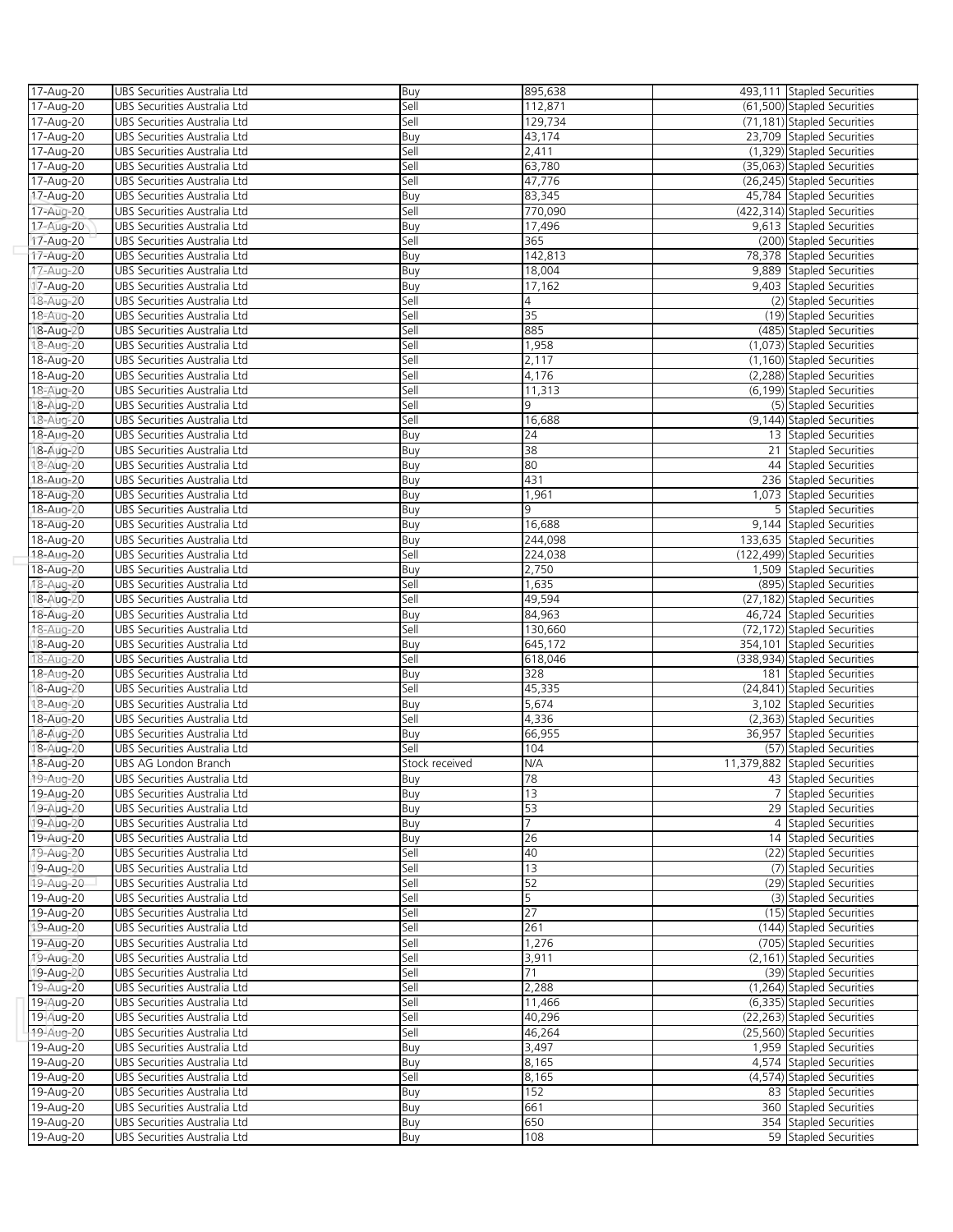| 19-Aug-20              | UBS Securities Australia Ltd                                 | Buy         | 1,136              | 619 Stapled Securities                                     |
|------------------------|--------------------------------------------------------------|-------------|--------------------|------------------------------------------------------------|
|                        | UBS Securities Australia Ltd                                 |             |                    |                                                            |
| 19-Aug-20              |                                                              | Buy         | 1,053              | 574 Stapled Securities                                     |
| 19-Aug-20              | UBS Securities Australia Ltd                                 | Buy         | 202                | 110 Stapled Securities                                     |
| 19-Aug-20              | UBS Securities Australia Ltd                                 | Buy         | 139                | 76 Stapled Securities                                      |
| 19-Aug-20              | UBS Securities Australia Ltd                                 | Buy         | 428                | 233 Stapled Securities                                     |
|                        |                                                              |             |                    |                                                            |
| 19-Aug-20              | UBS Securities Australia Ltd                                 | Buy         | 11                 | 6 Stapled Securities                                       |
| 19-Aug-20              | UBS Securities Australia Ltd                                 | Buy         | 1,094              | 596 Stapled Securities                                     |
| 19-Aug-20              | UBS Securities Australia Ltd                                 | Buy         | 1,055              | 575 Stapled Securities                                     |
| 19-Aug-20              | UBS Securities Australia Ltd                                 | Buy         | 1,167              | 636 Stapled Securities                                     |
|                        |                                                              |             |                    |                                                            |
| 19-Aug-20              | UBS Securities Australia Ltd                                 | Buy         | 996                | 543 Stapled Securities                                     |
| 19-Aug-20              | UBS Securities Australia Ltd                                 | Buy         | 1,129              | 615 Stapled Securities                                     |
| 19-Aug-20              | UBS Securities Australia Ltd                                 | Buy         | 903                | 492 Stapled Securities                                     |
|                        |                                                              |             |                    |                                                            |
| 19-Aug-20              | UBS Securities Australia Ltd                                 | Buy         | 83                 | 45 Stapled Securities                                      |
| 19-Aug-20              | UBS Securities Australia Ltd                                 | Buy         | 617                | 336 Stapled Securities                                     |
| 19-Aug-20              | UBS Securities Australia Ltd                                 | Buy         | 6                  | 3 Stapled Securities                                       |
| 19-Aug-20              | UBS Securities Australia Ltd                                 | Buy         | 1,000              | 545 Stapled Securities                                     |
|                        |                                                              |             |                    |                                                            |
| 19-Aug-20              | UBS Securities Australia Ltd                                 | Buy         | 406                | 221 Stapled Securities                                     |
| 19-Aug-20              | UBS Securities Australia Ltd                                 | Buy         | 160                | 87 Stapled Securities                                      |
| 19-Aug-20              | UBS Securities Australia Ltd                                 | Buy         | 92                 | 50 Stapled Securities                                      |
|                        |                                                              |             |                    |                                                            |
| 19-Aug-20              | UBS Securities Australia Ltd                                 | Buy         | 17                 | 9 Stapled Securities                                       |
| 19-Aug-20              | UBS Securities Australia Ltd                                 | Sell        | 11,832             | (6,537) Stapled Securities                                 |
| 19-Aug-20              | UBS Securities Australia Ltd                                 | Buy         | 631,938            | 346,021 Stapled Securities                                 |
| 19-Aug-20              |                                                              | Sell        |                    | (345,966) Stapled Securities                               |
|                        | UBS Securities Australia Ltd                                 |             | 628,240            |                                                            |
| 19-Aug-20              | UBS Securities Australia Ltd                                 | Sell        | 187,476            | (101,207) Stapled Securities                               |
| 19-Aug-20              | UBS Securities Australia Ltd                                 | Buy         | 18,394             | 10,111 Stapled Securities                                  |
| 19-Aug-20              | UBS Securities Australia Ltd                                 | Sell        | 1,280              | (697) Stapled Securities                                   |
|                        |                                                              |             |                    |                                                            |
| 19-Aug-20              | UBS Securities Australia Ltd                                 | Sell        | 45,296             | (25,092) Stapled Securities                                |
| 19-Aug-20              | UBS Securities Australia Ltd                                 | Sell        | 6,094              | (3,367) Stapled Securities                                 |
| 19-Aug-20              | UBS Securities Australia Ltd                                 | Buy         | 142,622            | 77,757 Stapled Securities                                  |
|                        |                                                              |             |                    |                                                            |
| 19-Aug-20              | UBS Securities Australia Ltd                                 | Buy         | 1,818,457          | 993,584 Stapled Securities                                 |
| 19-Aug-20              | UBS Securities Australia Ltd                                 | Sell        | 1,972,829          | (1,078,992) Stapled Securities                             |
| 19-Aug-20              | UBS Securities Australia Ltd                                 | Sell        | 4,527              | (2,447) Stapled Securities                                 |
|                        |                                                              |             |                    |                                                            |
| 19-Aug-20              | UBS Securities Australia Ltd                                 | Buy         | 30,958             | 17,104 Stapled Securities                                  |
| 19-Aug-20              | UBS Securities Australia Ltd                                 | Buy         | 45,443             | 24,537 Stapled Securities                                  |
| 19-Aug-20              | UBS Securities Australia Ltd                                 | Buy         | 65,710             | 36,200 Stapled Securities                                  |
| 19-Aug-20              | UBS Securities Australia Ltd                                 | Buy         | 400,553            | 219,193 Stapled Securities                                 |
|                        |                                                              |             |                    |                                                            |
| 19-Aug-20              | UBS Securities Australia Ltd                                 | Buy         | 106,064            | 58,373 Stapled Securities                                  |
| 19-Aug-20              | UBS Securities Australia Ltd                                 | Buy         | 40,235             | 21,925 Stapled Securities                                  |
|                        |                                                              | Sell        | 5,000              | (2,763) Stapled Securities                                 |
|                        |                                                              |             |                    |                                                            |
| 19-Aug-20              | UBS Securities Australia Ltd                                 |             |                    |                                                            |
| 19-Aug-20              | UBS Securities Australia Ltd                                 | Sell        | 381                | (211) Stapled Securities                                   |
| 19-Aug-20              | UBS Securities Australia Ltd                                 | Sell        | 2,333              | (1,300) Stapled Securities                                 |
|                        |                                                              |             | $\Omega$           |                                                            |
| 19-Aug-20              | UBS AG, London Branch                                        | Buy         |                    | 10,731 Stapled Securities                                  |
| 19-Aug-20              | UBS AG, London Branch                                        | Sell        | 19,638             | (10,731) Stapled Securities                                |
| 20-Aug-20              | UBS Securities Australia Ltd                                 | Sell        | $\overline{2}$     | (1) Stapled Securities                                     |
| 20-Aug-20              | UBS Securities Australia Ltd                                 | Sell        | 847                | (467) Stapled Securities                                   |
|                        |                                                              |             |                    |                                                            |
| 20-Aug-20              | UBS Securities Australia Ltd                                 | Sell        | 192                | (106) Stapled Securities                                   |
| 20-Aug-20              | UBS Securities Australia Ltd                                 | Sell        | 53                 | (29) Stapled Securities                                    |
| 20-Aug-20              | UBS Securities Australia Ltd                                 | Sell        | 1,946              | (1,073) Stapled Securities                                 |
|                        |                                                              |             |                    |                                                            |
| 20-Aug-20              | UBS Securities Australia Ltd                                 | Buy         | 13                 | 7 Stapled Securities                                       |
| 20-Aug-20              | UBS Securities Australia Ltd                                 | Buy         | 29                 | 16 Stapled Securities                                      |
| 20-Aug-20              | UBS Securities Australia Ltd                                 | Buy         | 79                 | 44 Stapled Securities                                      |
| 20-Aug-20              | UBS Securities Australia Ltd                                 | Buy         | 131                | 73 Stapled Securities                                      |
|                        |                                                              |             |                    |                                                            |
| 20-Aug-20              | UBS Securities Australia Ltd                                 | Buy         | 546                | 304 Stapled Securities                                     |
| 20-Aug-20              | UBS Securities Australia Ltd                                 | Buy         | 1,054              | 587 Stapled Securities                                     |
| 20-Aug-20              | UBS Securities Australia Ltd                                 | Buy         | 4,778              | 2,662 Stapled Securities                                   |
|                        |                                                              |             |                    |                                                            |
| 20-Aug-20              | UBS Securities Australia Ltd                                 | Buy         | 15,187             | 8,461 Stapled Securities                                   |
| 20-Aug-20              | UBS Securities Australia Ltd                                 | Buy         | 16,049             | 8,941 Stapled Securities                                   |
| 20-Aug-20              | UBS Securities Australia Ltd                                 | Buy         | 58,413             | 32,542 Stapled Securities                                  |
|                        | UBS Securities Australia Ltd                                 |             | 4                  | 2 Stapled Securities                                       |
| 20-Aug-20              |                                                              | Buy         |                    |                                                            |
| 20-Aug-20              | UBS Securities Australia Ltd                                 | Buy         | 645                | 357 Stapled Securities                                     |
| 20-Aug-20              | UBS Securities Australia Ltd                                 | Buy         | 598                | 331 Stapled Securities                                     |
| 20-Aug-20              | UBS Securities Australia Ltd                                 | Buy         | 634                | 351 Stapled Securities                                     |
|                        |                                                              |             |                    |                                                            |
| 20-Aug-20              | UBS Securities Australia Ltd                                 | Buy         | 620                | 343 Stapled Securities                                     |
| 20-Aug-20              | UBS Securities Australia Ltd                                 | Buy         | 434                | 240 Stapled Securities                                     |
| 20-Aug-20              | UBS Securities Australia Ltd                                 | Buy         | 567                | 314 Stapled Securities                                     |
|                        | UBS Securities Australia Ltd                                 |             | 143,329            |                                                            |
| 20-Aug-20              |                                                              | Buy         |                    | 79,306 Stapled Securities                                  |
| 20-Aug-20              | UBS Securities Australia Ltd                                 | Buy         | 92                 | 51 Stapled Securities                                      |
| 20-Aug-20              | UBS Securities Australia Ltd                                 | Buy         | 61                 | 34 Stapled Securities                                      |
| 20-Aug-20              | UBS Securities Australia Ltd                                 | Sell        | 1,050              | (577) Stapled Securities                                   |
|                        |                                                              |             |                    |                                                            |
| 20-Aug-20<br>20-Aug-20 | UBS Securities Australia Ltd<br>UBS Securities Australia Ltd | Sell<br>Buy | 239,124<br>198,336 | (132,237) Stapled Securities<br>109,918 Stapled Securities |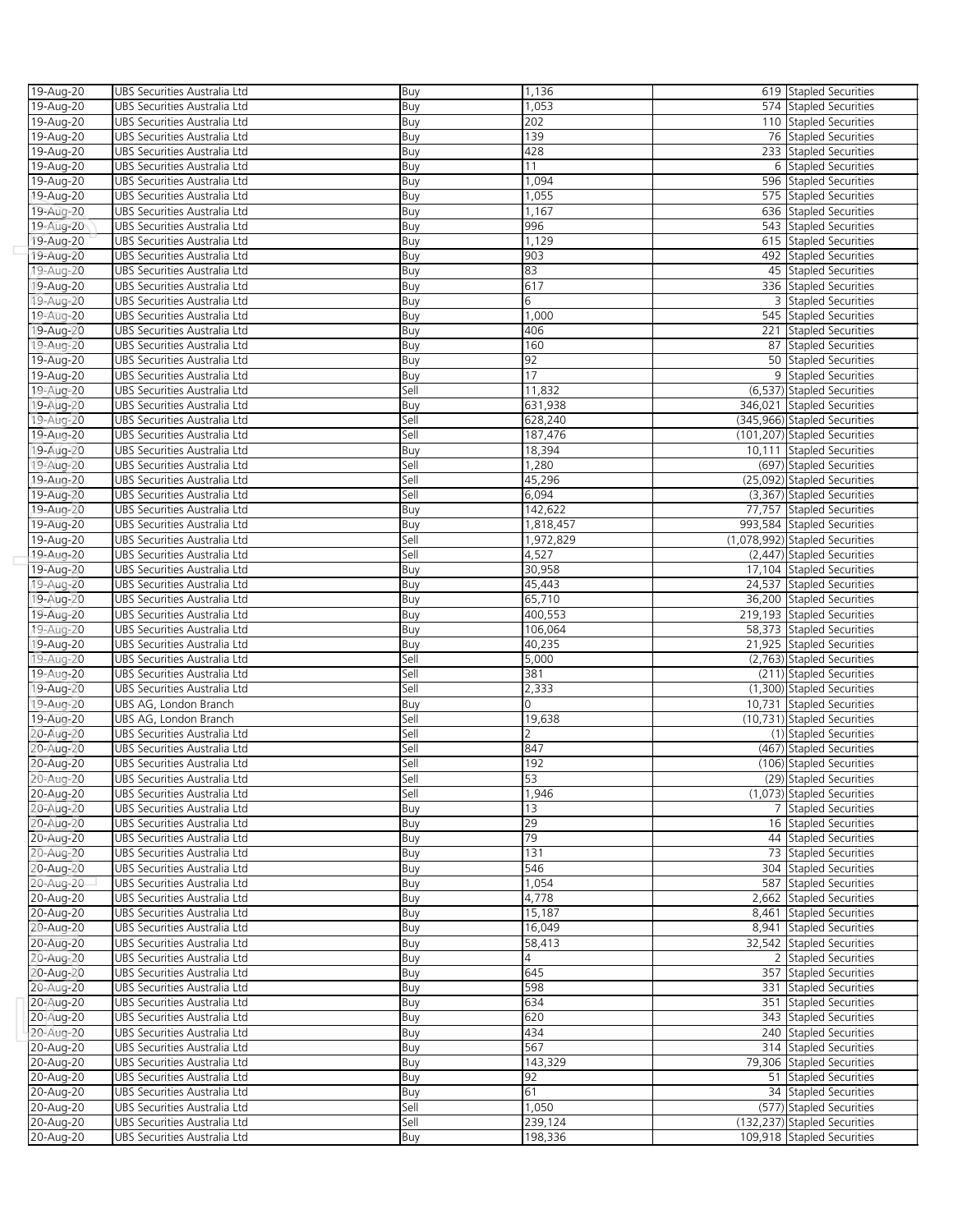| 20-Aug-20 | UBS Securities Australia Ltd | Buy            | 73,596         | 40,760 Stapled Securities    |
|-----------|------------------------------|----------------|----------------|------------------------------|
| 20-Aug-20 | UBS Securities Australia Ltd | Sell           | 3,244          | (1,803) Stapled Securities   |
|           |                              |                |                |                              |
| 20-Aug-20 | UBS Securities Australia Ltd | Buy            | 84,845         | 47,071 Stapled Securities    |
| 20-Aug-20 | UBS Securities Australia Ltd | Sell           | 39,453         | (21,877) Stapled Securities  |
| 20-Aug-20 | UBS Securities Australia Ltd | Sell           | 18,922         | (10,571) Stapled Securities  |
| 20-Aug-20 | UBS Securities Australia Ltd | Sell           | 516,470        | (285,753) Stapled Securities |
| 20-Aug-20 | UBS Securities Australia Ltd | Buy            | 549,165        | 304,466 Stapled Securities   |
| 20-Aug-20 | UBS Securities Australia Ltd | Sell           | 24,047         | (13,302) Stapled Securities  |
| 20-Aug-20 | UBS Securities Australia Ltd | Sell           | 12,055         | (6,727) Stapled Securities   |
| 20-Aug-20 | UBS Securities Australia Ltd | Buy            | 93,285         | 51,710 Stapled Securities    |
|           |                              |                |                |                              |
| 20-Aug-20 | UBS Securities Australia Ltd | Buy            | 67,971         | 37,701 Stapled Securities    |
| 20-Aug-20 | UBS Securities Australia Ltd | Buy            | 8,531          | 4,721 Stapled Securities     |
| 20-Aug-20 | UBS Securities Australia Ltd | Buy            | 11,435         | 6,348 Stapled Securities     |
| 20-Aug-20 | UBS AG, London Branch        | Buy            | 0              | 6,820 Stapled Securities     |
| 20-Aug-20 | UBS AG, London Branch        | Sell           | 12,286         | (6,820) Stapled Securities   |
| 21-Aug-20 | UBS Securities Australia Ltd | Buy            | 4              | 2 Stapled Securities         |
| 21-Aug-20 | UBS Securities Australia Ltd | Buy            | $\overline{4}$ | 2 Stapled Securities         |
| 21-Aug-20 | UBS Securities Australia Ltd | Buy            | 29             | 16 Stapled Securities        |
|           |                              |                | $\overline{7}$ | 4 Stapled Securities         |
| 21-Aug-20 | UBS Securities Australia Ltd | Buy            |                |                              |
| 21-Aug-20 | UBS Securities Australia Ltd | Buy            | 20             | 11 Stapled Securities        |
| 21-Aug-20 | UBS Securities Australia Ltd | Buy            | 6              | 3 Stapled Securities         |
| 21-Aug-20 | UBS Securities Australia Ltd | Buy            | 88             | 48 Stapled Securities        |
| 21-Aug-20 | UBS Securities Australia Ltd | Buy            | 110            | 60 Stapled Securities        |
| 21-Aug-20 | UBS Securities Australia Ltd | Buy            | 1,457          | 794 Stapled Securities       |
| 21-Aug-20 | UBS Securities Australia Ltd | Sell           | 9              | (5) Stapled Securities       |
| 21-Aug-20 | UBS Securities Australia Ltd | Sell           | 37             | (20) Stapled Securities      |
| 21-Aug-20 | UBS Securities Australia Ltd | Sell           | $\overline{2}$ | (1) Stapled Securities       |
|           |                              |                | 31             |                              |
| 21-Aug-20 | UBS Securities Australia Ltd | Sell           |                | (17) Stapled Securities      |
| 21-Aug-20 | UBS Securities Australia Ltd | Sell           | 7,336          | (3,987) Stapled Securities   |
| 21-Aug-20 | UBS Securities Australia Ltd | Sell           | 11,509         | (6,255) Stapled Securities   |
| 21-Aug-20 | UBS Securities Australia Ltd | Buy            | 434,700        | 235,661 Stapled Securities   |
| 21-Aug-20 | UBS Securities Australia Ltd | Sell           | 482,771        | (261,622) Stapled Securities |
| 21-Aug-20 | UBS Securities Australia Ltd | Buy            | 30,004         | 16,280 Stapled Securities    |
| 21-Aug-20 | UBS Securities Australia Ltd | Buy            | 26,826         | 14,553 Stapled Securities    |
| 21-Aug-20 | UBS Securities Australia Ltd | Sell           | 34,259         | (18,595) Stapled Securities  |
| 21-Aug-20 | UBS Securities Australia Ltd | Sell           | 21,683         | (11,784) Stapled Securities  |
|           |                              |                |                | 510,882 Stapled Securities   |
| 21-Aug-20 | UBS Securities Australia Ltd | Buy            | 942,373        |                              |
| 21-Aug-20 | UBS Securities Australia Ltd | Sell           | 706,510        | (382,787) Stapled Securities |
| 21-Aug-20 | UBS Securities Australia Ltd | Buy            | 78,584         | 42,681 Stapled Securities    |
| 21-Aug-20 | UBS Securities Australia Ltd | Buy            | 27,188         | 14,777 Stapled Securities    |
| 21-Aug-20 | UBS Securities Australia Ltd | Buy            | 46,951         | 25,463 Stapled Securities    |
| 21-Aug-20 | UBS AG London Branch         | Stock received | N/A            | 143,976 Stapled Securities   |
| 24-Aug-20 | UBS Securities Australia Ltd | Sell           | 36             | (19) Stapled Securities      |
| 24-Aug-20 | UBS Securities Australia Ltd | Sell           | 60             | (32) Stapled Securities      |
| 24-Aug-20 | UBS Securities Australia Ltd | Sell           | 241            | (128) Stapled Securities     |
|           | UBS Securities Australia Ltd | Sell           | 2,917          | (1,552) Stapled Securities   |
| 24-Aug-20 |                              |                |                |                              |
| 24-Aug-20 | UBS Securities Australia Ltd | Sell           | 14,051         | (7,475) Stapled Securities   |
| 24-Aug-20 | UBS Securities Australia Ltd | Sell           | 14,718         | (7,830) Stapled Securities   |
| 24-Aug-20 | UBS Securities Australia Ltd | Buy            | 244            | 129 Stapled Securities       |
| 24-Aug-20 | UBS Securities Australia Ltd | Buy            | 263            | 139 Stapled Securities       |
| 24-Aug-20 | UBS Securities Australia Ltd | Buy            | 169            | 89 Stapled Securities        |
| 24-Aug-20 | UBS Securities Australia Ltd | Buy            | 244            | 129 Stapled Securities       |
| 24-Aug-20 | UBS Securities Australia Ltd | Buy            | 19             | 10 Stapled Securities        |
| 24-Aug-20 | UBS Securities Australia Ltd | Buy            | 68             | 36 Stapled Securities        |
| 24-Aug-20 | UBS Securities Australia Ltd | Buy            | 133            | 70 Stapled Securities        |
|           |                              |                |                |                              |
| 24-Aug-20 | UBS Securities Australia Ltd | Buy            | 7,864          | 4,183 Stapled Securities     |
| 24-Aug-20 | UBS Securities Australia Ltd | Sell           | 4,256          | (2,264) Stapled Securities   |
|           |                              |                |                |                              |
| 24-Aug-20 | UBS Securities Australia Ltd | Sell           | 4,256          | (2,264) Stapled Securities   |
| 24-Aug-20 | UBS Securities Australia Ltd | Sell           | 16,879         | (8,978) Stapled Securities   |
| 24-Aug-20 | UBS Securities Australia Ltd | Sell           | 21,415         | (11,391) Stapled Securities  |
| 24-Aug-20 | UBS Securities Australia Ltd | Sell           | 22,396         | (11,913) Stapled Securities  |
| 24-Aug-20 | UBS Securities Australia Ltd | Buy            | 121,898        | 65,452 Stapled Securities    |
|           |                              |                |                |                              |
| 24-Aug-20 | UBS Securities Australia Ltd | Sell           | 200,987        | (106,942) Stapled Securities |
| 24-Aug-20 | UBS Securities Australia Ltd | Sell           | 422,183        | (227,151) Stapled Securities |
| 24-Aug-20 | UBS Securities Australia Ltd | Buy            | 32,094         | 17,155 Stapled Securities    |
| 24-Aug-20 | UBS Securities Australia Ltd | Sell           | 47,518         | (25,513) Stapled Securities  |
| 24-Aug-20 | UBS Securities Australia Ltd | Buy            | 94,003         | 50,218 Stapled Securities    |
| 24-Aug-20 | UBS Securities Australia Ltd | Sell           | 18,966         | (10,118) Stapled Securities  |
| 24-Aug-20 | UBS Securities Australia Ltd | Buy            | 990,069        | 528,911 Stapled Securities   |
| 24-Aug-20 | UBS Securities Australia Ltd | Sell           | 1,068,915      | (570,301) Stapled Securities |
| 24-Aug-20 | UBS Securities Australia Ltd | Sell           | 53,695         | (28,558) Stapled Securities  |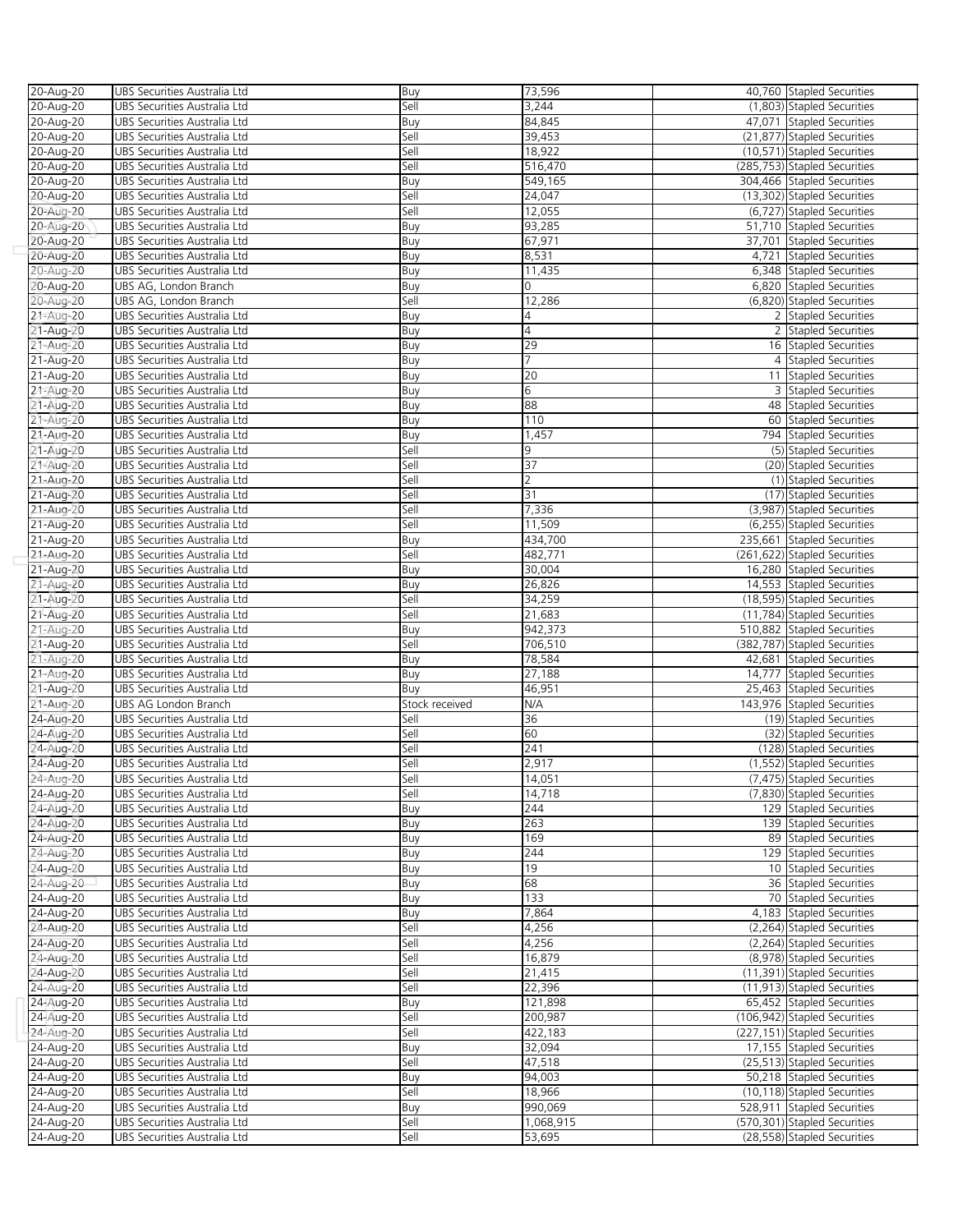| 24-Aug-20 | UBS Securities Australia Ltd | Buy            | 12,603         | 6,736 Stapled Securities                               |
|-----------|------------------------------|----------------|----------------|--------------------------------------------------------|
| 24-Aug-20 | UBS Securities Australia Ltd | Buy            | 10,051         | 5,345 Stapled Securities                               |
| 24-Aug-20 | UBS Securities Australia Ltd | Buy            | 16,265         | 8,639 Stapled Securities                               |
| 24-Aug-20 | UBS Securities Australia Ltd | Buy            | 79,445         | 42,312 Stapled Securities                              |
| 24-Aug-20 | UBS Securities Australia Ltd | Buy            | 31,392         | 16,688 Stapled Securities                              |
| 24-Aug-20 | UBS AG London Branch         | Stock received | N/A            | 524,000 Stapled Securities                             |
| 24-Aug-20 | <b>UBS Asset Management</b>  | Buy            | 18,095         | 9,625 Stapled Securities                               |
| 25-Aug-20 | UBS Securities Australia Ltd | Sell           | 11             | (6) Stapled Securities                                 |
| 25-Aug-20 | UBS Securities Australia Ltd | Sell           | 57             | (30) Stapled Securities                                |
| 25-Aug-20 | UBS Securities Australia Ltd | Sell           | 8              | (4) Stapled Securities                                 |
| 25-Aug-20 | UBS Securities Australia Ltd | Sell           | 107            | (57) Stapled Securities                                |
| 25-Aug-20 | UBS Securities Australia Ltd | Sell           | 724            | (384) Stapled Securities                               |
| 25-Aug-20 | UBS Securities Australia Ltd | Sell           | 864            | (458) Stapled Securities                               |
|           |                              |                | 742            |                                                        |
| 25-Aug-20 | UBS Securities Australia Ltd | Buy            |                | 399 Stapled Securities                                 |
| 25-Aug-20 | UBS Securities Australia Ltd | Buy            | 25,722         | 13.826 Stapled Securities                              |
| 25-Aug-20 | UBS Securities Australia Ltd | Buy            | 37,004         | 19,890 Stapled Securities                              |
| 25-Aug-20 | UBS Securities Australia Ltd | Sell           | 539            | (290) Stapled Securities                               |
| 25-Aug-20 | UBS Securities Australia Ltd | Sell           | 3,541          | (1,906) Stapled Securities                             |
| 25-Aug-20 | UBS Securities Australia Ltd | Sell           | 334            | (180) Stapled Securities                               |
| 25-Aug-20 | UBS Securities Australia Ltd | Sell           | 1,096          | (590) Stapled Securities                               |
| 25-Aug-20 | UBS Securities Australia Ltd | Sell           | 3,002          | (1,616) Stapled Securities                             |
| 25-Aug-20 | UBS Securities Australia Ltd | Sell           | 1,949          | (1,049) Stapled Securities                             |
| 25-Aug-20 | UBS Securities Australia Ltd | Sell           | 1,211          | (652) Stapled Securities                               |
| 25-Aug-20 | UBS Securities Australia Ltd | Sell           | 1,434          | (772) Stapled Securities                               |
| 25-Aug-20 | UBS Securities Australia Ltd | Sell           | 1,518          | (817) Stapled Securities                               |
| 25-Aug-20 | UBS Securities Australia Ltd | Sell           | 199            | (107) Stapled Securities                               |
| 25-Aug-20 | UBS Securities Australia Ltd | Sell           | 6,296          | (3,389) Stapled Securities                             |
| 25-Aug-20 | UBS Securities Australia Ltd | Sell           | 715            | (385) Stapled Securities                               |
| 25-Aug-20 | UBS Securities Australia Ltd | Sell           | 1,271          | (684) Stapled Securities                               |
| 25-Aug-20 | UBS Securities Australia Ltd | Sell           | 8,170          | (4,398) Stapled Securities                             |
| 25-Aug-20 | UBS Securities Australia Ltd | Sell           | 4,635          | (2,495) Stapled Securities                             |
| 25-Aug-20 | UBS Securities Australia Ltd | Sell           | 30             | (16) Stapled Securities                                |
| 25-Aug-20 | UBS Securities Australia Ltd | Sell           | 594            | (320) Stapled Securities                               |
| 25-Aug-20 | UBS Securities Australia Ltd | Sell           | 1,061          | (571) Stapled Securities                               |
|           |                              |                |                |                                                        |
| 25-Aug-20 | UBS Securities Australia Ltd | Sell<br>Sell   | 1,248<br>2,164 | (672) Stapled Securities<br>(1,165) Stapled Securities |
| 25-Aug-20 | UBS Securities Australia Ltd |                |                |                                                        |
| 25-Aug-20 | UBS Securities Australia Ltd | Sell           | 3,130          | (1,685) Stapled Securities                             |
| 25-Aug-20 | UBS Securities Australia Ltd | Sell           | 121            | (65) Stapled Securities                                |
| 25-Aug-20 | UBS Securities Australia Ltd | Sell           | 2,995          | (1,612) Stapled Securities                             |
| 25-Aug-20 | UBS Securities Australia Ltd | Sell           | 43             | (23) Stapled Securities                                |
| 25-Aug-20 | UBS Securities Australia Ltd | Sell           | 559            | (301) Stapled Securities                               |
| 25-Aug-20 | UBS Securities Australia Ltd | Sell           | 422            | (227) Stapled Securities                               |
| 25-Aug-20 | UBS Securities Australia Ltd | Sell           | 518            | (279) Stapled Securities                               |
| 25-Aug-20 | UBS Securities Australia Ltd | Sell           | 193            | (104) Stapled Securities                               |
| 25-Aug-20 | UBS Securities Australia Ltd | Sell           | 227            | (122) Stapled Securities                               |
| 25-Aug-20 | UBS Securities Australia Ltd | Sell           | 232            | (125) Stapled Securities                               |
| 25-Aug-20 | UBS Securities Australia Ltd | Sell           | 711            | (383) Stapled Securities                               |
| 25-Aug-20 | UBS Securities Australia Ltd | Sell           | 93             | (50) Stapled Securities                                |
| 25-Aug-20 | UBS Securities Australia Ltd | Sell           | 310            | (167) Stapled Securities                               |
| 25-Aug-20 | UBS Securities Australia Ltd | Sell           | 669            | (360) Stapled Securities                               |
| 25-Aug-20 | UBS Securities Australia Ltd | Sell           | 1,941          | (1,045) Stapled Securities                             |
| 25-Aug-20 | UBS Securities Australia Ltd | Sell           | 529            | (285) Stapled Securities                               |
| 25-Aug-20 | UBS Securities Australia Ltd | Sell           | 59             | (32) Stapled Securities                                |
| 25-Aug-20 | UBS Securities Australia Ltd | Sell           | 669            | (360) Stapled Securities                               |
| 25-Aug-20 | UBS Securities Australia Ltd | Sell           | 1,889          | (1,017) Stapled Securities                             |
| 25-Aug-20 | UBS Securities Australia Ltd | Sell           | 110            | (59) Stapled Securities                                |
| 25-Aug-20 | UBS Securities Australia Ltd | Sell           | 438            | (236) Stapled Securities                               |
| 25-Aug-20 | UBS Securities Australia Ltd | Sell           | $\overline{2}$ | (1) Stapled Securities                                 |
| 25-Aug-20 | UBS Securities Australia Ltd | Sell           | 10,089         | (5,431) Stapled Securities                             |
| 25-Aug-20 | UBS Securities Australia Ltd | Sell           | 136            | (73) Stapled Securities                                |
| 25-Aug-20 | UBS Securities Australia Ltd | Sell           | 671            | (361) Stapled Securities                               |
| 25-Aug-20 | UBS Securities Australia Ltd | Sell           | 2,415          | (1,300) Stapled Securities                             |
| 25-Aug-20 | UBS Securities Australia Ltd | Sell           | 2,016          | (1,085) Stapled Securities                             |
| 25-Aug-20 |                              | Sell           | 158            | (85) Stapled Securities                                |
|           | UBS Securities Australia Ltd |                |                |                                                        |
| 25-Aug-20 | UBS Securities Australia Ltd | Sell           | 260<br>626     | (140) Stapled Securities                               |
| 25-Aug-20 | UBS Securities Australia Ltd | Sell           |                | (337) Stapled Securities                               |
| 25-Aug-20 | UBS Securities Australia Ltd | Sell           | 637            | (343) Stapled Securities                               |
| 25-Aug-20 | UBS Securities Australia Ltd | Sell           | 643            | (346) Stapled Securities                               |
| 25-Aug-20 | UBS Securities Australia Ltd | Sell           | 661            | (356) Stapled Securities                               |
| 25-Aug-20 | UBS Securities Australia Ltd | Sell           | 938            | (505) Stapled Securities                               |
| 25-Aug-20 | UBS Securities Australia Ltd | Sell           | 3,600          | (1,938) Stapled Securities                             |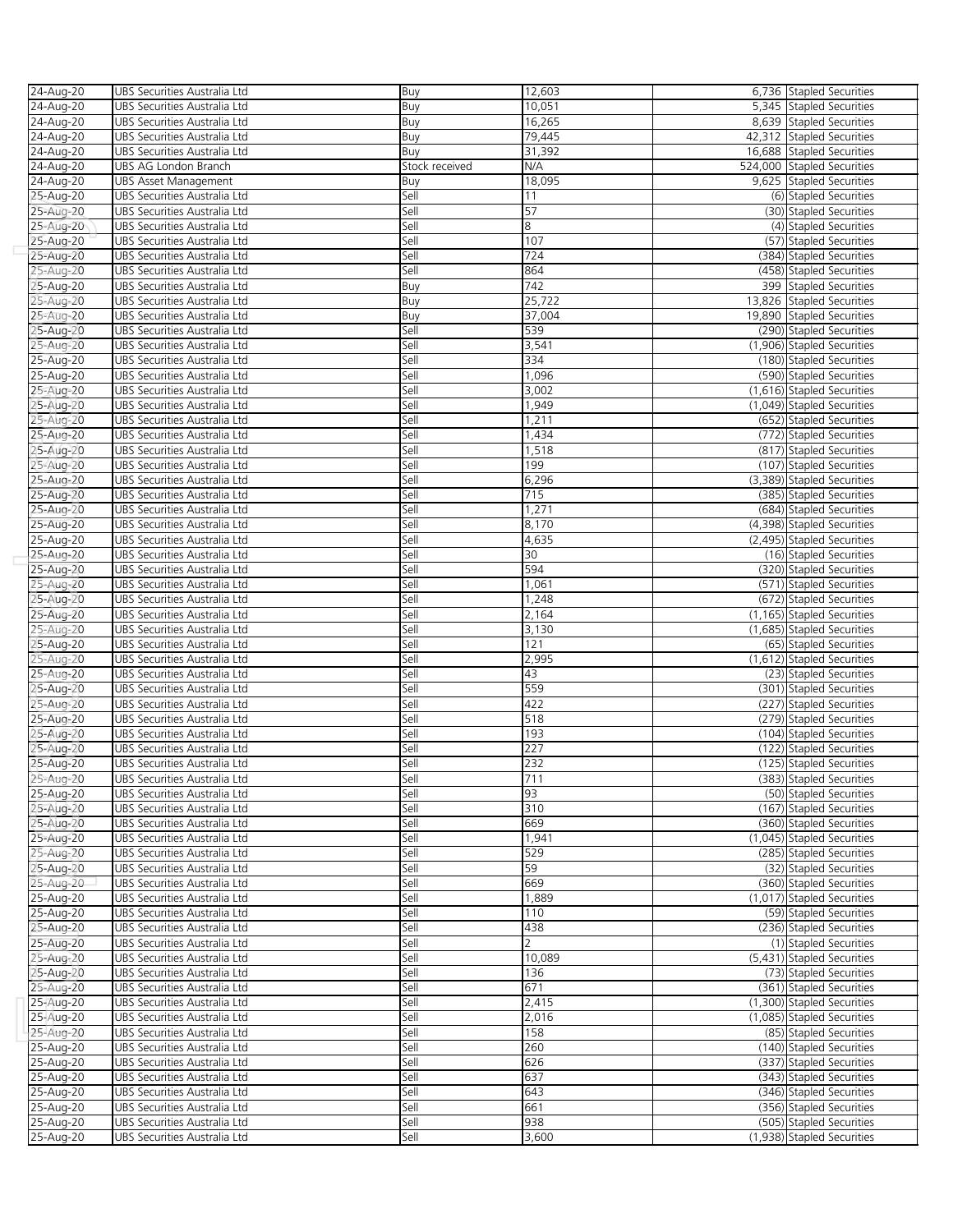| 25-Aug-20 | UBS Securities Australia Ltd | Sell           | 7,189           | (3,870) Stapled Securities   |
|-----------|------------------------------|----------------|-----------------|------------------------------|
| 25-Aug-20 | UBS Securities Australia Ltd | Sell           | 9,060           | (4,877) Stapled Securities   |
|           |                              |                |                 |                              |
| 25-Aug-20 | UBS Securities Australia Ltd | Sell           | 9,208           | (4,957) Stapled Securities   |
| 25-Aug-20 | UBS Securities Australia Ltd | Buy            | 638             | 343 Stapled Securities       |
| 25-Aug-20 | UBS Securities Australia Ltd | Buy            | 939             | 505 Stapled Securities       |
| 25-Aug-20 | UBS Securities Australia Ltd | Buy            | 5,175           | 2,782 Stapled Securities     |
| 25-Aug-20 | UBS Securities Australia Ltd | Buy            | 9,220           | 4,957 Stapled Securities     |
|           |                              |                |                 |                              |
| 25-Aug-20 | UBS Securities Australia Ltd | Buy            | 20,438          | 10,988 Stapled Securities    |
| 25-Aug-20 | UBS Securities Australia Ltd | Buy            | 476,015         | 255,826 Stapled Securities   |
| 25-Aug-20 | UBS Securities Australia Ltd | Sell           | 214,758         | (115,368) Stapled Securities |
| 25-Aug-20 | UBS Securities Australia Ltd | Sell           | 59,459          | (32,007) Stapled Securities  |
| 25-Aug-20 | UBS Securities Australia Ltd | Sell           | 9,098           | (4,804) Stapled Securities   |
| 25-Aug-20 | UBS Securities Australia Ltd | Buy            | 1,356           | 729 Stapled Securities       |
|           |                              |                |                 |                              |
| 25-Aug-20 | UBS Securities Australia Ltd | Sell           | 70,764          | (37,986) Stapled Securities  |
| 25-Aug-20 | UBS Securities Australia Ltd | Buy            | 37,545          | 20,153 Stapled Securities    |
| 25-Aug-20 | UBS Securities Australia Ltd | Sell           | 993,712         | (533,737) Stapled Securities |
| 25-Aug-20 | UBS Securities Australia Ltd | Buy            | 662,000         | 355,589 Stapled Securities   |
| 25-Aug-20 | UBS Securities Australia Ltd | Sell           | 14,694          | (7,914) Stapled Securities   |
|           |                              | Sell           | 4,152           |                              |
| 25-Aug-20 | UBS Securities Australia Ltd |                |                 | (2,237) Stapled Securities   |
| 25-Aug-20 | UBS Securities Australia Ltd | Buy            | 26,196          | 14,077 Stapled Securities    |
| 25-Aug-20 | UBS Securities Australia Ltd | Buy            | 74,310          | 39,787 Stapled Securities    |
| 25-Aug-20 | UBS Securities Australia Ltd | Buy            | 1,347           | 710 Stapled Securities       |
| 25-Aug-20 | UBS AG London Branch         | Stock received | N/A             | 101,933 Stapled Securities   |
|           |                              |                | $\overline{35}$ |                              |
| 26-Aug-20 | UBS Securities Australia Ltd | Sell           |                 | (19) Stapled Securities      |
| 26-Aug-20 | UBS Securities Australia Ltd | Sell           | 59              | (32) Stapled Securities      |
| 26-Aug-20 | UBS Securities Australia Ltd | Sell           | 499             | (269) Stapled Securities     |
| 26-Aug-20 | UBS Securities Australia Ltd | Sell           | 43              | (23) Stapled Securities      |
| 26-Aug-20 | UBS Securities Australia Ltd | Sell           | 19,550          | (10,536) Stapled Securities  |
|           |                              |                | 54              | 28 Stapled Securities        |
| 26-Aug-20 | UBS Securities Australia Ltd | Buy            |                 |                              |
| 26-Aug-20 | UBS Securities Australia Ltd | Sell           | 1,586           | (852) Stapled Securities     |
| 26-Aug-20 | UBS Securities Australia Ltd | Sell           | 1,542           | (828) Stapled Securities     |
| 26-Aug-20 | UBS Securities Australia Ltd | Sell           | 313             | (168) Stapled Securities     |
| 26-Aug-20 | UBS Securities Australia Ltd | Sell           | 830             | (446) Stapled Securities     |
| 26-Aug-20 | UBS Securities Australia Ltd | Sell           | 868             | (466) Stapled Securities     |
|           |                              |                |                 |                              |
| 26-Aug-20 | UBS Securities Australia Ltd | Sell           | 78              | (42) Stapled Securities      |
| 26-Aug-20 | UBS Securities Australia Ltd | Sell           | 108             | (58) Stapled Securities      |
| 26-Aug-20 | UBS Securities Australia Ltd | Sell           | 162             | (87) Stapled Securities      |
| 26-Aug-20 | UBS Securities Australia Ltd | Sell           | 961             | (516) Stapled Securities     |
| 26-Aug-20 | UBS Securities Australia Ltd | Sell           | 119             | (64) Stapled Securities      |
|           |                              |                |                 |                              |
| 26-Aug-20 | UBS Securities Australia Ltd | Sell           | 1,099           | (590) Stapled Securities     |
| 26-Aug-20 | UBS Securities Australia Ltd | Sell           | 1,724           | (926) Stapled Securities     |
| 26-Aug-20 | UBS Securities Australia Ltd | Sell           | 1,471           | (790) Stapled Securities     |
| 26-Aug-20 | UBS Securities Australia Ltd | Sell           | 1,674           | (899) Stapled Securities     |
| 26-Aug-20 | UBS Securities Australia Ltd | Sell           | 1,633           | (877) Stapled Securities     |
|           |                              |                |                 |                              |
| 26-Aug-20 | UBS Securities Australia Ltd | Sell           | 1,348           | (724) Stapled Securities     |
| 26-Aug-20 | UBS Securities Australia Ltd | Sell           | 633             | (340) Stapled Securities     |
| 26-Aug-20 | UBS Securities Australia Ltd | Sell           | 255             | (137) Stapled Securities     |
| 26-Aug-20 | UBS Securities Australia Ltd | Sell           | 99              | (53) Stapled Securities      |
| 26-Aug-20 | UBS Securities Australia Ltd | Sell           | 28              | (15) Stapled Securities      |
|           |                              |                |                 |                              |
| 26-Aug-20 | UBS Securities Australia Ltd | Sell           | 39              | (21) Stapled Securities      |
| 26-Aug-20 | UBS Securities Australia Ltd | Buy            | 15,118          | 8,150 Stapled Securities     |
| 26-Aug-20 | UBS Securities Australia Ltd | Sell           | 17,293          | (9,183) Stapled Securities   |
| 26-Aug-20 | UBS Securities Australia Ltd | Buy            | 292,210         | 157,170 Stapled Securities   |
| 26-Aug-20 | UBS Securities Australia Ltd | Sell           | 111,273         | (59,635) Stapled Securities  |
|           |                              |                | 29,127          | 15,565 Stapled Securities    |
| 26-Aug-20 | UBS Securities Australia Ltd | Buy            |                 |                              |
| 26-Aug-20 | UBS Securities Australia Ltd | Sell           | 6,033           | (3,271) Stapled Securities   |
| 26-Aug-20 | UBS Securities Australia Ltd | Buy            | 56,529          | 30,231 Stapled Securities    |
| 26-Aug-20 | UBS Securities Australia Ltd | Sell           | 9,413           | (5,040) Stapled Securities   |
| 26-Aug-20 | UBS Securities Australia Ltd | Buy            | 760,073         | 408,290 Stapled Securities   |
| 26-Aug-20 | UBS Securities Australia Ltd | Sell           | 735,805         | (394,851) Stapled Securities |
|           |                              |                |                 |                              |
| 26-Aug-20 | UBS Securities Australia Ltd | Buy            | 7,024           | 3,804 Stapled Securities     |
| 26-Aug-20 | UBS Securities Australia Ltd | Sell           | 14,268          | (7,586) Stapled Securities   |
| 26-Aug-20 | UBS Securities Australia Ltd | Buy            | 9,405           | 4,992 Stapled Securities     |
| 26-Aug-20 | UBS Securities Australia Ltd | Buy            | 22,899          | 12,239 Stapled Securities    |
| 26-Aug-20 | UBS Securities Australia Ltd | Buy            | 24,893          | 13,405 Stapled Securities    |
|           |                              |                |                 |                              |
| 26-Aug-20 | UBS Securities Australia Ltd | Buy            | 7,515           | 4,014 Stapled Securities     |
| 26-Aug-20 | UBS AG, London Branch        | Sell           | 0               | (14,691) Stapled Securities  |
| 26-Aug-20 | UBS AG, London Branch        | Buy            | 27,415          | 14,691 Stapled Securities    |
| 27-Aug-20 | UBS Securities Australia Ltd | Buy            | 9               | 5 Stapled Securities         |
| 27-Aug-20 | UBS Securities Australia Ltd | Sell           | 23,383          | (12,438) Stapled Securities  |
|           |                              |                |                 |                              |
| 27-Aug-20 | UBS Securities Australia Ltd | Sell           | 24,141          | (12,841) Stapled Securities  |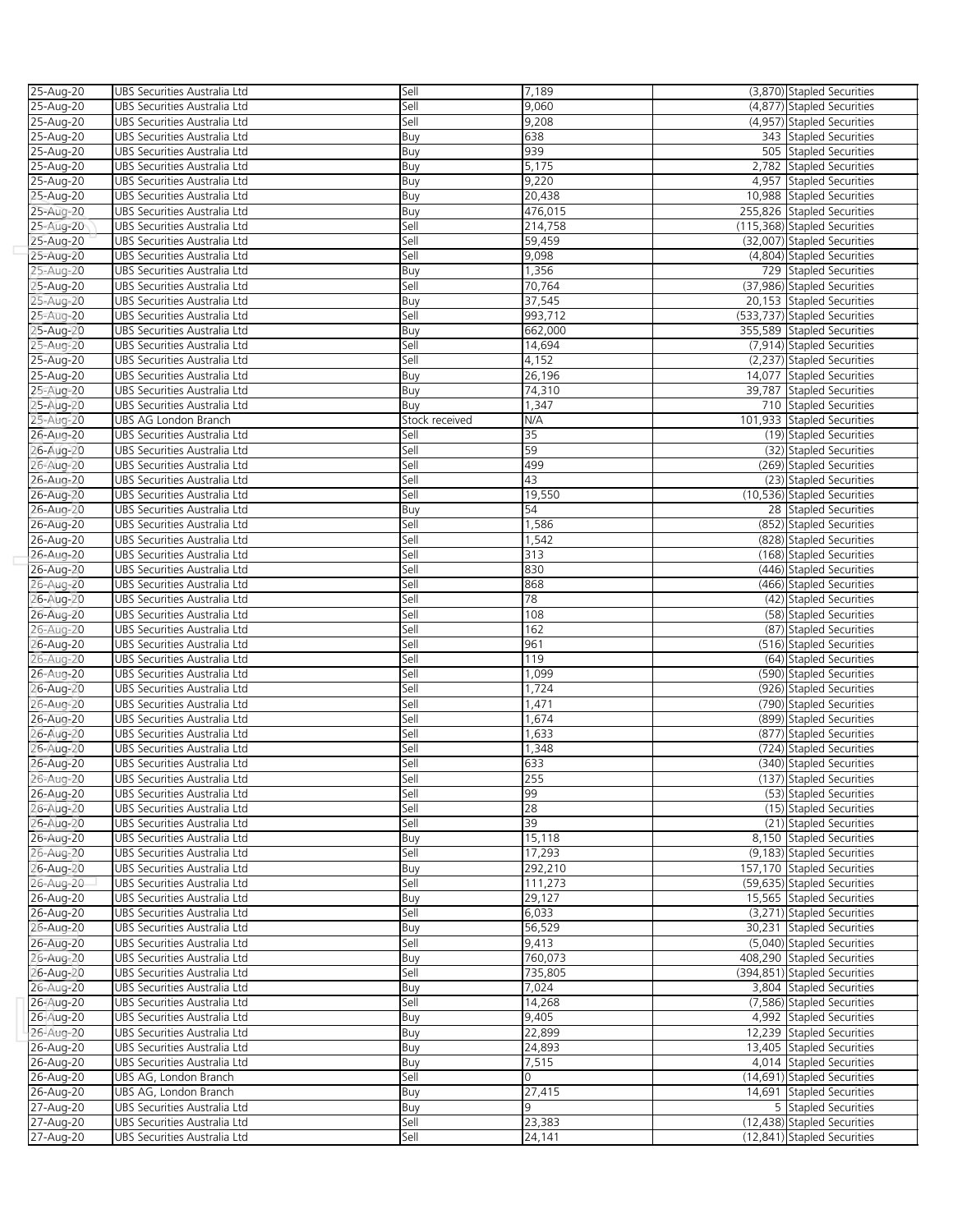| 27-Aug-20                          | UBS Securities Australia Ltd                                 | Sell       | 36              |     | (19) Stapled Securities    |
|------------------------------------|--------------------------------------------------------------|------------|-----------------|-----|----------------------------|
| 27-Aug-20                          | UBS Securities Australia Ltd                                 | Sell       | 62              |     | (33) Stapled Securities    |
| 27-Aug-20                          | UBS Securities Australia Ltd                                 | Sell       | 859             |     | (459) Stapled Securities   |
| 27-Aug-20                          | UBS Securities Australia Ltd                                 | Sell       | 2,301           |     | (1,230) Stapled Securities |
| 27-Aug-20                          | UBS Securities Australia Ltd                                 | Sell       | 3,772           |     | (2,016) Stapled Securities |
| 27-Aug-20                          | UBS Securities Australia Ltd                                 | Sell       | 3,903           |     | (2,086) Stapled Securities |
| $27 - Aug-20$                      | UBS Securities Australia Ltd                                 | Sell       | 11,743          |     | (6,276) Stapled Securities |
| 27-Aug-20                          | UBS Securities Australia Ltd                                 | Sell       | 13              |     | (7) Stapled Securities     |
| 27-Aug-20                          | UBS Securities Australia Ltd                                 | Sell       | 21              |     | (11) Stapled Securities    |
| 27-Aug-20                          | UBS Securities Australia Ltd                                 | Sell       | 251             |     | (134) Stapled Securities   |
| 27-Aug-20                          | UBS Securities Australia Ltd                                 | Sell       | 146             |     | (78) Stapled Securities    |
| 27-Aug-20                          | UBS Securities Australia Ltd                                 | Sell       | 86              |     | (46) Stapled Securities    |
| 27-Aug-20                          | UBS Securities Australia Ltd                                 | Sell       | 159             |     | (85) Stapled Securities    |
| 27-Aug-20                          | UBS Securities Australia Ltd                                 | Sell       | $\overline{73}$ |     | (39) Stapled Securities    |
| 27-Aug-20                          | UBS Securities Australia Ltd                                 | Sell       | 129             |     | (69) Stapled Securities    |
|                                    |                                                              | Sell       | 45              |     |                            |
| 27-Aug-20                          | UBS Securities Australia Ltd                                 |            |                 |     | (24) Stapled Securities    |
| 27-Aug-20                          | UBS Securities Australia Ltd                                 | Sell       | 238             |     | (127) Stapled Securities   |
| 27-Aug-20                          | UBS Securities Australia Ltd                                 | Sell       | 831             |     | (444) Stapled Securities   |
| 27-Aug-20                          | UBS Securities Australia Ltd                                 | Buy        | 312             |     | 166 Stapled Securities     |
| 27-Aug-20                          | UBS Securities Australia Ltd                                 | Buy        | 1,604           |     | 852 Stapled Securities     |
| 27-Aug-20                          | UBS Securities Australia Ltd                                 | Buy        | 28              |     | 15 Stapled Securities      |
| 27-Aug-20                          | UBS Securities Australia Ltd                                 | Buy        | 136             |     | 72 Stapled Securities      |
| 27-Aug-20                          | UBS Securities Australia Ltd                                 | Buy        | 915             |     | 486 Stapled Securities     |
| 27-Aug-20                          | UBS Securities Australia Ltd                                 | Buy        | 1,856           |     | 986 Stapled Securities     |
| 27-Aug-20                          | UBS Securities Australia Ltd                                 | Buy        | 1,594           | 847 | <b>Stapled Securities</b>  |
| 27-Aug-20                          | UBS Securities Australia Ltd                                 | Buy        | 282             | 150 | Stapled Securities         |
| 27-Aug-20                          | UBS Securities Australia Ltd                                 | Buy        | 936             |     | 497 Stapled Securities     |
| 27-Aug-20                          | UBS Securities Australia Ltd                                 | Buy        | 2,172           |     | 1,154 Stapled Securities   |
| 27-Aug-20                          | UBS Securities Australia Ltd                                 | Buy        | 431             |     | 229 Stapled Securities     |
| 27-Aug-20                          | UBS Securities Australia Ltd                                 | Buy        | 220             |     | 117 Stapled Securities     |
| 27-Aug-20                          | UBS Securities Australia Ltd                                 | Buy        | 753             |     | 400 Stapled Securities     |
| 27-Aug-20                          | UBS Securities Australia Ltd                                 | Buy        | 132             |     | 70 Stapled Securities      |
| 27-Aug-20                          | UBS Securities Australia Ltd                                 | Buy        | 1,617           |     | 859 Stapled Securities     |
| 27-Aug-20                          | UBS Securities Australia Ltd                                 | Buy        | 316             |     | 168 Stapled Securities     |
| 27-Aug-20                          | UBS Securities Australia Ltd                                 | Buy        | 1,578           |     | 838 Stapled Securities     |
| 27-Aug-20                          | UBS Securities Australia Ltd                                 | Buy        | 1,830           |     | 972 Stapled Securities     |
| 27-Aug-20                          | UBS Securities Australia Ltd                                 | Buy        | 309             |     | 164 Stapled Securities     |
| 27-Aug-20                          | UBS Securities Australia Ltd                                 | Buy        | 1,583           |     | 841 Stapled Securities     |
| 27-Aug-20                          | UBS Securities Australia Ltd                                 | Buy        | 312             |     | 166 Stapled Securities     |
| 27-Aug-20                          | UBS Securities Australia Ltd                                 | Buy        | 1,585           |     | 842 Stapled Securities     |
| 27-Aug-20                          | UBS Securities Australia Ltd                                 | Buy        | 311             |     | 165 Stapled Securities     |
| 27-Aug-20                          | UBS Securities Australia Ltd                                 | Buy        | 2,007           |     | 1,066 Stapled Securities   |
| 27-Aug-20                          | UBS Securities Australia Ltd                                 | Buy        | 311             |     | 165 Stapled Securities     |
| 27-Aug-20                          | UBS Securities Australia Ltd                                 | Buy        | 1,596           |     | 848 Stapled Securities     |
| 27-Aug-20                          | UBS Securities Australia Ltd                                 | Buy        | 314             |     | 167 Stapled Securities     |
|                                    |                                                              |            | 1,600           |     | 850 Stapled Securities     |
| 27-Aug-20<br>$27 - \text{A}$ ug-20 | UBS Securities Australia Ltd<br>UBS Securities Australia Ltd | Buy<br>Buv | 264             |     |                            |
|                                    |                                                              |            |                 |     | 140 Stapled Securities     |
| 27-Aug-20                          | UBS Securities Australia Ltd                                 | Buy        | 378             |     | 201 Stapled Securities     |
| 27-Aug-20                          | UBS Securities Australia Ltd                                 | Buy        | 1,096           |     | 582 Stapled Securities     |
| 27-Aug-20                          | UBS Securities Australia Ltd                                 | Buy        | 1,530           |     | 813 Stapled Securities     |
| 27-Aug-20                          | UBS Securities Australia Ltd                                 | Buy        | 26              |     | 14 Stapled Securities      |
| 27-Aug-20                          | UBS Securities Australia Ltd                                 | Buy        | 1,082           |     | 575 Stapled Securities     |
| 27-Aug-20                          | UBS Securities Australia Ltd                                 | Buy        | 149             |     | 79 Stapled Securities      |
| 27-Aug-20                          | UBS Securities Australia Ltd                                 | Buy        | 2,400           |     | 1,275 Stapled Securities   |
|                                    |                                                              |            |                 |     |                            |
| 27-Aug-20                          | UBS Securities Australia Ltd                                 | Buy        | 1,611           |     | 856 Stapled Securities     |
| 27-Aug-20                          | UBS Securities Australia Ltd                                 | Buy        | 309             |     | 164 Stapled Securities     |
| 27-Aug-20                          | UBS Securities Australia Ltd                                 | Buy        | 1,578           |     | 838 Stapled Securities     |
| 27-Aug-20                          | UBS Securities Australia Ltd                                 | Buy        | 309             |     | 164 Stapled Securities     |
| 27-Aug-20                          | UBS Securities Australia Ltd                                 | Buy        | 1,261           |     | 670 Stapled Securities     |
| 27-Aug-20                          | UBS Securities Australia Ltd                                 | Buy        | 226             |     | 120 Stapled Securities     |
| 27-Aug-20                          | UBS Securities Australia Ltd                                 | Buy        | 619             |     | 329 Stapled Securities     |
| 27-Aug-20                          | UBS Securities Australia Ltd                                 | Buy        | 1,139           |     | 605 Stapled Securities     |
| 27-Aug-20                          | UBS Securities Australia Ltd                                 | Buy        | 2,718           |     | 1,444 Stapled Securities   |
| 27-Aug-20                          | UBS Securities Australia Ltd                                 | Buy        | 1,449           |     | 770 Stapled Securities     |
| 27-Aug-20                          | UBS Securities Australia Ltd                                 | Buy        | 309             |     | 164 Stapled Securities     |
| 27-Aug-20                          | UBS Securities Australia Ltd                                 | Buy        | 1,764           |     | 937 Stapled Securities     |
| 27-Aug-20                          | UBS Securities Australia Ltd                                 | Buy        | 309             |     | 164 Stapled Securities     |
| 27-Aug-20                          | UBS Securities Australia Ltd                                 | Buy        | 1,032           |     | 548 Stapled Securities     |
| 27-Aug-20                          | UBS Securities Australia Ltd                                 | Buy        | 314             |     | 167 Stapled Securities     |
| 27-Aug-20                          | UBS Securities Australia Ltd                                 | Buy        | 1,156           |     | 614 Stapled Securities     |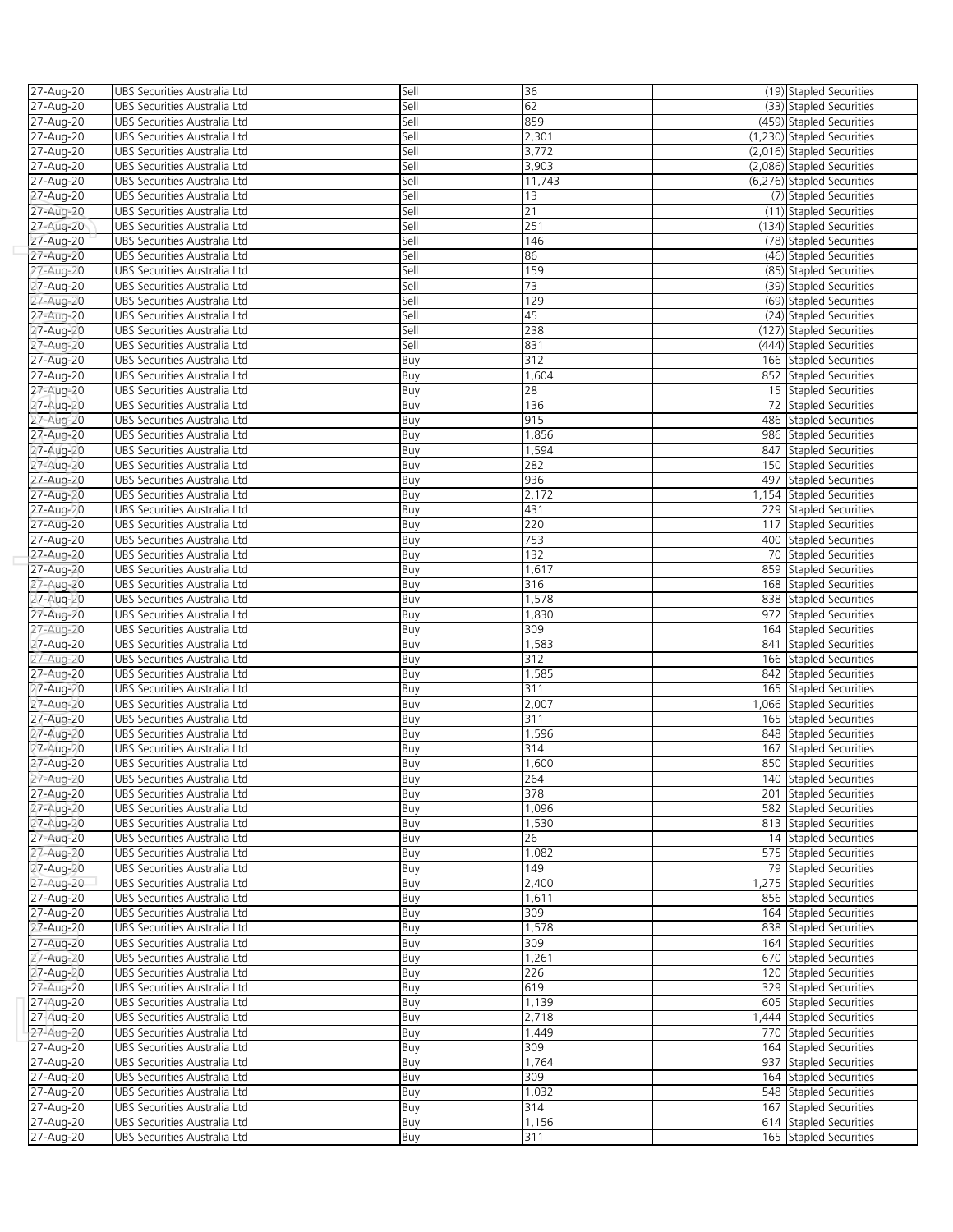| 27-Aug-20              | UBS Securities Australia Ltd                                 | Buy            | 1,340                    | 712 Stapled Securities                                    |
|------------------------|--------------------------------------------------------------|----------------|--------------------------|-----------------------------------------------------------|
| 27-Aug-20              | UBS Securities Australia Ltd                                 | Buy            | 1,331                    | 707 Stapled Securities                                    |
| 27-Aug-20              | UBS Securities Australia Ltd                                 | Buy            | 484                      | 257 Stapled Securities                                    |
| 27-Aug-20              | UBS Securities Australia Ltd                                 | Buy            | 1,331                    | 707 Stapled Securities                                    |
| 27-Aug-20              | UBS Securities Australia Ltd                                 | Buy            | 1,022                    | 543 Stapled Securities                                    |
| 27-Aug-20              | UBS Securities Australia Ltd                                 | Buy            | 309                      | 164 Stapled Securities                                    |
| 27-Aug-20              | UBS Securities Australia Ltd                                 | Buy            | 638                      | 339 Stapled Securities                                    |
| 27-Aug-20              | UBS Securities Australia Ltd                                 | Buy            | 928                      | 493 Stapled Securities                                    |
| 27-Aug-20              | UBS Securities Australia Ltd                                 | Buy            | 220                      | 117 Stapled Securities                                    |
| 27-Aug-20              | UBS Securities Australia Ltd                                 | Buy            | 66                       | 35 Stapled Securities                                     |
| 27-Aug-20              | UBS Securities Australia Ltd                                 | Buy            | $\overline{23}$          | 12 Stapled Securities                                     |
| 27-Aug-20              | UBS Securities Australia Ltd                                 | Buy            | 314                      | 167 Stapled Securities                                    |
| 27-Aug-20              | UBS Securities Australia Ltd                                 | Buy            | 1,018                    | 541 Stapled Securities                                    |
| 27-Aug-20              | UBS Securities Australia Ltd                                 | Buy            | 561                      | 298 Stapled Securities                                    |
| 27-Aug-20              | UBS Securities Australia Ltd                                 | Buy            | 1,911                    | 1,015 Stapled Securities                                  |
| 27-Aug-20              | UBS Securities Australia Ltd                                 | Buy            | 2,026                    | 1,076 Stapled Securities                                  |
| 27-Aug-20              | UBS Securities Australia Ltd                                 | Buy            | 3,149                    | 1,673 Stapled Securities                                  |
| 27-Aug-20              | UBS Securities Australia Ltd                                 | Buy            | 2,443                    | 1,298 Stapled Securities                                  |
| 27-Aug-20              | UBS Securities Australia Ltd                                 | Buy            | 425                      | 226 Stapled Securities                                    |
| 27-Aug-20              | UBS Securities Australia Ltd                                 | Buy            | 367                      | 195 Stapled Securities                                    |
| 27-Aug-20              | UBS Securities Australia Ltd                                 | Buy            | 1,994                    | 1,059 Stapled Securities                                  |
| 27-Aug-20              | UBS Securities Australia Ltd                                 | Buy            | 1,120                    | 595 Stapled Securities                                    |
| 27-Aug-20              | UBS Securities Australia Ltd                                 | Buy            | 309                      | 164 Stapled Securities                                    |
| 27-Aug-20              | UBS Securities Australia Ltd                                 | Buy            | 1,412                    | 750 Stapled Securities                                    |
| 27-Aug-20              | UBS Securities Australia Ltd                                 | Buy            | 205                      | 109 Stapled Securities                                    |
| 27-Aug-20              | UBS Securities Australia Ltd                                 | Buy            | 68                       | 36 Stapled Securities                                     |
| 27-Aug-20              | UBS Securities Australia Ltd                                 | Buy            | $\overline{\mathcal{L}}$ | 1 Stapled Securities                                      |
| 27-Aug-20              | UBS Securities Australia Ltd                                 | Buy            | 8                        | 4 Stapled Securities                                      |
| 27-Aug-20              | UBS Securities Australia Ltd                                 | Buy            | $\overline{2}$           | 1 Stapled Securities                                      |
| 27-Aug-20              | UBS Securities Australia Ltd                                 | Buy            | $\overline{2}$           | 1 Stapled Securities                                      |
| 27-Aug-20              | UBS Securities Australia Ltd                                 | Buy            | 4                        | 2 Stapled Securities                                      |
| 27-Aug-20              | UBS Securities Australia Ltd                                 | Buy            | 8                        | 4 Stapled Securities                                      |
| 27-Aug-20              | UBS Securities Australia Ltd                                 | Buy            | 11                       | 6 Stapled Securities                                      |
| 27-Aug-20              | UBS Securities Australia Ltd                                 | Sell           | 508,534                  | (270,439) Stapled Securities                              |
| 27-Aug-20              | UBS Securities Australia Ltd                                 | Buy            | 587,602                  | 312,156 Stapled Securities                                |
| 27-Aug-20              | UBS Securities Australia Ltd                                 | Buy            | 122,386                  | 65,009 Stapled Securities                                 |
| 27-Aug-20              | UBS Securities Australia Ltd                                 | Buy            | 84,378                   | 44,796 Stapled Securities                                 |
| 27-Aug-20              | UBS Securities Australia Ltd                                 | Sell           | 63,319                   | (33,655) Stapled Securities                               |
| 27-Aug-20              | UBS Securities Australia Ltd                                 | Buy            | 991,710                  | 527,786 Stapled Securities                                |
| 27-Aug-20<br>27-Aug-20 | UBS Securities Australia Ltd                                 | Sell           | 709,128                  | (377,236) Stapled Securities<br>17,013 Stapled Securities |
| 27-Aug-20              | UBS Securities Australia Ltd<br>UBS Securities Australia Ltd | Buy            | 31,978<br>24             | 13 Stapled Securities                                     |
| 27-Aug-20              | UBS Securities Australia Ltd                                 | Buy<br>Sell    | 177,305                  | (94,151) Stapled Securities                               |
| 27-Aug-20              | UBS Securities Australia Ltd                                 | Buy            | 56,953                   | 30,456 Stapled Securities                                 |
| 27-Aug-20              | UBS AG, London Branch                                        | Buy            | 0                        | 41,899 Stapled Securities                                 |
| 27-Aug-20              | UBS AG, London Branch                                        | Buy            | 0                        | 24,618 Stapled Securities                                 |
| $27 - \text{A}$ ug-20  | UBS AG, London Branch                                        | Sell           | 78,762                   | (41,899) Stapled Securities                               |
| 27-Aug-20              | UBS AG, London Branch                                        | Sell           | 46,283                   | (24,618) Stapled Securities                               |
| 28-Aug-20              | UBS Securities Australia Ltd                                 | Sell           |                          | (2) Stapled Securities                                    |
| 28-Aug-20              | UBS Securities Australia Ltd                                 | Sell           | 60                       | (32) Stapled Securities                                   |
| 28-Aug-20              | UBS Securities Australia Ltd                                 | Sell           | 35                       | (19) Stapled Securities                                   |
| 28-Aug-20              | UBS Securities Australia Ltd                                 | Sell           | 1,306                    | (700) Stapled Securities                                  |
| 28-Aug-20              | UBS Securities Australia Ltd                                 | Sell           | 123                      | (66) Stapled Securities                                   |
| 28-Aug-20              | UBS Securities Australia Ltd                                 | Sell           | 781                      | (419) Stapled Securities                                  |
| 28-Aug-20              | UBS Securities Australia Ltd                                 | Sell           | 6                        | (3) Stapled Securities                                    |
| 28-Aug-20              | UBS Securities Australia Ltd                                 | Sell           | 37                       | (20) Stapled Securities                                   |
| 28-Aug-20              | UBS Securities Australia Ltd                                 | Sell           | $\overline{2}$           | (1) Stapled Securities                                    |
| 28-Aug-20              | UBS Securities Australia Ltd                                 | Buy            | 73                       | 39 Stapled Securities                                     |
| 28-Aug-20              | UBS Securities Australia Ltd                                 | Sell           | 315,900                  | (168,032) Stapled Securities                              |
| 28-Aug-20              | UBS Securities Australia Ltd                                 | Buy            | 16,607                   | 8,810 Stapled Securities                                  |
| 28-Aug-20              | UBS Securities Australia Ltd                                 | Sell           | 222,379                  | (118,653) Stapled Securities                              |
| 28-Aug-20              | UBS Securities Australia Ltd                                 | Buy            | 222,321                  | 118,666 Stapled Securities                                |
| 28-Aug-20              | UBS Securities Australia Ltd                                 | Buy            | 9,935                    | 5,279 Stapled Securities                                  |
| 28-Aug-20              | UBS Securities Australia Ltd                                 | Sell           | 156                      | (83) Stapled Securities                                   |
| 28-Aug-20              | UBS Securities Australia Ltd                                 | Buy            | 36,786                   | 19,638 Stapled Securities                                 |
| 28-Aug-20              | UBS Securities Australia Ltd                                 | Sell           | 29,547                   | (15,750) Stapled Securities                               |
| 28-Aug-20              | UBS Securities Australia Ltd                                 | Sell           | 813,651                  | (434,179) Stapled Securities                              |
| 28-Aug-20              | UBS Securities Australia Ltd                                 | Buy            | 731,763                  | 390,586 Stapled Securities                                |
| 28-Aug-20              | UBS Securities Australia Ltd                                 | Sell           | 14,277                   | (7,619) Stapled Securities                                |
| 28-Aug-20              | UBS Securities Australia Ltd                                 | Sell           | 5,845                    | (3,101) Stapled Securities                                |
| 28-Aug-20              | UBS AG London Branch                                         | Stock received | N/A                      | 785,429 Stapled Securities                                |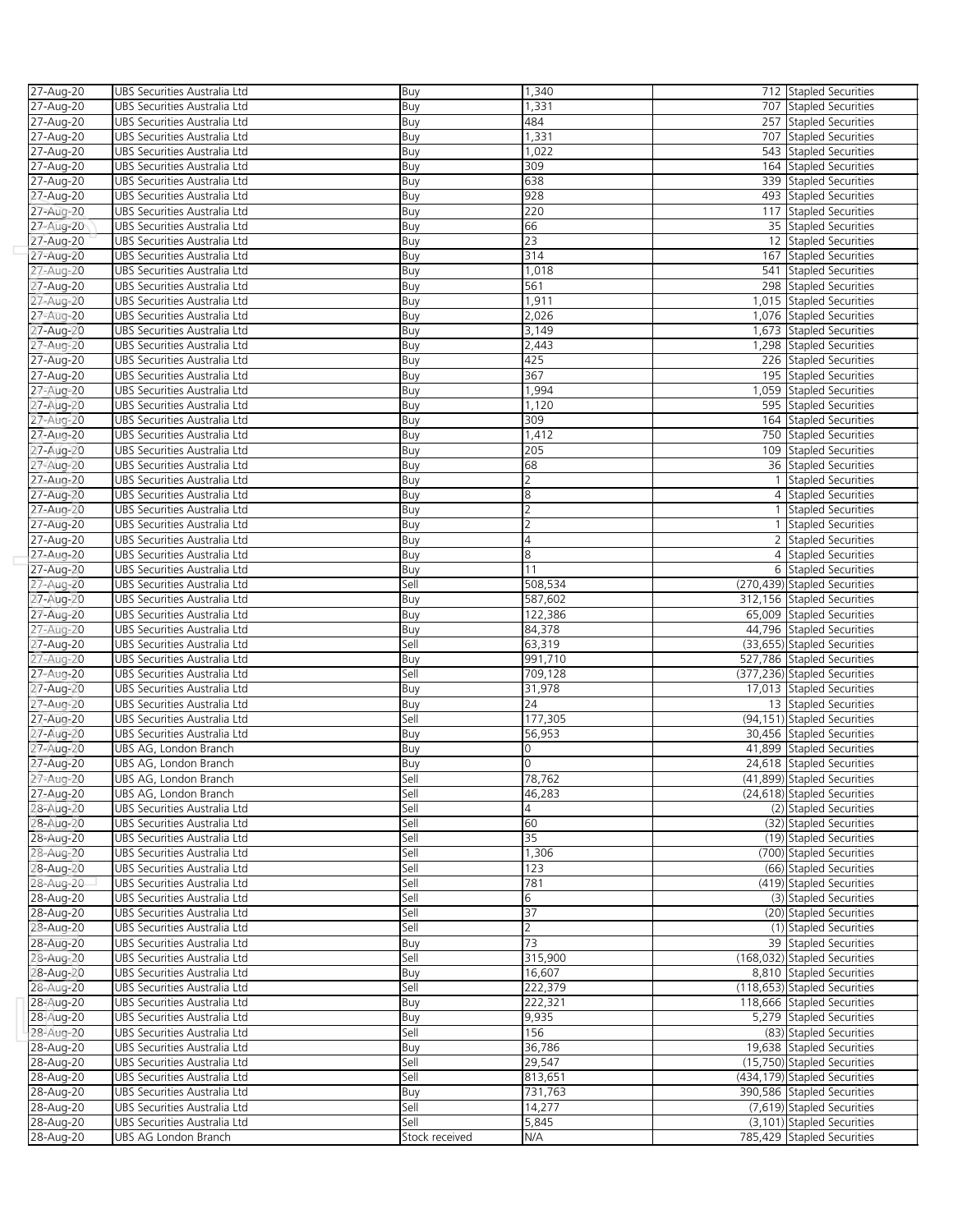| 31-Aug-20              | UBS Securities Australia Ltd                                 | Sell           | 65                 | (34) Stapled Securities                                    |
|------------------------|--------------------------------------------------------------|----------------|--------------------|------------------------------------------------------------|
| 31-Aug-20              | UBS Securities Australia Ltd                                 | Sell           | 106                | (56) Stapled Securities                                    |
| 31-Aug-20              | UBS Securities Australia Ltd                                 | Sell           | 500                | (263) Stapled Securities                                   |
| 31-Aug-20              | UBS Securities Australia Ltd                                 | Sell           | 72                 | (38) Stapled Securities                                    |
| 31-Aug-20              | UBS Securities Australia Ltd                                 | Sell           | 8                  | (4) Stapled Securities                                     |
| 31-Aug-20              | UBS Securities Australia Ltd                                 | Sell           | 13                 | (7) Stapled Securities                                     |
| 31-Aug-20              | UBS Securities Australia Ltd                                 | Sell           | $\overline{2}$     | (1) Stapled Securities                                     |
| 31-Aug-20              | UBS Securities Australia Ltd                                 | Sell           | 6                  | (3) Stapled Securities                                     |
| 31-Aug-20              | UBS Securities Australia Ltd                                 | Sell           | 11                 | (6) Stapled Securities                                     |
| 31-Aug-20              | UBS Securities Australia Ltd                                 | Sell           | 38                 | (20) Stapled Securities                                    |
| 31-Aug-20              | UBS Securities Australia Ltd                                 | Sell           | 27                 | (14) Stapled Securities                                    |
| 31-Aug-20              | UBS Securities Australia Ltd                                 | Sell           | $\overline{74}$    | (39) Stapled Securities                                    |
| 31-Aug-20              | UBS Securities Australia Ltd                                 | Sell           | 321                | (169) Stapled Securities                                   |
| 31-Aug-20              | UBS Securities Australia Ltd                                 | Sell           | 54,149             | (28,500) Stapled Securities                                |
| 31-Aug-20              | UBS Securities Australia Ltd                                 | Sell           | 114,139            | (60,074) Stapled Securities                                |
| 31-Aug-20              | UBS Securities Australia Ltd                                 | Sell           | 117,036            | (61,599) Stapled Securities                                |
| 31-Aug-20              | UBS Securities Australia Ltd                                 | Buy            | 308                | 162 Stapled Securities                                     |
| 31-Aug-20              | UBS Securities Australia Ltd                                 | Buy            | 323                | 170 Stapled Securities                                     |
| 31-Aug-20              | UBS Securities Australia Ltd                                 | Buy            | 737                | 388 Stapled Securities                                     |
| 31-Aug-20              | UBS Securities Australia Ltd                                 | Buy            | 327                | 172 Stapled Securities                                     |
| 31-Aug-20              | UBS Securities Australia Ltd                                 | Buy            | 418                | 220 Stapled Securities                                     |
| 31-Aug-20              | UBS Securities Australia Ltd                                 | Buy            | 517                | 272 Stapled Securities                                     |
| 31-Aug-20              | UBS Securities Australia Ltd                                 | Buy            | 397                | 209 Stapled Securities                                     |
| 31-Aug-20              | UBS Securities Australia Ltd                                 | Buy            | 712                | 375 Stapled Securities                                     |
| 31-Aug-20              | UBS Securities Australia Ltd                                 | Buy            | 327                | 172 Stapled Securities                                     |
| 31-Aug-20              | UBS Securities Australia Ltd                                 | Buy            | 437                | 230 Stapled Securities                                     |
| 31-Aug-20              | UBS Securities Australia Ltd                                 | Buy            | 247                | 130 Stapled Securities                                     |
| 31-Aug-20              | UBS Securities Australia Ltd                                 | Buy            | 114                | 60 Stapled Securities                                      |
| 31-Aug-20              | UBS Securities Australia Ltd                                 | Buy            | 101                | 53 Stapled Securities                                      |
| 31-Aug-20              | UBS Securities Australia Ltd                                 | Buy            | 1,046              | 549 Stapled Securities                                     |
| 31-Aug-20              | UBS Securities Australia Ltd                                 | Sell           | 29,121             | (15,327) Stapled Securities                                |
| 31-Aug-20              | UBS Securities Australia Ltd                                 | Buy            | 302,362            | 159,331 Stapled Securities                                 |
| 31-Aug-20              | UBS Securities Australia Ltd                                 | Sell           | 340,548            | (179,113) Stapled Securities                               |
| 31-Aug-20              | UBS Securities Australia Ltd                                 | Sell           | 38,236             | (20,104) Stapled Securities                                |
| 31-Aug-20              | UBS Securities Australia Ltd                                 | Sell           | 113,428            | (59,658) Stapled Securities                                |
| 31-Aug-20              | UBS Securities Australia Ltd                                 | Buy            | 122,116            | 64,275 Stapled Securities                                  |
| 31-Aug-20              | UBS Securities Australia Ltd                                 | Sell           | 128,765            | (67,416) Stapled Securities                                |
| 31-Aug-20<br>31-Aug-20 | UBS Securities Australia Ltd<br>UBS Securities Australia Ltd | Sell<br>Buy    | 776,109<br>768,438 | (408,328) Stapled Securities<br>404,207 Stapled Securities |
|                        | UBS Securities Australia Ltd                                 | Sell           |                    | (29,905) Stapled Securities                                |
| 31-Aug-20<br>31-Aug-20 | UBS Securities Australia Ltd                                 | Buy            | 56,861<br>19       | 10 Stapled Securities                                      |
| 31-Aug-20              | UBS Securities Australia Ltd                                 | Buy            | 15,726             | 8,271 Stapled Securities                                   |
| 31-Aug-20              | UBS Securities Australia Ltd                                 | Sell           | 21,835             | (11,492) Stapled Securities                                |
| 31-Aug-20              | UBS Securities Australia Ltd                                 | Buy            | 16,017             | 8,430 Stapled Securities                                   |
| 31-Aug-20              | UBS Securities Australia Ltd                                 | Sell           | 27,019             | (14,210) Stapled Securities                                |
| 31-Aug-20              | UBS Securities Australia Ltd                                 | Sell           | 53,138             | (27,935) Stapled Securities                                |
| 31-Aug-20              | UBS Securities Australia Ltd                                 | Sell           | 10,669             | (5,616) Stapled Securities                                 |
| 31-Aug-20              | UBS AG London Branch                                         | Stock received | N/A                | 223,417 Stapled Securities                                 |
| 31-Aug-20              | <b>UBS Asset Management</b>                                  | Buy            | 139,879            | 73,613 Stapled Securities                                  |
| 31-Aug-20              | UBS AG. London Branch                                        | Buy            | $\Omega$           | 8,520 Stapled Securities                                   |
| 31-Aug-20              | UBS AG, London Branch                                        | Sell           | 16,194             | (8,520) Stapled Securities                                 |
| 01-Sep-20              | UBS Securities Australia Ltd                                 | Sell           | 21                 | (11) Stapled Securities                                    |
| 01-Sep-20              | UBS Securities Australia Ltd                                 | Sell           | 35                 | (19) Stapled Securities                                    |
| 01-Sep-20              | UBS Securities Australia Ltd                                 | Sell           | 67                 | (36) Stapled Securities                                    |
| 01-Sep-20              | UBS Securities Australia Ltd                                 | Sell           | 177                | (95) Stapled Securities                                    |
| 01-Sep-20              | UBS Securities Australia Ltd                                 | Sell           | 317                | (170) Stapled Securities                                   |
| 01-Sep-20              | UBS Securities Australia Ltd                                 | Sell           | 213                | (114) Stapled Securities                                   |
| 01-Sep-20              | UBS Securities Australia Ltd                                 | Sell           | 1,456              | (780) Stapled Securities                                   |
| 01-Sep-20              | UBS Securities Australia Ltd                                 | Sell           | $\mathcal{P}$      | (1) Stapled Securities                                     |
| 01-Sep-20              | UBS Securities Australia Ltd                                 | Sell           | 237                | (127) Stapled Securities                                   |
| 01-Sep-20              | UBS Securities Australia Ltd                                 | Sell           | 32                 | (17) Stapled Securities                                    |
| 01-Sep-20              | UBS Securities Australia Ltd                                 | Sell           | 34                 | (18) Stapled Securities                                    |
| 01-Sep-20              | UBS Securities Australia Ltd                                 | Sell           | $\overline{4}$     | (2) Stapled Securities                                     |
| 01-Sep-20              | UBS Securities Australia Ltd                                 | Sell           | 280                | (150) Stapled Securities                                   |
| 01-Sep-20              | UBS Securities Australia Ltd                                 | Sell           | 1,116              | (598) Stapled Securities                                   |
| 01-Sep-20              | UBS Securities Australia Ltd                                 | Sell           | 218                | (117) Stapled Securities                                   |
| 01-Sep-20              | UBS Securities Australia Ltd                                 | Sell           | 54                 | (29) Stapled Securities                                    |
| 01-Sep-20              | UBS Securities Australia Ltd                                 | Sell           | 338                | (181) Stapled Securities                                   |
| 01-Sep-20              | UBS Securities Australia Ltd                                 | Sell           | 1,088              | (583) Stapled Securities                                   |
| 01-Sep-20              | UBS Securities Australia Ltd                                 | Sell           | 1,331              | (713) Stapled Securities                                   |
| 01-Sep-20              | UBS Securities Australia Ltd                                 | Sell           | 273                | (146) Stapled Securities                                   |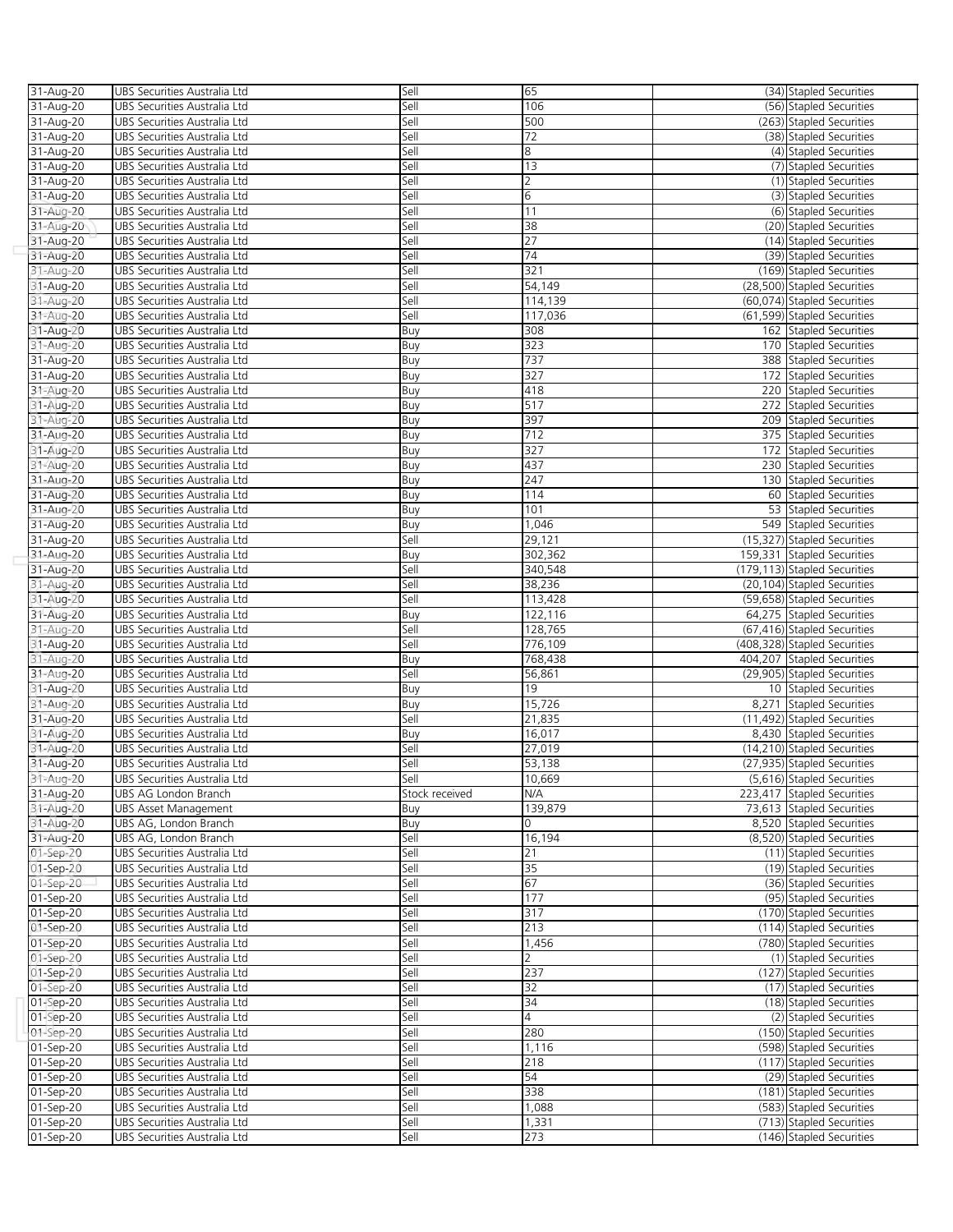| 01-Sep-20     | UBS Securities Australia Ltd                                 | Sell | 476             | (255) Stapled Securities |
|---------------|--------------------------------------------------------------|------|-----------------|--------------------------|
| 01-Sep-20     | UBS Securities Australia Ltd                                 | Sell | 1,193           | (639) Stapled Securities |
| 01-Sep-20     | UBS Securities Australia Ltd                                 | Sell | 189             | (101) Stapled Securities |
| 01-Sep-20     | UBS Securities Australia Ltd                                 | Sell | 274             | (147) Stapled Securities |
| 01-Sep-20     | UBS Securities Australia Ltd                                 | Sell | 1,206           | (646) Stapled Securities |
| 01-Sep-20     | UBS Securities Australia Ltd                                 | Sell |                 | (1) Stapled Securities   |
| $01 - Sep-20$ | UBS Securities Australia Ltd                                 | Sell | 2               | (1) Stapled Securities   |
| 01-Sep-20     | UBS Securities Australia Ltd                                 | Sell | 7               | (4) Stapled Securities   |
|               |                                                              | Sell |                 |                          |
| 01-Sep-20     | UBS Securities Australia Ltd                                 |      | フ               | (4) Stapled Securities   |
| 01-Sep-20     | UBS Securities Australia Ltd                                 | Sell |                 | (1) Stapled Securities   |
| 01-Sep-20     | UBS Securities Australia Ltd                                 | Sell | 2               | (1) Stapled Securities   |
| $01-Sep-20$   | UBS Securities Australia Ltd                                 | Sell | $\overline{2}$  | (1) Stapled Securities   |
| 01-Sep-20     | UBS Securities Australia Ltd                                 | Sell | 2               | (1) Stapled Securities   |
| 01-Sep-20     | UBS Securities Australia Ltd                                 | Sell | 2               | (1) Stapled Securities   |
| 01-Sep-20     | UBS Securities Australia Ltd                                 | Sell | $\overline{2}$  | (1) Stapled Securities   |
| 01-Sep-20     | UBS Securities Australia Ltd                                 | Sell | 32              | (17) Stapled Securities  |
| 01-Sep-20     | UBS Securities Australia Ltd                                 | Sell | 67              | (36) Stapled Securities  |
| 01-Sep-20     | UBS Securities Australia Ltd                                 | Sell | 119             | (64) Stapled Securities  |
| 01-Sep-20     | UBS Securities Australia Ltd                                 | Sell | 252             | (135) Stapled Securities |
| 01-Sep-20     | UBS Securities Australia Ltd                                 | Sell | 386             | (207) Stapled Securities |
| 01-Sep-20     | UBS Securities Australia Ltd                                 | Sell | 1,282           | (687) Stapled Securities |
| 01-Sep-20     | UBS Securities Australia Ltd                                 | Sell | 4               | (2) Stapled Securities   |
| 01-Sep-20     | UBS Securities Australia Ltd                                 | Sell | 9               | (5) Stapled Securities   |
| 01-Sep-20     | UBS Securities Australia Ltd                                 | Sell | 9               | (5) Stapled Securities   |
| 01-Sep-20     | UBS Securities Australia Ltd                                 | Sell | 17              | (9) Stapled Securities   |
| 01-Sep-20     | UBS Securities Australia Ltd                                 | Sell | 17              | (9) Stapled Securities   |
| 01-Sep-20     | UBS Securities Australia Ltd                                 | Sell | 17              | (9) Stapled Securities   |
|               |                                                              | Sell | 45              | (24) Stapled Securities  |
| 01-Sep-20     | UBS Securities Australia Ltd                                 |      | 71              |                          |
| 01-Sep-20     | UBS Securities Australia Ltd                                 | Sell |                 | (38) Stapled Securities  |
| 01-Sep-20     | UBS Securities Australia Ltd                                 | Sell | 105             | (56) Stapled Securities  |
| 01-Sep-20     | UBS Securities Australia Ltd                                 | Sell | 58              | (31) Stapled Securities  |
| 01-Sep-20     | UBS Securities Australia Ltd                                 | Sell | 99              | (53) Stapled Securities  |
| 01-Sep-20     | UBS Securities Australia Ltd                                 | Sell | 136             | (73) Stapled Securities  |
| 01-Sep-20     | UBS Securities Australia Ltd                                 | Sell | 230             | (123) Stapled Securities |
| 01-Sep-20     | UBS Securities Australia Ltd                                 | Sell | 235             | (126) Stapled Securities |
| 01-Sep-20     | UBS Securities Australia Ltd                                 | Sell | 28              | (15) Stapled Securities  |
| 01-Sep-20     | UBS Securities Australia Ltd                                 | Sell | 91              | (49) Stapled Securities  |
| 01-Sep-20     | UBS Securities Australia Ltd                                 | Sell | 121             | (65) Stapled Securities  |
| 01-Sep-20     | UBS Securities Australia Ltd                                 | Sell | 375             | (201) Stapled Securities |
| 01-Sep-20     | UBS Securities Australia Ltd                                 | Sell | 726             | (389) Stapled Securities |
| 01-Sep-20     | UBS Securities Australia Ltd                                 | Sell | 943             | (505) Stapled Securities |
| 01-Sep-20     | UBS Securities Australia Ltd                                 | Sell | $\overline{22}$ | (12) Stapled Securities  |
| 01-Sep-20     | UBS Securities Australia Ltd                                 | Sell | 13              | (7) Stapled Securities   |
| 01-Sep-20     | UBS Securities Australia Ltd                                 | Sell | 17              | (9) Stapled Securities   |
| 01-Sep-20     | UBS Securities Australia Ltd                                 | Sell | 261             | (140) Stapled Securities |
| 01-Sep-20     | UBS Securities Australia Ltd                                 | Sell | 1,355           | (726) Stapled Securities |
| 01-Sep-20     | UBS Securities Australia Ltd                                 | Sell | $\overline{2}$  | (1) Stapled Securities   |
|               |                                                              | Sell | 9               |                          |
| 01-Sep-20     | UBS Securities Australia Ltd<br>UBS Securities Australia Ltd | Sell | 424             | (5) Stapled Securities   |
| 01-Sep-20     |                                                              |      |                 | (227) Stapled Securities |
| 01-Sep-20     | UBS Securities Australia Ltd                                 | Sell | 547             | (293) Stapled Securities |
| 01-Sep-20     | UBS Securities Australia Ltd                                 | Sell | 577             | (309) Stapled Securities |
| 01-Sep-20     | UBS Securities Australia Ltd                                 | Sell | 30              | (16) Stapled Securities  |
| 01-Sep-20     | UBS Securities Australia Ltd                                 | Sell | 90              | (48) Stapled Securities  |
| 01-Sep-20     | UBS Securities Australia Ltd                                 | Sell | 30              | (16) Stapled Securities  |
| 01-Sep-20     | UBS Securities Australia Ltd                                 | Sell | 136             | (73) Stapled Securities  |
| 01-Sep-20     | UBS Securities Australia Ltd                                 | Sell | 2               | (1) Stapled Securities   |
| 01-Sep-20     | UBS Securities Australia Ltd                                 | Sell | $\overline{4}$  | (2) Stapled Securities   |
| 01-Sep-20     | UBS Securities Australia Ltd                                 | Sell | $\overline{4}$  | (2) Stapled Securities   |
| 01-Sep-20     | UBS Securities Australia Ltd                                 | Sell | 13              | (7) Stapled Securities   |
| 01-Sep-20     | UBS Securities Australia Ltd                                 | Sell | 13              | (7) Stapled Securities   |
| 01-Sep-20     | UBS Securities Australia Ltd                                 | Sell | 32              | (17) Stapled Securities  |
| 01-Sep-20     | UBS Securities Australia Ltd                                 | Sell | 32              | (17) Stapled Securities  |
| 01-Sep-20     | UBS Securities Australia Ltd                                 | Sell | 7               | (4) Stapled Securities   |
| 01-Sep-20     | UBS Securities Australia Ltd                                 | Sell | $\overline{7}$  | (4) Stapled Securities   |
| 01-Sep-20     | UBS Securities Australia Ltd                                 | Sell | 9               | (5) Stapled Securities   |
| 01-Sep-20     | UBS Securities Australia Ltd                                 | Sell | 9               | (5) Stapled Securities   |
| 01-Sep-20     | UBS Securities Australia Ltd                                 | Sell | 21              | (11) Stapled Securities  |
|               |                                                              |      |                 |                          |
| 01-Sep-20     | UBS Securities Australia Ltd                                 | Sell | 21              | (11) Stapled Securities  |
| 01-Sep-20     | UBS Securities Australia Ltd                                 | Sell | 49              | (26) Stapled Securities  |
| 01-Sep-20     | UBS Securities Australia Ltd                                 | Sell | 49              | (26) Stapled Securities  |
| 01-Sep-20     | UBS Securities Australia Ltd                                 | Sell | 17              | (9) Stapled Securities   |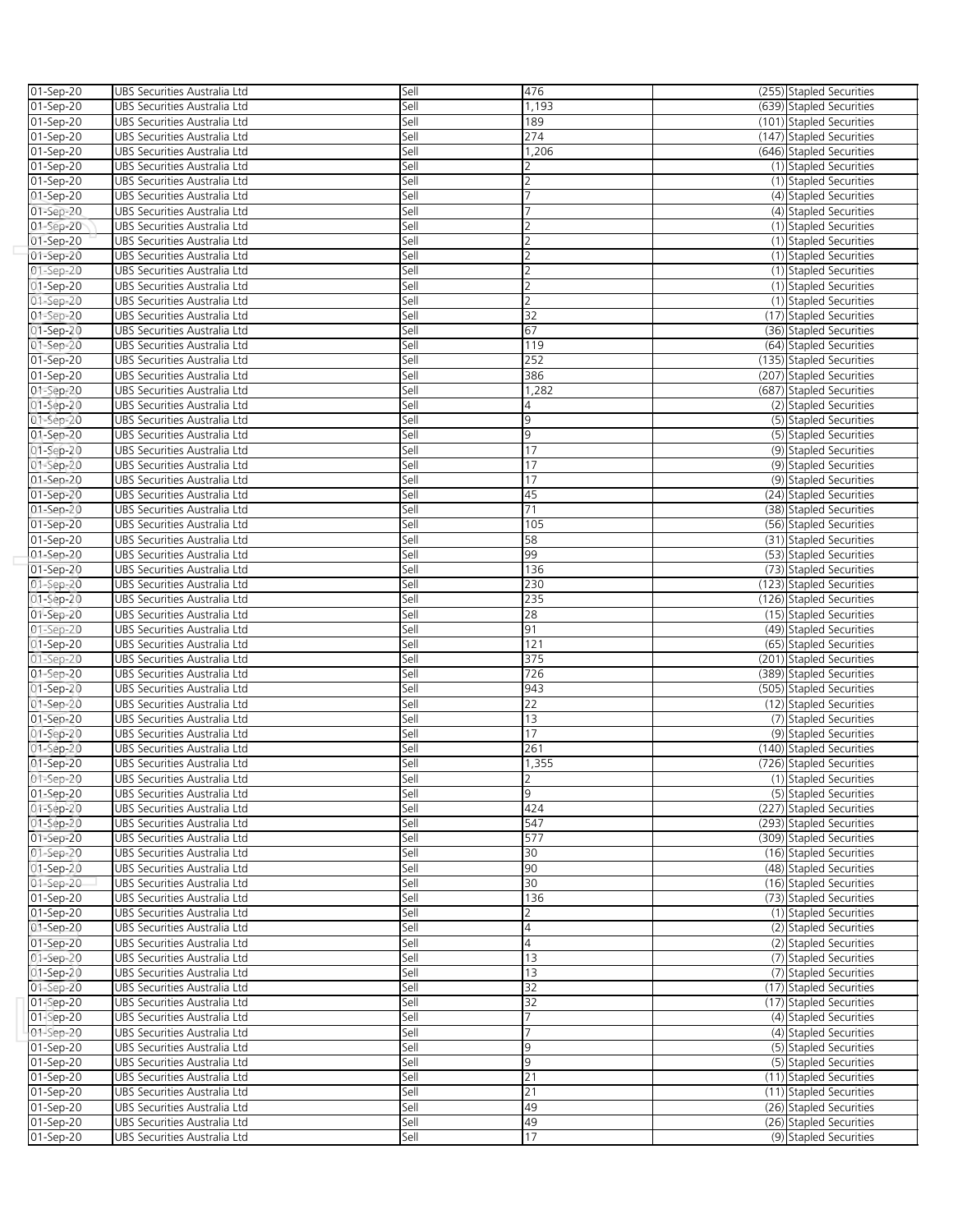| 01-Sep-20              | UBS Securities Australia Ltd                                 | Sell         | 17                  | (9) Stapled Securities                            |
|------------------------|--------------------------------------------------------------|--------------|---------------------|---------------------------------------------------|
| 01-Sep-20              | UBS Securities Australia Ltd                                 | Sell         | 161                 | (86) Stapled Securities                           |
| $01-Sep-20$            | UBS Securities Australia Ltd                                 | Sell         | 161                 | (86) Stapled Securities                           |
| 01-Sep-20              | UBS Securities Australia Ltd                                 | Sell         | 523                 | (280) Stapled Securities                          |
| 01-Sep-20              | UBS Securities Australia Ltd                                 | Sell         | 523                 | (280) Stapled Securities                          |
| 01-Sep-20              | UBS Securities Australia Ltd                                 | Sell         | 7                   | (4) Stapled Securities                            |
| $01 - Sep-20$          | UBS Securities Australia Ltd                                 | Sell         | 26                  | (14) Stapled Securities                           |
| 01-Sep-20              | UBS Securities Australia Ltd                                 | Sell         | $\overline{2}$      | (1) Stapled Securities                            |
| 01-Sep-20              | UBS Securities Australia Ltd                                 | Sell         | 21                  | (11) Stapled Securities                           |
| 01-Sep-20              | UBS Securities Australia Ltd                                 | Sell         | $\overline{2}$      | (1) Stapled Securities                            |
| 01-Sep-20              | UBS Securities Australia Ltd                                 | Sell         | 34                  | (18) Stapled Securities                           |
| $01-Sep-20$            | UBS Securities Australia Ltd                                 | Sell         | 9                   | (5) Stapled Securities                            |
| 01-Sep-20              | UBS Securities Australia Ltd                                 | Sell         | 196                 | (105) Stapled Securities                          |
| 01-Sep-20              | UBS Securities Australia Ltd                                 | Sell         | 885                 | (474) Stapled Securities                          |
| 01-Sep-20              | UBS Securities Australia Ltd                                 | Sell         | 140                 | (75) Stapled Securities                           |
| 01-Sep-20              | UBS Securities Australia Ltd                                 | Sell         | 166                 | (89) Stapled Securities                           |
| 01-Sep-20              | UBS Securities Australia Ltd                                 | Sell         | 155                 | (83) Stapled Securities                           |
| 01-Sep-20              | UBS Securities Australia Ltd                                 | Sell         | 13                  | (7) Stapled Securities                            |
| 01-Sep-20              | UBS Securities Australia Ltd                                 | Sell         | 47                  | (25) Stapled Securities                           |
| 01-Sep-20              | UBS Securities Australia Ltd                                 | Sell         | 49                  | (26) Stapled Securities                           |
| 01-Sep-20              | UBS Securities Australia Ltd                                 | Sell         | 196                 | (105) Stapled Securities                          |
| 01-Sep-20              | UBS Securities Australia Ltd                                 | Sell         | 286                 | (153) Stapled Securities                          |
| 01-Sep-20              | UBS Securities Australia Ltd                                 | Sell         | 1,139               | (610) Stapled Securities                          |
| 01-Sep-20              | UBS Securities Australia Ltd                                 | Sell         | 13                  | (7) Stapled Securities                            |
| 01-Sep-20              | UBS Securities Australia Ltd                                 | Sell         | 13                  | (7) Stapled Securities                            |
| 01-Sep-20              | UBS Securities Australia Ltd                                 | Sell         | 153                 | (82) Stapled Securities                           |
| 01-Sep-20              | UBS Securities Australia Ltd                                 | Sell         | 321                 | (172) Stapled Securities                          |
| 01-Sep-20              | UBS Securities Australia Ltd                                 | Sell         | 47                  | (25) Stapled Securities                           |
| 01-Sep-20              | UBS Securities Australia Ltd                                 | Sell         | 17                  | (9) Stapled Securities                            |
| 01-Sep-20              | UBS Securities Australia Ltd                                 | Sell         | 241                 | (129) Stapled Securities                          |
| 01-Sep-20              | UBS Securities Australia Ltd                                 | Sell         | 958                 | (513) Stapled Securities                          |
| 01-Sep-20              | UBS Securities Australia Ltd                                 | Sell         | 330                 | (177) Stapled Securities                          |
| 01-Sep-20              | UBS Securities Australia Ltd                                 | Sell         | 377                 | (202) Stapled Securities                          |
| 01-Sep-20              | UBS Securities Australia Ltd                                 | Sell         | 1,148               | (615) Stapled Securities                          |
| 01-Sep-20              | UBS Securities Australia Ltd                                 | Sell         | 93                  | (50) Stapled Securities                           |
| 01-Sep-20              | UBS Securities Australia Ltd                                 | Sell         | 127                 | (68) Stapled Securities                           |
| 01-Sep-20              | UBS Securities Australia Ltd                                 | Sell         | 21                  | (11) Stapled Securities                           |
| 01-Sep-20              | UBS Securities Australia Ltd                                 | Sell         | 21                  | (11) Stapled Securities                           |
| 01-Sep-20              | UBS Securities Australia Ltd                                 | Sell         | 4                   | (2) Stapled Securities                            |
| 01-Sep-20              | UBS Securities Australia Ltd                                 | Sell         | 9                   | (5) Stapled Securities                            |
| 01-Sep-20              | UBS Securities Australia Ltd                                 | Sell         | 9                   | (5) Stapled Securities                            |
| 01-Sep-20              | UBS Securities Australia Ltd                                 | Sell         | 58                  | (31) Stapled Securities                           |
| 01-Sep-20              | UBS Securities Australia Ltd                                 | Sell         | 243                 | (130) Stapled Securities                          |
| 01-Sep-20              | UBS Securities Australia Ltd                                 | Sell         | 1,305               | (699) Stapled Securities                          |
| 01-Sep-20              | UBS Securities Australia Ltd                                 | Sell<br>Sell | 47                  | (25) Stapled Securities                           |
| 01-Sep-20              | UBS Securities Australia Ltd                                 |              | 4<br>$\overline{7}$ | (2) Stapled Securities                            |
| 01-Sep-20              | UBS Securities Australia Ltd                                 | Sell<br>Sell | $\overline{7}$      | (4) Stapled Securities                            |
| 01-Sep-20              | UBS Securities Australia Ltd                                 |              | 17                  | (4) Stapled Securities                            |
| 01-Sep-20              | UBS Securities Australia Ltd<br>UBS Securities Australia Ltd | Sell<br>Sell | 26                  | (9) Stapled Securities<br>(14) Stapled Securities |
| 01-Sep-20<br>01-Sep-20 | UBS Securities Australia Ltd                                 | Sell         | 39                  | (21) Stapled Securities                           |
| 01-Sep-20              | UBS Securities Australia Ltd                                 | Sell         | 1,071               | (574) Stapled Securities                          |
| 01-Sep-20              | UBS Securities Australia Ltd                                 | Sell         | 2,384               | (1,277) Stapled Securities                        |
| 01-Sep-20              | UBS Securities Australia Ltd                                 | Sell         | 170                 | (91) Stapled Securities                           |
| 01-Sep-20              | UBS Securities Australia Ltd                                 | Sell         | 205                 | (110) Stapled Securities                          |
| 01-Sep-20              | UBS Securities Australia Ltd                                 | Sell         | 2,557               | (1,370) Stapled Securities                        |
| 01-Sep-20              | UBS Securities Australia Ltd                                 | Sell         | 1,893               | (1,014) Stapled Securities                        |
| 01-Sep-20              | UBS Securities Australia Ltd                                 | Sell         | 24                  | (13) Stapled Securities                           |
| 01-Sep-20              | UBS Securities Australia Ltd                                 | Sell         | 34                  | (18) Stapled Securities                           |
| 01-Sep-20              | UBS Securities Australia Ltd                                 | Sell         | 153                 | (82) Stapled Securities                           |
| 01-Sep-20              | UBS Securities Australia Ltd                                 | Sell         | 2,699               | (1,446) Stapled Securities                        |
| 01-Sep-20              | UBS Securities Australia Ltd                                 | Sell         | 16,279              | (8,721) Stapled Securities                        |
| 01-Sep-20              | UBS Securities Australia Ltd                                 | Sell         | 28,388              | (15,208) Stapled Securities                       |
| 01-Sep-20              | UBS Securities Australia Ltd                                 | Sell         | 169,801             | (89,369) Stapled Securities                       |
| 01-Sep-20              | UBS Securities Australia Ltd                                 | Buy          | 30                  | 16 Stapled Securities                             |
| 01-Sep-20              | UBS Securities Australia Ltd                                 | Buy          | 136                 | 73 Stapled Securities                             |
| 01-Sep-20              | UBS Securities Australia Ltd                                 | Buy          | 47,127              | 25,269 Stapled Securities                         |
| 01-Sep-20              | UBS Securities Australia Ltd                                 | Sell         | 602,718             | (321,210) Stapled Securities                      |
| 01-Sep-20              | UBS Securities Australia Ltd                                 | Buy          | 531,533             | 283,893 Stapled Securities                        |
| 01-Sep-20              | UBS Securities Australia Ltd                                 | Sell         | 17,714              | (9,498) Stapled Securities                        |
| 01-Sep-20              | UBS Securities Australia Ltd                                 | Sell         | 6,413               | (3,408) Stapled Securities                        |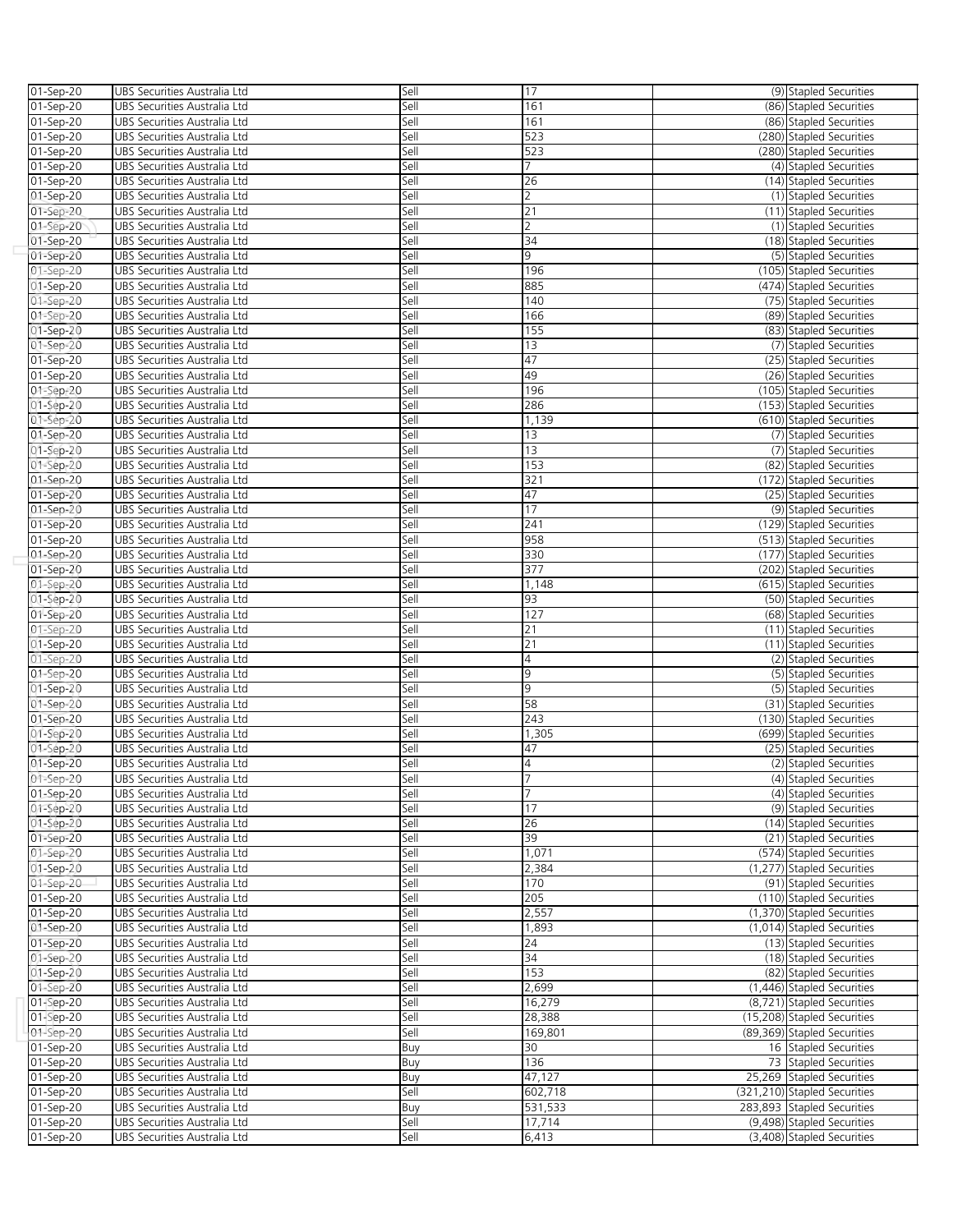| 01-Sep-20 | UBS Securities Australia Ltd        | Buy            | 7,074     |     | 3,784 Stapled Securities     |
|-----------|-------------------------------------|----------------|-----------|-----|------------------------------|
| 01-Sep-20 | UBS Securities Australia Ltd        | Sell           | 124,935   |     | (66,593) Stapled Securities  |
|           |                                     |                |           |     |                              |
| 01-Sep-20 | UBS Securities Australia Ltd        | Buy            | 90,670    |     | 48,414 Stapled Securities    |
| 01-Sep-20 | UBS Securities Australia Ltd        | Buy            | 1,533,517 |     | 818.749 Stapled Securities   |
| 01-Sep-20 | UBS Securities Australia Ltd        | Sell           | 1,521,037 |     | (811,393) Stapled Securities |
| 01-Sep-20 | UBS Securities Australia Ltd        | Sell           | 4         |     | (2) Stapled Securities       |
| 01-Sep-20 | UBS Securities Australia Ltd        | Buy            | 6         |     | 3 Stapled Securities         |
| 01-Sep-20 | UBS Securities Australia Ltd        | Buy            | 21,525    |     | 11,492 Stapled Securities    |
| 01-Sep-20 | UBS Securities Australia Ltd        | Buy            | 22,213    |     | 11,829 Stapled Securities    |
|           |                                     |                |           |     |                              |
| 01-Sep-20 | UBS Securities Australia Ltd        | Buy            | 20,905    |     | 11,154 Stapled Securities    |
| 01-Sep-20 | UBS Securities Australia Ltd        | Buy            | 9,181     |     | 4,920 Stapled Securities     |
| 01-Sep-20 | UBS Securities Australia Ltd        | Buy            | 55,698    |     | 29,715 Stapled Securities    |
| 01-Sep-20 | UBS Asset Management                | Buy            | 74,086    |     | 39,193 Stapled Securities    |
| 02-Sep-20 | UBS Securities Australia Ltd        | Sell           | 24        |     | (13) Stapled Securities      |
| 02-Sep-20 | UBS Securities Australia Ltd        | Sell           | 98        |     | (52) Stapled Securities      |
| 02-Sep-20 | UBS Securities Australia Ltd        | Sell           | 11        |     | (6) Stapled Securities       |
| 02-Sep-20 | <b>UBS Securities Australia Ltd</b> | Sell           | 79        |     | (42) Stapled Securities      |
|           |                                     |                |           |     |                              |
| 02-Sep-20 | UBS Securities Australia Ltd        | Sell           | 487       |     | (259) Stapled Securities     |
| 02-Sep-20 | UBS Securities Australia Ltd        | Sell           | 94        |     | (50) Stapled Securities      |
| 02-Sep-20 | UBS Securities Australia Ltd        | Sell           | 186       |     | (99) Stapled Securities      |
| 02-Sep-20 | UBS Securities Australia Ltd        | Sell           | 1,419     |     | (754) Stapled Securities     |
| 02-Sep-20 | UBS Securities Australia Ltd        | Buy            | 36        |     | 19 Stapled Securities        |
| 02-Sep-20 | UBS Securities Australia Ltd        | Buy            | 67        |     | 35 Stapled Securities        |
| 02-Sep-20 | UBS Securities Australia Ltd        | Buy            | 460       |     | 242 Stapled Securities       |
|           |                                     |                |           |     |                              |
| 02-Sep-20 | UBS Securities Australia Ltd        | Buy            | 3,395     |     | 1,787 Stapled Securities     |
| 02-Sep-20 | UBS Securities Australia Ltd        | Buy            | 707       |     | 375 Stapled Securities       |
| 02-Sep-20 | UBS Securities Australia Ltd        | Buy            | 709       |     | 376 Stapled Securities       |
| 02-Sep-20 | UBS Securities Australia Ltd        | Buy            | 1,037     |     | 550 Stapled Securities       |
| 02-Sep-20 | UBS Securities Australia Ltd        | Buy            | 760       |     | 403 Stapled Securities       |
| 02-Sep-20 | UBS Securities Australia Ltd        | Buy            | 654       | 347 | <b>Stapled Securities</b>    |
| 02-Sep-20 | UBS Securities Australia Ltd        | Buy            | 716       | 380 | <b>Stapled Securities</b>    |
| 02-Sep-20 | UBS Securities Australia Ltd        | Buy            | 745       |     | 395 Stapled Securities       |
|           |                                     |                |           |     |                              |
| 02-Sep-20 | UBS Securities Australia Ltd        | Buy            | 615       |     | 326 Stapled Securities       |
| 02-Sep-20 | UBS Securities Australia Ltd        | Buy            | 813       |     | 431 Stapled Securities       |
| 02-Sep-20 | UBS Securities Australia Ltd        | Buy            | 1,237     |     | 656 Stapled Securities       |
| 02-Sep-20 | UBS Securities Australia Ltd        | Buy            | 607       | 322 | <b>Stapled Securities</b>    |
| 02-Sep-20 | UBS Securities Australia Ltd        | Buy            | 611       |     | 324 Stapled Securities       |
| 02-Sep-20 | UBS Securities Australia Ltd        | Buy            | 1,256     |     | 666 Stapled Securities       |
| 02-Sep-20 | UBS Securities Australia Ltd        | Buy            | 594       |     | 315 Stapled Securities       |
|           |                                     |                |           |     |                              |
| 02-Sep-20 | UBS Securities Australia Ltd        | Buy            | 598       | 317 | <b>Stapled Securities</b>    |
| 02-Sep-20 | UBS Securities Australia Ltd        | Buy            | 907       |     | 481 Stapled Securities       |
| 02-Sep-20 | UBS Securities Australia Ltd        | Sell           | 28,565    |     | (14,995) Stapled Securities  |
| 02-Sep-20 | UBS Securities Australia Ltd        | Buy            | 352,164   |     | 187,361 Stapled Securities   |
| 02-Sep-20 | UBS Securities Australia Ltd        | Sell           | 341,286   |     | (180,670) Stapled Securities |
| 02-Sep-20 | UBS Securities Australia Ltd        | Buy            | 1,354     |     | 718 Stapled Securities       |
| 02-Sep-20 | UBS Securities Australia Ltd        | Sell           | 1,201     |     | (641) Stapled Securities     |
| 02-Sep-20 | UBS Securities Australia Ltd        | Sell           | 25,836    |     | (13,744) Stapled Securities  |
|           |                                     |                |           |     |                              |
| 02-Sep-20 | UBS Securities Australia Ltd        | Buy            | 58,687    |     | 31,215 Stapled Securities    |
| 02-Sep-20 | UBS Securities Australia Ltd        | Sell           | 826,598   |     | (439,166) Stapled Securities |
| 02-Sep-20 | UBS Securities Australia Ltd        | Buy            | 833,321   |     | 442,315 Stapled Securities   |
| 02-Sep-20 | UBS Securities Australia Ltd        | Sell           | 209,309   |     | (110,998) Stapled Securities |
| 02-Sep-20 | UBS Securities Australia Ltd        | Buy            | 1,792     |     | 948 Stapled Securities       |
| 02-Sep-20 | UBS Securities Australia Ltd        | Buy            | 10,142    |     | 5,389 Stapled Securities     |
| 02-Sep-20 | UBS Securities Australia Ltd        | Sell           | 11,095    |     | (5,824) Stapled Securities   |
|           |                                     |                |           |     | 185,556 Stapled Securities   |
| 02-Sep-20 | UBS AG London Branch                | Stock received | N/A       |     |                              |
| 02-Sep-20 | UBS AG, London Branch               | Buy            | 0         |     | 15,720 Stapled Securities    |
| 02-Sep-20 | UBS AG, London Branch               | Sell           | 29,593    |     | (15,720) Stapled Securities  |
| 03-Sep-20 | UBS Securities Australia Ltd        | Sell           | 23        |     | (12) Stapled Securities      |
| 03-Sep-20 | UBS Securities Australia Ltd        | Sell           | 36        |     | (19) Stapled Securities      |
| 03-Sep-20 | UBS Securities Australia Ltd        | Sell           | 94        |     | (49) Stapled Securities      |
| 03-Sep-20 | UBS Securities Australia Ltd        | Sell           | 243       |     | (127) Stapled Securities     |
| 03-Sep-20 | UBS Securities Australia Ltd        | Sell           | 11        |     | (6) Stapled Securities       |
|           |                                     |                |           |     |                              |
| 03-Sep-20 | UBS Securities Australia Ltd        | Sell           | 53        |     | (28) Stapled Securities      |
| 03-Sep-20 | UBS Securities Australia Ltd        | Sell           | 44        |     | (23) Stapled Securities      |
| 03-Sep-20 | UBS Securities Australia Ltd        | Sell           | 25        |     | (13) Stapled Securities      |
| 03-Sep-20 | UBS Securities Australia Ltd        | Sell           | 109       |     | (57) Stapled Securities      |
| 03-Sep-20 | UBS Securities Australia Ltd        | Sell           | 1,366     |     | (715) Stapled Securities     |
| 03-Sep-20 | UBS Securities Australia Ltd        | Sell           | 2,620     |     | (1,372) Stapled Securities   |
| 03-Sep-20 | UBS Securities Australia Ltd        | Sell           | 7,846     |     | (4,108) Stapled Securities   |
|           |                                     |                |           |     |                              |
| 03-Sep-20 | UBS Securities Australia Ltd        | Sell           | 13,095    |     | (6,856) Stapled Securities   |
| 03-Sep-20 | UBS Securities Australia Ltd        | Sell           | 28,486    |     | (14,914) Stapled Securities  |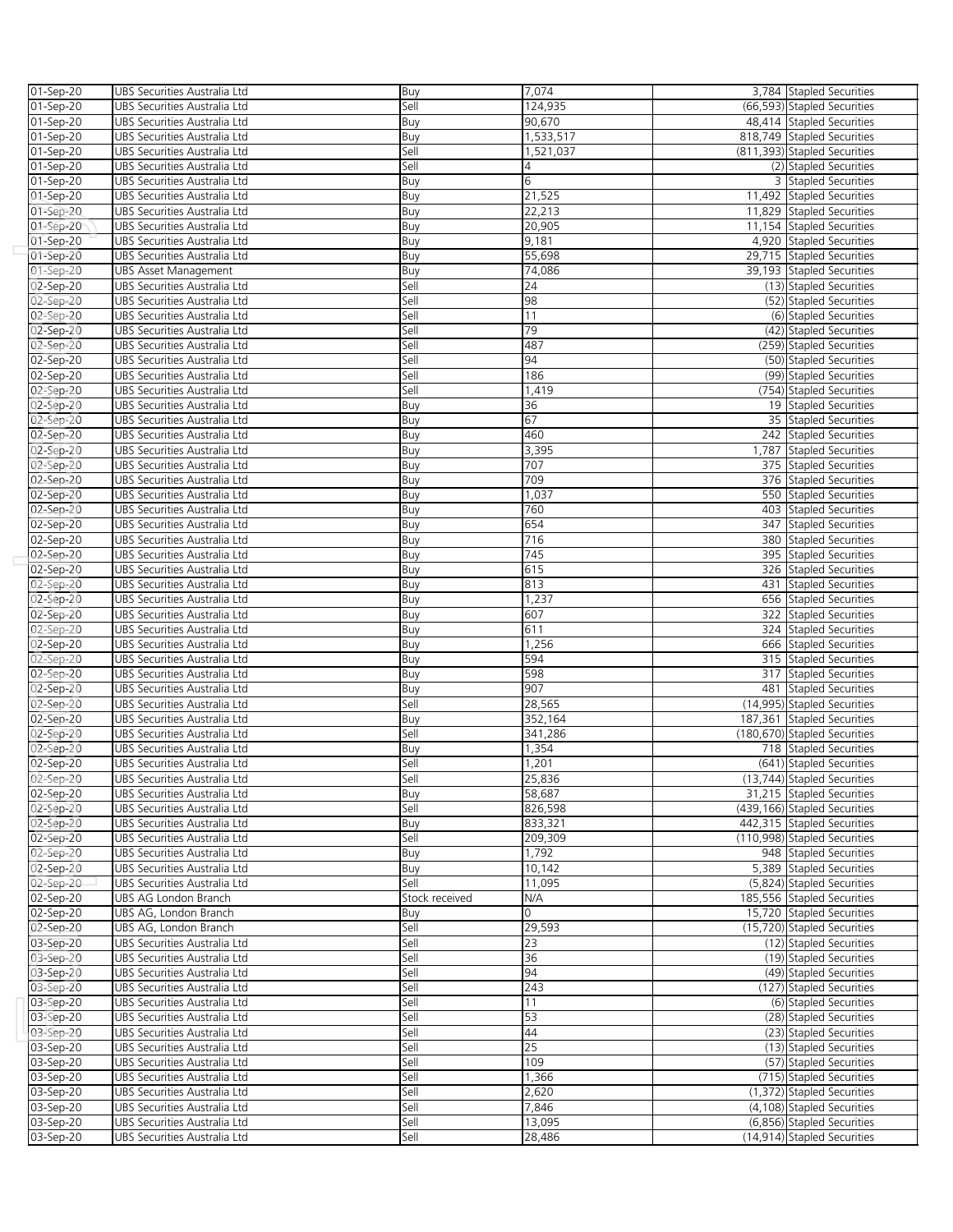| 03-Sep-20 | UBS Securities Australia Ltd | Sell           | 95,499         | (50,000) Stapled Securities     |
|-----------|------------------------------|----------------|----------------|---------------------------------|
| 03-Sep-20 | UBS Securities Australia Ltd | Buy            | 1,366          | 715 Stapled Securities          |
| 03-Sep-20 | UBS Securities Australia Ltd | Sell           | 40,141         | (21,016) Stapled Securities     |
| 03-Sep-20 | UBS Securities Australia Ltd | Sell           | 266,503        | (139,377) Stapled Securities    |
| 03-Sep-20 | UBS Securities Australia Ltd | Buy            | 332,229        | 173,778 Stapled Securities      |
| 03-Sep-20 | UBS Securities Australia Ltd | Sell           | 6,339          | (3,310) Stapled Securities      |
| 03-Sep-20 | UBS Securities Australia Ltd | Buy            | 1,284          | 672 Stapled Securities          |
| 03-Sep-20 | UBS Securities Australia Ltd | Buy            | 99,605         | 52,089 Stapled Securities       |
| 03-Sep-20 | UBS Securities Australia Ltd | Sell           | 66,263         | (34,669) Stapled Securities     |
| 03-Sep-20 | UBS Securities Australia Ltd | Sell           | 834,850        | (436,820) Stapled Securities    |
| 03-Sep-20 | UBS Securities Australia Ltd | Buy            | 725,731        | 379,904 Stapled Securities      |
| 03-Sep-20 | UBS Securities Australia Ltd | Sell           | 204,087        | (106,846) Stapled Securities    |
| 03-Sep-20 | UBS Securities Australia Ltd | Buy            | 3,321          | 1,734 Stapled Securities        |
| 03-Sep-20 | UBS Securities Australia Ltd | Buy            | 1,336          | 696 Stapled Securities          |
| 03-Sep-20 | UBS Securities Australia Ltd | Sell           | 9,744          | (5,102) Stapled Securities      |
| 03-Sep-20 | UBS Asset Management         | Buy            | 8,779          | 4,596 Stapled Securities        |
| 03-Sep-20 | <b>UBS Asset Management</b>  | Buy            | 102,918        | 53,878 Stapled Securities       |
| 04-Sep-20 | UBS Securities Australia Ltd | Buy            | 2              | 1 Stapled Securities            |
| 04-Sep-20 | UBS Securities Australia Ltd | Buy            | 11             | 6 Stapled Securities            |
| 04-Sep-20 | UBS Securities Australia Ltd | Sell           | 30             | (16) Stapled Securities         |
| 04-Sep-20 | UBS Securities Australia Ltd | Sell           | 36             | (19) Stapled Securities         |
| 04-Sep-20 | UBS Securities Australia Ltd | Sell           | 17             | (9) Stapled Securities          |
| 04-Sep-20 | UBS Securities Australia Ltd | Sell           | 15             | (8) Stapled Securities          |
| 04-Sep-20 | UBS Securities Australia Ltd | Sell           | 1,299          | (691) Stapled Securities        |
| 04-Sep-20 | UBS Securities Australia Ltd | Sell           | 348            | (185) Stapled Securities        |
| 04-Sep-20 | UBS Securities Australia Ltd | Sell           | 669            | (356) Stapled Securities        |
| 04-Sep-20 | UBS Securities Australia Ltd | Sell           | 164            | (87) Stapled Securities         |
| 04-Sep-20 | UBS Securities Australia Ltd | Sell           | 1,996          | (1,062) Stapled Securities      |
| 04-Sep-20 | UBS Securities Australia Ltd | Sell           | 414            | (220) Stapled Securities        |
| 04-Sep-20 | UBS Securities Australia Ltd | Sell           | 5,154          | (2,742) Stapled Securities      |
| 04-Sep-20 | UBS Securities Australia Ltd | Sell           | 13,507         | (7,186) Stapled Securities      |
| 04-Sep-20 | UBS Securities Australia Ltd | Sell           | 5,037          | (2,680) Stapled Securities      |
| 04-Sep-20 | UBS Securities Australia Ltd | Sell           | 28,398         | (15,109) Stapled Securities     |
| 04-Sep-20 | UBS Securities Australia Ltd | Sell           | 49,160         | (26,155) Stapled Securities     |
| 04-Sep-20 | UBS Securities Australia Ltd | Buy            | 17,787         | 9,461 Stapled Securities        |
| 04-Sep-20 | UBS Securities Australia Ltd | Buy            | 49,171         | 26,155 Stapled Securities       |
| 04-Sep-20 | UBS Securities Australia Ltd | Sell           | 302,191        | (160,997) Stapled Securities    |
| 04-Sep-20 | UBS Securities Australia Ltd | Buy            | 309,245        | 165,001 Stapled Securities      |
| 04-Sep-20 | UBS Securities Australia Ltd | Sell           | 12,138         | (6,471) Stapled Securities      |
| 04-Sep-20 | UBS Securities Australia Ltd | Buy            | 11             | 6 Stapled Securities            |
| 04-Sep-20 | UBS Securities Australia Ltd | Sell           | 27,172         | (14,502) Stapled Securities     |
| 04-Sep-20 | UBS Securities Australia Ltd | Buy            | 44,672         | 23,876 Stapled Securities       |
| 04-Sep-20 | UBS Securities Australia Ltd | Buy            | 820,258        | 437,494 Stapled Securities      |
| 04-Sep-20 | UBS Securities Australia Ltd | Sell           | 659,758        | (351,927) Stapled Securities    |
| 04-Sep-20 | UBS Securities Australia Ltd | Sell           | 412            | (219) Stapled Securities        |
| 04-Sep-20 | UBS Securities Australia Ltd | Sell           | 10,817         | (5,771) Stapled Securities      |
| 04-Sep-20 | UBS Securities Australia Ltd | Buv            | 3,398          | 1,817 Stapled Securities        |
| 04-Sep-20 | UBS Securities Australia Ltd | Buy            | 11,007         | 5,867 Stapled Securities        |
| 04-Sep-20 | UBS Securities Australia Ltd | Buy            | 8,843          | 4,720 Stapled Securities        |
| 04-Sep-20 | UBS Securities Australia Ltd | Buy            | 3,159          | 1,685 Stapled Securities        |
| 04-Sep-20 | UBS AG London Branch         | Stock returned | N/A            | (11,379,882) Stapled Securities |
| 04-Sep-20 | UBS AG London Branch         | Stock returned | N/A            | (143,976) Stapled Securities    |
| 04-Sep-20 | UBS AG London Branch         | Stock returned | N/A            | (524,000) Stapled Securities    |
| 04-Sep-20 | UBS AG London Branch         | Stock returned | N/A            | (101,933) Stapled Securities    |
| 04-Sep-20 | UBS AG London Branch         | Stock returned | N/A            | (785.429) Stapled Securities    |
| 04-Sep-20 | UBS AG London Branch         | Stock returned | N/A            | (223,417) Stapled Securities    |
| 04-Sep-20 | UBS AG London Branch         | Stock returned | N/A            | (185,556) Stapled Securities    |
| 07-Sep-20 | UBS Securities Australia Ltd | Buy            | 26             | 14 Stapled Securities           |
| 07-Sep-20 | UBS Securities Australia Ltd | Sell           | 100            | (54) Stapled Securities         |
| 07-Sep-20 | UBS Securities Australia Ltd | Sell           | 91             | (49) Stapled Securities         |
| 07-Sep-20 | UBS Securities Australia Ltd | Sell           | 1,037          | (561) Stapled Securities        |
| 07-Sep-20 | UBS Securities Australia Ltd | Sell           | 518            | (280) Stapled Securities        |
| 07-Sep-20 | UBS Securities Australia Ltd | Sell           | 2              | (1) Stapled Securities          |
| 07-Sep-20 | UBS Securities Australia Ltd | Sell           | $\overline{4}$ | (2) Stapled Securities          |
| 07-Sep-20 | UBS Securities Australia Ltd | Sell           | 516            | (279) Stapled Securities        |
| 07-Sep-20 | UBS Securities Australia Ltd | Sell           | 769            | (416) Stapled Securities        |
| 07-Sep-20 | UBS Securities Australia Ltd | Sell           | 144            | (78) Stapled Securities         |
| 07-Sep-20 | UBS Securities Australia Ltd | Sell           | 222            | (120) Stapled Securities        |
| 07-Sep-20 | UBS Securities Australia Ltd | Sell           | 111            | (60) Stapled Securities         |
| 07-Sep-20 | UBS Securities Australia Ltd | Sell           | 89             | (48) Stapled Securities         |
| 07-Sep-20 | UBS Securities Australia Ltd | Sell           | 429            | (232) Stapled Securities        |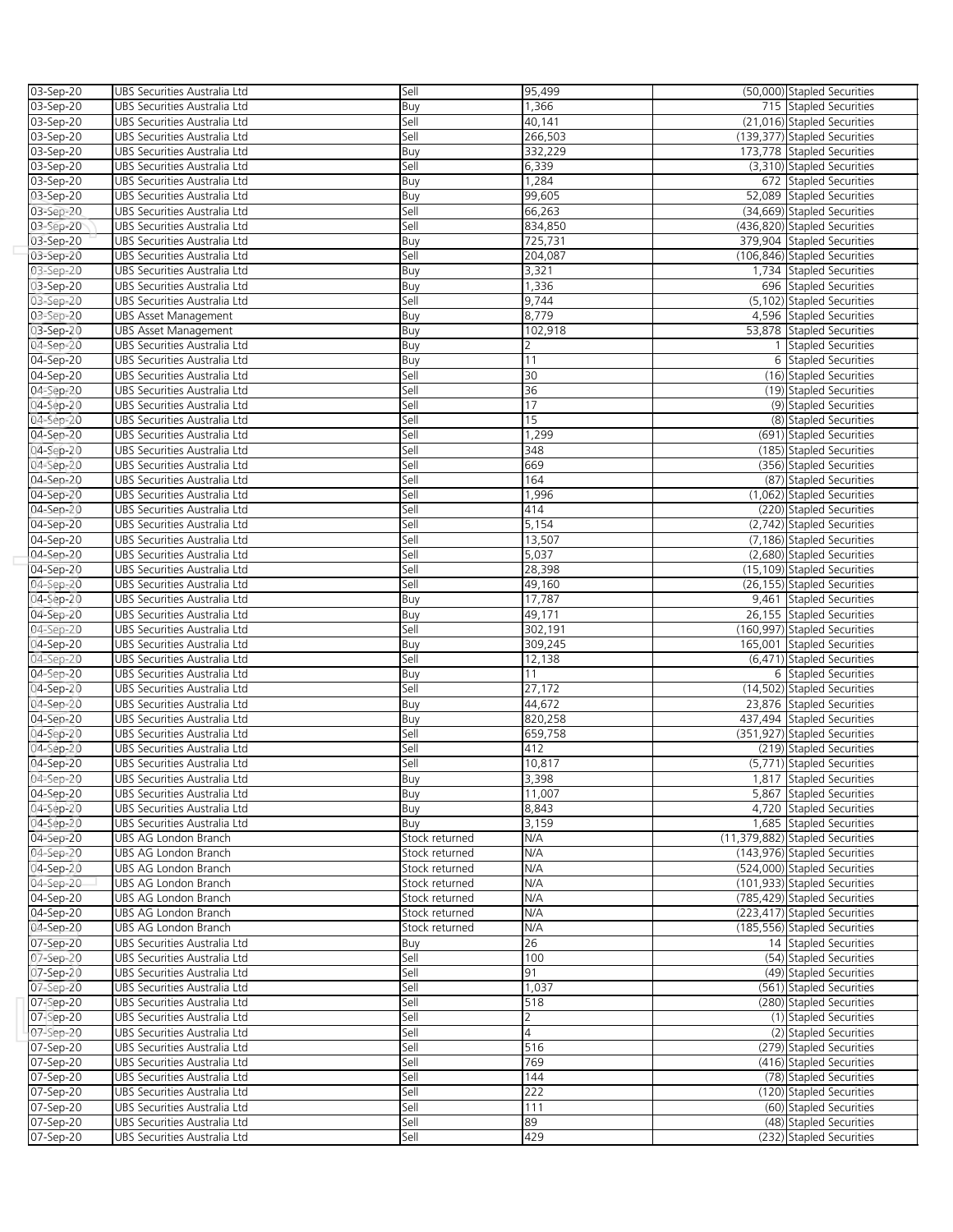| 07-Sep-20 | UBS Securities Australia Ltd         | Sell           | 1,733     | (937) Stapled Securities      |
|-----------|--------------------------------------|----------------|-----------|-------------------------------|
| 07-Sep-20 | UBS Securities Australia Ltd         | Sell           | 4,248     | (2,297) Stapled Securities    |
| 07-Sep-20 | UBS Securities Australia Ltd         | Sell           | 146       | (79) Stapled Securities       |
| 07-Sep-20 | UBS Securities Australia Ltd         | Sell           | 614       | (332) Stapled Securities      |
| 07-Sep-20 | UBS Securities Australia Ltd         | Sell           | 161       | (87) Stapled Securities       |
| 07-Sep-20 | UBS Securities Australia Ltd         | Sell           | 192       | (104) Stapled Securities      |
| 07-Sep-20 | UBS Securities Australia Ltd         | Sell           | 749       | (405) Stapled Securities      |
| 07-Sep-20 | UBS Securities Australia Ltd         | Sell           | 902       | (488) Stapled Securities      |
| 07-Sep-20 | UBS Securities Australia Ltd         | Sell           | 9         | (5) Stapled Securities        |
| 07-Sep-20 | UBS Securities Australia Ltd         | Sell           | 276       | (149) Stapled Securities      |
| 07-Sep-20 | UBS Securities Australia Ltd         | Sell           | 2,086     | (1,128) Stapled Securities    |
| 07-Sep-20 | UBS Securities Australia Ltd         | Sell           | 141       | (76) Stapled Securities       |
| 07-Sep-20 | UBS Securities Australia Ltd         | Sell           | 277       | (150) Stapled Securities      |
| 07-Sep-20 | UBS Securities Australia Ltd         | Sell           | 420       | (227) Stapled Securities      |
| 07-Sep-20 | UBS Securities Australia Ltd         | Sell           | 81        | (44) Stapled Securities       |
| 07-Sep-20 | UBS Securities Australia Ltd         | Sell           | 96        | (52) Stapled Securities       |
| 07-Sep-20 | UBS Securities Australia Ltd         | Sell           | 732       | (396) Stapled Securities      |
| 07-Sep-20 | UBS Securities Australia Ltd         | Sell           | 148       | (80) Stapled Securities       |
| 07-Sep-20 | UBS Securities Australia Ltd         | Sell           | 695       | (376) Stapled Securities      |
| 07-Sep-20 | UBS Securities Australia Ltd         | Sell           | 314       | (170) Stapled Securities      |
| 07-Sep-20 | UBS Securities Australia Ltd         | Sell           | 527       | (285) Stapled Securities      |
| 07-Sep-20 | UBS Securities Australia Ltd         | Sell           | 290       | (157) Stapled Securities      |
| 07-Sep-20 | UBS Securities Australia Ltd         | Sell           | 544       | (294) Stapled Securities      |
| 07-Sep-20 | UBS Securities Australia Ltd         | Sell           | 965       | (522) Stapled Securities      |
| 07-Sep-20 | UBS Securities Australia Ltd         | Sell           | 597       | (323) Stapled Securities      |
| 07-Sep-20 | UBS Securities Australia Ltd         | Sell           | 762       | (412) Stapled Securities      |
| 07-Sep-20 | UBS Securities Australia Ltd         | Sell           | 168       | (91) Stapled Securities       |
| 07-Sep-20 | UBS Securities Australia Ltd         | Sell           | 899       | (486) Stapled Securities      |
| 07-Sep-20 | UBS Securities Australia Ltd         | Sell           | 28        | (15) Stapled Securities       |
| 07-Sep-20 | UBS Securities Australia Ltd         | Sell           | 128       | (69) Stapled Securities       |
| 07-Sep-20 | UBS Securities Australia Ltd         | Sell           | 167,955   | (89,338) Stapled Securities   |
| 07-Sep-20 | UBS Securities Australia Ltd         | Buy            | 129       | 69 Stapled Securities         |
| 07-Sep-20 | UBS Securities Australia Ltd         | Buy            | 329       | 176 Stapled Securities        |
| 07-Sep-20 | UBS Securities Australia Ltd         | Buy            | 797       | 426 Stapled Securities        |
| 07-Sep-20 | UBS Securities Australia Ltd         | Buy            | 1,436     | 768 Stapled Securities        |
| 07-Sep-20 | UBS Securities Australia Ltd         | Buy            | 6,910     | 3,695 Stapled Securities      |
| 07-Sep-20 | UBS Securities Australia Ltd         | Buy            | 8,385     | 4,484 Stapled Securities      |
| 07-Sep-20 | UBS Securities Australia Ltd         | Buy            | 13,414    | 7,173 Stapled Securities      |
| 07-Sep-20 | UBS Securities Australia Ltd         | Sell           | 523,686   | (282,676) Stapled Securities  |
| 07-Sep-20 | UBS Securities Australia Ltd         | Buy            | 401,950   | 217,012 Stapled Securities    |
| 07-Sep-20 | UBS Securities Australia Ltd         | Sell           | 9,125     | (4,915) Stapled Securities    |
| 07-Sep-20 | UBS Securities Australia Ltd         | Buy            | 969       | 521 Stapled Securities        |
| 07-Sep-20 | UBS Securities Australia Ltd         | Buy            | 108,487   | 58,493 Stapled Securities     |
| 07-Sep-20 | UBS Securities Australia Ltd         | Sell           | 160,821   | (86,682) Stapled Securities   |
| 07-Sep-20 | UBS Securities Australia Ltd         | Sell           | 5,179     | (2,777) Stapled Securities    |
| 07-Sep-20 | UBS Securities Australia Ltd         | Buy            | 1,037,287 | 559,969 Stapled Securities    |
| 07-Sep-20 | UBS Securities Australia Ltd         | Sell           | 999,797   | (539,818) Stapled Securities  |
| 07-Sep-20 | UBS Securities Australia Ltd         | Sell           | 9,081     | (4,922) Stapled Securities    |
| 07-Sep-20 | UBS Securities Australia Ltd         | Sell           | 29,729    | (16,062) Stapled Securities   |
| 07-Sep-20 | UBS Securities Australia Ltd         | Sell           | 15,603    | (8,344) Stapled Securities    |
| 07-Sep-20 | UBS Securities Australia Ltd         | Buy            | 14,560    | 7,828 Stapled Securities      |
| 07-Sep-20 | UBS Securities Australia Ltd         | Sell           | 47,386    | (25,512) Stapled Securities   |
| 07-Sep-20 | UBS Securities Australia Ltd         | Buy            | 7,977     | 4,312 Stapled Securities      |
| 07-Sep-20 | UBS Securities Australia Ltd         | Buy            | 46,996    | 25,317 Stapled Securities     |
| 07-Sep-20 | UBS Securities Australia Ltd         | Buy            | 685       | 369 Stapled Securities        |
| 07-Sep-20 | UBS AG London Branch                 | Stock received | N/A       | 13,820,614 Stapled Securities |
| 07-Sep-20 | UBS Fund Management (Switzerland) AG | Transfer In    | N/A       | 1,534 Stapled Securities      |
| 08-Sep-20 | UBS Securities Australia Ltd         | Sell           | $17\,$    | (9) Stapled Securities        |
| 08-Sep-20 | UBS Securities Australia Ltd         | Sell           | 62        | (33) Stapled Securities       |
| 08-Sep-20 | UBS Securities Australia Ltd         | Sell           | 73        | (39) Stapled Securities       |
| 08-Sep-20 | UBS Securities Australia Ltd         | Sell           | 10,733    | (5,709) Stapled Securities    |
| 08-Sep-20 | UBS Securities Australia Ltd         | Sell           | 15,298    | (8,137) Stapled Securities    |
| 08-Sep-20 | UBS Securities Australia Ltd         | Buy            | 239       | 127 Stapled Securities        |
| 08-Sep-20 | UBS Securities Australia Ltd         | Buy            | 23        | 12 Stapled Securities         |
| 08-Sep-20 | UBS Securities Australia Ltd         | Buy            | 28        | 15 Stapled Securities         |
| 08-Sep-20 | UBS Securities Australia Ltd         | Buy            | 60        | 32 Stapled Securities         |
| 08-Sep-20 | UBS Securities Australia Ltd         | Buy            | 226       | 120 Stapled Securities        |
| 08-Sep-20 | UBS Securities Australia Ltd         | Buy            | 322       | 171 Stapled Securities        |
| 08-Sep-20 | UBS Securities Australia Ltd         | Buy            | 878       | 467 Stapled Securities        |
| 08-Sep-20 | UBS Securities Australia Ltd         | Buy            | 677       | 360 Stapled Securities        |
| 08-Sep-20 | UBS Securities Australia Ltd         | Buy            | 275       | 146 Stapled Securities        |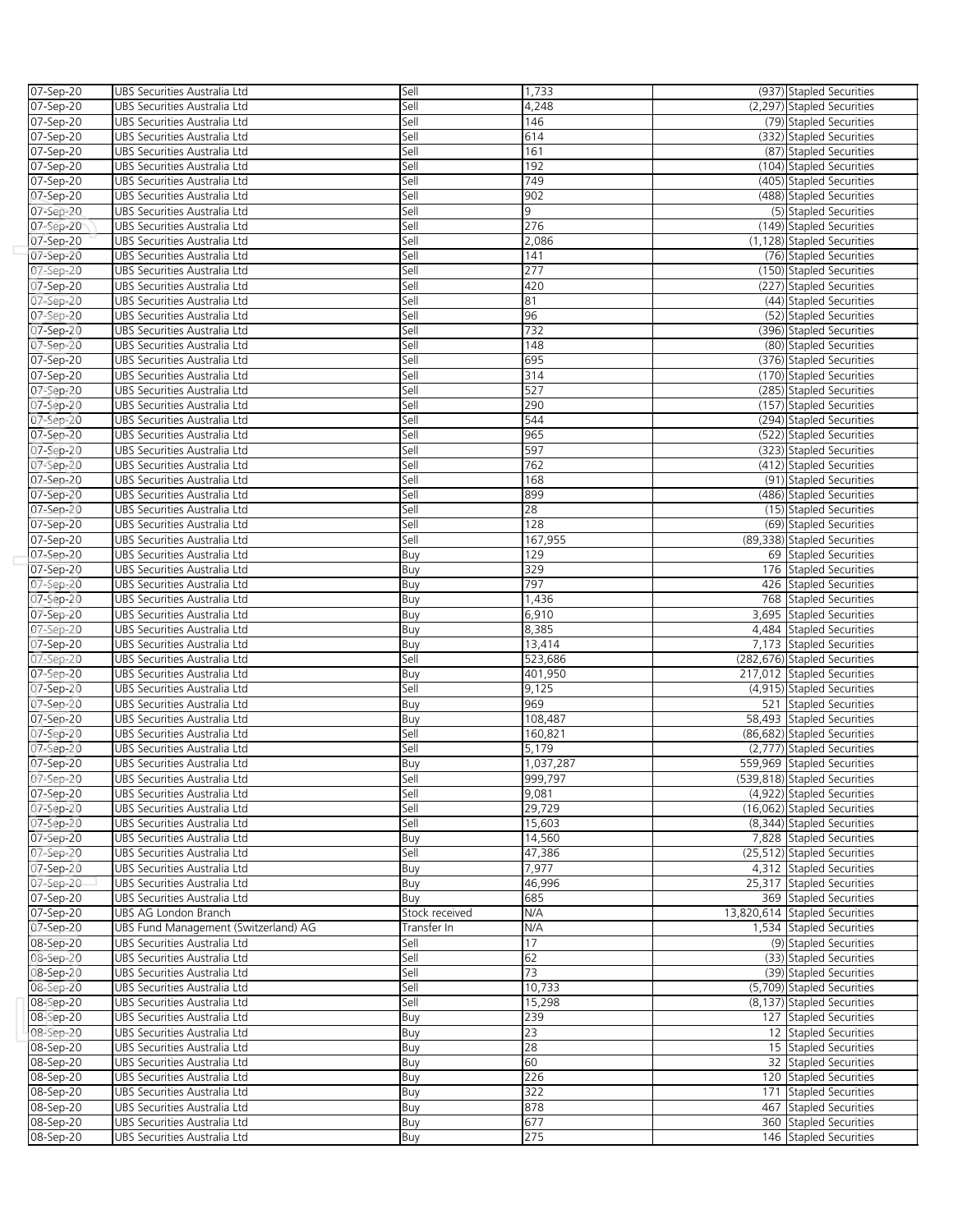| 08-Sep-20              | UBS Securities Australia Ltd                                 | Buy            | 278             | 148 Stapled Securities                                    |
|------------------------|--------------------------------------------------------------|----------------|-----------------|-----------------------------------------------------------|
| 08-Sep-20              | UBS Securities Australia Ltd                                 | Buy            | 983             | 523 Stapled Securities                                    |
| $08 - Sep - 20$        | UBS Securities Australia Ltd                                 | Buy            | 154             | 82 Stapled Securities                                     |
| 08-Sep-20              | UBS Securities Australia Ltd                                 | Buy            | 211             | 112 Stapled Securities                                    |
| 08-Sep-20              | UBS Securities Australia Ltd                                 | Buy            | 177             | 94 Stapled Securities                                     |
| 08-Sep-20              | UBS Securities Australia Ltd                                 | Buy            | 235             | 125 Stapled Securities                                    |
| 08-Sep-20              | UBS Securities Australia Ltd                                 | Buy            | 3,040           | 1,617 Stapled Securities                                  |
| 08-Sep-20              | UBS Securities Australia Ltd                                 | Buy            | 5,208           | 2,770 Stapled Securities                                  |
|                        |                                                              |                | 10,734          | 5,709 Stapled Securities                                  |
| 08-Sep-20              | UBS Securities Australia Ltd                                 | Buy            |                 |                                                           |
| 08-Sep-20              | UBS Securities Australia Ltd                                 | Sell           | 41              | (22) Stapled Securities                                   |
| 08-Sep-20              | UBS Securities Australia Ltd                                 | Sell           | 2,123           | (1,129) Stapled Securities                                |
| 08-Sep-20              | UBS Securities Australia Ltd                                 | Sell           | 2,301           | (1,224) Stapled Securities                                |
| 08-Sep-20              | UBS Securities Australia Ltd                                 | Sell           | 11,690          | (6,218) Stapled Securities                                |
| 08-Sep-20              | UBS Securities Australia Ltd                                 | Sell           | 18,249          | (9,707) Stapled Securities                                |
| 08-Sep-20              | UBS Securities Australia Ltd                                 | Buy            | 394,131         | 209.767 Stapled Securities                                |
| 08-Sep-20              | UBS Securities Australia Ltd                                 | Sell           | 307,262         | (163,594) Stapled Securities                              |
| 0 <b>8-Sep-20</b>      | UBS Securities Australia Ltd                                 | Buy            | 442             | 234 Stapled Securities                                    |
| 08-Sep-20              | UBS Securities Australia Ltd                                 | Sell           | 3,842           | (2,049) Stapled Securities                                |
| 08-Sep-20              | UBS Securities Australia Ltd                                 | Buy            | 59,124          | 31,565 Stapled Securities                                 |
| 08-Sep-20              | UBS Securities Australia Ltd                                 | Sell           | 37,227          | (19,825) Stapled Securities                               |
| 08-Sep-20              | UBS Securities Australia Ltd                                 | Sell           | 597,011         | (317,745) Stapled Securities                              |
| 08-Sep-20              | UBS Securities Australia Ltd                                 | Buy            | 696,152         | 370,609 Stapled Securities                                |
| 08-Sep-20              | UBS Securities Australia Ltd                                 | Buy            | 965             | 516 Stapled Securities                                    |
| 08-Sep-20              | UBS Securities Australia Ltd                                 | Buy            |                 | 1 Stapled Securities                                      |
| 08-Sep-20              | UBS Securities Australia Ltd                                 | Buy            | 22,274          | 11,884 Stapled Securities                                 |
| 08-Sep-20              | UBS Securities Australia Ltd                                 | Buy            | 18,060          | 9,606 Stapled Securities                                  |
| 08-Sep-20              | UBS Securities Australia Ltd                                 | Buy            | 27,457          | 14,639 Stapled Securities                                 |
| 08-Sep-20              | UBS AG London Branch                                         | Stock returned | N/A             | (13,820,614) Stapled Securities                           |
| 09-Sep-20              | UBS Securities Australia Ltd                                 | Buy            | 17              | 9 Stapled Securities                                      |
| 09-Sep-20              | UBS Securities Australia Ltd                                 | Buy            | 73              | 39 Stapled Securities                                     |
| 09-Sep-20              | UBS Securities Australia Ltd                                 | Buy            | 80              | 43 Stapled Securities                                     |
| 09-Sep-20              | UBS Securities Australia Ltd                                 | Buy            | 353             | 189 Stapled Securities                                    |
| 09-Sep-20              | UBS Securities Australia Ltd                                 | Buy            | 1,180           | 631 Stapled Securities                                    |
| 09-Sep-20              | UBS Securities Australia Ltd                                 | Sell           | 33              | (18) Stapled Securities                                   |
| 09-Sep-20              | UBS Securities Australia Ltd                                 | Sell           | 73              | (39) Stapled Securities                                   |
|                        | UBS Securities Australia Ltd                                 | Sell           | 487             | (262) Stapled Securities                                  |
| 09-Sep-20<br>09-Sep-20 |                                                              |                | 2               |                                                           |
|                        | UBS Securities Australia Ltd                                 | Sell           | $\overline{7}$  | (1) Stapled Securities                                    |
| 09-Sep-20              | UBS Securities Australia Ltd                                 | Sell           | 9               | (4) Stapled Securities                                    |
| 09-Sep-20              | UBS Securities Australia Ltd                                 | Sell           |                 | (5) Stapled Securities                                    |
| 09-Sep-20              | UBS Securities Australia Ltd                                 | Sell           | 1,099           | (591) Stapled Securities                                  |
| 09-Sep-20              | UBS Securities Australia Ltd                                 | Sell           | 3,768           | (2,026) Stapled Securities                                |
| 09-Sep-20              | UBS Securities Australia Ltd                                 | Sell           | 9,354           | (5,029) Stapled Securities                                |
| 09-Sep-20              | UBS Securities Australia Ltd                                 | Sell           | 17,692          | (9,512) Stapled Securities                                |
| 09-Sep-20              | UBS Securities Australia Ltd                                 | Sell           | 18,187          | (9,778) Stapled Securities                                |
| 09-Sep-20              | UBS Securities Australia Ltd                                 | Sell           | 21,248          | (11,424) Stapled Securities                               |
| 09-Sep-20              | UBS Securities Australia Ltd                                 | Sell           | 48,862          | (26,270) Stapled Securities                               |
| 09-Sep-20              | UBS Securities Australia Ltd                                 | Sell           | 39              | (21) Stapled Securities                                   |
| 09-Sep-20              | UBS Securities Australia Ltd                                 | Sell           | 167,961         | (89,341) Stapled Securities                               |
| 09-Sep-20              | UBS Securities Australia Ltd                                 | Buy            | 5,258           | 2,827 Stapled Securities                                  |
| 09-Sep-20              | UBS Securities Australia Ltd                                 | Buy            | 12,832          | 6.899 Stapled Securities                                  |
| 09-Sep-20              | UBS Securities Australia Ltd                                 | Sell           | 500,758         | (268,791) Stapled Securities                              |
| 09-Sep-20              | UBS Securities Australia Ltd                                 | Buy            | 362,812         | 194,966 Stapled Securities                                |
| 09-Sep-20              | UBS Securities Australia Ltd                                 | Sell           | 1,150           | (620) Stapled Securities                                  |
| 09-Sep-20              | UBS Securities Australia Ltd                                 | Sell           | 82,339          | (44,278) Stapled Securities                               |
| 09-Sep-20              | UBS Securities Australia Ltd                                 | Buy            | 181.872         | 97,571 Stapled Securities                                 |
| 09-Sep-20              | UBS Securities Australia Ltd                                 | Sell           | 34,803          | (18,661) Stapled Securities                               |
| 09-Sep-20              | UBS Securities Australia Ltd                                 | Sell           | 1,131,850       | (608,162) Stapled Securities                              |
| 09-Sep-20              | UBS Securities Australia Ltd                                 | Buy            | 1,275,085       | 684,830 Stapled Securities                                |
| 09-Sep-20              | UBS Securities Australia Ltd                                 | Sell           | 6,199           | (3,320) Stapled Securities                                |
| 09-Sep-20              | UBS Securities Australia Ltd                                 | Sell           | 244             | (131) Stapled Securities                                  |
| 09-Sep-20              | UBS Securities Australia Ltd                                 | Sell           | 125             | (67) Stapled Securities                                   |
| 09-Sep-20              | UBS AG London Branch                                         | Stock received | N/A             | 13,939,965 Stapled Securities                             |
| 10-Sep-20              | UBS Securities Australia Ltd                                 | Sell           | 6,466           | (3,446) Stapled Securities                                |
| 10-Sep-20              | UBS Securities Australia Ltd                                 | Sell           | 8,071           | (4,301) Stapled Securities                                |
| 10-Sep-20              | UBS Securities Australia Ltd                                 | Sell           | 8,712           | (4,643) Stapled Securities                                |
| 10-Sep-20              | UBS Securities Australia Ltd                                 | Sell           | 11              | (6) Stapled Securities                                    |
|                        |                                                              |                |                 | (59) Stapled Securities                                   |
|                        |                                                              |                |                 |                                                           |
| 10-Sep-20              | UBS Securities Australia Ltd                                 | Sell           | 111             |                                                           |
| 10-Sep-20              | UBS Securities Australia Ltd                                 | Sell           | 2,933           | (1,563) Stapled Securities                                |
| 10-Sep-20              | UBS Securities Australia Ltd                                 | Sell           | 3,629           | (1,934) Stapled Securities                                |
| 10-Sep-20<br>10-Sep-20 | UBS Securities Australia Ltd<br>UBS Securities Australia Ltd | Sell<br>Sell   | 3,638<br>20,121 | (1,939) Stapled Securities<br>(10,723) Stapled Securities |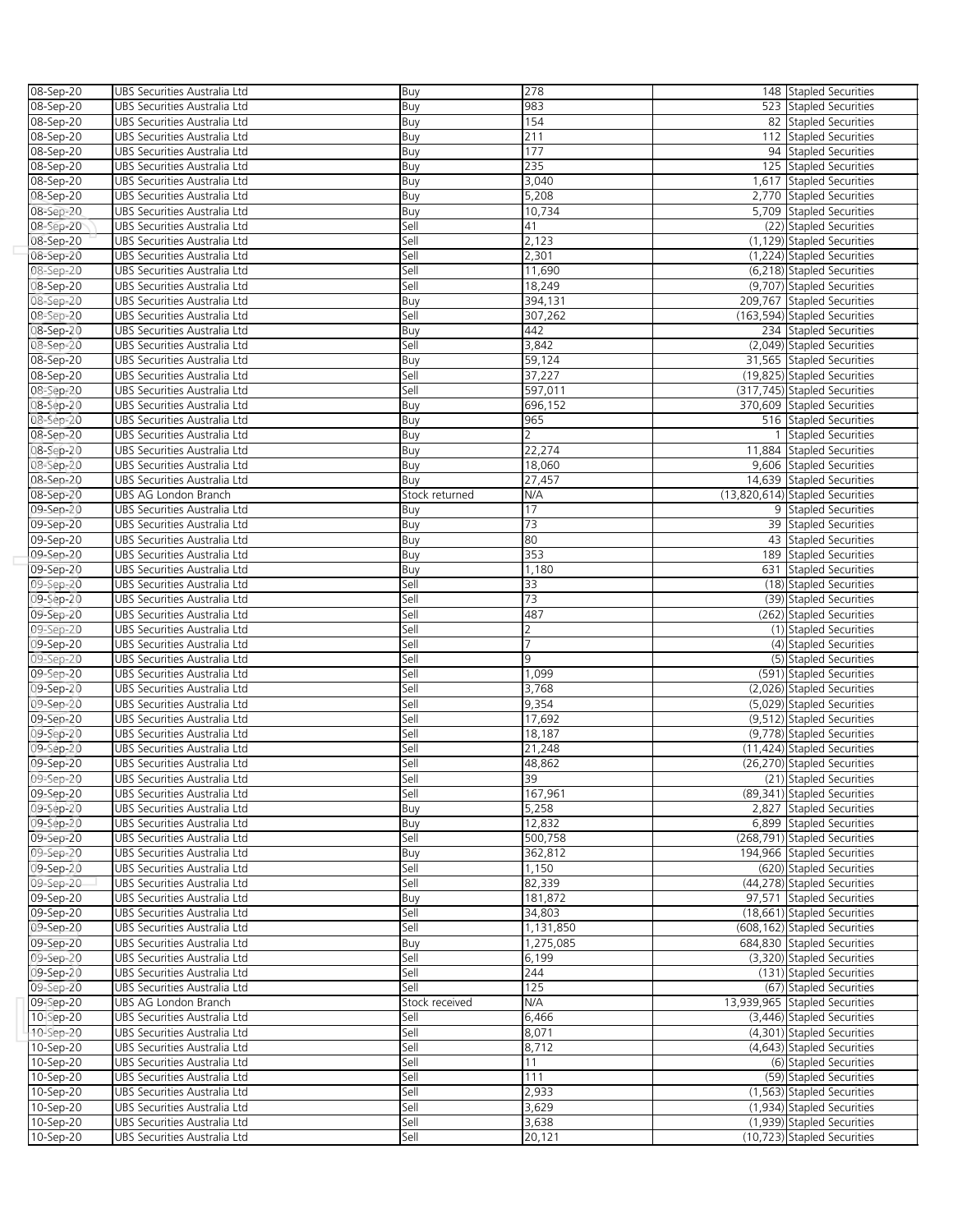| 10-Sep-20              | UBS Securities Australia Ltd                                 | Sell           | 154            | (82) Stapled Securities                              |
|------------------------|--------------------------------------------------------------|----------------|----------------|------------------------------------------------------|
| 10-Sep-20              | UBS Securities Australia Ltd                                 | Sell           | 10,414         | (5,550) Stapled Securities                           |
| 10-Sep-20              | UBS Securities Australia Ltd                                 | Sell           | 19,656         | (10,475) Stapled Securities                          |
| 10-Sep-20              | UBS Securities Australia Ltd                                 | Sell           | 34,331         | (18,296) Stapled Securities                          |
| 10-Sep-20              | UBS Securities Australia Ltd                                 | Sell           | 41,910         | (22,335) Stapled Securities                          |
| 10-Sep-20              | UBS Securities Australia Ltd                                 | Sell           | 190,748        | (101,654) Stapled Securities                         |
| 10-Sep-20              | UBS Securities Australia Ltd                                 | Sell           | 10,487         | (5,589) Stapled Securities                           |
| 10-Sep-20              | UBS Securities Australia Ltd                                 | Sell           | 11,555         | (6,158) Stapled Securities                           |
| 10-Sep-20              | UBS Securities Australia Ltd                                 | Buy            | 564            | 301 Stapled Securities                               |
| 10-Sep-20              | UBS Securities Australia Ltd                                 | Buy            | 978            | 522 Stapled Securities                               |
| 10-Sep-20              | UBS Securities Australia Ltd                                 | Buy            | 849            | 453 Stapled Securities                               |
| 10-Sep-20              | UBS Securities Australia Ltd                                 | Buy            | 555            | 296 Stapled Securities                               |
| 10-Sep-20              | UBS Securities Australia Ltd                                 | Buy            | 429            | 229 Stapled Securities                               |
| 10-Sep-20              | UBS Securities Australia Ltd                                 | Buy            | 9              | 5 Stapled Securities                                 |
| 10-Sep-20              | UBS Securities Australia Ltd                                 | Buy            | $\overline{4}$ | 2 Stapled Securities                                 |
| 10-Sep-20              | UBS Securities Australia Ltd                                 | Buy            | 21             | 11 Stapled Securities                                |
| 10-Sep-20              | UBS Securities Australia Ltd                                 | Buy            | 60             | 32 Stapled Securities                                |
| 10-Sep-20              | UBS Securities Australia Ltd                                 | Buy            | 294            | 157 Stapled Securities                               |
| 10-Sep-20              | UBS Securities Australia Ltd                                 | Buy            | 161            | 86 Stapled Securities                                |
| 10-Sep-20              | UBS Securities Australia Ltd                                 | Buy            | 579            | 309 Stapled Securities                               |
| 10-Sep-20              | UBS Securities Australia Ltd                                 | Buy            | 139            | 74 Stapled Securities                                |
| 10-Sep-20              | UBS Securities Australia Ltd                                 | Buy            | 178            | 95 Stapled Securities                                |
| 10-Sep-20              | UBS Securities Australia Ltd                                 | Buy            | 375            | 200 Stapled Securities                               |
| 10-Sep-20              | UBS Securities Australia Ltd                                 | Buy            | 902            | 481 Stapled Securities                               |
| 10-Sep-20              | UBS Securities Australia Ltd                                 | Buy            | 122            | 65 Stapled Securities                                |
| 10-Sep-20              | UBS Securities Australia Ltd                                 | Buy            | 574            | 306 Stapled Securities                               |
| 10-Sep-20              | UBS Securities Australia Ltd                                 | Buy            | 2,040          | 1,088 Stapled Securities                             |
| 10-Sep-20              | UBS Securities Australia Ltd                                 | Buy            | 6,336          | 3,380 Stapled Securities                             |
| 10-Sep-20              | UBS Securities Australia Ltd                                 | Buy            | 25,957         | 13,847 Stapled Securities                            |
| 10-Sep-20              | UBS Securities Australia Ltd                                 | Buy            | 10,479         | 5,589 Stapled Securities                             |
| 10-Sep-20              | UBS Securities Australia Ltd                                 | Sell           | 230,465        | (123,059) Stapled Securities                         |
| 10-Sep-20              | UBS Securities Australia Ltd                                 | Buy            | 183,533        | 98,141 Stapled Securities                            |
| 10-Sep-20              | UBS Securities Australia Ltd                                 | Sell           | 25,061         | (13,398) Stapled Securities                          |
| 10-Sep-20              | UBS Securities Australia Ltd                                 | Sell           | 25,989         | (13,888) Stapled Securities                          |
| 10-Sep-20              | UBS Securities Australia Ltd                                 | Buy            | 17             | 9 Stapled Securities                                 |
| 10-Sep-20              | UBS Securities Australia Ltd                                 | Sell           | 149,240        | (79,735) Stapled Securities                          |
| 10-Sep-20              | UBS Securities Australia Ltd                                 | Buy            | 50,257         | 26,848 Stapled Securities                            |
| 10-Sep-20              | UBS Securities Australia Ltd                                 | Sell           | 39,306         | (20,915) Stapled Securities                          |
| 10-Sep-20              | UBS Securities Australia Ltd                                 | Sell           | 789,550        | (421,926) Stapled Securities                         |
| 10-Sep-20              | UBS Securities Australia Ltd                                 | Buy            | 707,162        | 377,677 Stapled Securities                           |
| 10-Sep-20              | UBS Securities Australia Ltd                                 | Buy            | 11,546         | 6,158 Stapled Securities                             |
| 10-Sep-20              | UBS Securities Australia Ltd                                 | Sell           | 82,965         | (44,248) Stapled Securities                          |
| 10-Sep-20              | UBS Securities Australia Ltd                                 | Sell           | 11,813         | (6,317) Stapled Securities                           |
| 10-Sep-20              | UBS Securities Australia Ltd                                 | Sell           | 6,363          | (3,394) Stapled Securities                           |
| 10-Sep-20              | UBS Securities Australia Ltd                                 | Sell           | 8,061          | (4,332) Stapled Securities                           |
| 10-Sep-20              | UBS Securities Australia Ltd                                 | Sell           | 16,673         | (8,893) Stapled Securities                           |
| 10-Sep-20              | UBS Securities Australia Ltd                                 | Buv            | 6,363          | 3,394 Stapled Securities                             |
| 10-Sep-20              | UBS AG London Branch                                         | Stock received | N/A            | 737,313 Stapled Securities                           |
| 10-Sep-20              | UBS AG, London Branch                                        | Buy            | $\Omega$       | 15,009 Stapled Securities                            |
| 10-Sep-20              | UBS AG, London Branch                                        | Sell           | 28,085         | (15,009) Stapled Securities                          |
| 11-Sep-20              | UBS Securities Australia Ltd                                 | Sell           | 6              | (3) Stapled Securities                               |
| 11-Sep-20              | UBS Securities Australia Ltd                                 | Sell           | 34             | (18) Stapled Securities                              |
| 11-Sep-20              | UBS Securities Australia Ltd                                 | Sell           | 34             | (18) Stapled Securities                              |
| 11-Sep-20              | UBS Securities Australia Ltd                                 | Sell           | 41             | (22) Stapled Securities                              |
| 11-Sep-20              | UBS Securities Australia Ltd                                 | Sell           | 41             | (22) Stapled Securities                              |
| 11-Sep-20              | UBS Securities Australia Ltd                                 | Sell           | 84             | (45) Stapled Securities                              |
| 11-Sep-20              | UBS Securities Australia Ltd                                 | Sell           | 164            | (88) Stapled Securities                              |
| 11-Sep-20              | UBS Securities Australia Ltd                                 | Sell           | 623            | (334) Stapled Securities                             |
| 11-Sep-20              | UBS Securities Australia Ltd                                 | Sell           | 1,335          | (716) Stapled Securities                             |
| 11-Sep-20              | UBS Securities Australia Ltd                                 | Sell           | 3,782          | (2.029) Stapled Securities                           |
| 11-Sep-20              | UBS Securities Australia Ltd                                 | Sell           | 5,560          | (2,983) Stapled Securities                           |
| 11-Sep-20              | UBS Securities Australia Ltd                                 | Sell           | 199            | (107) Stapled Securities                             |
| 11-Sep-20              | UBS Securities Australia Ltd                                 | Sell           | 1,370          | (735) Stapled Securities                             |
| 11-Sep-20              | UBS Securities Australia Ltd                                 | Sell           | 2,356          | (1,264) Stapled Securities                           |
| 11-Sep-20              | UBS Securities Australia Ltd                                 | Sell           | 349<br>559     | (187) Stapled Securities                             |
| 11-Sep-20              | UBS Securities Australia Ltd                                 | Sell           |                | (300) Stapled Securities                             |
| 11-Sep-20              | UBS Securities Australia Ltd                                 | Sell           | 673            | (361) Stapled Securities                             |
| 11-Sep-20              | UBS Securities Australia Ltd                                 | Sell           | 1,515<br>2,304 | (813) Stapled Securities                             |
| 11-Sep-20              | UBS Securities Australia Ltd<br>UBS Securities Australia Ltd | Sell           | 11             | (1,236) Stapled Securities<br>(6) Stapled Securities |
| 11-Sep-20<br>11-Sep-20 | UBS Securities Australia Ltd                                 | Sell<br>Sell   | 32             | (17) Stapled Securities                              |
|                        |                                                              |                |                |                                                      |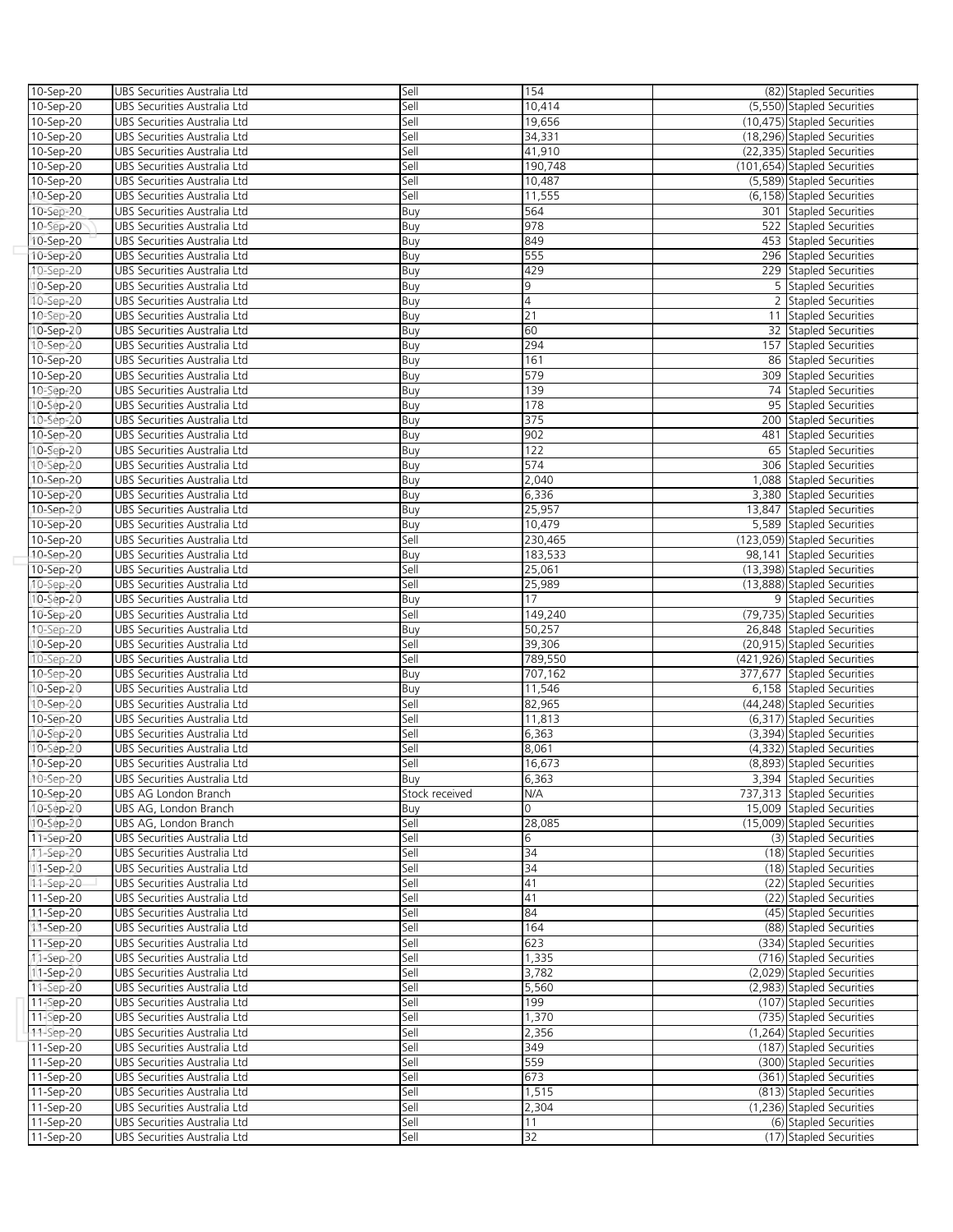| 11-Sep-20              | UBS Securities Australia Ltd                                 | Sell           | 82              | (44) Stapled Securities                                   |
|------------------------|--------------------------------------------------------------|----------------|-----------------|-----------------------------------------------------------|
| 11-Sep-20              | UBS Securities Australia Ltd                                 | Sell           | 796             | (427) Stapled Securities                                  |
| 11-Sep-20              | UBS Securities Australia Ltd                                 | Sell           | 801             | (430) Stapled Securities                                  |
| 11-Sep-20              | UBS Securities Australia Ltd                                 | Sell           | 108             | (58) Stapled Securities                                   |
|                        | UBS Securities Australia Ltd                                 | Sell           | 2,205           | (1,183) Stapled Securities                                |
| 11-Sep-20              |                                                              |                |                 |                                                           |
| 11-Sep-20              | UBS Securities Australia Ltd                                 | Sell           | 171             | (92) Stapled Securities                                   |
| 11-Sep-20              | UBS Securities Australia Ltd                                 | Sell           | 168             | (90) Stapled Securities                                   |
| 11-Sep-20              | UBS Securities Australia Ltd                                 | Sell           | 570             | (306) Stapled Securities                                  |
| 11-Sep-20              | UBS Securities Australia Ltd                                 | Sell           | 13              | (7) Stapled Securities                                    |
| 11-Sep-20              | UBS Securities Australia Ltd                                 | Sell           | 6               | (3) Stapled Securities                                    |
| 11-Sep-20              | UBS Securities Australia Ltd                                 | Sell           | 52              | (28) Stapled Securities                                   |
| 11-Sep-20              | UBS Securities Australia Ltd                                 | Sell           | 15,676          | (8,410) Stapled Securities                                |
|                        |                                                              |                | 20,041          | (10,752) Stapled Securities                               |
| 11-Sep-20              | UBS Securities Australia Ltd                                 | Sell           |                 |                                                           |
| 11-Sep-20              | UBS Securities Australia Ltd                                 | Sell           | 39,610          | (21,251) Stapled Securities                               |
| 11-Sep-20              | UBS Securities Australia Ltd                                 | Sell           | 45,304          | (24,306) Stapled Securities                               |
| 11-Sep-20              | UBS Securities Australia Ltd                                 | Sell           | 58,285          | (31,270) Stapled Securities                               |
| 11-Sep-20              | UBS Securities Australia Ltd                                 | Sell           | 6,363           | (3,394) Stapled Securities                                |
| 11-Sep-20              | UBS Securities Australia Ltd                                 | Buy            | 164             | 88 Stapled Securities                                     |
| 11-Sep-20              | UBS Securities Australia Ltd                                 | Buy            | 1,523           | 815 Stapled Securities                                    |
| 11-Sep-20              | UBS Securities Australia Ltd                                 | Buy            | 60              | 32 Stapled Securities                                     |
|                        |                                                              |                |                 |                                                           |
| 11-Sep-20              | UBS Securities Australia Ltd                                 | Buy            | 17              | 9 Stapled Securities                                      |
| 11-Sep-20              | UBS Securities Australia Ltd                                 | Buy            | 78              | 42 Stapled Securities                                     |
| 11-Sep-20              | UBS Securities Australia Ltd                                 | Buy            | 39              | 21 Stapled Securities                                     |
| 11-Sep-20              | UBS Securities Australia Ltd                                 | Buy            | 366             | 196 Stapled Securities                                    |
| 11-Sep-20              | UBS Securities Australia Ltd                                 | Buy            | 10,263          | 5,503 Stapled Securities                                  |
| 11-Sep-20              | UBS Securities Australia Ltd                                 | Sell           | 17,089          | (9,191) Stapled Securities                                |
| 11-Sep-20              | UBS Securities Australia Ltd                                 | Buy            | 258,403         | 138,710 Stapled Securities                                |
| 11-Sep-20              | UBS Securities Australia Ltd                                 |                |                 | (99,480) Stapled Securities                               |
|                        |                                                              | Sell           | 185,361         |                                                           |
| 11-Sep-20              | UBS Securities Australia Ltd                                 | Sell           | 15,730          | (8,448) Stapled Securities                                |
| 11-Sep-20              | UBS Securities Australia Ltd                                 | Buy            | 11              | 6 Stapled Securities                                      |
| 11-Sep-20              | UBS Securities Australia Ltd                                 | Sell           | 13,338          | (7,141) Stapled Securities                                |
| 11-Sep-20              | UBS Securities Australia Ltd                                 | Buy            | 65,369          | 35,105 Stapled Securities                                 |
| 11-Sep-20              | UBS Securities Australia Ltd                                 | Buy            | 669,818         | 359,634 Stapled Securities                                |
| 11-Sep-20              | UBS Securities Australia Ltd                                 | Sell           | 788,655         | (422,962) Stapled Securities                              |
| 11-Sep-20              | UBS Securities Australia Ltd                                 | Buy            | 4,463           | 2,395 Stapled Securities                                  |
|                        |                                                              |                |                 |                                                           |
| 11-Sep-20              | UBS Securities Australia Ltd                                 | Buy            | 129,094         | 69,312 Stapled Securities                                 |
| 11-Sep-20              | UBS Securities Australia Ltd                                 | Buy            | 18,375          | 9,800 Stapled Securities                                  |
| 11-Sep-20              | UBS Securities Australia Ltd                                 | Sell           | 5,512           | (2,965) Stapled Securities                                |
| 11-Sep-20              | UBS Securities Australia Ltd                                 | Sell           | 48,047          | (25,765) Stapled Securities                               |
| $11 -$ Sep $-20$       | UBS Securities Australia Ltd                                 | Sell           | 40,163          | (21,572) Stapled Securities                               |
| 11-Sep-20              | UBS Securities Australia Ltd                                 | Sell           | 68,257          | (36,715) Stapled Securities                               |
| 11-Sep-20              | UBS Securities Australia Ltd                                 | Sell           | 54,126          | (29,033) Stapled Securities                               |
| 11-Sep-20              | UBS Securities Australia Ltd                                 | Sell           | 6,473           | (3,471) Stapled Securities                                |
|                        |                                                              |                |                 |                                                           |
| 11-Sep-20              | UBS AG London Branch                                         | Stock received | N/A             | 8,373 Stapled Securities                                  |
| 11-Sep-20              | <b>UBS Asset Management</b>                                  | Sell           | 30,390          | (16,295) Stapled Securities                               |
| 11-Sep-20              | <b>UBS Asset Management</b>                                  | Buy            | 5,333           | 2,859 Stapled Securities                                  |
| 11-Sep-20              | <b>UBS Asset Management</b>                                  | Buy            | 100,421         | 53,839 Stapled Securities                                 |
| 14-Sep-20              | UBS Securities Australia Ltd                                 | Sell           | 11              | (6) Stapled Securities                                    |
| 14-Sep-20              | UBS Securities Australia Ltd                                 | Sell           | 17              | (9) Stapled Securities                                    |
| 14-Sep-20              | UBS Securities Australia Ltd                                 | Sell           | 19              | (10) Stapled Securities                                   |
| 14-Sep-20              | UBS Securities Australia Ltd                                 | Sell           | 2               | (1) Stapled Securities                                    |
|                        |                                                              |                |                 |                                                           |
| 14-Sep-20              | UBS Securities Australia Ltd                                 | Sell           | $\overline{2}$  | (1) Stapled Securities                                    |
| 14-Sep-20              | UBS Securities Australia Ltd                                 | Sell           | $\overline{4}$  | (2) Stapled Securities                                    |
| 14-Sep-20              | UBS Securities Australia Ltd                                 | Sell           | 6               | (3) Stapled Securities                                    |
| 14-Sep-20              | UBS Securities Australia Ltd                                 | Sell           | 6               | (3) Stapled Securities                                    |
| 14-Sep-20              | UBS Securities Australia Ltd                                 | Sell           | 19              | (10) Stapled Securities                                   |
| 14-Sep-20              | UBS Securities Australia Ltd                                 | Sell           | $\overline{2}$  | (1) Stapled Securities                                    |
| 14-Sep-20              | UBS Securities Australia Ltd                                 | Sell           | 2               | (1) Stapled Securities                                    |
| 14-Sep-20              | UBS Securities Australia Ltd                                 | Sell           | 21              | (11) Stapled Securities                                   |
|                        |                                                              |                |                 |                                                           |
|                        | UBS Securities Australia Ltd                                 | Sell           | $\overline{2}$  | (1) Stapled Securities                                    |
| 14-Sep-20              |                                                              |                |                 |                                                           |
| 14-Sep-20              | UBS Securities Australia Ltd                                 | Sell           | 7               | (4) Stapled Securities                                    |
| 14-Sep-20              | UBS Securities Australia Ltd                                 | Sell           | 47              | (25) Stapled Securities                                   |
| 14-Sep-20              | UBS Securities Australia Ltd                                 | Sell           | 187             | (100) Stapled Securities                                  |
| 14-Sep-20              | UBS Securities Australia Ltd                                 | Sell           | 502             | (269) Stapled Securities                                  |
|                        |                                                              |                |                 |                                                           |
| 14-Sep-20              | UBS Securities Australia Ltd                                 | Sell           | 285             | (153) Stapled Securities                                  |
| 14-Sep-20              | UBS Securities Australia Ltd                                 | Sell           | 547             | (293) Stapled Securities                                  |
| 14-Sep-20              | UBS Securities Australia Ltd                                 | Sell           | 1,287           | (690) Stapled Securities                                  |
| 14-Sep-20              | UBS Securities Australia Ltd                                 | Sell           | 30              | (16) Stapled Securities                                   |
| 14-Sep-20              | UBS Securities Australia Ltd                                 | Sell           | 4               | (2) Stapled Securities                                    |
| 14-Sep-20<br>14-Sep-20 | UBS Securities Australia Ltd<br>UBS Securities Australia Ltd | Sell<br>Sell   | 4,122<br>28,040 | (2,210) Stapled Securities<br>(15,032) Stapled Securities |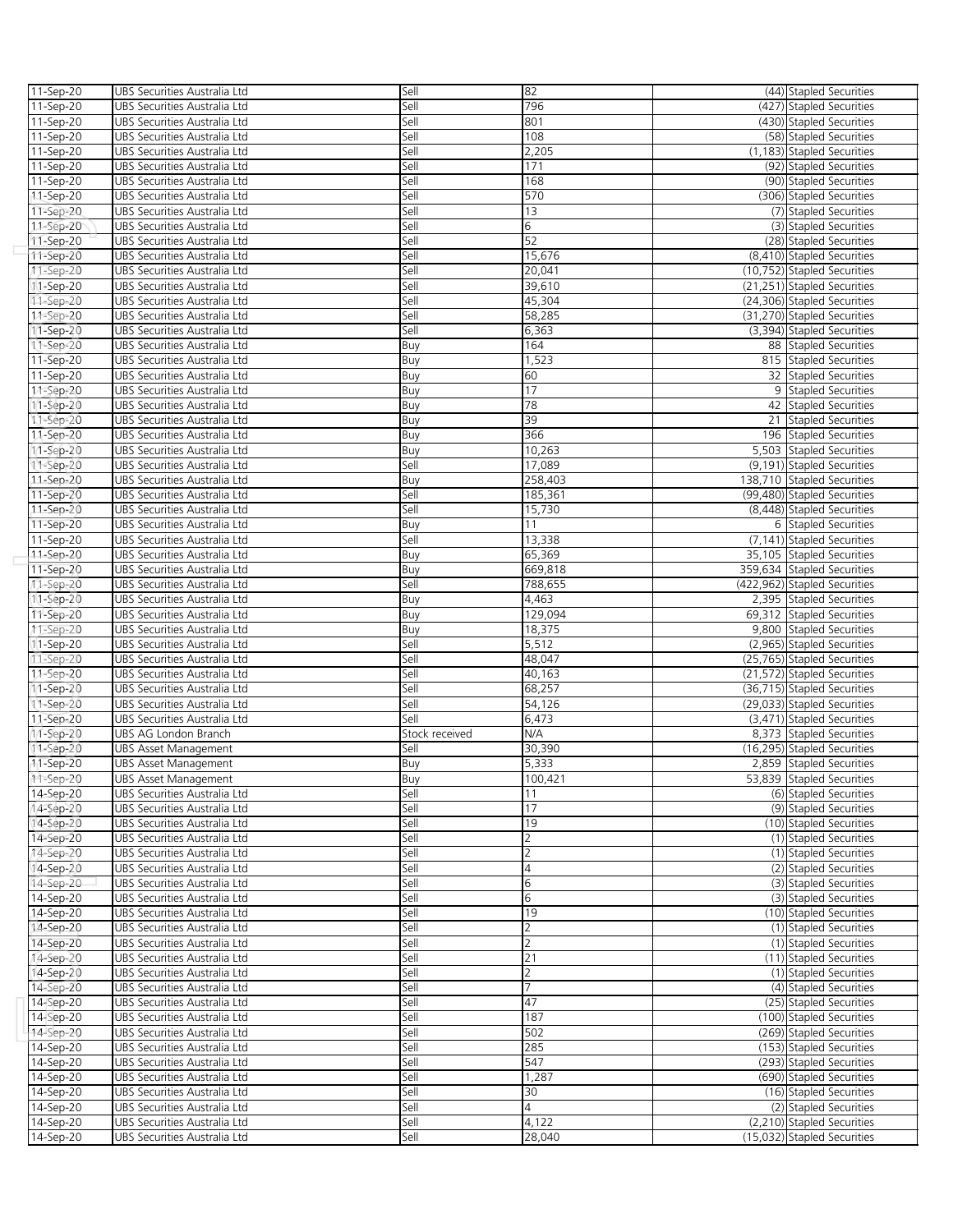| 14-Sep-20 | UBS Securities Australia Ltd | Sell | 52,749         | (28,278) Stapled Securities  |
|-----------|------------------------------|------|----------------|------------------------------|
| 14-Sep-20 | UBS Securities Australia Ltd | Sell | 6,656          | (3,568) Stapled Securities   |
| 14-Sep-20 | UBS Securities Australia Ltd | Buy  | 2              | 1 Stapled Securities         |
| 14-Sep-20 | UBS Securities Australia Ltd | Buy  | 9              | 5 Stapled Securities         |
| 14-Sep-20 | UBS Securities Australia Ltd | Buy  | 6              | 3 Stapled Securities         |
| 14-Sep-20 | UBS Securities Australia Ltd | Buy  | 52             | 28 Stapled Securities        |
| 14-Sep-20 | UBS Securities Australia Ltd | Buy  | 39             | 21 Stapled Securities        |
| 14-Sep-20 | UBS Securities Australia Ltd | Buy  | 9              | 5 Stapled Securities         |
|           |                              |      | 95             | 51 Stapled Securities        |
| 14-Sep-20 | UBS Securities Australia Ltd | Buy  |                |                              |
| 14-Sep-20 | UBS Securities Australia Ltd | Buy  | 24,996         | 13,402 Stapled Securities    |
| 14-Sep-20 | UBS Securities Australia Ltd | Buy  | 3,247          | 1,741 Stapled Securities     |
| 14-Sep-20 | UBS Securities Australia Ltd | Sell | 404,463        | (216,198) Stapled Securities |
| 14-Sep-20 | UBS Securities Australia Ltd | Buy  | 549,341        | 294,711 Stapled Securities   |
| 14-Sep-20 | UBS Securities Australia Ltd | Buy  | 193            | 103 Stapled Securities       |
| 14-Sep-20 | UBS Securities Australia Ltd | Sell | 18,088         | (9,665) Stapled Securities   |
| 14-Sep-20 | UBS Securities Australia Ltd | Sell | 76,497         | (41,035) Stapled Securities  |
| 14-Sep-20 | UBS Securities Australia Ltd | Buy  | 62,950         | 33,692 Stapled Securities    |
| 14-Sep-20 | UBS Securities Australia Ltd | Sell | 831,263        | (445,097) Stapled Securities |
| 14-Sep-20 | UBS Securities Australia Ltd | Buy  | 828,281        | 443,643 Stapled Securities   |
| 14-Sep-20 | UBS Securities Australia Ltd | Sell | 32,116         | (17,189) Stapled Securities  |
| 14-Sep-20 | UBS Securities Australia Ltd | Sell | 870            | (465) Stapled Securities     |
| 14-Sep-20 | UBS Securities Australia Ltd | Sell | 40,791         | (21,753) Stapled Securities  |
| 14-Sep-20 | UBS Securities Australia Ltd | Sell | 38,113         | (20,428) Stapled Securities  |
| 14-Sep-20 | UBS Securities Australia Ltd | Sell | 26,780         | (14,320) Stapled Securities  |
| 14-Sep-20 | UBS Securities Australia Ltd | Sell | 9,368          | (5,018) Stapled Securities   |
| 14-Sep-20 | UBS Securities Australia Ltd | Sell | 54,635         | (29,323) Stapled Securities  |
| 14-Sep-20 | <b>UBS Asset Management</b>  | Buy  | 183,625        | 98,429 Stapled Securities    |
| 14-Sep-20 | UBS AG, London Branch        | Buy  | 0              | 25,728 Stapled Securities    |
| 14-Sep-20 | UBS AG, London Branch        | Sell | $\circ$        | (2,492) Stapled Securities   |
| 14-Sep-20 | UBS AG, London Branch        | Sell | 43,444         | (23,236) Stapled Securities  |
| 15-Sep-20 | UBS Securities Australia Ltd | Buy  | 16,138         | 8,652 Stapled Securities     |
| 15-Sep-20 | UBS Securities Australia Ltd | Sell | 8              | (4) Stapled Securities       |
| 15-Sep-20 | UBS Securities Australia Ltd | Sell | 12             | (6) Stapled Securities       |
| 15-Sep-20 | UBS Securities Australia Ltd | Sell | 19             | (10) Stapled Securities      |
| 15-Sep-20 | UBS Securities Australia Ltd | Sell | 2              | (1) Stapled Securities       |
| 15-Sep-20 | UBS Securities Australia Ltd | Sell | 2              | (1) Stapled Securities       |
| 15-Sep-20 | UBS Securities Australia Ltd | Sell | $\overline{2}$ | (1) Stapled Securities       |
| 15-Sep-20 | UBS Securities Australia Ltd | Sell | 44             | (23) Stapled Securities      |
| 15-Sep-20 | UBS Securities Australia Ltd | Sell | $\overline{2}$ | (1) Stapled Securities       |
|           |                              |      | 8              | (4) Stapled Securities       |
| 15-Sep-20 | UBS Securities Australia Ltd | Sell | 35             |                              |
| 15-Sep-20 | UBS Securities Australia Ltd | Sell |                | (18) Stapled Securities      |
| 15-Sep-20 | UBS Securities Australia Ltd | Sell | 167            | (87) Stapled Securities      |
| 15-Sep-20 | UBS Securities Australia Ltd | Sell | 365            | (190) Stapled Securities     |
| 15-Sep-20 | UBS Securities Australia Ltd | Sell | 2,625          | (1,367) Stapled Securities   |
| 15-Sep-20 | UBS Securities Australia Ltd | Sell | 3,752          | (1,954) Stapled Securities   |
| 15-Sep-20 | UBS Securities Australia Ltd | Sell | 12,766         | (6,649) Stapled Securities   |
| 15-Sep-20 | UBS Securities Australia Ltd | Sell | 1.549          | (807) Stapled Securities     |
| 15-Sep-20 | UBS Securities Australia Ltd | Sell | 1,609          | (838) Stapled Securities     |
| 15-Sep-20 | UBS Securities Australia Ltd | Sell | 4,072          | (2,121) Stapled Securities   |
| 15-Sep-20 | UBS Securities Australia Ltd | Sell | 7,881          | (4.105) Stapled Securities   |
| 15-Sep-20 | UBS Securities Australia Ltd | Sell | 8,263          | (4,304) Stapled Securities   |
| 15-Sep-20 | UBS Securities Australia Ltd | Sell | 98             | (52) Stapled Securities      |
| 15-Sep-20 | UBS Securities Australia Ltd | Sell | 543            | (289) Stapled Securities     |
| 15-Sep-20 | UBS Securities Australia Ltd | Sell | 881            | (469) Stapled Securities     |
| 15-Sep-20 | UBS Securities Australia Ltd | Sell | 1,702          | (906) Stapled Securities     |
| 15-Sep-20 | UBS Securities Australia Ltd | Sell | 817            | (435) Stapled Securities     |
| 15-Sep-20 | UBS Securities Australia Ltd | Sell | $\overline{2}$ | (1) Stapled Securities       |
| 15-Sep-20 | UBS Securities Australia Ltd | Sell | 17             | (9) Stapled Securities       |
| 15-Sep-20 | UBS Securities Australia Ltd | Sell | 47             | (25) Stapled Securities      |
| 15-Sep-20 | UBS Securities Australia Ltd | Sell | 150            | (80) Stapled Securities      |
| 15-Sep-20 | UBS Securities Australia Ltd | Sell | 17             | (9) Stapled Securities       |
| 15-Sep-20 | UBS Securities Australia Ltd | Sell | 4              | (2) Stapled Securities       |
| 15-Sep-20 | UBS Securities Australia Ltd | Sell | 6              | (3) Stapled Securities       |
| 15-Sep-20 | UBS Securities Australia Ltd | Sell | 203            | (108) Stapled Securities     |
| 15-Sep-20 | UBS Securities Australia Ltd | Sell | 81             | (43) Stapled Securities      |
| 15-Sep-20 | UBS Securities Australia Ltd | Sell | 1,216          | (647) Stapled Securities     |
| 15-Sep-20 | UBS Securities Australia Ltd | Sell | 235            | (125) Stapled Securities     |
| 15-Sep-20 | UBS Securities Australia Ltd | Sell | 28             | (15) Stapled Securities      |
| 15-Sep-20 | UBS Securities Australia Ltd | Sell | 6              | (3) Stapled Securities       |
| 15-Sep-20 | UBS Securities Australia Ltd | Sell | 665            | (354) Stapled Securities     |
| 15-Sep-20 | UBS Securities Australia Ltd | Sell | 201            | (107) Stapled Securities     |
|           |                              |      |                |                              |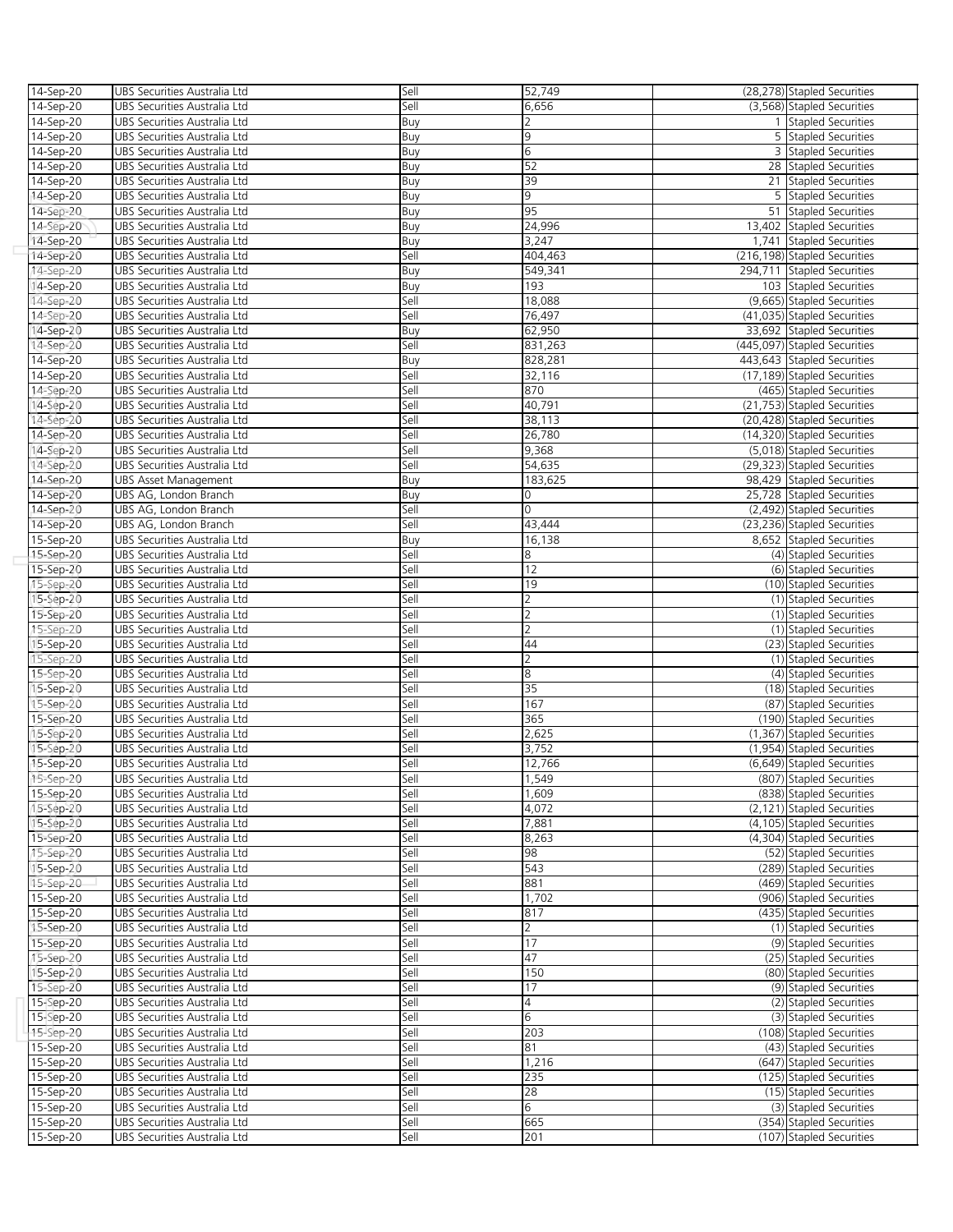| 15-Sep-20 | UBS Securities Australia Ltd | Sell           | 70             | (37) Stapled Securities      |
|-----------|------------------------------|----------------|----------------|------------------------------|
| 15-Sep-20 | UBS Securities Australia Ltd | Sell           | 6              | (3) Stapled Securities       |
| 15-Sep-20 | UBS Securities Australia Ltd | Sell           | 177            | (94) Stapled Securities      |
|           |                              |                | 32             |                              |
| 15-Sep-20 | UBS Securities Australia Ltd | Sell           |                | (17) Stapled Securities      |
| 15-Sep-20 | UBS Securities Australia Ltd | Sell           | 349            | (186) Stapled Securities     |
| 15-Sep-20 | UBS Securities Australia Ltd | Sell           | 167            | (89) Stapled Securities      |
| 15-Sep-20 | UBS Securities Australia Ltd | Sell           | 808            | (430) Stapled Securities     |
| 15-Sep-20 | UBS Securities Australia Ltd | Sell           | 186            | (99) Stapled Securities      |
| 15-Sep-20 | UBS Securities Australia Ltd | Sell           | 319            | (170) Stapled Securities     |
| 15-Sep-20 | UBS Securities Australia Ltd | Buy            | 394            | 206 Stapled Securities       |
| 15-Sep-20 | UBS Securities Australia Ltd | Buy            | 128            | 67 Stapled Securities        |
|           |                              |                |                |                              |
| 15-Sep-20 | UBS Securities Australia Ltd | Buy            | 275            | 144 Stapled Securities       |
| 15-Sep-20 | UBS Securities Australia Ltd | Buy            | $\overline{2}$ | 1 Stapled Securities         |
| 15-Sep-20 | UBS Securities Australia Ltd | Buy            | 34             | 18 Stapled Securities        |
| 15-Sep-20 | UBS Securities Australia Ltd | Buy            | 136            | 71 Stapled Securities        |
| 15-Sep-20 | UBS Securities Australia Ltd | Buy            | 6              | 3 Stapled Securities         |
| 15-Sep-20 | UBS Securities Australia Ltd | Buy            | 576            | 301 Stapled Securities       |
| 15-Sep-20 | UBS Securities Australia Ltd | Buy            | 241            | 126 Stapled Securities       |
| 15-Sep-20 | UBS Securities Australia Ltd | Buy            | 273            | 143 Stapled Securities       |
| 15-Sep-20 | UBS Securities Australia Ltd | Buy            | 767            | 401 Stapled Securities       |
|           |                              |                |                |                              |
| 15-Sep-20 | UBS Securities Australia Ltd | Buy            | 275            | 144 Stapled Securities       |
| 15-Sep-20 | UBS Securities Australia Ltd | Buy            | 363            | 190 Stapled Securities       |
| 15-Sep-20 | UBS Securities Australia Ltd | Buy            | 40             | 21 Stapled Securities        |
| 15-Sep-20 | UBS Securities Australia Ltd | Buy            | 342            | 179 Stapled Securities       |
| 15-Sep-20 | UBS Securities Australia Ltd | Sell           | 26,310         | (13,703) Stapled Securities  |
| 15-Sep-20 | UBS Securities Australia Ltd | Sell           | 43,997         | (22,915) Stapled Securities  |
| 15-Sep-20 | UBS Securities Australia Ltd | Sell           | 44,552         | (23,204) Stapled Securities  |
| 15-Sep-20 | UBS Securities Australia Ltd | Sell           | 415,409        | (218,005) Stapled Securities |
|           |                              | Sell           |                |                              |
| 15-Sep-20 | UBS Securities Australia Ltd |                | 94,699         | (49,325) Stapled Securities  |
| 15-Sep-20 | UBS Securities Australia Ltd | Buy            | 277,343        | 145,442 Stapled Securities   |
| 15-Sep-20 | UBS Securities Australia Ltd | Sell           | 16,432         | (8,581) Stapled Securities   |
| 15-Sep-20 | UBS Securities Australia Ltd | Sell           | 46,630         | (24,456) Stapled Securities  |
| 15-Sep-20 | UBS Securities Australia Ltd | Buy            | 102,461        | 53,538 Stapled Securities    |
| 15-Sep-20 | UBS Securities Australia Ltd | Sell           | 893,892        | (468,718) Stapled Securities |
| 15-Sep-20 | UBS Securities Australia Ltd | Buy            | 747,186        | 391,730 Stapled Securities   |
| 15-Sep-20 | UBS Securities Australia Ltd | Sell           | 19,562         | (10,229) Stapled Securities  |
| 15-Sep-20 | UBS Securities Australia Ltd | Buy            | 17,806         | 9,339 Stapled Securities     |
| 15-Sep-20 | UBS Securities Australia Ltd | Sell           | 26,186         | (13,751) Stapled Securities  |
| 15-Sep-20 | UBS Securities Australia Ltd | Sell           | 9,716          | (5,182) Stapled Securities   |
| 15-Sep-20 | UBS Securities Australia Ltd | Buy            | 9,954          | 5,182 Stapled Securities     |
|           | UBS Securities Australia Ltd |                | 18,933         |                              |
| 15-Sep-20 |                              | Buy            |                | 9,861 Stapled Securities     |
| 15-Sep-20 | UBS Securities Australia Ltd | Buy            | 12,113         | 6,300 Stapled Securities     |
| 15-Sep-20 | UBS Securities Australia Ltd | Sell           | 26,632         | (13,850) Stapled Securities  |
| 15-Sep-20 | UBS Securities Australia Ltd | Sell           | 4,354          | (2,284) Stapled Securities   |
| 15-Sep-20 | UBS Securities Australia Ltd | Sell           | 83,114         | (43,228) Stapled Securities  |
| 15-Sep-20 | UBS Securities Australia Ltd | Sell           | 28.709         | (14,955) Stapled Securities  |
| 15-Sep-20 | UBS Securities Australia Ltd | Sell           | 16,317         | (8.475) Stapled Securities   |
| 15-Sep-20 | UBS AG London Branch         | Stock received | N/A            | 108,645 Stapled Securities   |
| 16-Sep-20 | UBS Securities Australia Ltd | Sell           |                | (1) Stapled Securities       |
| 16-Sep-20 | UBS Securities Australia Ltd | Sell           | 6              | (3) Stapled Securities       |
| 16-Sep-20 | UBS Securities Australia Ltd | Sell           | 17             | (9) Stapled Securities       |
|           |                              |                |                |                              |
| 16-Sep-20 | UBS Securities Australia Ltd | Sell           | 6              | (3) Stapled Securities       |
| 16-Sep-20 | UBS Securities Australia Ltd | Sell           | 140            | (73) Stapled Securities      |
| 16-Sep-20 | UBS Securities Australia Ltd | Sell           | 536            | (279) Stapled Securities     |
| 16-Sep-20 | UBS Securities Australia Ltd | Sell           | 52             | (27) Stapled Securities      |
| 16-Sep-20 | UBS Securities Australia Ltd | Sell           | 380            | (198) Stapled Securities     |
| 16-Sep-20 | UBS Securities Australia Ltd | Sell           | 1,776          | (925) Stapled Securities     |
| 16-Sep-20 | UBS Securities Australia Ltd | Buy            | 33             | 17 Stapled Securities        |
| 16-Sep-20 | UBS Securities Australia Ltd | Buy            | 11,833         | 6,131 Stapled Securities     |
| 16-Sep-20 | UBS Securities Australia Ltd | Buy            | 24,723         | 12,810 Stapled Securities    |
| 16-Sep-20 | UBS Securities Australia Ltd | Buy            | 5,178          | 2,683 Stapled Securities     |
| 16-Sep-20 | UBS Securities Australia Ltd | Sell           | 43,605         | (22,348) Stapled Securities  |
| 16-Sep-20 |                              |                | 758,343        |                              |
|           | UBS Securities Australia Ltd | Buy            |                | 390,355 Stapled Securities   |
| 16-Sep-20 | UBS Securities Australia Ltd | Sell           | 339,731        | (175,508) Stapled Securities |
| 16-Sep-20 | UBS Securities Australia Ltd | Sell           | 14,948         | (7,702) Stapled Securities   |
| 16-Sep-20 | UBS Securities Australia Ltd | Sell           | 106,383        | (54,550) Stapled Securities  |
| 16-Sep-20 | UBS Securities Australia Ltd | Buy            | 157,007        | 80,819 Stapled Securities    |
| 16-Sep-20 | UBS Securities Australia Ltd | Sell           | 6,619          | (3,419) Stapled Securities   |
| 16-Sep-20 | UBS Securities Australia Ltd | Sell           | 1,060,906      | (545,958) Stapled Securities |
| 16-Sep-20 | UBS Securities Australia Ltd | Buy            | 935,001        | 481,438 Stapled Securities   |
| 16-Sep-20 | UBS Securities Australia Ltd | Buy            | 17,584         | 9,028 Stapled Securities     |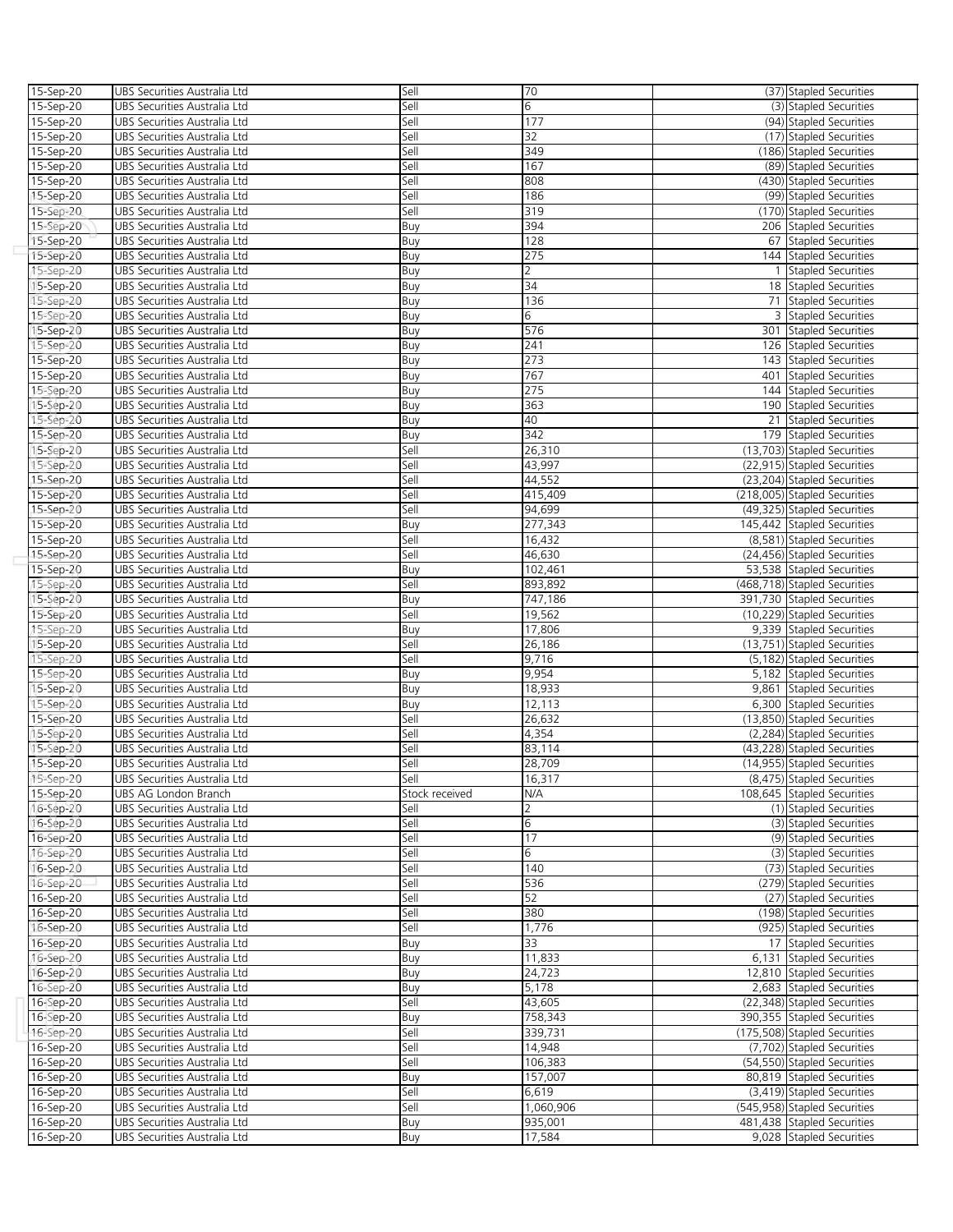| 16-Sep-20     | UBS Securities Australia Ltd                                 | Sell           | 92       | (47) Stapled Securities      |
|---------------|--------------------------------------------------------------|----------------|----------|------------------------------|
| 16-Sep-20     | UBS Securities Australia Ltd                                 | Buy            | 10,158   | 5,221 Stapled Securities     |
| $16 - Sep-20$ | UBS Securities Australia Ltd                                 | Sell           | 26,676   | (13,751) Stapled Securities  |
| 16-Sep-20     | UBS Securities Australia Ltd                                 | Buy            | 8,094    | 4,172 Stapled Securities     |
| 16-Sep-20     | UBS Securities Australia Ltd                                 | Sell           | 45,387   | (23,388) Stapled Securities  |
| 16-Sep-20     | UBS Securities Australia Ltd                                 | Sell           | 25,853   | (13,398) Stapled Securities  |
| 16-Sep-20     | UBS Securities Australia Ltd                                 | Sell           | 77,473   | (39,914) Stapled Securities  |
| 16-Sep-20     | UBS Securities Australia Ltd                                 | Sell           | 16,397   | (8,443) Stapled Securities   |
|               |                                                              | Sell           | 134,206  | (69,375) Stapled Securities  |
| 16-Sep-20     | UBS Securities Australia Ltd                                 |                |          |                              |
| 16-Sep-20     | UBS Securities Australia Ltd                                 | Sell           | 4,650    | (2,392) Stapled Securities   |
| 16-Sep-20     | UBS Securities Australia Ltd                                 | Buy            | 345      | 179 Stapled Securities       |
| 16-Sep-20     | UBS Securities Australia Ltd                                 | Sell           | 16,233   | (8,412) Stapled Securities   |
| 16-Sep-20     | UBS AG London Branch                                         | Stock received | N/A      | 400,872 Stapled Securities   |
| 16-Sep-20     | UBS AG, London Branch                                        | Buy            | $\Omega$ | 10,006 Stapled Securities    |
| 16-Sep-20     | UBS AG, London Branch                                        | Sell           | 19,364   | (10,006) Stapled Securities  |
| 17-Sep-20     | UBS Securities Australia Ltd                                 | Buy            | 1,028    | 538 Stapled Securities       |
| 17-Sep-20     | UBS Securities Australia Ltd                                 | Buy            | 1,028    | 538 Stapled Securities       |
| 17-Sep-20     | UBS Securities Australia Ltd                                 | Buy            | 3,411    | 1,786 Stapled Securities     |
| 17-Sep-20     | UBS Securities Australia Ltd                                 | Buy            | 19,568   | 10,245 Stapled Securities    |
| 17-Sep-20     | UBS Securities Australia Ltd                                 | Buy            | 21,329   | 11,167 Stapled Securities    |
| 17-Sep-20     | UBS Securities Australia Ltd                                 | Buy            | 22,169   | 11,607 Stapled Securities    |
| 17-Sep-20     | UBS Securities Australia Ltd                                 | Buy            | 39,207   | 20,527 Stapled Securities    |
| 17-Sep-20     | UBS Securities Australia Ltd                                 | Buy            | 61,378   | 32,135 Stapled Securities    |
| 17-Sep-20     | UBS Securities Australia Ltd                                 | Buy            | 102,288  | 53,554 Stapled Securities    |
| 17-Sep-20     | UBS Securities Australia Ltd                                 | Buy            | 117,431  | 61,482 Stapled Securities    |
| 17-Sep-20     | UBS Securities Australia Ltd                                 | Sell           | 7,804    | (4,086) Stapled Securities   |
| 17-Sep-20     | UBS Securities Australia Ltd                                 | Sell           | 19,561   | (10,245) Stapled Securities  |
| 17-Sep-20     | UBS Securities Australia Ltd                                 | Sell           | 68,383   | (35,815) Stapled Securities  |
|               |                                                              |                | 289,653  | (151,704) Stapled Securities |
| 17-Sep-20     | UBS Securities Australia Ltd                                 | Sell           |          |                              |
| 17-Sep-20     | UBS Securities Australia Ltd                                 | Sell           | 164      | (86) Stapled Securities      |
| 17-Sep-20     | UBS Securities Australia Ltd                                 | Sell           | 231      | (121) Stapled Securities     |
| 17-Sep-20     | UBS Securities Australia Ltd                                 | Sell           | 90       | (47) Stapled Securities      |
| 17-Sep-20     | UBS Securities Australia Ltd                                 | Sell           | 122      | (64) Stapled Securities      |
| 17-Sep-20     | UBS Securities Australia Ltd                                 | Sell           | 204      | (107) Stapled Securities     |
| 17-Sep-20     | UBS Securities Australia Ltd                                 | Sell           | 384      | (201) Stapled Securities     |
| 17-Sep-20     | UBS Securities Australia Ltd                                 | Sell           | 252      | (132) Stapled Securities     |
| 17-Sep-20     | UBS Securities Australia Ltd                                 | Sell           | 321      | (168) Stapled Securities     |
| 17-Sep-20     | UBS Securities Australia Ltd                                 | Sell           | 193      | (101) Stapled Securities     |
| 17-Sep-20     | UBS Securities Australia Ltd                                 | Sell           | 59       | (31) Stapled Securities      |
| 17-Sep-20     | UBS Securities Australia Ltd                                 | Sell           | 279      | (146) Stapled Securities     |
| 17-Sep-20     | UBS Securities Australia Ltd                                 | Sell           | 19       | (10) Stapled Securities      |
| 17-Sep-20     | UBS Securities Australia Ltd                                 | Sell           | 17,062   | (8,936) Stapled Securities   |
| 17-Sep-20     | UBS Securities Australia Ltd                                 | Buy            | 19       | 10 Stapled Securities        |
| 17-Sep-20     | UBS Securities Australia Ltd                                 | Buy            | 40,898   | 21,582 Stapled Securities    |
| 17-Sep-20     | UBS Securities Australia Ltd                                 | Buy            | 1,501    | 792 Stapled Securities       |
| 17-Sep-20     | UBS Securities Australia Ltd                                 | Buy            | 16,934   | 8,936 Stapled Securities     |
| 17-Sep-20     | UBS Securities Australia Ltd                                 | Buv            | 290,173  | 151,542 Stapled Securities   |
| 17-Sep-20     | UBS Securities Australia Ltd                                 | Sell           | 410,609  | (214,911) Stapled Securities |
|               |                                                              | Sell           | 11,795   | (6,182) Stapled Securities   |
| 17-Sep-20     | UBS Securities Australia Ltd<br>UBS Securities Australia Ltd |                | 55,935   | 29.224 Stapled Securities    |
| 17-Sep-20     |                                                              | Buy            | 100,100  | (52,081) Stapled Securities  |
| 17-Sep-20     | UBS Securities Australia Ltd                                 | Sell           |          |                              |
| 17-Sep-20     | UBS Securities Australia Ltd                                 | Sell           | 1,351    | (700) Stapled Securities     |
| 17-Sep-20     | UBS Securities Australia Ltd                                 | Sell           | 751,742  | (392,657) Stapled Securities |
| 17-Sep-20     | UBS Securities Australia Ltd                                 | Buy            | 965,519  | 504,451 Stapled Securities   |
| 17-Sep-20     | UBS Securities Australia Ltd                                 | Sell           | 49       | (26) Stapled Securities      |
| 17-Sep-20     | UBS Securities Australia Ltd                                 | Sell           | 26,256   | (13,751) Stapled Securities  |
| 17-Sep-20     | UBS Securities Australia Ltd                                 | Buy            | 22,880   | 11,994 Stapled Securities    |
| 17-Sep-20     | UBS Securities Australia Ltd                                 | Sell           | 3,491    | (1,828) Stapled Securities   |
| 17-Sep-20     | UBS Securities Australia Ltd                                 | Sell           | 37,842   | (19,727) Stapled Securities  |
| 17-Sep-20     | UBS Securities Australia Ltd                                 | Sell           | 55,078   | (28,736) Stapled Securities  |
| 17-Sep-20     | UBS Securities Australia Ltd                                 | Sell           | 12,976   | (6,768) Stapled Securities   |
| 17-Sep-20     | UBS Securities Australia Ltd                                 | Sell           | 2,240    | (1,182) Stapled Securities   |
| 17-Sep-20     | UBS AG London Branch                                         | Stock received | N/A      | 86,346 Stapled Securities    |
| 18-Sep-20     | UBS Securities Australia Ltd                                 | Sell           | 13       | (7) Stapled Securities       |
| 18-Sep-20     | UBS Securities Australia Ltd                                 | Sell           | 95       | (51) Stapled Securities      |
| 18-Sep-20     | UBS Securities Australia Ltd                                 | Sell           | 91       | (49) Stapled Securities      |
| 18-Sep-20     | UBS Securities Australia Ltd                                 | Sell           | 52       | (28) Stapled Securities      |
| 18-Sep-20     | UBS Securities Australia Ltd                                 | Sell           | 134      | (72) Stapled Securities      |
| 18-Sep-20     | UBS Securities Australia Ltd                                 | Sell           | 423      | (228) Stapled Securities     |
| 18-Sep-20     | UBS Securities Australia Ltd                                 | Sell           | 579      | (312) Stapled Securities     |
| 18-Sep-20     | UBS Securities Australia Ltd                                 | Sell           | 286      | (154) Stapled Securities     |
|               |                                                              |                |          |                              |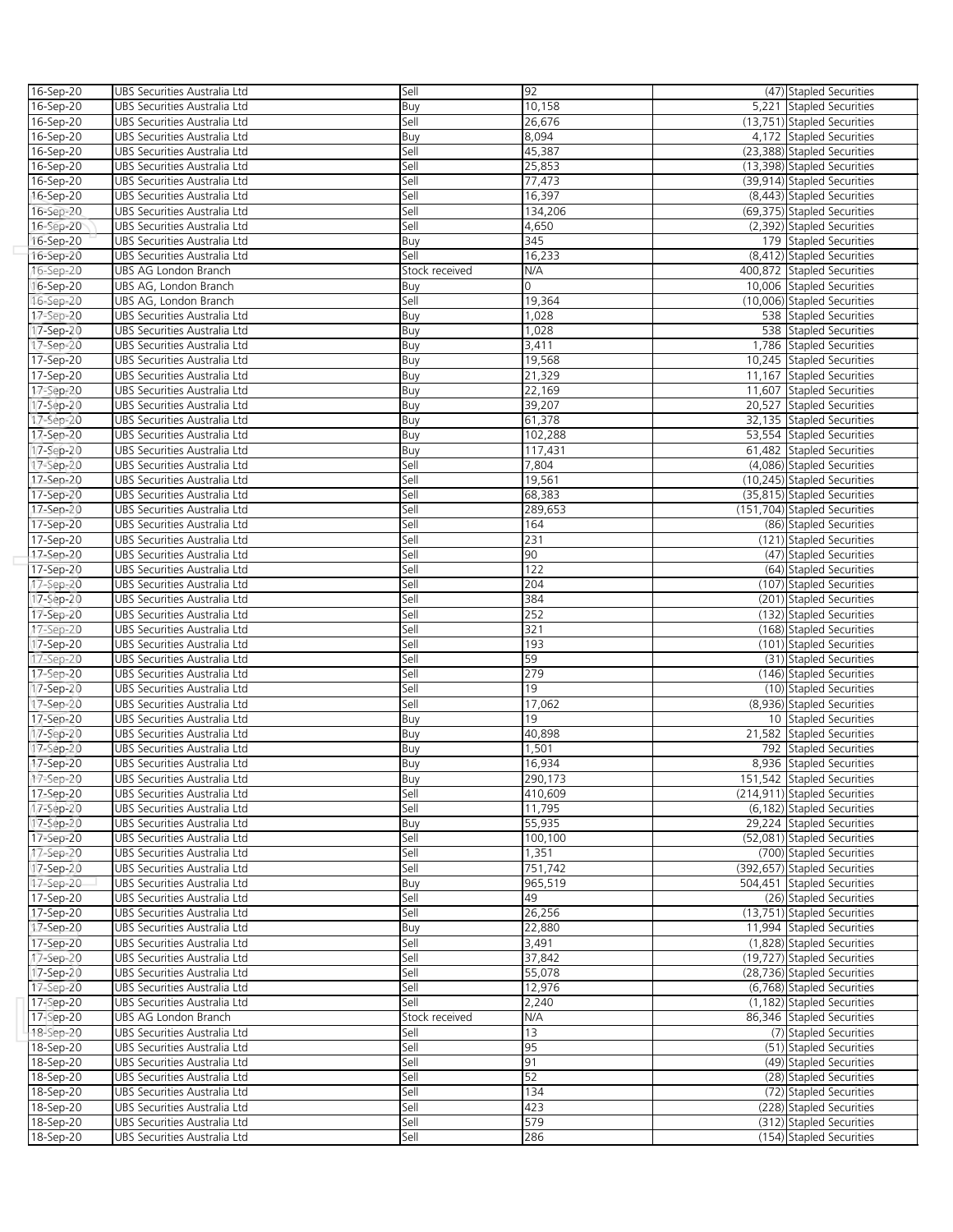| 18-Sep-20 | UBS Securities Australia Ltd | Sell | 219             | (118) Stapled Securities    |
|-----------|------------------------------|------|-----------------|-----------------------------|
| 18-Sep-20 | UBS Securities Australia Ltd | Sell | 330             | (178) Stapled Securities    |
| 18-Sep-20 | UBS Securities Australia Ltd | Sell | 356             | (192) Stapled Securities    |
| 18-Sep-20 | UBS Securities Australia Ltd | Sell | 45              | (24) Stapled Securities     |
| 18-Sep-20 | UBS Securities Australia Ltd | Sell | 467             | (252) Stapled Securities    |
| 18-Sep-20 | UBS Securities Australia Ltd | Sell | 141             | (76) Stapled Securities     |
|           |                              | Sell | 193             |                             |
| 18-Sep-20 | UBS Securities Australia Ltd |      |                 | (104) Stapled Securities    |
| 18-Sep-20 | UBS Securities Australia Ltd | Sell | 228             | (123) Stapled Securities    |
| 18-Sep-20 | UBS Securities Australia Ltd | Sell | 169             | (91) Stapled Securities     |
| 18-Sep-20 | UBS Securities Australia Ltd | Sell | 302             | (163) Stapled Securities    |
| 18-Sep-20 | UBS Securities Australia Ltd | Sell | 85              | (46) Stapled Securities     |
| 18-Sep-20 | UBS Securities Australia Ltd | Sell | 213             | (115) Stapled Securities    |
| 18-Sep-20 | UBS Securities Australia Ltd | Sell | 230             | (124) Stapled Securities    |
| 18-Sep-20 | UBS Securities Australia Ltd | Sell | 416             | (224) Stapled Securities    |
| 18-Sep-20 | UBS Securities Australia Ltd | Sell | 460             | (248) Stapled Securities    |
| 18-Sep-20 | UBS Securities Australia Ltd | Sell | 39              | (21) Stapled Securities     |
| 18-Sep-20 | UBS Securities Australia Ltd | Sell | 126             | (68) Stapled Securities     |
| 18-Sep-20 | UBS Securities Australia Ltd | Sell | 187             | (101) Stapled Securities    |
| 18-Sep-20 | UBS Securities Australia Ltd | Sell | 278             | (150) Stapled Securities    |
| 18-Sep-20 | UBS Securities Australia Ltd | Sell | 111             | (60) Stapled Securities     |
|           | UBS Securities Australia Ltd | Sell | 109             | (59) Stapled Securities     |
| 18-Sep-20 |                              |      |                 |                             |
| 18-Sep-20 | UBS Securities Australia Ltd | Sell | 119             | (64) Stapled Securities     |
| 18-Sep-20 | UBS Securities Australia Ltd | Sell | 124             | (67) Stapled Securities     |
| 18-Sep-20 | UBS Securities Australia Ltd | Sell | 258             | (139) Stapled Securities    |
| 18-Sep-20 | UBS Securities Australia Ltd | Sell | 158             | (85) Stapled Securities     |
| 18-Sep-20 | UBS Securities Australia Ltd | Sell | 275             | (148) Stapled Securities    |
| 18-Sep-20 | UBS Securities Australia Ltd | Sell | 278             | (150) Stapled Securities    |
| 18-Sep-20 | UBS Securities Australia Ltd | Sell | 210             | (113) Stapled Securities    |
| 18-Sep-20 | UBS Securities Australia Ltd | Sell | 80              | (43) Stapled Securities     |
| 18-Sep-20 | UBS Securities Australia Ltd | Sell | 169             | (91) Stapled Securities     |
| 18-Sep-20 | UBS Securities Australia Ltd | Sell | 74              | (40) Stapled Securities     |
| 18-Sep-20 | UBS Securities Australia Ltd | Sell | 67              | (36) Stapled Securities     |
| 18-Sep-20 | UBS Securities Australia Ltd | Sell | 109             | (59) Stapled Securities     |
| 18-Sep-20 | UBS Securities Australia Ltd | Sell | 48              | (26) Stapled Securities     |
| 18-Sep-20 | UBS Securities Australia Ltd | Sell | 91              | (49) Stapled Securities     |
| 18-Sep-20 | UBS Securities Australia Ltd | Sell | 126             | (68) Stapled Securities     |
|           |                              | Sell | 109             |                             |
| 18-Sep-20 | UBS Securities Australia Ltd |      |                 | (59) Stapled Securities     |
| 18-Sep-20 | UBS Securities Australia Ltd | Sell | 217             | (117) Stapled Securities    |
| 18-Sep-20 | UBS Securities Australia Ltd | Sell | 20              | (11) Stapled Securities     |
| 18-Sep-20 | UBS Securities Australia Ltd | Sell | 132             | (71) Stapled Securities     |
| 18-Sep-20 | UBS Securities Australia Ltd | Sell | 12,417          | (6,694) Stapled Securities  |
| 18-Sep-20 | UBS Securities Australia Ltd | Sell | 14,502          | (7,818) Stapled Securities  |
| 18-Sep-20 | UBS Securities Australia Ltd | Sell | 21,594          | (11,641) Stapled Securities |
| 18-Sep-20 | UBS Securities Australia Ltd | Sell | 149,545         | (80,617) Stapled Securities |
| 18-Sep-20 | UBS Securities Australia Ltd | Sell | 172,551         | (93,019) Stapled Securities |
| 18-Sep-20 | UBS Securities Australia Ltd | Buy  | 238             | 127 Stapled Securities      |
| 18-Sep-20 | UBS Securities Australia Ltd | Buy  | 3,323           | 1,774 Stapled Securities    |
| 18-Sep-20 | UBS Securities Australia Ltd | Buy  | 789             | 421 Stapled Securities      |
| 18-Sep-20 | UBS Securities Australia Ltd | Buy  | 2,737           | 1,461 Stapled Securities    |
| 18-Sep-20 | UBS Securities Australia Ltd | Buy  | 925             | 494 Stapled Securities      |
| 18-Sep-20 | UBS Securities Australia Ltd | Buy  | 1,767           | 943 Stapled Securities      |
| 18-Sep-20 | UBS Securities Australia Ltd |      | 2,154           | 1,150 Stapled Securities    |
|           |                              | Buy  |                 |                             |
| 18-Sep-20 | UBS Securities Australia Ltd | Buy  | 746             | 398 Stapled Securities      |
| 18-Sep-20 | UBS Securities Australia Ltd | Buy  | 1,259           | 672 Stapled Securities      |
| 18-Sep-20 | UBS Securities Australia Ltd | Buy  | 809             | 432 Stapled Securities      |
| 18-Sep-20 | UBS Securities Australia Ltd | Buy  | 9               | 5 Stapled Securities        |
| 18-Sep-20 | UBS Securities Australia Ltd | Buy  | 147             | 79 Stapled Securities       |
| 18-Sep-20 | UBS Securities Australia Ltd | Buy  | 164             | 88 Stapled Securities       |
| 18-Sep-20 | UBS Securities Australia Ltd | Buy  | 134             | 72 Stapled Securities       |
| 18-Sep-20 | UBS Securities Australia Ltd | Buy  | 138             | 74 Stapled Securities       |
| 18-Sep-20 | UBS Securities Australia Ltd | Buy  | 67              | 36 Stapled Securities       |
| 18-Sep-20 | UBS Securities Australia Ltd | Buy  | 74              | 40 Stapled Securities       |
| 18-Sep-20 | UBS Securities Australia Ltd | Buy  | 162             | 87 Stapled Securities       |
| 18-Sep-20 | UBS Securities Australia Ltd | Buy  | 298             | 160 Stapled Securities      |
| 18-Sep-20 | UBS Securities Australia Ltd | Buy  | 4               | 2 Stapled Securities        |
| 18-Sep-20 | UBS Securities Australia Ltd | Buy  | 9               | 5 Stapled Securities        |
| 18-Sep-20 | UBS Securities Australia Ltd | Buy  | 9               | 5 Stapled Securities        |
|           |                              |      |                 |                             |
| 18-Sep-20 | UBS Securities Australia Ltd | Buy  | 22              | 12 Stapled Securities       |
| 18-Sep-20 | UBS Securities Australia Ltd | Buy  | $\overline{24}$ | 13 Stapled Securities       |
| 18-Sep-20 | UBS Securities Australia Ltd | Buy  | 35              | 19 Stapled Securities       |
| 18-Sep-20 | UBS Securities Australia Ltd | Buy  | 35              | 19 Stapled Securities       |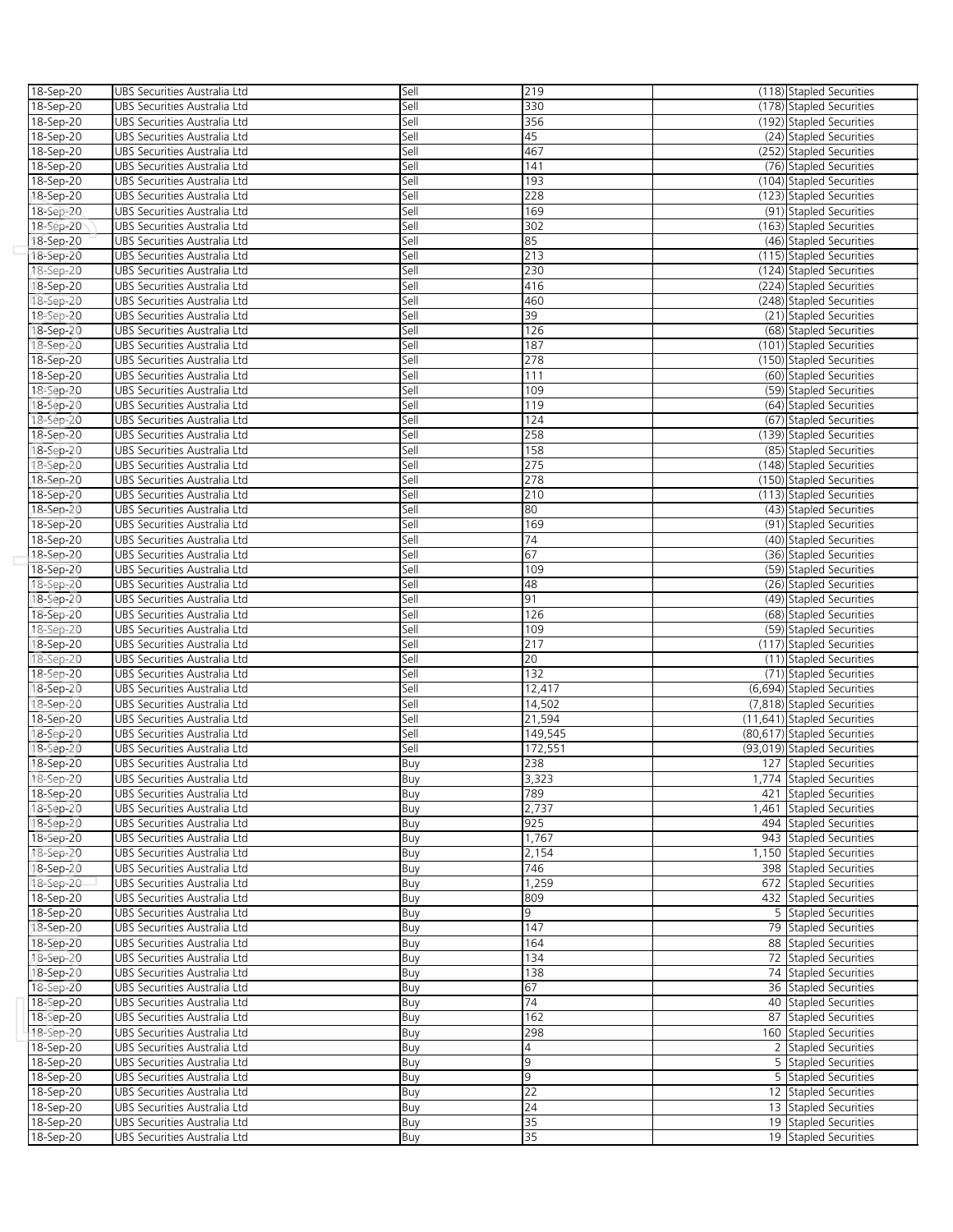| 18-Sep-20 | UBS Securities Australia Ltd | Buy  | 41      | 22 Stapled Securities                                   |
|-----------|------------------------------|------|---------|---------------------------------------------------------|
| 18-Sep-20 | UBS Securities Australia Ltd | Buy  | 84      | 45 Stapled Securities                                   |
| 18-Sep-20 | UBS Securities Australia Ltd | Buy  | 112     | 60 Stapled Securities                                   |
|           |                              |      | 177     |                                                         |
| 18-Sep-20 | UBS Securities Australia Ltd | Buy  |         | 95 Stapled Securities                                   |
| 18-Sep-20 | UBS Securities Australia Ltd | Buy  | 179     | 96 Stapled Securities                                   |
| 18-Sep-20 | UBS Securities Australia Ltd | Buy  | 180     | 97 Stapled Securities                                   |
| 18-Sep-20 | UBS Securities Australia Ltd | Buy  | 195     | 105 Stapled Securities                                  |
| 18-Sep-20 | UBS Securities Australia Ltd | Buy  | 206     | 111 Stapled Securities                                  |
| 18-Sep-20 | UBS Securities Australia Ltd | Buy  | 212     | 114 Stapled Securities                                  |
| 18-Sep-20 | UBS Securities Australia Ltd | Buy  | 212     | 114 Stapled Securities                                  |
| 18-Sep-20 | UBS Securities Australia Ltd | Buy  | 225     | 121 Stapled Securities                                  |
|           |                              |      |         |                                                         |
| 18-Sep-20 | UBS Securities Australia Ltd | Buy  | 231     | 124 Stapled Securities                                  |
| 18-Sep-20 | UBS Securities Australia Ltd | Buy  | 247     | 133 Stapled Securities                                  |
| 18-Sep-20 | UBS Securities Australia Ltd | Buy  | 253     | 136 Stapled Securities                                  |
| 18-Sep-20 | UBS Securities Australia Ltd | Buy  | 253     | 136 Stapled Securities                                  |
| 18-Sep-20 | UBS Securities Australia Ltd | Buy  | 253     | 136 Stapled Securities                                  |
| 18-Sep-20 | UBS Securities Australia Ltd | Buy  | 255     | 137 Stapled Securities                                  |
| 18-Sep-20 | UBS Securities Australia Ltd | Buy  | 266     | 143 Stapled Securities                                  |
| 18-Sep-20 | UBS Securities Australia Ltd | Buy  | 270     | 145 Stapled Securities                                  |
|           |                              |      | 281     |                                                         |
| 18-Sep-20 | UBS Securities Australia Ltd | Buy  |         | 151 Stapled Securities                                  |
| 18-Sep-20 | UBS Securities Australia Ltd | Buy  | 285     | 153 Stapled Securities                                  |
| 18-Sep-20 | UBS Securities Australia Ltd | Buy  | 290     | 156 Stapled Securities                                  |
| 18-Sep-20 | UBS Securities Australia Ltd | Buy  | 301     | 162 Stapled Securities                                  |
| 18-Sep-20 | UBS Securities Australia Ltd | Buy  | 301     | 162 Stapled Securities                                  |
| 18-Sep-20 | UBS Securities Australia Ltd | Buy  | 301     | 162 Stapled Securities                                  |
| 18-Sep-20 | UBS Securities Australia Ltd | Buy  | 329     | 177 Stapled Securities                                  |
| 18-Sep-20 | UBS Securities Australia Ltd | Buy  | 359     | 193 Stapled Securities                                  |
| 18-Sep-20 |                              |      | 359     | 193 Stapled Securities                                  |
|           | UBS Securities Australia Ltd | Buy  |         |                                                         |
| 18-Sep-20 | UBS Securities Australia Ltd | Buy  | 359     | 193 Stapled Securities                                  |
| 18-Sep-20 | UBS Securities Australia Ltd | Buy  | 379     | 204 Stapled Securities                                  |
| 18-Sep-20 | UBS Securities Australia Ltd | Buy  | 405     | 218 Stapled Securities                                  |
| 18-Sep-20 | UBS Securities Australia Ltd | Buy  | 407     | 219 Stapled Securities                                  |
| 18-Sep-20 | UBS Securities Australia Ltd | Buy  | 839     | 451 Stapled Securities                                  |
| 18-Sep-20 | UBS Securities Australia Ltd | Buy  | 1,008   | 542 Stapled Securities                                  |
| 18-Sep-20 | UBS Securities Australia Ltd | Buy  | 1,227   | 660 Stapled Securities                                  |
| 18-Sep-20 | UBS Securities Australia Ltd | Buy  | 1,709   | 919 Stapled Securities                                  |
| 18-Sep-20 | UBS Securities Australia Ltd | Buy  | 1,984   | 1,067 Stapled Securities                                |
| 18-Sep-20 | UBS Securities Australia Ltd | Buy  | 2       | 1 Stapled Securities                                    |
| 18-Sep-20 | UBS Securities Australia Ltd | Buy  | 22,893  | 12,310 Stapled Securities                               |
| 18-Sep-20 | UBS Securities Australia Ltd | Buy  | 42,812  | 23,079 Stapled Securities                               |
|           | UBS Securities Australia Ltd |      | 12,258  |                                                         |
| 18-Sep-20 |                              | Buy  |         | 6,608 Stapled Securities<br>(23,079) Stapled Securities |
| 18-Sep-20 | UBS Securities Australia Ltd | Sell | 42,812  |                                                         |
| 18-Sep-20 | UBS Securities Australia Ltd | Buy  | 119,478 | 64,046 Stapled Securities                               |
| 18-Sep-20 | UBS Securities Australia Ltd | Sell | 148,541 | (79,391) Stapled Securities                             |
| 18-Sep-20 | UBS Securities Australia Ltd | Sell | 18,481  | (9,896) Stapled Securities                              |
| 18-Sep-20 | UBS Securities Australia Ltd | Sell | 141,799 | (76,044) Stapled Securities                             |
| 18-Sep-20 | UBS Securities Australia Ltd | Buy  | 73.683  | 39,470 Stapled Securities                               |
| 18-Sep-20 | UBS Securities Australia Ltd | Sell | 3,701   | (1,974) Stapled Securities                              |
| 18-Sep-20 | UBS Securities Australia Ltd | Buy  | 984,501 | 528,733 Stapled Securities                              |
| 18-Sep-20 | UBS Securities Australia Ltd | Sell | 683,261 | (366,085) Stapled Securities                            |
|           |                              |      |         |                                                         |
| 18-Sep-20 | UBS Securities Australia Ltd | Buy  | 32,613  | 17,532 Stapled Securities                               |
| 18-Sep-20 | UBS Securities Australia Ltd | Buy  | 10,893  | 5,844 Stapled Securities                                |
| 18-Sep-20 | UBS Securities Australia Ltd | Sell | 4,684   | (2,522) Stapled Securities                              |
| 18-Sep-20 | UBS Securities Australia Ltd | Sell | 18,598  | (10,026) Stapled Securities                             |
| 18-Sep-20 | UBS Securities Australia Ltd | Buy  | 65,047  | 35,066 Stapled Securities                               |
| 18-Sep-20 | UBS Securities Australia Ltd | Buy  | 199,516 | 107,556 Stapled Securities                              |
| 18-Sep-20 | UBS Securities Australia Ltd | Sell | 4,360   | (2,344) Stapled Securities                              |
| 18-Sep-20 | UBS Securities Australia Ltd | Buy  | 710,001 | 382,750 Stapled Securities                              |
| 18-Sep-20 | UBS Securities Australia Ltd | Buy  | 22,379  | 12,000 Stapled Securities                               |
| 18-Sep-20 | UBS Securities Australia Ltd | Sell | 62,800  | (33,760) Stapled Securities                             |
| 18-Sep-20 | UBS Securities Australia Ltd | Sell | 107,183 | (57,731) Stapled Securities                             |
|           |                              |      |         |                                                         |
| 18-Sep-20 | UBS Securities Australia Ltd | Sell | 3,068   | (1,652) Stapled Securities                              |
| 18-Sep-20 | UBS Securities Australia Ltd | Sell | 13,295  | (7,111) Stapled Securities                              |
| 18-Sep-20 | UBS Securities Australia Ltd | Sell | 10,826  | (5,819) Stapled Securities                              |
| 18-Sep-20 | UBS Securities Australia Ltd | Buy  | 9,879   | 5,325 Stapled Securities                                |
| 18-Sep-20 | UBS Securities Australia Ltd | Buy  | 16,300  | 8,785 Stapled Securities                                |
| 18-Sep-20 | UBS Asset Management         | Sell | 46,275  | (24,949) Stapled Securities                             |
| 18-Sep-20 | UBS Asset Management         | Sell | 892,155 | (480,999) Stapled Securities                            |
| 18-Sep-20 | <b>UBS Asset Management</b>  | Sell | 24,721  | (13,328) Stapled Securities                             |
| 18-Sep-20 | <b>UBS Asset Management</b>  | Buy  | 386,238 | 208,152 Stapled Securities                              |
| 18-Sep-20 | UBS AG London Branch         | Buy  | 7,229   | 3,897 Stapled Securities                                |
|           |                              |      |         |                                                         |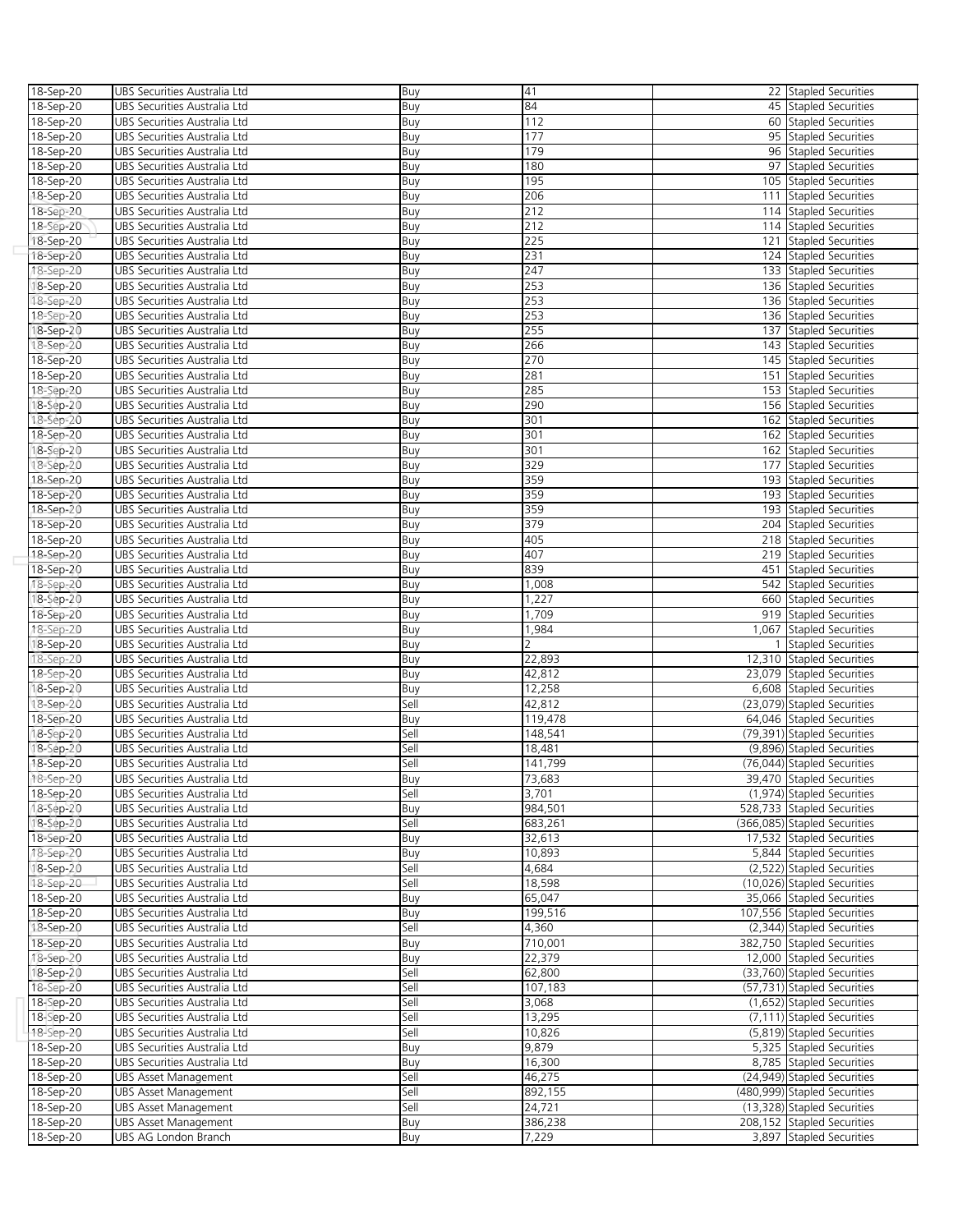| 18-Sep-20              | UBS AG, London Branch                                        | Buy         | 0                | 10,006 Stapled Securities                                |
|------------------------|--------------------------------------------------------------|-------------|------------------|----------------------------------------------------------|
| 18-Sep-20              | UBS AG, London Branch                                        | Buy         | $\circ$          | 3,780 Stapled Securities                                 |
| 18-Sep-20              | UBS AG, London Branch                                        | Buy         | $\Omega$         | 15,095 Stapled Securities                                |
| 18-Sep-20              | UBS AG, London Branch                                        | Sell        | 53,947           | (28,881) Stapled Securities                              |
| 21-Sep-20              | UBS Securities Australia Ltd                                 | Buy         | 28               | 15 Stapled Securities                                    |
| 21-Sep-20              | UBS Securities Australia Ltd                                 | Buy         | 76               | 41 Stapled Securities                                    |
| 21-Sep-20              | UBS Securities Australia Ltd                                 | Buy         | 159              | 86 Stapled Securities                                    |
| 21-Sep-20              | UBS Securities Australia Ltd                                 | Buy         | 239              | 129 Stapled Securities                                   |
|                        |                                                              |             | 270              |                                                          |
| 21-Sep-20              | UBS Securities Australia Ltd                                 | Buy         |                  | 146 Stapled Securities                                   |
| 21-Sep-20              | UBS Securities Australia Ltd                                 | Buy         | 474              | 256 Stapled Securities                                   |
| 21-Sep-20              | UBS Securities Australia Ltd                                 | Buy         | 594              | 321 Stapled Securities                                   |
| 21-Sep-20              | UBS Securities Australia Ltd                                 | Buy         | 313              | 169 Stapled Securities                                   |
| 21-Sep-20              | UBS Securities Australia Ltd                                 | Buy         | 352              | 190 Stapled Securities                                   |
| 21-Sep-20              | UBS Securities Australia Ltd                                 | Buy         | 30               | 16 Stapled Securities                                    |
| 21-Sep-20              | UBS Securities Australia Ltd                                 | Buy         | 68               | 37 Stapled Securities                                    |
| 21-Sep-20              | UBS Securities Australia Ltd                                 | Sell        | 76               | (41) Stapled Securities                                  |
| 21-Sep-20              | UBS Securities Australia Ltd                                 | Sell        | 441              | (238) Stapled Securities                                 |
| 21-Sep-20              | UBS Securities Australia Ltd                                 | Sell        | $\overline{4}$   | (2) Stapled Securities                                   |
| 21-Sep-20              | UBS Securities Australia Ltd                                 | Sell        | 37               | (20) Stapled Securities                                  |
| 21-Sep-20              | UBS Securities Australia Ltd                                 | Sell        | 171,506          | (92,456) Stapled Securities                              |
| 21-Sep-20              | UBS Securities Australia Ltd                                 | Buy         | 720              | 387 Stapled Securities                                   |
| 21-Sep-20              | UBS Securities Australia Ltd                                 | Buy         | 1,940            | 1,043 Stapled Securities                                 |
| 21-Sep-20              | UBS Securities Australia Ltd                                 | Buy         | 5,295            | 2,847 Stapled Securities                                 |
| 21-Sep-20              | UBS Securities Australia Ltd                                 | Buy         | 17,629           | 9,478 Stapled Securities                                 |
| 21-Sep-20              | UBS Securities Australia Ltd                                 | Sell        | 329,570          | (178,784) Stapled Securities                             |
| 21-Sep-20              | UBS Securities Australia Ltd                                 | Buy         | 348,489          | 189,057 Stapled Securities                               |
| 21-Sep-20              | UBS Securities Australia Ltd                                 | Sell        | 52,737           | (28,632) Stapled Securities                              |
| 21-Sep-20              | UBS Securities Australia Ltd                                 | Buy         | 191              | 103 Stapled Securities                                   |
| 21-Sep-20              | UBS Securities Australia Ltd                                 | Buy         | 123,938          | 67,226 Stapled Securities                                |
| 21-Sep-20              | UBS Securities Australia Ltd                                 | Sell        | 42,406           | (22,992) Stapled Securities                              |
| 21-Sep-20              | UBS Securities Australia Ltd                                 | Sell        | 894,270          | (485,041) Stapled Securities                             |
| 21-Sep-20              | UBS Securities Australia Ltd                                 | Buy         | 782,289          | 424,580 Stapled Securities                               |
| 21-Sep-20              | UBS Securities Australia Ltd                                 | Sell        | 130,498          | (70,842) Stapled Securities                              |
| 21-Sep-20              | UBS Securities Australia Ltd                                 | Sell        | 54,319           | (29,470) Stapled Securities                              |
| 21-Sep-20              | UBS Securities Australia Ltd                                 | Sell        | 101,739          | (55,015) Stapled Securities                              |
| 21-Sep-20              | UBS Securities Australia Ltd                                 | Sell        | 290              | (156) Stapled Securities                                 |
| 21-Sep-20              | UBS Securities Australia Ltd                                 | Sell        | 2,278            | (1,236) Stapled Securities                               |
| 21-Sep-20              | UBS Securities Australia Ltd                                 | Sell        | 15,974           | (8,589) Stapled Securities                               |
|                        | UBS Securities Australia Ltd                                 | Buy         | 7                | 4 Stapled Securities                                     |
| 22-Sep-20              |                                                              |             | 7                |                                                          |
| 22-Sep-20              | UBS Securities Australia Ltd                                 | Buy         | 29               | 4 Stapled Securities                                     |
| 2 <b>2-Sep-20</b>      | UBS Securities Australia Ltd                                 | Buy         |                  | 16 Stapled Securities                                    |
| 22-Sep-20              | UBS Securities Australia Ltd                                 | Buy         | 368              | 201 Stapled Securities                                   |
| 22-Sep-20              | UBS Securities Australia Ltd                                 | Buy         | 152              | 83 Stapled Securities                                    |
| 22-Sep-20              | UBS Securities Australia Ltd                                 | Buy         | 1,109            | 605 Stapled Securities                                   |
| 22-Sep-20              | UBS Securities Australia Ltd                                 | Buy         | 205              | 112 Stapled Securities                                   |
| 22-Sep-20              | UBS Securities Australia Ltd                                 | Buy         | 103              | 56 Stapled Securities                                    |
| 22-Sep-20              | UBS Securities Australia Ltd                                 | Buv         | 280              | 153 Stapled Securities                                   |
| 22-Sep-20              | UBS Securities Australia Ltd                                 | Buy         | 383              | 209 Stapled Securities                                   |
| 22-Sep-20              | UBS Securities Australia Ltd                                 | Sell        | 13               | (7) Stapled Securities                                   |
| 22-Sep-20              | UBS Securities Australia Ltd                                 | Sell        | 15               | (8) Stapled Securities                                   |
| 22-Sep-20              | UBS Securities Australia Ltd                                 | Sell        | $\overline{2}$   | (1) Stapled Securities                                   |
| 22-Sep-20              | UBS Securities Australia Ltd                                 | Sell        | 190              | (104) Stapled Securities                                 |
| 22-Sep-20              | UBS Securities Australia Ltd                                 | Sell        | 410              | (224) Stapled Securities                                 |
| 22-Sep-20              | UBS Securities Australia Ltd                                 | Sell        | 4,923            | (2,690) Stapled Securities                               |
| 22-Sep-20              | UBS Securities Australia Ltd                                 | Sell        | 5,384            | (2,942) Stapled Securities                               |
| 22-Sep-20              | UBS Securities Australia Ltd                                 | Sell        | 9,467            | (5,173) Stapled Securities                               |
| 22-Sep-20              | UBS Securities Australia Ltd                                 | Sell        | 14,135           | (7,724) Stapled Securities                               |
| 22-Sep-20              | UBS Securities Australia Ltd                                 | Sell        | 16,924           | (9,248) Stapled Securities                               |
| 22-Sep-20              | UBS Securities Australia Ltd                                 | Sell        | 133,032          | (72,695) Stapled Securities                              |
| 22-Sep-20              | UBS Securities Australia Ltd                                 | Buy         | 156,335          | 84.051 Stapled Securities                                |
| 22-Sep-20              | UBS Securities Australia Ltd                                 | Buy         | 21,779           | 11,901 Stapled Securities                                |
| 22-Sep-20              | UBS Securities Australia Ltd                                 | Buy         | 243,348          | 132,420 Stapled Securities                               |
| 22-Sep-20              | UBS Securities Australia Ltd                                 | Sell        | 318,494          | (173,179) Stapled Securities                             |
| 22-Sep-20              | UBS Securities Australia Ltd                                 | Sell        | 12,992           | (7,039) Stapled Securities                               |
| 22-Sep-20              | UBS Securities Australia Ltd                                 | Sell        | 255,982          | (139,363) Stapled Securities                             |
| 22-Sep-20              | UBS Securities Australia Ltd                                 | Buy         | 157,410          | 85,670 Stapled Securities                                |
| 22-Sep-20              | UBS Securities Australia Ltd                                 | Buy         | 627,620          | 340,783 Stapled Securities                               |
| 22-Sep-20              | UBS Securities Australia Ltd                                 | Sell        | 841,039          | (456,863) Stapled Securities                             |
| 22-Sep-20              | UBS Securities Australia Ltd                                 | Buy         | 22               | 12 Stapled Securities                                    |
|                        |                                                              |             |                  |                                                          |
|                        |                                                              |             |                  |                                                          |
| 22-Sep-20<br>22-Sep-20 | UBS Securities Australia Ltd<br>UBS Securities Australia Ltd | Sell<br>Buy | 434,667<br>4,504 | (237,147) Stapled Securities<br>2,453 Stapled Securities |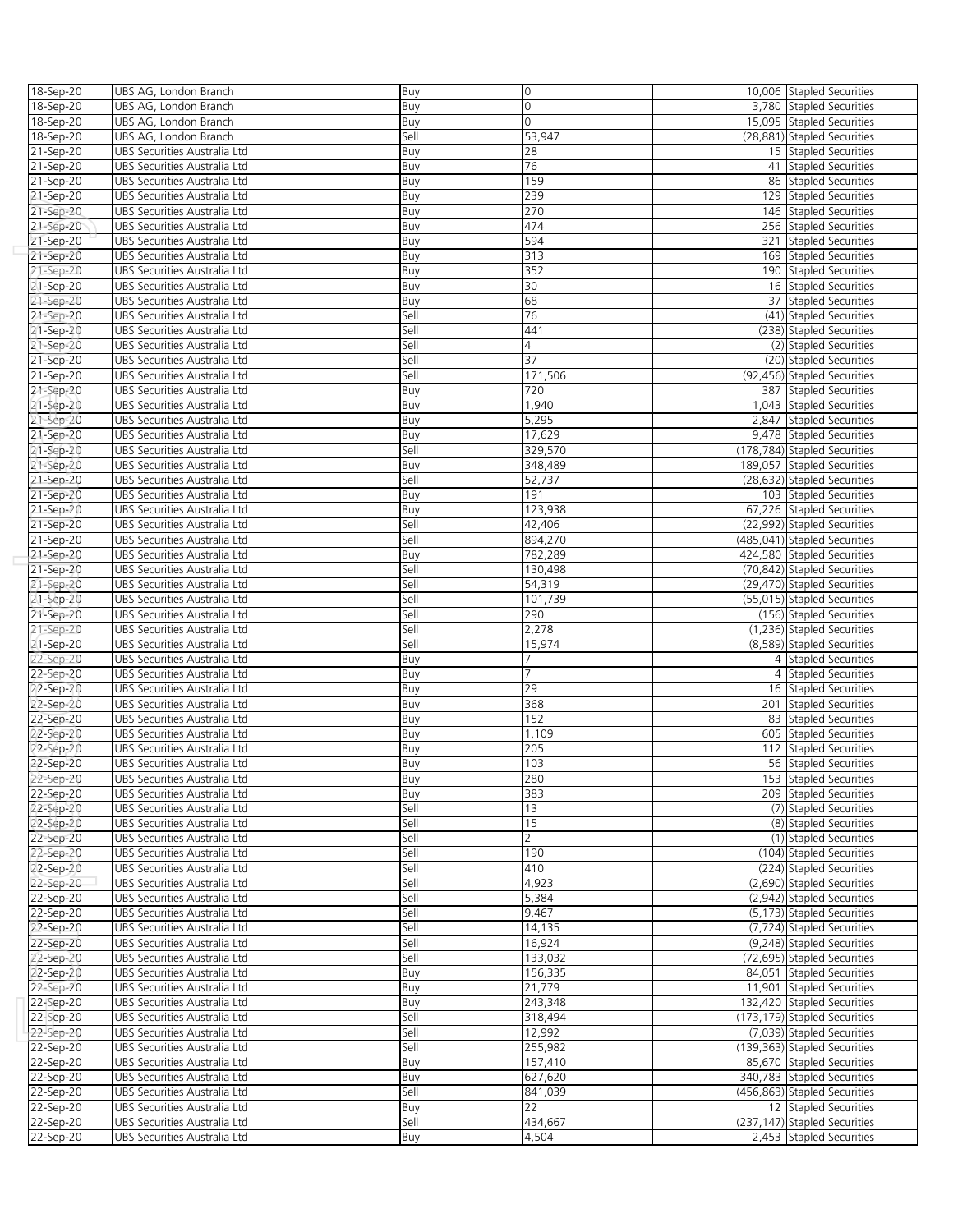| 22-Sep-20         | UBS Securities Australia Ltd | Sell           | 14,532         | (7,864) Stapled Securities   |
|-------------------|------------------------------|----------------|----------------|------------------------------|
| 22-Sep-20         | UBS Securities Australia Ltd | Sell           | 6,228          | (3,365) Stapled Securities   |
| 22-Sep-20         | UBS Securities Australia Ltd | Buy            | 6,636          | 3,626 Stapled Securities     |
| 23-Sep-20         | UBS Securities Australia Ltd | Sell           | 15             | (8) Stapled Securities       |
| 23-Sep-20         | UBS Securities Australia Ltd | Sell           | $\overline{2}$ | (1) Stapled Securities       |
| 23-Sep-20         | UBS Securities Australia Ltd | Sell           | 30             | (16) Stapled Securities      |
| 23-Sep-20         | UBS Securities Australia Ltd | Buy            | 30             | 16 Stapled Securities        |
| 23-Sep-20         | UBS Securities Australia Ltd | Buy            | 71             | 38 Stapled Securities        |
| 23-Sep-20         | UBS Securities Australia Ltd | Buy            | 129            | 69 Stapled Securities        |
| 23-Sep-20         | UBS Securities Australia Ltd | Buy            | 123            | 66 Stapled Securities        |
| 23-Sep-20         | UBS Securities Australia Ltd | Buy            | 17             | 9 Stapled Securities         |
| 23-Sep-20         | UBS Securities Australia Ltd | Buy            | 7              | 4 Stapled Securities         |
|                   |                              |                | 71             | 38 Stapled Securities        |
| 23-Sep-20         | UBS Securities Australia Ltd | Buy            | $\overline{2}$ | 1 Stapled Securities         |
| 23-Sep-20         | UBS Securities Australia Ltd | Buy            | 9              |                              |
| 23-Sep-20         | UBS Securities Australia Ltd | Buy            |                | 5 Stapled Securities         |
| 23-Sep-20         | UBS Securities Australia Ltd | Buy            | 119            | 64 Stapled Securities        |
| 2 <b>3-Sep-20</b> | UBS Securities Australia Ltd | Buy            | 9              | 5 Stapled Securities         |
| 23-Sep-20         | UBS Securities Australia Ltd | Buy            | 9              | 5 Stapled Securities         |
| 23-Sep-20         | UBS Securities Australia Ltd | Buy            | 56             | 30 Stapled Securities        |
| 23-Sep-20         | UBS Securities Australia Ltd | Buy            | 6              | 3 Stapled Securities         |
| 23-Sep-20         | UBS Securities Australia Ltd | Buy            | 26             | 14 Stapled Securities        |
| 23-Sep-20         | UBS Securities Australia Ltd | Buy            | 4,174          | 2,232 Stapled Securities     |
| 23-Sep-20         | UBS Securities Australia Ltd | Buy            | 18,558         | 9,924 Stapled Securities     |
| 23-Sep-20         | UBS Securities Australia Ltd | Buy            | 21,382         | 11,434 Stapled Securities    |
| 23-Sep-20         | UBS Securities Australia Ltd | Buy            | 41,752         | 22.327 Stapled Securities    |
| 23-Sep-20         | UBS Securities Australia Ltd | Buy            | 88,999         | 47,593 Stapled Securities    |
| 23-Sep-20         | UBS Securities Australia Ltd | Buy            | 101,350        | 54,198 Stapled Securities    |
| 23-Sep-20         | UBS Securities Australia Ltd | Sell           | 55,350         | (29,599) Stapled Securities  |
| 23-Sep-20         | UBS Securities Australia Ltd | Sell           | 423,621        | (227,411) Stapled Securities |
| 23-Sep-20         | UBS Securities Australia Ltd | Buy            | 390,399        | 209,689 Stapled Securities   |
| 23-Sep-20         | UBS Securities Australia Ltd | Sell           | 82,952         | (44,300) Stapled Securities  |
| 23-Sep-20         | UBS Securities Australia Ltd | Sell           | 25,915         | (13,935) Stapled Securities  |
| 23-Sep-20         | UBS Securities Australia Ltd | Buy            | 203,823        | 109,547 Stapled Securities   |
| 23-Sep-20         | UBS Securities Australia Ltd | Sell           | 43,776         | (23,397) Stapled Securities  |
| 23-Sep-20         | UBS Securities Australia Ltd | Sell           | 749,142        | (402,267) Stapled Securities |
|                   | UBS Securities Australia Ltd |                | 705,676        | 378,968 Stapled Securities   |
| 23-Sep-20         |                              | Buy            | 928            |                              |
| 23-Sep-20         | UBS Securities Australia Ltd | Sell           |                | (495) Stapled Securities     |
| 23-Sep-20         | UBS Securities Australia Ltd | Sell           | 101,769        | (54,413) Stapled Securities  |
| 23-Sep-20         | UBS Securities Australia Ltd | Sell           | 118,285        | (63,254) Stapled Securities  |
| 23-Sep-20         | UBS Securities Australia Ltd | Buy            | 41,850         | 22,500 Stapled Securities    |
| 2 <b>3-Sep-20</b> | UBS Securities Australia Ltd | Buy            | 18,554         | 9,921 Stapled Securities     |
| 23-Sep-20         | UBS AG London Branch         | Stock received | N/A            | 1,246,828 Stapled Securities |
| 23-Sep-20         | <b>UBS Asset Management</b>  | Sell           | 7,156          | (3,827) Stapled Securities   |
| 23-Sep-20         | <b>UBS Asset Management</b>  | Sell           | 17,165         | (9,180) Stapled Securities   |
| 23-Sep-20         | UBS AG, London Branch        | Buy            | 0              | 1,224 Stapled Securities     |
| 23-Sep-20         | UBS AG, London Branch        | Buy            | 0              | 14,127 Stapled Securities    |
| 23-Sep-20         | UBS AG, London Branch        | Sell           | 2.281          | (1,224) Stapled Securities   |
| 23-Sep-20         | UBS AG, London Branch        | Sell           | 26,417         | (14,127) Stapled Securities  |
| 24-Sep-20         | UBS Securities Australia Ltd | Buy            | 13             | 7 Stapled Securities         |
| 24-Sep-20         | UBS Securities Australia Ltd | Buy            | 22             | 12 Stapled Securities        |
| 24-Sep-20         | UBS Securities Australia Ltd | Buy            | 33             | 18 Stapled Securities        |
| 24-Sep-20         | UBS Securities Australia Ltd | Buy            | 50             | 27 Stapled Securities        |
| 24-Sep-20         | UBS Securities Australia Ltd | Buy            | 55             | 30 Stapled Securities        |
| 24-Sep-20         | UBS Securities Australia Ltd | Buy            | 73             | 40 Stapled Securities        |
| 24-Sep-20         | UBS Securities Australia Ltd | Buy            | 101            | 55 Stapled Securities        |
| 24-Sep-20         | UBS Securities Australia Ltd | Buy            | 147            | 80 Stapled Securities        |
| 24-Sep-20         | UBS Securities Australia Ltd | Buy            | 483            | 263 Stapled Securities       |
| 24-Sep-20         | UBS Securities Australia Ltd | Buy            | 510            | 278 Stapled Securities       |
| 24-Sep-20         | UBS Securities Australia Ltd | Buy            | 523            | 285 Stapled Securities       |
| 24-Sep-20         | UBS Securities Australia Ltd | Buy            | 525            | 286 Stapled Securities       |
| 24-Sep-20         | UBS Securities Australia Ltd | Buy            | 545            | 297 Stapled Securities       |
| 24-Sep-20         | UBS Securities Australia Ltd | Buy            | 664            | 362 Stapled Securities       |
| 24-Sep-20         | UBS Securities Australia Ltd |                | 686            | 374 Stapled Securities       |
|                   |                              | Buy            | 686            | 374 Stapled Securities       |
| 24-Sep-20         | UBS Securities Australia Ltd | Buy            |                |                              |
| 24-Sep-20         | UBS Securities Australia Ltd | Buy            | 714<br>727     | 389 Stapled Securities       |
| 24-Sep-20         | UBS Securities Australia Ltd | Buy            |                | 396 Stapled Securities       |
| 24-Sep-20         | UBS Securities Australia Ltd | Buy            | 881            | 480 Stapled Securities       |
| 24-Sep-20         | UBS Securities Australia Ltd | Buy            | 971            | 529 Stapled Securities       |
| 24-Sep-20         | UBS Securities Australia Ltd | Buy            | 2,933          | 1,598 Stapled Securities     |
| 24-Sep-20         | UBS Securities Australia Ltd | Buy            | 4,018          | 2,189 Stapled Securities     |
| 24-Sep-20         | UBS Securities Australia Ltd | Buy            | 4,980          | 2,713 Stapled Securities     |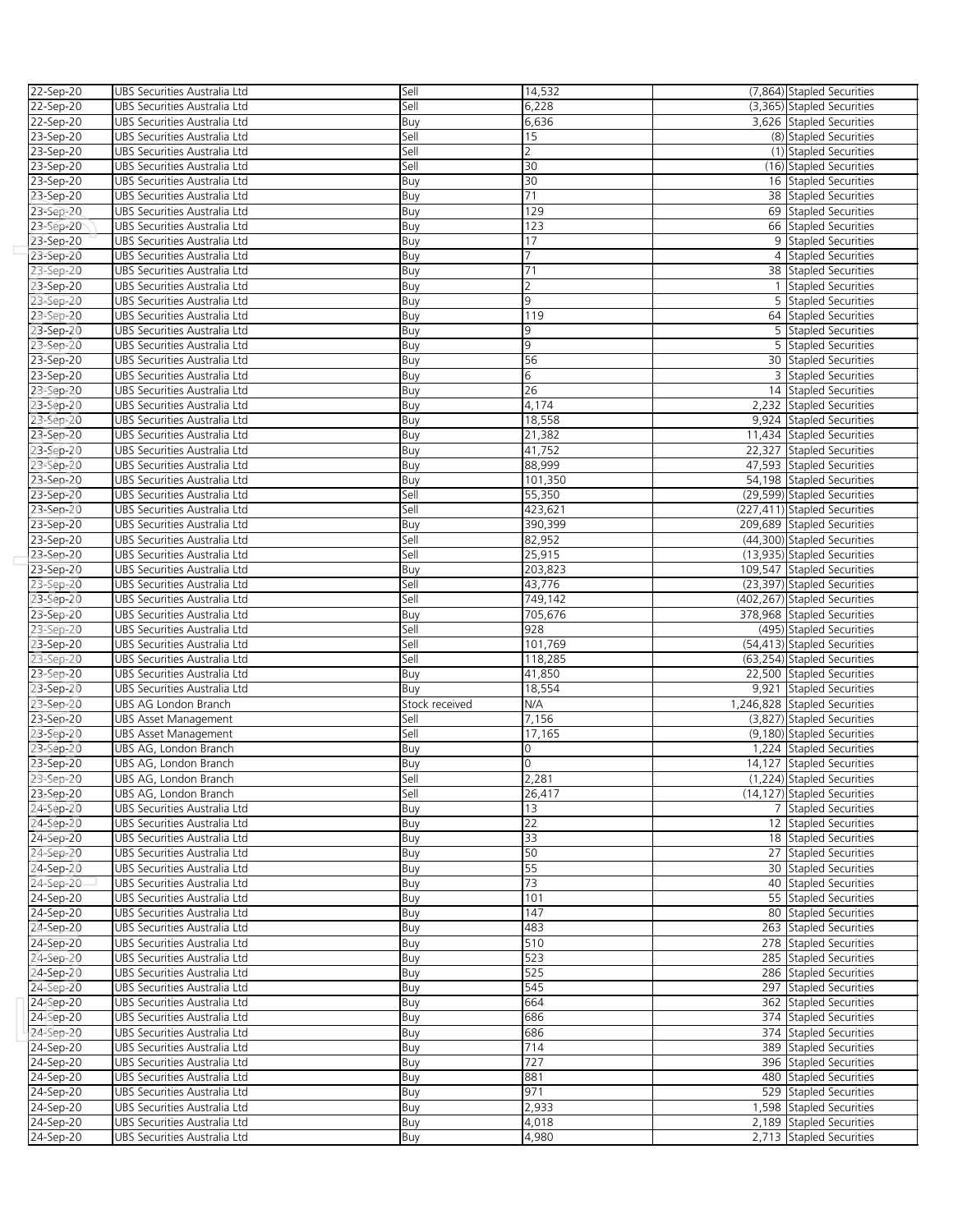| 24-Sep-20         | UBS Securities Australia Ltd | Buy            | 5,909            | 3,219 Stapled Securities                           |
|-------------------|------------------------------|----------------|------------------|----------------------------------------------------|
| 24-Sep-20         | UBS Securities Australia Ltd | Buy            | 7,010            | 3,819 Stapled Securities                           |
|                   |                              |                |                  |                                                    |
| 24-Sep-20         | UBS Securities Australia Ltd | Buy            | 7,173            | 3,908 Stapled Securities                           |
| 24-Sep-20         | UBS Securities Australia Ltd | Buy            | 8,933            | 4,867 Stapled Securities                           |
| 24-Sep-20         | UBS Securities Australia Ltd | Buy            | 233              | 127 Stapled Securities                             |
| 24-Sep-20         | UBS Securities Australia Ltd | Buy            | 809              | 441 Stapled Securities                             |
| 24-Sep-20         | UBS Securities Australia Ltd | Sell           | 13               | (7) Stapled Securities                             |
|                   |                              |                |                  |                                                    |
| 24-Sep-20         | UBS Securities Australia Ltd | Buy            | 278,433          | 151,685 Stapled Securities                         |
| 24-Sep-20         | UBS Securities Australia Ltd | Sell           | 110,309          | (59,892) Stapled Securities                        |
| 24-Sep-20         | UBS Securities Australia Ltd | Sell           | 188,643          | (102,999) Stapled Securities                       |
| 24-Sep-20         | UBS Securities Australia Ltd | Sell           | 2,966            | (1,610) Stapled Securities                         |
| 24-Sep-20         | UBS Securities Australia Ltd | Buy            | 397              | 216 Stapled Securities                             |
|                   |                              |                |                  |                                                    |
| 24-Sep-20         | UBS Securities Australia Ltd | Sell           | 25,892           | (14,077) Stapled Securities                        |
| 24-Sep-20         | UBS Securities Australia Ltd | Buy            | 27,041           | 14,732 Stapled Securities                          |
| 24-Sep-20         | UBS Securities Australia Ltd | Sell           | 50,360           | (27,300) Stapled Securities                        |
| 24-Sep-20         | UBS Securities Australia Ltd | Buy            | 677,661          | 368,695 Stapled Securities                         |
|                   |                              | Sell           | 793,520          | (431,167) Stapled Securities                       |
| 24-Sep-20         | UBS Securities Australia Ltd |                |                  |                                                    |
| 24-Sep-20         | UBS Securities Australia Ltd | Buy            | 24,022           | 13,016 Stapled Securities                          |
| 24-Sep-20         | UBS Securities Australia Ltd | Buy            | 6                | 3 Stapled Securities                               |
| 24-Sep-20         | UBS Securities Australia Ltd | Buy            | 19,963           | 10,829 Stapled Securities                          |
| 24-Sep-20         | UBS Securities Australia Ltd | Sell           | 350,491          | (187,931) Stapled Securities                       |
| 24-Sep-20         | UBS Securities Australia Ltd |                | 25,880           | 14,200 Stapled Securities                          |
|                   |                              | Buy            |                  |                                                    |
| 24-Sep-20         | UBS Securities Australia Ltd | Sell           | 12,407           | (6,713) Stapled Securities                         |
| 24-Sep-20         | UBS Securities Australia Ltd | Sell           | 31,354           | (17,080) Stapled Securities                        |
| 24-Sep-20         | UBS Securities Australia Ltd | Sell           | 42,360           | (23,092) Stapled Securities                        |
| 24-Sep-20         | UBS Securities Australia Ltd | Sell           | 16,431           | (8,976) Stapled Securities                         |
| 24-Sep-20         | UBS Securities Australia Ltd | Sell           | 19,364           | (10,384) Stapled Securities                        |
|                   |                              |                |                  |                                                    |
| 24-Sep-20         | UBS AG London Branch         | Stock received | N/A              | 873,728 Stapled Securities                         |
| 25-Sep-20         | UBS Securities Australia Ltd | Buy            | 13               | 7 Stapled Securities                               |
| 25-Sep-20         | UBS Securities Australia Ltd | Buy            | 86               | 46 Stapled Securities                              |
| 25-Sep-20         | UBS Securities Australia Ltd | Buy            | 26,329           | 14,005 Stapled Securities                          |
| 25-Sep-20         | UBS Securities Australia Ltd | Sell           | 15               | (8) Stapled Securities                             |
|                   |                              |                |                  |                                                    |
| 25-Sep-20         | UBS Securities Australia Ltd | Sell           | 34               | (18) Stapled Securities                            |
| 25-Sep-20         | UBS Securities Australia Ltd | Sell           | $\overline{145}$ | (77) Stapled Securities                            |
| 25-Sep-20         | UBS Securities Australia Ltd | Sell           | 150              | (80) Stapled Securities                            |
| 25-Sep-20         | UBS Securities Australia Ltd | Sell           | 338              | (180) Stapled Securities                           |
| 25-Sep-20         | UBS Securities Australia Ltd | Sell           | 434              | (231) Stapled Securities                           |
|                   |                              |                |                  |                                                    |
| 25-Sep-20         | UBS Securities Australia Ltd | Sell           | 748              | (398) Stapled Securities                           |
| 25-Sep-20         | UBS Securities Australia Ltd | Sell           | 2,382            | (1,268) Stapled Securities                         |
| 25-Sep-20         | UBS Securities Australia Ltd | Sell           | 733              | (390) Stapled Securities                           |
| 2 <b>5-Sep-20</b> | UBS Securities Australia Ltd | Sell           | 6                | (3) Stapled Securities                             |
| 25-Sep-20         | UBS Securities Australia Ltd | Sell           | 693              | (369) Stapled Securities                           |
|                   |                              |                |                  |                                                    |
| 25-Sep-20         | UBS Securities Australia Ltd | Sell           | 66               | (35) Stapled Securities                            |
| 25-Sep-20         | UBS Securities Australia Ltd | Sell           | 47               | (25) Stapled Securities                            |
| 25-Sep-20         | UBS Securities Australia Ltd | Sell           | 62               | (33) Stapled Securities                            |
| 25-Sep-20         | UBS Securities Australia Ltd | Sell           | 62               |                                                    |
| 25-Sep-20         | UBS Securities Australia Ltd |                |                  | (33) Stapled Securities                            |
|                   |                              |                |                  |                                                    |
| 25-Sep-20         |                              | Sell           | 1,247            | (664) Stapled Securities                           |
|                   | UBS Securities Australia Ltd | Sell           | 11,732           | (6,245) Stapled Securities                         |
| 25-Sep-20         | UBS Securities Australia Ltd | Buy            | 550              | 294 Stapled Securities                             |
| 25-Sep-20         | UBS Securities Australia Ltd | Buy            | 1,252            | 669 Stapled Securities                             |
|                   |                              |                |                  |                                                    |
| 25-Sep-20         | UBS Securities Australia Ltd | Buy            | 2,423            | 1,295 Stapled Securities                           |
| 25-Sep-20         | UBS Securities Australia Ltd | Buy            | 2,305            | 1,232 Stapled Securities                           |
| 25-Sep-20         | UBS Securities Australia Ltd | Buy            | 1,323            | 707 Stapled Securities                             |
| 25-Sep-20         | UBS Securities Australia Ltd | Buy            | 2,612            | 1,396 Stapled Securities                           |
| 25-Sep-20         | UBS Securities Australia Ltd | Buy            | 1,231            | 658 Stapled Securities                             |
| 25-Sep-20         | UBS Securities Australia Ltd | Buy            | 333              | 178 Stapled Securities                             |
|                   |                              |                |                  |                                                    |
| 25-Sep-20         | UBS Securities Australia Ltd | Buy            | 589              | 315 Stapled Securities                             |
| 25-Sep-20         | UBS Securities Australia Ltd | Buy            | 71               | 38 Stapled Securities                              |
| 25-Sep-20         | UBS Securities Australia Ltd | Buy            | 75               | 40 Stapled Securities                              |
| 25-Sep-20         | UBS Securities Australia Ltd | Buy            | 219              | 117 Stapled Securities                             |
|                   | UBS Securities Australia Ltd |                | 2,433            | 1,300 Stapled Securities                           |
| 25-Sep-20         |                              | Buy            |                  |                                                    |
| 25-Sep-20         | UBS Securities Australia Ltd | Buy            | 835              | 446 Stapled Securities                             |
| 25-Sep-20         | UBS Securities Australia Ltd | Buy            | 82               | 44 Stapled Securities                              |
| 25-Sep-20         | UBS Securities Australia Ltd | Buy            | 202              | 108 Stapled Securities                             |
| 25-Sep-20         | UBS Securities Australia Ltd | Buy            | 129              | 69 Stapled Securities                              |
| 25-Sep-20         | UBS Securities Australia Ltd | Buy            | 200              | 107 Stapled Securities                             |
|                   |                              |                |                  |                                                    |
| 25-Sep-20         | UBS Securities Australia Ltd | Buy            | 1,329            | 710 Stapled Securities                             |
| 25-Sep-20         | UBS Securities Australia Ltd | Buy            | 1,016            | 543 Stapled Securities                             |
| 25-Sep-20         | UBS Securities Australia Ltd | Buy            | 309              | 165 Stapled Securities                             |
| 25-Sep-20         | UBS Securities Australia Ltd | Buy            | 2,270<br>277     | 1,213 Stapled Securities<br>148 Stapled Securities |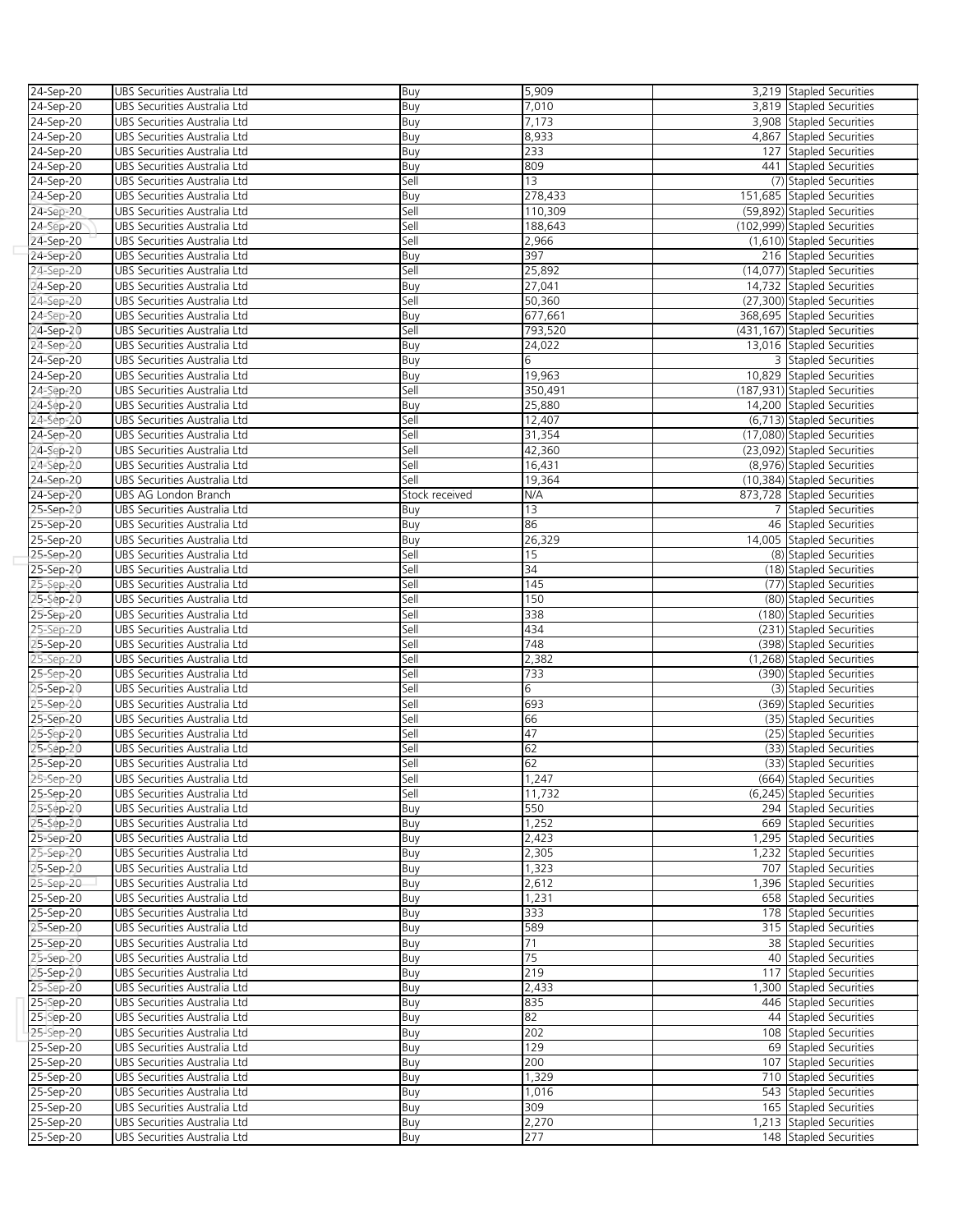| 25-Sep-20              | UBS Securities Australia Ltd                                 | Buy            | 838             | 448 Stapled Securities       |
|------------------------|--------------------------------------------------------------|----------------|-----------------|------------------------------|
| 25-Sep-20              | UBS Securities Australia Ltd                                 | Buy            | 2,156           | 1,152 Stapled Securities     |
| 25-Sep-20              | UBS Securities Australia Ltd                                 | Buy            | 868             | 464 Stapled Securities       |
| 25-Sep-20              | UBS Securities Australia Ltd                                 | Buy            | 138             | 74 Stapled Securities        |
| 25-Sep-20              | UBS Securities Australia Ltd                                 | Buy            | 58              | 31 Stapled Securities        |
| 25-Sep-20              | UBS Securities Australia Ltd                                 | Buy            | $\overline{22}$ | 12 Stapled Securities        |
| 25-Sep-20              | UBS Securities Australia Ltd                                 | Buy            | 5,866           | 3,120 Stapled Securities     |
| 25-Sep-20              | UBS Securities Australia Ltd                                 | Buy            | 336,583         | 179,597 Stapled Securities   |
|                        | UBS Securities Australia Ltd                                 | Sell           | 442,292         | (235,776) Stapled Securities |
| 25-Sep-20              |                                                              |                |                 |                              |
| 25-Sep-20              | UBS Securities Australia Ltd                                 | Sell           | 62,283          | (33,239) Stapled Securities  |
| 25-Sep-20              | UBS Securities Australia Ltd                                 | Sell           | 26,380          | (14,101) Stapled Securities  |
| 25-Sep-20              | UBS Securities Australia Ltd                                 | Sell           | 104,832         | (55,958) Stapled Securities  |
| 25-Sep-20              | UBS Securities Australia Ltd                                 | Buy            | 163,330         | 87,137 Stapled Securities    |
| 25-Sep-20              | UBS Securities Australia Ltd                                 | Sell           | 26,426          | (14,094) Stapled Securities  |
| 25-Sep-20              | UBS Securities Australia Ltd                                 | Buy            | 596,327         | 318,160 Stapled Securities   |
| 25-Sep-20              | UBS Securities Australia Ltd                                 | Sell           | 638,389         | (340,438) Stapled Securities |
| 2 <b>5-Sep-20</b>      | UBS Securities Australia Ltd                                 | Buy            | 4,889           | 2,607 Stapled Securities     |
| 25-Sep-20              | UBS Securities Australia Ltd                                 | Sell           | 84              | (45) Stapled Securities      |
| 25-Sep-20              | UBS Securities Australia Ltd                                 | Buy            | 104,710         | 55,914 Stapled Securities    |
| 25-Sep-20              | UBS Securities Australia Ltd                                 | Sell           | 247,258         | (131,520) Stapled Securities |
| 25-Sep-20              | UBS AG London Branch                                         | Stock received | N/A             | 1,021,420 Stapled Securities |
| 25-Sep-20              | <b>UBS Asset Management</b>                                  | Buy            | 136,882         | 72,788 Stapled Securities    |
| 25-Sep-20              | UBS AG, London Branch                                        | Buy            | 0               | 23,545 Stapled Securities    |
| 25-Sep-20              | UBS AG, London Branch                                        | Sell           | 44,067          | (23,545) Stapled Securities  |
| 28-Sep-20              | UBS Securities Australia Ltd                                 | Sell           | 2               | (1) Stapled Securities       |
| 28-Sep-20              | UBS Securities Australia Ltd                                 | Sell           | 17              | (9) Stapled Securities       |
| 28-Sep-20              | UBS Securities Australia Ltd                                 | Sell           | 45              | (24) Stapled Securities      |
| 28-Sep-20              | UBS Securities Australia Ltd                                 | Sell           | 68              | (36) Stapled Securities      |
| 28-Sep-20              | UBS Securities Australia Ltd                                 | Sell           | 77              | (41) Stapled Securities      |
| 28-Sep-20              | UBS Securities Australia Ltd                                 | Sell           | 391             | (207) Stapled Securities     |
| 28-Sep-20              | UBS Securities Australia Ltd                                 | Sell           | 15,019          | (7,949) Stapled Securities   |
| 28-Sep-20              | UBS Securities Australia Ltd                                 | Sell           | 5,946           | (3,163) Stapled Securities   |
| 28-Sep-20              | UBS Securities Australia Ltd                                 | Buy            | 4               | 2 Stapled Securities         |
| 28-Sep-20              | UBS Securities Australia Ltd                                 | Buy            | 988             | 524 Stapled Securities       |
| 28-Sep-20              | UBS Securities Australia Ltd                                 | Buy            | 49              | 26 Stapled Securities        |
| 28-Sep-20              | UBS Securities Australia Ltd                                 | Buy            | 53              | 28 Stapled Securities        |
| 28-Sep-20              | UBS Securities Australia Ltd                                 | Buy            | 786             | 417 Stapled Securities       |
| 28-Sep-20              | UBS Securities Australia Ltd                                 | Buy            | 200             | 106 Stapled Securities       |
| 28-Sep-20              | UBS Securities Australia Ltd                                 | Buy            | 13              | 7 Stapled Securities         |
| 28-Sep-20              | UBS Securities Australia Ltd                                 | Buy            | 47              | 25 Stapled Securities        |
| 2 <b>8-Sep-20</b>      | UBS Securities Australia Ltd                                 | Sell           | 3,776           | (1,998) Stapled Securities   |
| 28-Sep-20              | UBS Securities Australia Ltd                                 | Buy            | 496,629         | 264,263 Stapled Securities   |
| 28-Sep-20              | UBS Securities Australia Ltd                                 | Sell           | 206,746         | (109,983) Stapled Securities |
| 28-Sep-20              | UBS Securities Australia Ltd                                 | Sell           | 73,826          | (39,223) Stapled Securities  |
| 28-Sep-20              | UBS Securities Australia Ltd                                 | Sell           | 32,602          | (17,361) Stapled Securities  |
| 28-Sep-20              | UBS Securities Australia Ltd                                 | Sell           | 42,023          | (22,309) Stapled Securities  |
| 28-Sep-20              | UBS Securities Australia Ltd                                 | Buv            | 44,488          | 23,756 Stapled Securities    |
| 28-Sep-20              | UBS Securities Australia Ltd                                 | Sell           | 41,615          | (22,118) Stapled Securities  |
| 28-Sep-20              | UBS Securities Australia Ltd                                 | Sell           | 942,684         | (501,028) Stapled Securities |
| 28-Sep-20              | UBS Securities Australia Ltd                                 | Buy            | 780,545         | 415,117 Stapled Securities   |
| 28-Sep-20              | UBS Securities Australia Ltd                                 | Sell           | 30              | (16) Stapled Securities      |
| 28-Sep-20              | UBS Securities Australia Ltd                                 | Sell           | 5,257           | (2,789) Stapled Securities   |
| 28-Sep-20              | UBS Securities Australia Ltd                                 |                | 8               | 4 Stapled Securities         |
|                        |                                                              | Buy            | 200,985         | 106,833 Stapled Securities   |
| 28-Sep-20              | UBS Securities Australia Ltd<br>UBS Securities Australia Ltd | Buy<br>Sell    | 11.874          | (6,283) Stapled Securities   |
| 28-Sep-20<br>29-Sep-20 | UBS Securities Australia Ltd                                 |                | 4               | 2 Stapled Securities         |
|                        |                                                              | Buy            | 72              |                              |
| 29-Sep-20              | UBS Securities Australia Ltd                                 | Buy            |                 | 39 Stapled Securities        |
| 29-Sep-20              | UBS Securities Australia Ltd                                 | Buy            | 846             | 456 Stapled Securities       |
| 29-Sep-20              | UBS Securities Australia Ltd                                 | Buy            | 26              | 14 Stapled Securities        |
| 29-Sep-20              | UBS Securities Australia Ltd                                 | Buy            | 109             | 59 Stapled Securities        |
| 29-Sep-20              | UBS Securities Australia Ltd                                 | Buy            | 76              | 41 Stapled Securities        |
| 29-Sep-20              | UBS Securities Australia Ltd                                 | Sell           | 15              | (8) Stapled Securities       |
| 29-Sep-20              | UBS Securities Australia Ltd                                 | Sell           | 1,110           | (597) Stapled Securities     |
| 29-Sep-20              | UBS Securities Australia Ltd                                 | Sell           | 126,731         | (68,135) Stapled Securities  |
| 29-Sep-20              | UBS Securities Australia Ltd                                 | Sell           | 19              | (10) Stapled Securities      |
| 29-Sep-20              | UBS Securities Australia Ltd                                 | Buy            | 294             | 157 Stapled Securities       |
| 29-Sep-20              | UBS Securities Australia Ltd                                 | Buy            | 2,458           | 1,314 Stapled Securities     |
| 29-Sep-20              | UBS Securities Australia Ltd                                 | Buy            | 2,419           | 1,293 Stapled Securities     |
| 29-Sep-20              | UBS Securities Australia Ltd                                 | Buy            | 7,442           | 4,000 Stapled Securities     |
| 29-Sep-20              | UBS Securities Australia Ltd                                 | Buy            | 51,383          | 27,616 Stapled Securities    |
| 29-Sep-20              | UBS Securities Australia Ltd                                 | Buy            | 1,449           | 779 Stapled Securities       |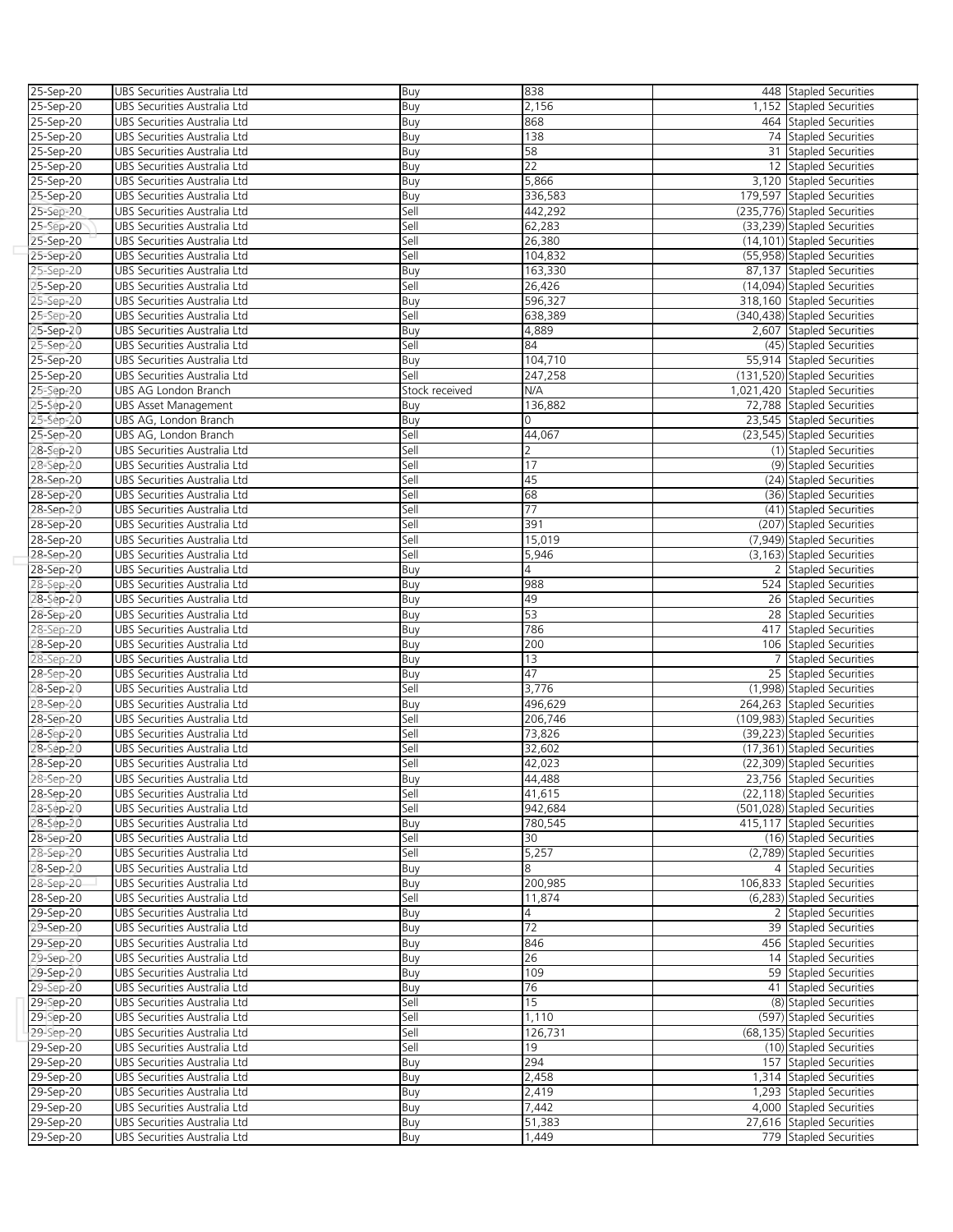| 29-Sep-20              | UBS Securities Australia Ltd | Sell           | 51,366    | (27,616) Stapled Securities  |
|------------------------|------------------------------|----------------|-----------|------------------------------|
| 29-Sep-20              | UBS Securities Australia Ltd | Sell           | 445,860   | (238,326) Stapled Securities |
| 29-Sep-20              | UBS Securities Australia Ltd | Sell           | 117,205   | (61,882) Stapled Securities  |
| 29-Sep-20              | UBS Securities Australia Ltd | Buy            | 416,750   | 222,992 Stapled Securities   |
| 29-Sep-20              | UBS Securities Australia Ltd | Sell           | 78,050    | (41,958) Stapled Securities  |
| 29-Sep-20              | UBS Securities Australia Ltd | Buy            | 157,591   | 83,598 Stapled Securities    |
| 29-Sep-20              | UBS Securities Australia Ltd | Sell           | 3,936     | (2,070) Stapled Securities   |
| 29-Sep-20              | UBS Securities Australia Ltd | Buy            | 835,316   | 445,478 Stapled Securities   |
| 29-Sep-20              | UBS Securities Australia Ltd | Sell           | 709,649   | (378,661) Stapled Securities |
| 29-Sep-20              | UBS Securities Australia Ltd | Sell           | 32,014    | (16,860) Stapled Securities  |
| 29-Sep-20              | UBS Securities Australia Ltd | Buy            | 349,533   | 187,437 Stapled Securities   |
| 29-Sep-20              | UBS Securities Australia Ltd | Buy            | 20,380    | 10,956 Stapled Securities    |
|                        | UBS AG London Branch         | Stock received | N/A       | 573,578 Stapled Securities   |
| 29-Sep-20              |                              |                | 148,631   |                              |
| 29-Sep-20              | UBS Asset Management         | Sell           |           | (79,918) Stapled Securities  |
| 29-Sep-20              | UBS AG, London Branch        | Buy            | $\Omega$  | 23,936 Stapled Securities    |
| 29-Sep-20              | UBS AG, London Branch        | Sell           | 44,863    | (23,936) Stapled Securities  |
| 30-Sep-20              | UBS Securities Australia Ltd | Buy            | 6         | 3 Stapled Securities         |
| 30-Sep-20              | UBS Securities Australia Ltd | Buy            | 138       | 75 Stapled Securities        |
| 30-Sep-20              | UBS Securities Australia Ltd | Buy            | 771       | 420 Stapled Securities       |
| 30-Sep-20              | UBS Securities Australia Ltd | Buy            | 1,828     | 996 Stapled Securities       |
| 30-Sep-20              | UBS Securities Australia Ltd | Sell           | 11        | (6) Stapled Securities       |
| 30-Sep-20              | UBS Securities Australia Ltd | Sell           | 35,037    | (19,304) Stapled Securities  |
| 30-Sep-20              | UBS Securities Australia Ltd | Sell           | 41,943    | (23,109) Stapled Securities  |
| 30-Sep-20              | UBS Securities Australia Ltd | Buy            | 31,884    | 17,567 Stapled Securities    |
| 30-Sep-20              | UBS Securities Australia Ltd | Sell           | 131,655   | (72,505) Stapled Securities  |
| 30-Sep-20              | UBS Securities Australia Ltd | Buy            | 735,634   | 404,728 Stapled Securities   |
| 30-Sep-20              | UBS Securities Australia Ltd | Sell           | 290,247   | (159,643) Stapled Securities |
| 30-Sep-20              | UBS Securities Australia Ltd | Buy            | 4,653     | 2,551 Stapled Securities     |
| 30-Sep-20              | UBS Securities Australia Ltd | Buy            | 192,876   | 106,262 Stapled Securities   |
| 30-Sep-20              | UBS Securities Australia Ltd | Sell           | 38,937    | (21,408) Stapled Securities  |
| 30-Sep-20              | UBS Securities Australia Ltd | Sell           | 186,635   | (102,812) Stapled Securities |
| 30-Sep-20              | UBS Securities Australia Ltd | Sell           | 1,055,614 | (580,263) Stapled Securities |
| 30-Sep-20              | UBS Securities Australia Ltd | Buy            | 1,405,470 | 773,256 Stapled Securities   |
| 30-Sep-20              | UBS Securities Australia Ltd | Sell           | 28,396    | (15,623) Stapled Securities  |
| 30-Sep-20              | UBS Securities Australia Ltd | Buy            | 9         | 5 Stapled Securities         |
|                        | UBS Securities Australia Ltd |                | 2,439     | 1,344 Stapled Securities     |
| 30-Sep-20<br>30-Sep-20 |                              | Buy            |           |                              |
|                        | UBS Securities Australia Ltd | Buy            | 158,882   | 87,548 Stapled Securities    |
| 30-Sep-20              | UBS Securities Australia Ltd | Sell           | 10,524    | (5,799) Stapled Securities   |
| 30-Sep-20              | UBS AG London Branch         | Buy            | 6,568     | (3,619) Stapled Securities   |
| 30-Sep-20              | UBS AG London Branch         | Buy            | 323,301   | (178,127) Stapled Securities |
| 01-Oct-20              | UBS Securities Australia Ltd | Buy            | 13        | 7 Stapled Securities         |
| 01-Oct-20              | UBS Securities Australia Ltd | Buy            | 2,402     | 1,302 Stapled Securities     |
| 01-Oct-20              | UBS Securities Australia Ltd | Buy            | 3,255     | 1,764 Stapled Securities     |
| 01-Oct-20              | UBS Securities Australia Ltd | Buy            | 9,598     | 5,202 Stapled Securities     |
| $01 - Oct-20$          | UBS Securities Australia Ltd | Buy            | 10,937    | 5,928 Stapled Securities     |
| 01-Oct-20              | UBS Securities Australia Ltd | Buy            | 3,426     | 1,857 Stapled Securities     |
| 01-Oct-20              | UBS Securities Australia Ltd | Buv            | 23,706    | 12,849 Stapled Securities    |
| 01-Oct-20              | UBS Securities Australia Ltd | Sell           | 15        | (8) Stapled Securities       |
| 01-Oct-20              | UBS Securities Australia Ltd | Buy            | 257       | 140 Stapled Securities       |
| 01-Oct-20              | UBS Securities Australia Ltd | Buy            | 871       | 475 Stapled Securities       |
| 01-Oct-20              | UBS Securities Australia Ltd | Buy            | 1,577     | 860 Stapled Securities       |
| 01-Oct-20              | UBS Securities Australia Ltd | Buy            | 1,023     | 558 Stapled Securities       |
| 01-Oct-20              | UBS Securities Australia Ltd | Buy            | 323       | 176 Stapled Securities       |
| 01-Oct-20              | UBS Securities Australia Ltd | Buy            | 759       | 414 Stapled Securities       |
| 01-Oct-20              | UBS Securities Australia Ltd | Buy            | 1,518     | 828 Stapled Securities       |
| 01-Oct-20              | UBS Securities Australia Ltd | Buy            | 178       | 97 Stapled Securities        |
| 01-Oct-20              | UBS Securities Australia Ltd | Buy            | 767       | 418 Stapled Securities       |
| 01-Oct-20              | UBS Securities Australia Ltd | Buy            | 48        | 26 Stapled Securities        |
| 01-Oct-20              | UBS Securities Australia Ltd | Buy            | 1,326     | 723 Stapled Securities       |
| 01-Oct-20              | UBS Securities Australia Ltd | Buy            | 1,630     | 889 Stapled Securities       |
| 01-Oct-20              | UBS Securities Australia Ltd | Buy            | 1,476     | 805 Stapled Securities       |
| 01-Oct-20              | UBS Securities Australia Ltd | Buy            | 822       | 448 Stapled Securities       |
| 01-Oct-20              | UBS Securities Australia Ltd | Buy            | 150       | 82 Stapled Securities        |
| 01-Oct-20              | UBS Securities Australia Ltd | Buy            | 264       | 144 Stapled Securities       |
| 01-Oct-20              | UBS Securities Australia Ltd | Buy            | 838       | 457 Stapled Securities       |
| 01-Oct-20              | UBS Securities Australia Ltd | Buy            | 1,506     | 821 Stapled Securities       |
| 01-Oct-20              | UBS Securities Australia Ltd |                | 72        | 39 Stapled Securities        |
| 01-Oct-20              |                              | Buy            | 271       |                              |
|                        | UBS Securities Australia Ltd | Buy            | 908       | 148 Stapled Securities       |
| 01-Oct-20              | UBS Securities Australia Ltd | Buy            |           | 495 Stapled Securities       |
| 01-Oct-20              | UBS Securities Australia Ltd | Buy            | 1,438     | 784 Stapled Securities       |
| 01-Oct-20              | UBS Securities Australia Ltd | Buy            | 150       | 82 Stapled Securities        |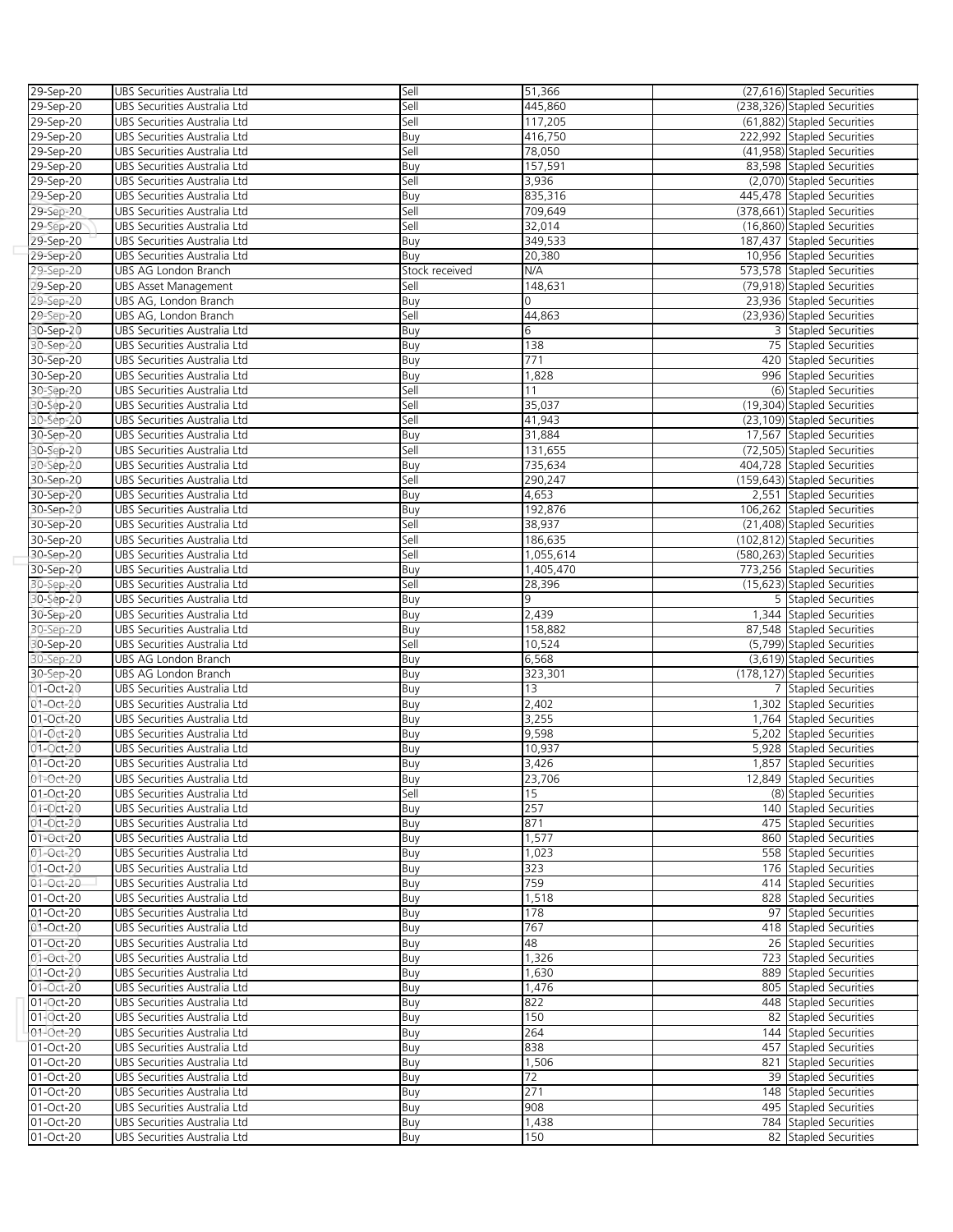| 01-Oct-20               | UBS Securities Australia Ltd | Buy  | 580            | 316 Stapled Securities       |
|-------------------------|------------------------------|------|----------------|------------------------------|
| 01-Oct-20               | UBS Securities Australia Ltd | Buy  | 20             | 11 Stapled Securities        |
| 01-Oct-20               | UBS Securities Australia Ltd | Buy  | 29             | 16 Stapled Securities        |
| 01-Oct-20               | UBS Securities Australia Ltd | Buy  | 94             | 51 Stapled Securities        |
| 01-Oct-20               | UBS Securities Australia Ltd | Buy  | 288            | 157 Stapled Securities       |
| 01-Oct-20               | UBS Securities Australia Ltd | Buy  | 231            | 126 Stapled Securities       |
| 01-Oct-20               | UBS Securities Australia Ltd | Buy  | 94             | 51 Stapled Securities        |
| 01-Oct-20               | UBS Securities Australia Ltd | Buy  | 37             | 20 Stapled Securities        |
| 01-Oct-20               | UBS Securities Australia Ltd | Buy  | 24             | 13 Stapled Securities        |
| 01-Oct-20               | UBS Securities Australia Ltd | Sell | 15,961         | (8,651) Stapled Securities   |
| 01-Oct-20               | UBS Securities Australia Ltd | Sell | 403,915        | (220,105) Stapled Securities |
| $\overline{01-0}$ ct-20 | UBS Securities Australia Ltd | Buy  | 322,410        | 175,911 Stapled Securities   |
| 01-Oct-20               | UBS Securities Australia Ltd | Sell | 117,330        | (64,034) Stapled Securities  |
| 01-Oct-20               | UBS Securities Australia Ltd | Buy  | 154,161        | 84,255 Stapled Securities    |
| 01-Oct-20               | UBS Securities Australia Ltd | Sell | 938,186        | (511,245) Stapled Securities |
| 01-Oct-20               | UBS Securities Australia Ltd | Buy  | 1,406,316      | 766,970 Stapled Securities   |
| 01-Oct-20               | UBS Securities Australia Ltd | Buy  | 15,840         | 8,633 Stapled Securities     |
| 01-Oct-20               | UBS Securities Australia Ltd | Sell | 177,925        | (96,494) Stapled Securities  |
| 01-Oct-20               | UBS Securities Australia Ltd | Buy  | 6,683          | 3,622 Stapled Securities     |
| 01-Oct-20               | UBS Securities Australia Ltd | Buy  | 20,642         | 11,187 Stapled Securities    |
| $01 - Oct-20$           | UBS AG, London Branch        | Buy  |                | 14,970 Stapled Securities    |
| 01-Oct-20               | UBS AG, London Branch        | Sell | 27,424         | (14,970) Stapled Securities  |
| 02-Oct-20               | UBS Securities Australia Ltd | Sell | 2              | (1) Stapled Securities       |
| 02-Oct-20               | UBS Securities Australia Ltd | Sell | 2              | (1) Stapled Securities       |
| 02-Oct-20               | UBS Securities Australia Ltd | Sell | $\overline{2}$ | (1) Stapled Securities       |
| 02-Oct-20               | UBS Securities Australia Ltd | Sell | 4              | (2) Stapled Securities       |
| 02-Oct-20               | UBS Securities Australia Ltd | Sell | 13             | (7) Stapled Securities       |
| 02-Oct-20               | UBS Securities Australia Ltd | Sell | 18             | (10) Stapled Securities      |
| 02-Oct-20               | UBS Securities Australia Ltd | Sell | 430            | (233) Stapled Securities     |
| 02-Oct-20               | UBS Securities Australia Ltd | Sell | 218            | (118) Stapled Securities     |
| 02-Oct-20               | UBS Securities Australia Ltd | Sell | 401            | (217) Stapled Securities     |
| 02-Oct-20               | UBS Securities Australia Ltd | Sell | 4              | (2) Stapled Securities       |
| 02-Oct-20               | UBS Securities Australia Ltd | Sell | 28             | (15) Stapled Securities      |
| 02-Oct-20               | UBS Securities Australia Ltd | Sell | 77,505         | (42,008) Stapled Securities  |
| 02-Oct-20               | UBS Securities Australia Ltd | Sell | 77,505         | (42,008) Stapled Securities  |
| 02-Oct-20               | UBS Securities Australia Ltd | Buy  | 1,184          | 640 Stapled Securities       |
| 02-Oct-20               | UBS Securities Australia Ltd | Buy  | 610,383        | 327,881 Stapled Securities   |
| 02-Oct-20               | UBS Securities Australia Ltd | Sell | 566,890        | (304,093) Stapled Securities |
| 02-Oct-20               | UBS Securities Australia Ltd | Sell | 96,619         | (51,915) Stapled Securities  |
| 02-Oct-20               | UBS Securities Australia Ltd | Sell | 8,249          | (4,438) Stapled Securities   |
| 02-Oct-20               | UBS Securities Australia Ltd | Buy  | 185            | 100 Stapled Securities       |
| 02-Oct-20               | UBS Securities Australia Ltd | Sell | 68,475         | (36,781) Stapled Securities  |
| 02-Oct-20               | UBS Securities Australia Ltd | Sell | 16,025         | (8,551) Stapled Securities   |
| 02-Oct-20               | UBS Securities Australia Ltd | Buy  | 45,163         | 24,199 Stapled Securities    |
| 02-Oct-20               | UBS Securities Australia Ltd | Buy  | 1,556,448      | 836,800 Stapled Securities   |
| 02-Oct-20               | UBS Securities Australia Ltd | Sell | 1,541,834      | (829,032) Stapled Securities |
| 02-Oct-20               | UBS Securities Australia Ltd | Sell | 7,020          | (3,763) Stapled Securities   |
| 02-Oct-20               | UBS Securities Australia Ltd | Buy  | 30             | 16 Stapled Securities        |
| 02-Oct-20               | UBS Securities Australia Ltd | Buy  | 173,011        | 92,872 Stapled Securities    |
| 02-Oct-20               | UBS Securities Australia Ltd | Sell | 20,483         | (11.073) Stapled Securities  |
| 05-Oct-20               | UBS Securities Australia Ltd | Sell | 24,793         | (13,118) Stapled Securities  |
| 05-Oct-20               | UBS Securities Australia Ltd | Sell | 37,339         | (19,756) Stapled Securities  |
| 05-Oct-20               | UBS Securities Australia Ltd | Buy  | 8              | 4 Stapled Securities         |
| 05-Oct-20               | UBS Securities Australia Ltd | Buy  | 355            | 188 Stapled Securities       |
| 05-Oct-20               | UBS Securities Australia Ltd | Buy  | 535            | 283 Stapled Securities       |
| 05-Oct-20               | UBS Securities Australia Ltd | Buy  | 185            | 98 Stapled Securities        |
| 05-Oct-20               | UBS Securities Australia Ltd | Buy  | 558            | 295 Stapled Securities       |
| 05-Oct-20               | UBS Securities Australia Ltd | Buy  | 2,306          | 1,220 Stapled Securities     |
| 05-Oct-20               | UBS Securities Australia Ltd | Buy  | 2,604          | 1,378 Stapled Securities     |
| 05-Oct-20               | UBS Securities Australia Ltd | Buy  | 3,780          | 2.000 Stapled Securities     |
| 05-Oct-20               | UBS Securities Australia Ltd | Buy  | 9,145          | 4,839 Stapled Securities     |
| 05-Oct-20               | UBS Securities Australia Ltd | Buy  | 39,390         | 20,843 Stapled Securities    |
| 05-Oct-20               | UBS Securities Australia Ltd | Buy  | 37,336         | 19,756 Stapled Securities    |
| 05-Oct-20               | UBS Securities Australia Ltd | Sell | 66             | (35) Stapled Securities      |
| 05-Oct-20               | UBS Securities Australia Ltd | Sell | 406            | (214) Stapled Securities     |
| 05-Oct-20               | UBS Securities Australia Ltd | Buy  | 204,235        | 107,844 Stapled Securities   |
| 05-Oct-20               | UBS Securities Australia Ltd | Sell | 141,780        | (74,633) Stapled Securities  |
| 05-Oct-20               | UBS Securities Australia Ltd | Sell | 181,341        | (95,644) Stapled Securities  |
| 05-Oct-20               | UBS Securities Australia Ltd | Sell | 28,262         | (14,827) Stapled Securities  |
| 05-Oct-20               | UBS Securities Australia Ltd | Buy  | 77,551         | 40,907 Stapled Securities    |
| 05-Oct-20               | UBS Securities Australia Ltd | Sell | 105,505        | (55,299) Stapled Securities  |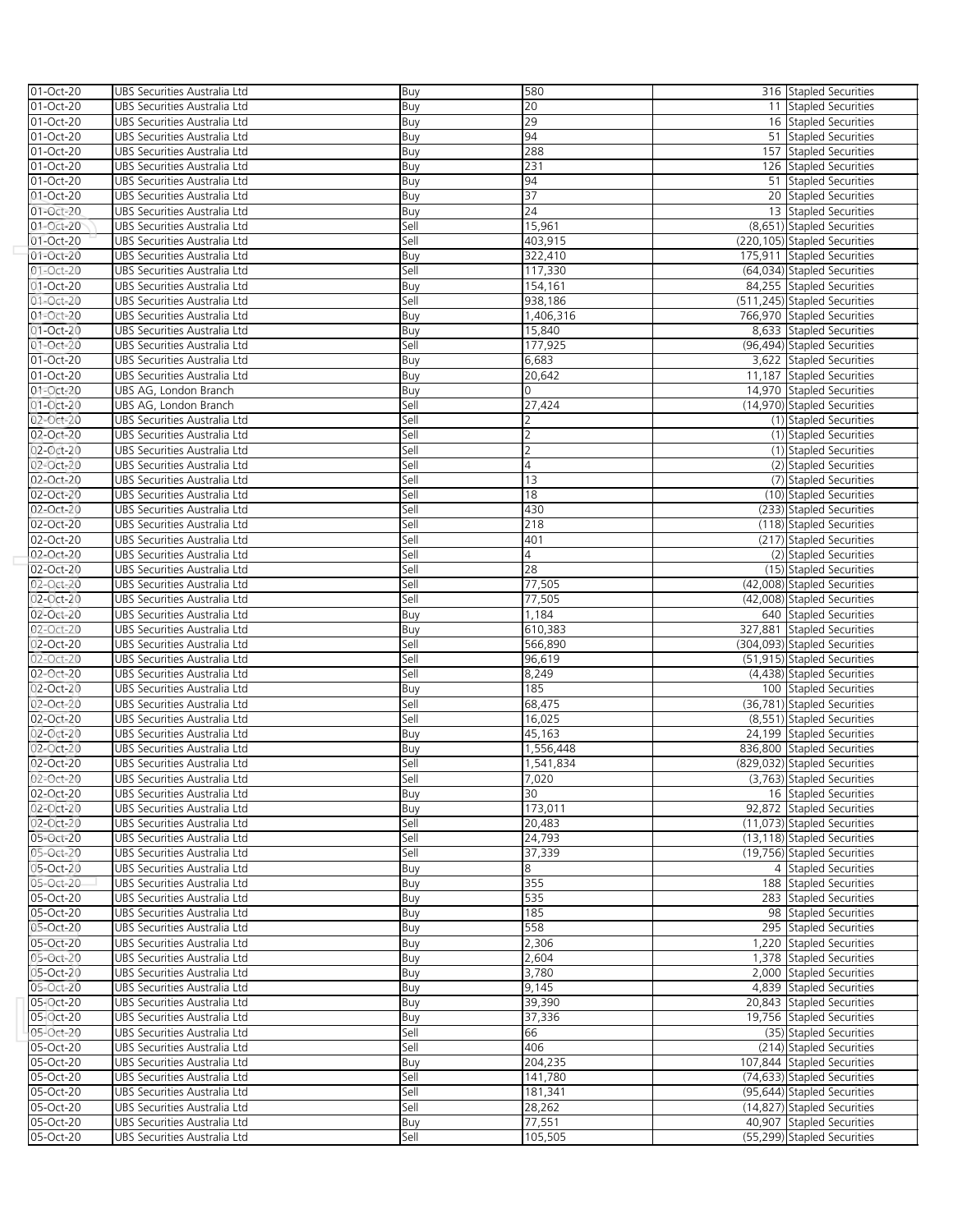| 05-Oct-20 | UBS Securities Australia Ltd | Sell           | 758,994         | (400,039) Stapled Securities |
|-----------|------------------------------|----------------|-----------------|------------------------------|
| 05-Oct-20 | UBS Securities Australia Ltd | Buy            | 650,465         | 342,476 Stapled Securities   |
|           |                              |                |                 |                              |
| 05-Oct-20 | UBS Securities Australia Ltd | Buy            | 41              | 22 Stapled Securities        |
| 05-Oct-20 | UBS Securities Australia Ltd | Sell           | 38,510          | (20,341) Stapled Securities  |
| 05-Oct-20 | UBS Securities Australia Ltd | Sell           | 8,543           | (4,507) Stapled Securities   |
| 05-Oct-20 | UBS Securities Australia Ltd | Buy            | 23,801          | 12,494 Stapled Securities    |
| 05-Oct-20 | UBS Securities Australia Ltd | Buy            | 15,067          | 7,916 Stapled Securities     |
| 05-Oct-20 | UBS Securities Australia Ltd | Sell           | 6,446           | (3,407) Stapled Securities   |
| 05-Oct-20 | UBS AG London Branch         | Stock received | N/A             | 4,200,000 Stapled Securities |
| 05-Oct-20 | UBS AG, London Branch        | Sell           | 0               | (3,723) Stapled Securities   |
|           | UBS AG, London Branch        |                | 7,057           | 3,723 Stapled Securities     |
| 05-Oct-20 |                              | Buy            |                 |                              |
| 06-Oct-20 | UBS Securities Australia Ltd | Sell           | 6               | (3) Stapled Securities       |
| 06-Oct-20 | UBS Securities Australia Ltd | Sell           | 13              | (7) Stapled Securities       |
| 06-Oct-20 | UBS Securities Australia Ltd | Sell           | 122             | (65) Stapled Securities      |
| 06-Oct-20 | UBS Securities Australia Ltd | Sell           | 212             | (113) Stapled Securities     |
| 06-Oct-20 | UBS Securities Australia Ltd | Sell           | 164             | (87) Stapled Securities      |
| 06-Oct-20 | UBS Securities Australia Ltd | Sell           | 293             | (156) Stapled Securities     |
| 06-Oct-20 | UBS Securities Australia Ltd | Sell           | 1,342           | (714) Stapled Securities     |
| 06-Oct-20 | UBS Securities Australia Ltd | Buy            | 6,104           | 3,247 Stapled Securities     |
|           |                              |                | 547             |                              |
| 06-Oct-20 | UBS Securities Australia Ltd | Buy            |                 | 291 Stapled Securities       |
| 06-Oct-20 | UBS Securities Australia Ltd | Buy            | 1,089           | 579 Stapled Securities       |
| 06-Oct-20 | UBS Securities Australia Ltd | Buy            | 2,769           | 1,473 Stapled Securities     |
| 06-Oct-20 | UBS Securities Australia Ltd | Buy            | 2,863           | 1,523 Stapled Securities     |
| 06-Oct-20 | UBS Securities Australia Ltd | Buy            | 2,955           | 1,572 Stapled Securities     |
| 06-Oct-20 | UBS Securities Australia Ltd | Buy            | 3,638           | 1,935 Stapled Securities     |
| 06-Oct-20 | UBS Securities Australia Ltd | Buy            | 5,967           | 3,174 Stapled Securities     |
| 06-Oct-20 | UBS Securities Australia Ltd | Buy            | 13,942          | 7,416 Stapled Securities     |
| 06-Oct-20 | UBS Securities Australia Ltd | Buy            | 221,543         | 117,511 Stapled Securities   |
| 06-Oct-20 | UBS Securities Australia Ltd | Sell           | 210,542         | (111,658) Stapled Securities |
| 06-Oct-20 | UBS Securities Australia Ltd | Sell           | 16,731          | (8,874) Stapled Securities   |
| 06-Oct-20 | UBS Securities Australia Ltd | Sell           | 2,170           | (1,152) Stapled Securities   |
| 06-Oct-20 | UBS Securities Australia Ltd | Buy            | 112,855         | 59,902 Stapled Securities    |
|           |                              |                |                 |                              |
| 06-Oct-20 | UBS Securities Australia Ltd | Sell           | 49,415          | (26,216) Stapled Securities  |
| 06-Oct-20 | UBS Securities Australia Ltd | Sell           | 3,031           | (1,608) Stapled Securities   |
| 06-Oct-20 | UBS Securities Australia Ltd | Sell           | 689,492         | (365,778) Stapled Securities |
| 06-Oct-20 | UBS Securities Australia Ltd | Buy            | 689,101         | 365,765 Stapled Securities   |
| 06-Oct-20 | UBS Securities Australia Ltd | Sell           | 4               | (2) Stapled Securities       |
| 06-Oct-20 | UBS Securities Australia Ltd | Sell           | 36,052          | (19,152) Stapled Securities  |
| 06-Oct-20 | UBS Securities Australia Ltd | Sell           | 9,908           | (5,271) Stapled Securities   |
| 07-Oct-20 | UBS Securities Australia Ltd | Buy            | 11              | 6 Stapled Securities         |
| 07-Oct-20 | UBS Securities Australia Ltd | Buy            | 752             | 399 Stapled Securities       |
| 07-Oct-20 | UBS Securities Australia Ltd | Buy            | 211             | 112 Stapled Securities       |
| 07-Oct-20 | UBS Securities Australia Ltd | Buy            | 168             | 89 Stapled Securities        |
| 07-Oct-20 | UBS Securities Australia Ltd | Buy            | 215             | 114 Stapled Securities       |
| 07-Oct-20 | UBS Securities Australia Ltd | Buy            | 53              | 28 Stapled Securities        |
| 07-Oct-20 | UBS Securities Australia Ltd |                | 599             | 318 Stapled Securities       |
| 07-Oct-20 |                              | Buy            | $\overline{34}$ |                              |
|           | UBS Securities Australia Ltd | Buy            |                 | 18 Stapled Securities        |
| 07-Oct-20 | UBS Securities Australia Ltd | Buy            | 107             | 57 Stapled Securities        |
| 07-Oct-20 | UBS Securities Australia Ltd | Sell           | 15              | (8) Stapled Securities       |
| 07-Oct-20 | UBS Securities Australia Ltd | Sell           | 1,145           | (604) Stapled Securities     |
| 07-Oct-20 | UBS Securities Australia Ltd | Sell           | 470             | (248) Stapled Securities     |
| 07-Oct-20 | UBS Securities Australia Ltd | Buy            | 2,553           | 1,365 Stapled Securities     |
| 07-Oct-20 | UBS Securities Australia Ltd | Sell           | 205,584         | (108,545) Stapled Securities |
| 07-Oct-20 | UBS Securities Australia Ltd | Buy            | 487,224         | 258,337 Stapled Securities   |
| 07-Oct-20 | UBS Securities Australia Ltd | Sell           | 137,297         | (73,038) Stapled Securities  |
| 07-Oct-20 | UBS Securities Australia Ltd | Sell           | 98,557          | (52,122) Stapled Securities  |
| 07-Oct-20 | UBS Securities Australia Ltd | Sell           | 34,868          | (18,491) Stapled Securities  |
| 07-Oct-20 | UBS Securities Australia Ltd | Buy            | 178,148         | 94,639 Stapled Securities    |
| 07-Oct-20 | UBS Securities Australia Ltd | Buy            | 904,601         | 479,386 Stapled Securities   |
| 07-Oct-20 | UBS Securities Australia Ltd | Sell           | 925,604         | (490,490) Stapled Securities |
| 07-Oct-20 | UBS Securities Australia Ltd | Buy            | 32,903          | 17,443 Stapled Securities    |
| 07-Oct-20 |                              |                | 4               |                              |
|           | UBS Securities Australia Ltd | Buy            |                 | 2 Stapled Securities         |
| 07-Oct-20 | UBS Securities Australia Ltd | Sell           | 42,701          | (22,687) Stapled Securities  |
| 07-Oct-20 | UBS Securities Australia Ltd | Buy            | 75,026          | 40,121 Stapled Securities    |
| 07-Oct-20 | UBS Securities Australia Ltd | Buy            | 84,130          | 44,700 Stapled Securities    |
| 07-Oct-20 | UBS Securities Australia Ltd | Buy            | 10,199          | 5,392 Stapled Securities     |
| 07-Oct-20 | UBS Securities Australia Ltd | Buy            | 13,975          | 7,473 Stapled Securities     |
| 07-Oct-20 | UBS Securities Australia Ltd | Buy            | 1,135           | 597 Stapled Securities       |
| 07-Oct-20 | UBS Securities Australia Ltd | Buy            | 18,683          | 9,848 Stapled Securities     |
| 07-Oct-20 | UBS Securities Australia Ltd | Buy            | 30,050          | 15,906 Stapled Securities    |
| 08-Oct-20 | UBS Securities Australia Ltd | Sell           |                 | (4) Stapled Securities       |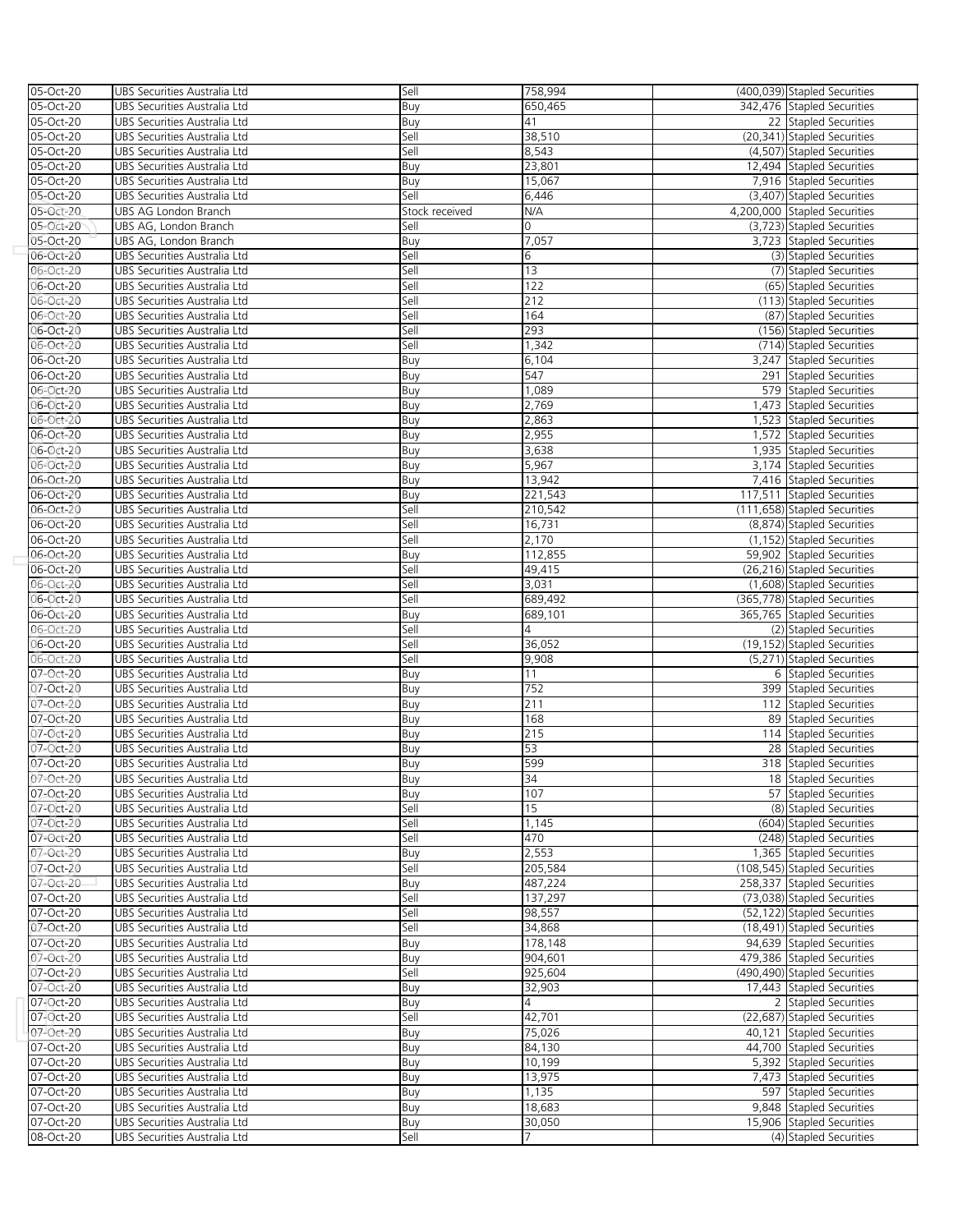| 08-Oct-20              | UBS Securities Australia Ltd                                 | Sell | 7       | (4) Stapled Securities                                    |
|------------------------|--------------------------------------------------------------|------|---------|-----------------------------------------------------------|
| 08-Oct-20              | UBS Securities Australia Ltd                                 | Sell | 13      | (7) Stapled Securities                                    |
| 08-Oct-20              | UBS Securities Australia Ltd                                 | Sell | 2       | (1) Stapled Securities                                    |
| 08-Oct-20              | UBS Securities Australia Ltd                                 | Sell | 68      | (37) Stapled Securities                                   |
| 08-Oct-20              | UBS Securities Australia Ltd                                 | Sell | 109     | (59) Stapled Securities                                   |
| 08-Oct-20              | UBS Securities Australia Ltd                                 | Sell | 96      | (52) Stapled Securities                                   |
| 08-Oct-20              | UBS Securities Australia Ltd                                 | Sell | 250     | (135) Stapled Securities                                  |
| 08-Oct-20              | UBS Securities Australia Ltd                                 | Sell | 43,278  | (23,394) Stapled Securities                               |
| 08-Oct-20              | UBS Securities Australia Ltd                                 | Sell | 1,051   | (568) Stapled Securities                                  |
|                        |                                                              |      |         | (10,225) Stapled Securities                               |
| 08-Oct-20              | UBS Securities Australia Ltd                                 | Sell | 18,916  |                                                           |
| 08-Oct-20              | UBS Securities Australia Ltd                                 | Buy  | 227     | 122 Stapled Securities                                    |
| 08-Oct-20              | UBS Securities Australia Ltd                                 | Buy  | 311     | 167 Stapled Securities                                    |
| 08-Oct-20              | UBS Securities Australia Ltd                                 | Buy  | 394     | 212 Stapled Securities                                    |
| 08-Oct-20              | UBS Securities Australia Ltd                                 | Buy  | 463     | 249 Stapled Securities                                    |
| 08-Oct-20              | UBS Securities Australia Ltd                                 | Buy  | 917     | 493 Stapled Securities                                    |
| 08-Oct-20              | UBS Securities Australia Ltd                                 | Buy  | 1,760   | 946 Stapled Securities                                    |
| 0 <b>8-Oct-20</b>      | UBS Securities Australia Ltd                                 | Buy  | 1,800   | 968 Stapled Securities                                    |
| 08-Oct-20              | UBS Securities Australia Ltd                                 | Buy  | 2,089   | 1,123 Stapled Securities                                  |
| 08-Oct-20              | UBS Securities Australia Ltd                                 | Buy  | 2,794   | 1,502 Stapled Securities                                  |
| 08-Oct-20              | UBS Securities Australia Ltd                                 | Buy  | 2,868   | 1,542 Stapled Securities                                  |
| 08-Oct-20              | UBS Securities Australia Ltd                                 | Buy  | 3,013   | 1,620 Stapled Securities                                  |
| 08-Oct-20              | UBS Securities Australia Ltd                                 | Buy  | 7,780   | 4,183 Stapled Securities                                  |
| 08-Oct-20              | UBS Securities Australia Ltd                                 | Buy  | 9,983   | 5,367 Stapled Securities                                  |
| 08-Oct-20              | UBS Securities Australia Ltd                                 | Buy  | 23,443  | 12,604 Stapled Securities                                 |
| 08-Oct-20              | UBS Securities Australia Ltd                                 | Buy  | 43,279  | 23,394 Stapled Securities                                 |
| 08-Oct-20              | UBS Securities Australia Ltd                                 | Buy  | 10,412  | 5,628 Stapled Securities                                  |
| 08-Oct-20              | UBS Securities Australia Ltd                                 | Buy  | 33,195  | 17,943 Stapled Securities                                 |
| 08-Oct-20              | UBS Securities Australia Ltd                                 | Buy  | 20,691  | 11,183 Stapled Securities                                 |
| 08-Oct-20              | UBS Securities Australia Ltd                                 | Buy  | 33,035  | 17,936 Stapled Securities                                 |
| 08-Oct-20              | UBS Securities Australia Ltd                                 | Buy  | 181,620 | 98.610 Stapled Securities                                 |
| 08-Oct-20              | UBS Securities Australia Ltd                                 | Buy  | 781,723 | 424,434 Stapled Securities                                |
| 08-Oct-20              | UBS Securities Australia Ltd                                 | Buy  | 1,103   | 597 Stapled Securities                                    |
| 08-Oct-20              | UBS Securities Australia Ltd                                 | Sell | 5,099   | (2,756) Stapled Securities                                |
| 08-Oct-20              | UBS Securities Australia Ltd                                 | Sell | 93,532  | (50,574) Stapled Securities                               |
| 08-Oct-20              | UBS Securities Australia Ltd                                 | Sell | 126,414 | (68,358) Stapled Securities                               |
| 08-Oct-20              | UBS Securities Australia Ltd                                 | Buy  | 146,683 | 79,318 Stapled Securities                                 |
| 08-Oct-20              | UBS Securities Australia Ltd                                 | Buy  | 539,202 | 291,366 Stapled Securities                                |
| 08-Oct-20              | UBS Securities Australia Ltd                                 | Sell | 482,186 | (260,416) Stapled Securities                              |
| 08-Oct-20              | UBS Securities Australia Ltd                                 | Sell | 273,162 | (147,695) Stapled Securities                              |
|                        |                                                              |      | 41,957  |                                                           |
| 08-Oct-20<br>08-Oct-20 | UBS Securities Australia Ltd<br>UBS Securities Australia Ltd | Sell | 223,167 | (22,688) Stapled Securities<br>120,468 Stapled Securities |
|                        |                                                              | Buy  |         |                                                           |
| 08-Oct-20              | UBS Securities Australia Ltd                                 | Buy  | 65,438  | 35,372 Stapled Securities                                 |
| 08-Oct-20              | UBS Securities Australia Ltd                                 | Sell | 94,969  | (51,329) Stapled Securities                               |
| 08-Oct-20              | UBS Securities Australia Ltd                                 | Buy  | 28,556  | 15,400 Stapled Securities                                 |
| 09-Oct-20              | UBS Securities Australia Ltd                                 | Sell | 11      | (6) Stapled Securities                                    |
| 09-Oct-20              | UBS Securities Australia Ltd                                 | Sell | 15      | (8) Stapled Securities                                    |
| 09-Oct-20              | UBS Securities Australia Ltd                                 | Sell | 26      | (14) Stapled Securities                                   |
| 09-Oct-20              | UBS Securities Australia Ltd                                 | Sell | 403     | (217) Stapled Securities                                  |
| 09-Oct-20              | UBS Securities Australia Ltd                                 | Sell | 125     | (67) Stapled Securities                                   |
| 09-Oct-20              | UBS Securities Australia Ltd                                 | Sell | 167,673 | (90.244) Stapled Securities                               |
| 09-Oct-20              | UBS Securities Australia Ltd                                 | Sell | 186,076 | (100,068) Stapled Securities                              |
| 09-Oct-20              | UBS Securities Australia Ltd                                 | Buy  | 313,458 | 168,907 Stapled Securities                                |
| 09-Oct-20              | UBS Securities Australia Ltd                                 | Buy  | 43,174  | 23,218 Stapled Securities                                 |
| 09-Oct-20              | UBS Securities Australia Ltd                                 | Sell | 152,728 | (82,169) Stapled Securities                               |
| 09-Oct-20              | UBS Securities Australia Ltd                                 | Buy  | 687,617 | 370,264 Stapled Securities                                |
| 09-Oct-20              | UBS Securities Australia Ltd                                 | Sell | 591,121 | (318,132) Stapled Securities                              |
| 09-Oct-20              | UBS Securities Australia Ltd                                 | Buy  | 138,079 | 74,240 Stapled Securities                                 |
| 09-Oct-20              | UBS Securities Australia Ltd                                 | Sell | 4       | (2) Stapled Securities                                    |
| 09-Oct-20              | UBS Securities Australia Ltd                                 | Sell | 42,159  | (22,688) Stapled Securities                               |
| 09-Oct-20              | UBS Securities Australia Ltd                                 | Buy  | 11,791  | 6,348 Stapled Securities                                  |
| 09-Oct-20              | UBS Securities Australia Ltd                                 | Sell | 10,053  | (5,405) Stapled Securities                                |
| 09-Oct-20              | UBS Securities Australia Ltd                                 | Sell | 542,415 | (291,527) Stapled Securities                              |
| 09-Oct-20              | UBS Securities Australia Ltd                                 | Sell | 22,740  | (12,222) Stapled Securities                               |
| 09-Oct-20              | UBS Securities Australia Ltd                                 | Sell | 27,589  | (14,828) Stapled Securities                               |
| 09-Oct-20              | <b>UBS Asset Management</b>                                  | Sell | 8,587   | (4,617) Stapled Securities                                |
| 12-Oct-20              | UBS Securities Australia Ltd                                 | Sell | 43      | (23) Stapled Securities                                   |
| 12-Oct-20              | UBS Securities Australia Ltd                                 | Buy  | 748     | 400 Stapled Securities                                    |
| 12-Oct-20              | UBS Securities Australia Ltd                                 | Buy  | 1,919   | 1,027 Stapled Securities                                  |
| 12-Oct-20              | UBS Securities Australia Ltd                                 | Buy  | 35,018  | 18,737 Stapled Securities                                 |
| 12-Oct-20              | UBS Securities Australia Ltd                                 | Buy  | 1,201   | 642 Stapled Securities                                    |
| 12-Oct-20              | UBS Securities Australia Ltd                                 | Buy  | 196,989 | 106,251 Stapled Securities                                |
|                        |                                                              |      |         |                                                           |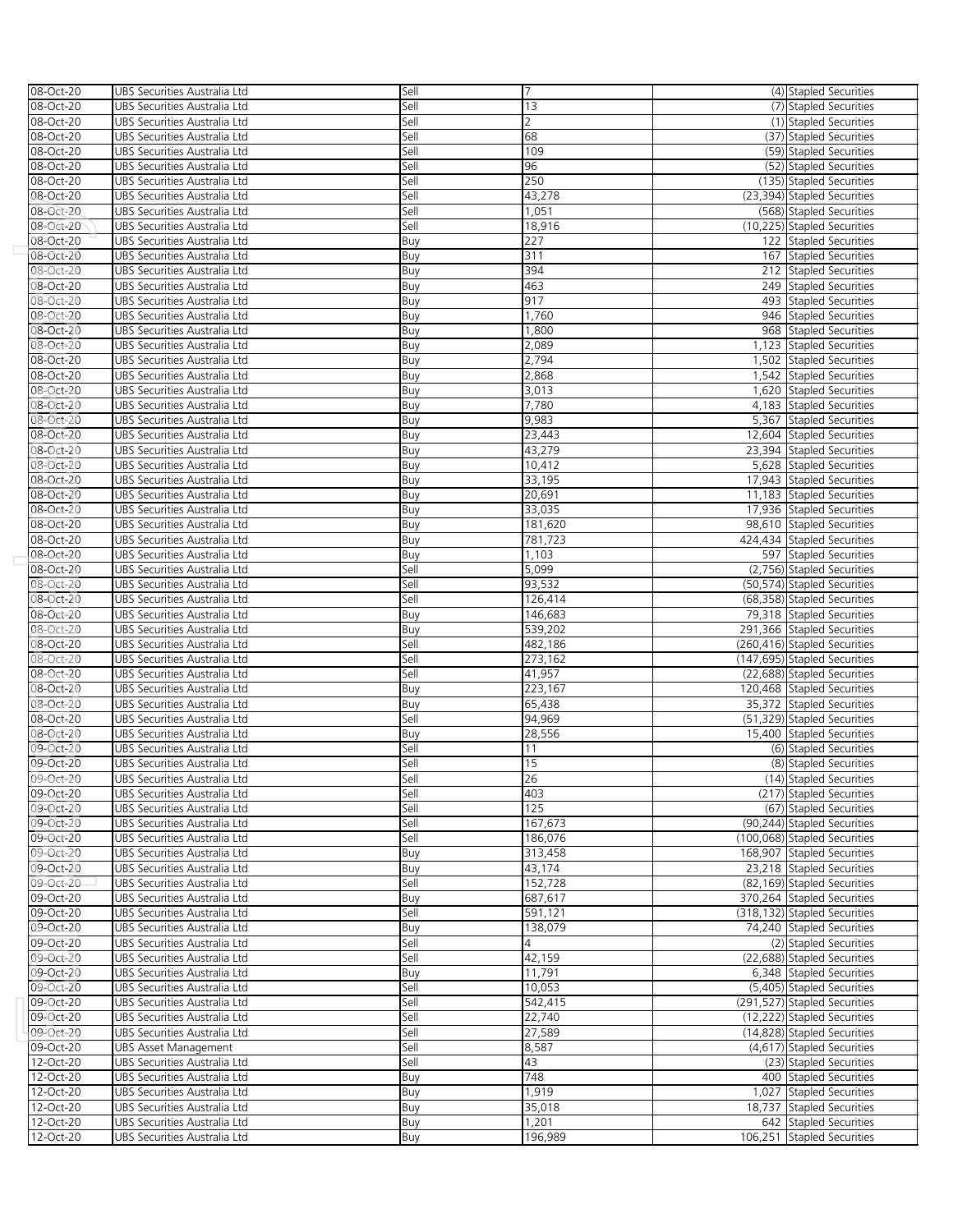| 12-Oct-20              | UBS Securities Australia Ltd                                 | Sell           | 120,854           | (64,979) Stapled Securities                     |
|------------------------|--------------------------------------------------------------|----------------|-------------------|-------------------------------------------------|
| 12-Oct-20              | UBS Securities Australia Ltd                                 | Sell           | 92,255            | (49,634) Stapled Securities                     |
| 12-Oct-20              | UBS Securities Australia Ltd                                 | Sell           | 11,746            | (6,318) Stapled Securities                      |
| 12-Oct-20              | UBS Securities Australia Ltd                                 | Sell           | 19,532            | (10,521) Stapled Securities                     |
| 12-Oct-20              | UBS Securities Australia Ltd                                 | Buy            | 102,025           | 55,104 Stapled Securities                       |
| 12-Oct-20              | UBS Securities Australia Ltd                                 | Sell           | 512,877           | (276,141) Stapled Securities                    |
| 12-Oct-20              | UBS Securities Australia Ltd                                 | Buy            | 248,976           | 134,226 Stapled Securities                      |
| 12-Oct-20              | UBS Securities Australia Ltd                                 | Sell           | 8,691             | (4,648) Stapled Securities                      |
| 12-Oct-20              | UBS Securities Australia Ltd                                 | Buy            | 12,000            | 6,466 Stapled Securities                        |
| 12-Oct-20              | UBS Securities Australia Ltd                                 | Buy            | 293,994           | 158,419 Stapled Securities                      |
| 13-Oct-20              | UBS Securities Australia Ltd                                 | Sell           | 95,003            | (50,245) Stapled Securities                     |
| 13-Oct-20              | UBS Securities Australia Ltd                                 | Sell           | 6                 | (3) Stapled Securities                          |
| 13-Oct-20              | UBS Securities Australia Ltd                                 | Sell           | 47                | (25) Stapled Securities                         |
| 13-Oct-20              | UBS Securities Australia Ltd                                 | Sell           | 4                 | (2) Stapled Securities                          |
| 13-Oct-20              | UBS Securities Australia Ltd                                 | Sell           | $\overline{2}$    | (1) Stapled Securities                          |
| 13-Oct-20              | UBS Securities Australia Ltd                                 | Sell           | 13                | (7) Stapled Securities                          |
| 13-Oct-20              | UBS Securities Australia Ltd                                 | Sell           | 8                 | (4) Stapled Securities                          |
| 13-Oct-20              | UBS Securities Australia Ltd                                 | Sell           | 268               | (142) Stapled Securities                        |
| 13-Oct-20              | UBS Securities Australia Ltd                                 | Sell           | 49                | (26) Stapled Securities                         |
| 13-Oct-20              | UBS Securities Australia Ltd                                 | Sell           | 1,070             | (566) Stapled Securities                        |
| 13-Oct-20              | UBS Securities Australia Ltd                                 | Sell           | 412               | (218) Stapled Securities                        |
| 13-Oct-20              | UBS Securities Australia Ltd                                 | Sell           | 433               | (229) Stapled Securities                        |
| 13-Oct-20              | UBS Securities Australia Ltd                                 | Sell           | 2,033             | (1,076) Stapled Securities                      |
| 13-Oct-20              | UBS Securities Australia Ltd                                 | Buy            | 926               | 490 Stapled Securities                          |
| 13-Oct-20              | UBS Securities Australia Ltd                                 | Buy            | 975               | 516 Stapled Securities                          |
| 13-Oct-20              | UBS Securities Australia Ltd                                 | Buy            | 954               | 505 Stapled Securities                          |
| 13-Oct-20              | UBS Securities Australia Ltd                                 | Buy            | 935               | 495 Stapled Securities                          |
| 13-Oct-20              | UBS Securities Australia Ltd                                 | Buy            | 1,011             | 535 Stapled Securities                          |
| 13-Oct-20              | UBS Securities Australia Ltd                                 | Buy            | 888               | 470 Stapled Securities                          |
| 13-Oct-20              | UBS Securities Australia Ltd                                 | Buy            | 985               | 521 Stapled Securities                          |
| 13-Oct-20              | UBS Securities Australia Ltd                                 | Buy            | 837               | 443 Stapled Securities                          |
| 13-Oct-20              | UBS Securities Australia Ltd                                 | Buy            | 947               | 501 Stapled Securities                          |
| 13-Oct-20              | UBS Securities Australia Ltd                                 | Buy            | 913               | 483 Stapled Securities                          |
| 13-Oct-20              | UBS Securities Australia Ltd                                 | Buy            | 178               | 94 Stapled Securities                           |
| 13-Oct-20              | UBS Securities Australia Ltd                                 | Buy            | 308               | 163 Stapled Securities                          |
| 13-Oct-20              | UBS Securities Australia Ltd                                 | Buy            | 49                | 26 Stapled Securities                           |
| 13-Oct-20              | UBS Securities Australia Ltd                                 | Buy            | 125               | 66 Stapled Securities                           |
| 13-Oct-20              | UBS Securities Australia Ltd                                 | Buy            | 323               | 171 Stapled Securities                          |
| 13-Oct-20              | UBS Securities Australia Ltd                                 | Buy            | 867               | 459 Stapled Securities                          |
| 13-Oct-20              | UBS Securities Australia Ltd                                 | Buy            | 350               | 185 Stapled Securities                          |
| 13-Oct-20              | UBS Securities Australia Ltd                                 | Buy            | 140               | 74 Stapled Securities                           |
| 13-Oct-20              | UBS Securities Australia Ltd                                 | Buy            | 57<br>38          | 30 Stapled Securities                           |
| 13-Oct-20              | UBS Securities Australia Ltd                                 | Buy            | 1,192             | 20 Stapled Securities<br>629 Stapled Securities |
| 13-Oct-20<br>13-Oct-20 | UBS Securities Australia Ltd<br>UBS Securities Australia Ltd | Buy            |                   | 209.998 Stapled Securities                      |
| 13-Oct-20              | UBS Securities Australia Ltd                                 | Buy<br>Sell    | 396,749<br>4,268  | (2,263) Stapled Securities                      |
| 13-Oct-20              | UBS Securities Australia Ltd                                 | Sell           |                   | (12,809) Stapled Securities                     |
| 13-Oct-20              | UBS Securities Australia Ltd                                 | Sell           | 24,278<br>159,174 | (84,099) Stapled Securities                     |
| 13-Oct-20              | UBS Securities Australia Ltd                                 | Buy            | 53,078            | 28,094 Stapled Securities                       |
| 13-Oct-20              | UBS Securities Australia Ltd                                 | Buy            | 660,159           | 349.124 Stapled Securities                      |
| 13-Oct-20              | UBS Securities Australia Ltd                                 | Sell           | 870,793           | (460,591) Stapled Securities                    |
| 13-Oct-20              | UBS Securities Australia Ltd                                 | Buy            | 19,386            | 10,265 Stapled Securities                       |
| 13-Oct-20              | UBS Securities Australia Ltd                                 | Buy            | 29,319            | 15,492 Stapled Securities                       |
| 13-Oct-20              | UBS Securities Australia Ltd                                 | Buy            | 75,963            | 40,154 Stapled Securities                       |
| 13-Oct-20              | UBS Securities Australia Ltd                                 | Buy            | 33,752            | 17,830 Stapled Securities                       |
| 13-Oct-20              | UBS Securities Australia Ltd                                 | Buy            | 45,746            | 24,153 Stapled Securities                       |
| 13-Oct-20              | UBS Securities Australia Ltd                                 | Buy            | 13,618            | 7,214 Stapled Securities                        |
| 13-Oct-20              | UBS Securities Australia Ltd                                 | Buy            | 20,442            | 10,786 Stapled Securities                       |
| 13-Oct-20              | UBS AG, Australia Branch                                     | Stock received | N/A               | 300,101 Stapled Securities                      |
| 13-Oct-20              | UBS Asset Management                                         | Buy            | 9,050             | 4,775 Stapled Securities                        |
| 13-Oct-20              | UBS AG, London Branch                                        | Buy            | 0                 | 8,979 Stapled Securities                        |
| 13-Oct-20              | UBS AG, London Branch                                        | Sell           | 16,978            | (8,979) Stapled Securities                      |
| 14-Oct-20              | UBS Securities Australia Ltd                                 | Sell           | 13                | (7) Stapled Securities                          |
| 14-Oct-20              | UBS Securities Australia Ltd                                 | Sell           | 4                 | (2) Stapled Securities                          |
| 14-Oct-20              | UBS Securities Australia Ltd                                 | Sell           | 8                 | (4) Stapled Securities                          |
| 14-Oct-20              | UBS Securities Australia Ltd                                 | Sell           | 638               | (339) Stapled Securities                        |
| 14-Oct-20              | UBS Securities Australia Ltd                                 | Sell           | 284               | (151) Stapled Securities                        |
| 14-Oct-20              | UBS Securities Australia Ltd                                 | Sell           | 682               | (362) Stapled Securities                        |
| 14-Oct-20              | UBS Securities Australia Ltd                                 | Buy            | 60                | 32 Stapled Securities                           |
| 14-Oct-20              | UBS Securities Australia Ltd                                 | Buy            | 151               | 80 Stapled Securities                           |
| 14-Oct-20              | UBS Securities Australia Ltd                                 | Buy            | 633               | 335 Stapled Securities                          |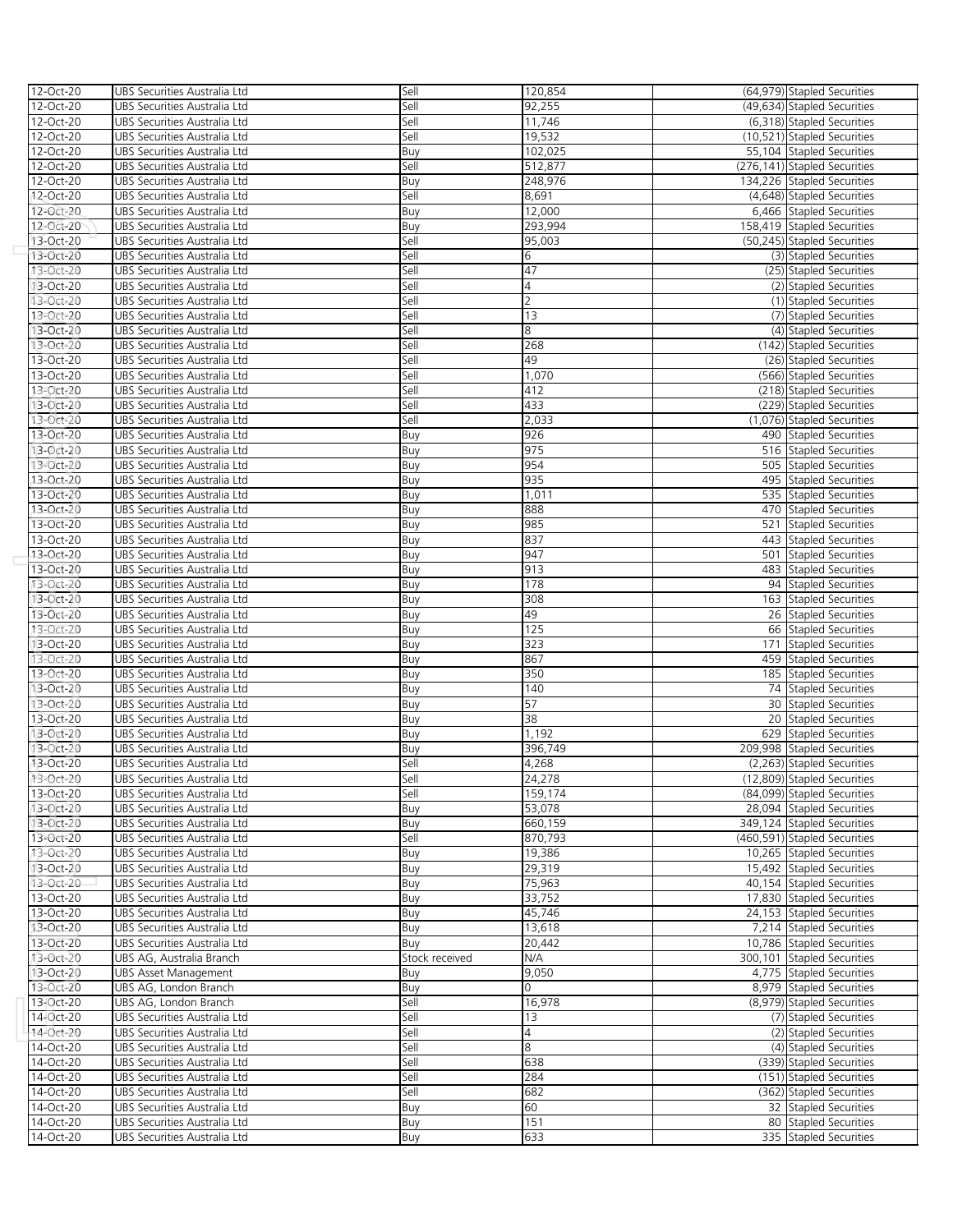| 14-Oct-20 | UBS Securities Australia Ltd | Buy            | 718            | 380 Stapled Securities       |
|-----------|------------------------------|----------------|----------------|------------------------------|
| 14-Oct-20 | UBS Securities Australia Ltd | Buy            | 981            | 519 Stapled Securities       |
| 14-Oct-20 | UBS Securities Australia Ltd | Buy            | 1,935          | 1,024 Stapled Securities     |
| 14-Oct-20 | UBS Securities Australia Ltd | Buy            | 2,179          | 1,153 Stapled Securities     |
| 14-Oct-20 | UBS Securities Australia Ltd | Buy            | 3,139          | 1,661 Stapled Securities     |
| 14-Oct-20 | UBS Securities Australia Ltd | Buy            | 3,177          | 1,681 Stapled Securities     |
| 14-Oct-20 | UBS Securities Australia Ltd | Buy            | 3,527          | 1,866 Stapled Securities     |
| 14-Oct-20 | UBS Securities Australia Ltd | Buy            | 6,572          | 3,477 Stapled Securities     |
| 14-Oct-20 | UBS Securities Australia Ltd | Buy            | 11,546         | 6,109 Stapled Securities     |
| 14-Oct-20 | UBS Securities Australia Ltd | Sell           | 4,442          | (2,350) Stapled Securities   |
| 14-Oct-20 | UBS Securities Australia Ltd | Sell           | 214,423        | (113,104) Stapled Securities |
| 14-Oct-20 | UBS Securities Australia Ltd | Buy            | 131,817        | 69,619 Stapled Securities    |
| 14-Oct-20 | UBS Securities Australia Ltd | Sell           |                | (24,342) Stapled Securities  |
|           | UBS Securities Australia Ltd | Sell           | 46,060         | (732) Stapled Securities     |
| 14-Oct-20 |                              |                | 1,393          |                              |
| 14-Oct-20 | UBS Securities Australia Ltd | Buy            | 30,725         | 16,254 Stapled Securities    |
| 14-Oct-20 | UBS Securities Australia Ltd | Sell           | 316,549        | (167,062) Stapled Securities |
| 14-Oct-20 | UBS Securities Australia Ltd | Buy            | 344,726        | 182,202 Stapled Securities   |
| 14-Oct-20 | UBS Securities Australia Ltd | Buy            | 258            | 136 Stapled Securities       |
| 14-Oct-20 | UBS Securities Australia Ltd | Sell           | 189            | (100) Stapled Securities     |
| 14-Oct-20 | UBS Securities Australia Ltd | Buy            | 42,815         | 22,621 Stapled Securities    |
| 14-Oct-20 | UBS AG London Branch         | Stock received | N/A            | 8,151 Stapled Securities     |
| 14-Oct-20 | UBS AG, Australia Branch     | Stock returned | N/A            | (96,319) Stapled Securities  |
| 15-Oct-20 | UBS Securities Australia Ltd | Buy            | 482            | 255 Stapled Securities       |
| 15-Oct-20 | UBS Securities Australia Ltd | Buy            | 698            | 369 Stapled Securities       |
| 15-Oct-20 | UBS Securities Australia Ltd | Buy            | 2,680          | 1,418 Stapled Securities     |
| 15-Oct-20 | UBS Securities Australia Ltd | Buy            | 6,648          | 3,517 Stapled Securities     |
| 15-Oct-20 | UBS Securities Australia Ltd | Buy            | 7,544          | 3,991 Stapled Securities     |
| 15-Oct-20 | UBS Securities Australia Ltd | Buy            | 7,941          | 4,201 Stapled Securities     |
| 15-Oct-20 | UBS Securities Australia Ltd | Buy            | 10,748         | 5,686 Stapled Securities     |
| 15-Oct-20 | UBS Securities Australia Ltd | Buy            | 12,459         | 6,591 Stapled Securities     |
| 15-Oct-20 | UBS Securities Australia Ltd | Buy            | 39,708         | 21,007 Stapled Securities    |
| 15-Oct-20 | UBS Securities Australia Ltd | Buy            | 56,004         | 29,628 Stapled Securities    |
| 15-Oct-20 | UBS Securities Australia Ltd | Buy            | 68,259         | 36,111 Stapled Securities    |
| 15-Oct-20 | UBS Securities Australia Ltd | Buy            | 15,888         | 8,405 Stapled Securities     |
| 15-Oct-20 | UBS Securities Australia Ltd | Buy            | 18,628         | 9,855 Stapled Securities     |
| 15-Oct-20 | UBS Securities Australia Ltd |                | 80,110         | 42,381 Stapled Securities    |
|           |                              | Buy            | 333            |                              |
| 15-Oct-20 | UBS Securities Australia Ltd | Sell           |                | (175) Stapled Securities     |
| 15-Oct-20 | UBS Securities Australia Ltd | Sell           | 245            | (129) Stapled Securities     |
| 15-Oct-20 | UBS Securities Australia Ltd | Sell           | 821            | (432) Stapled Securities     |
| 15-Oct-20 | UBS Securities Australia Ltd | Sell           | 165            | (87) Stapled Securities      |
| 15-Oct-20 | UBS Securities Australia Ltd | Sell           | 511            | (269) Stapled Securities     |
| 15-Oct-20 | UBS Securities Australia Ltd | Sell           | 1,965          | (1,034) Stapled Securities   |
| 15-Oct-20 | UBS Securities Australia Ltd | Sell           | 1,022          | (538) Stapled Securities     |
| 15-Oct-20 | UBS Securities Australia Ltd | Sell           | 67             | (35) Stapled Securities      |
| 15-Oct-20 | UBS Securities Australia Ltd | Sell           | 264            | (139) Stapled Securities     |
| 15-Oct-20 | UBS Securities Australia Ltd | Buy            | 266            | 140 Stapled Securities       |
| 15-Oct-20 | UBS Securities Australia Ltd | Buv            | 6.743          | 3,549 Stapled Securities     |
| 15-Oct-20 | UBS Securities Australia Ltd | Buy            | 215,344        | 114,168 Stapled Securities   |
| 15-Oct-20 | UBS Securities Australia Ltd | Sell           | 264,933        | (140,862) Stapled Securities |
| 15-Oct-20 | UBS Securities Australia Ltd | Sell           | 247,832        | (131.385) Stapled Securities |
| 15-Oct-20 | UBS Securities Australia Ltd | Sell           | 25,846         | (13,708) Stapled Securities  |
| 15-Oct-20 | UBS Securities Australia Ltd | Sell           | 127,071        | (67,365) Stapled Securities  |
| 15-Oct-20 | UBS Securities Australia Ltd | Buy            | 208,692        | 110,501 Stapled Securities   |
| 15-Oct-20 | UBS Securities Australia Ltd | Buy            | 590,506        | 313,249 Stapled Securities   |
| 15-Oct-20 | UBS Securities Australia Ltd | Sell           | 592,285        | (313,843) Stapled Securities |
| 15-Oct-20 | UBS Securities Australia Ltd | Sell           | 10,587         | (5,572) Stapled Securities   |
| 15-Oct-20 | UBS Securities Australia Ltd | Buy            | 94,994         | 50,400 Stapled Securities    |
| 15-Oct-20 | UBS Securities Australia Ltd | Sell           | 27,798         | (14,635) Stapled Securities  |
| 15-Oct-20 | UBS Securities Australia Ltd | Sell           | 22,129         | (11,747) Stapled Securities  |
| 15-Oct-20 | UBS Securities Australia Ltd | Sell           | 12,548         | (6,613) Stapled Securities   |
| 15-Oct-20 | UBS Securities Australia Ltd | Sell           | 27,799         | (14,702) Stapled Securities  |
| 15-Oct-20 | UBS Securities Australia Ltd | Sell           | 8,407          | (4,425) Stapled Securities   |
| 15-Oct-20 | UBS Securities Australia Ltd | Sell           | 22,129         | (11,747) Stapled Securities  |
| 15-Oct-20 | UBS AG, Australia Branch     | Stock received | N/A            | 96,319 Stapled Securities    |
| 15-Oct-20 | UBS AG London Branch         | Buy            | 1,001          | 527 Stapled Securities       |
| 16-Oct-20 | UBS Securities Australia Ltd |                | 22,129         | 11,747 Stapled Securities    |
|           |                              | Buy            | $\overline{2}$ |                              |
| 16-Oct-20 | UBS Securities Australia Ltd | Sell           |                | (1) Stapled Securities       |
| 16-Oct-20 | UBS Securities Australia Ltd | Sell           | 17             | (9) Stapled Securities       |
| 16-Oct-20 | UBS Securities Australia Ltd | Sell           | 400            | (211) Stapled Securities     |
| 16-Oct-20 | UBS Securities Australia Ltd | Sell           | 457            | (241) Stapled Securities     |
| 16-Oct-20 | UBS Securities Australia Ltd | Sell           | 984            | (519) Stapled Securities     |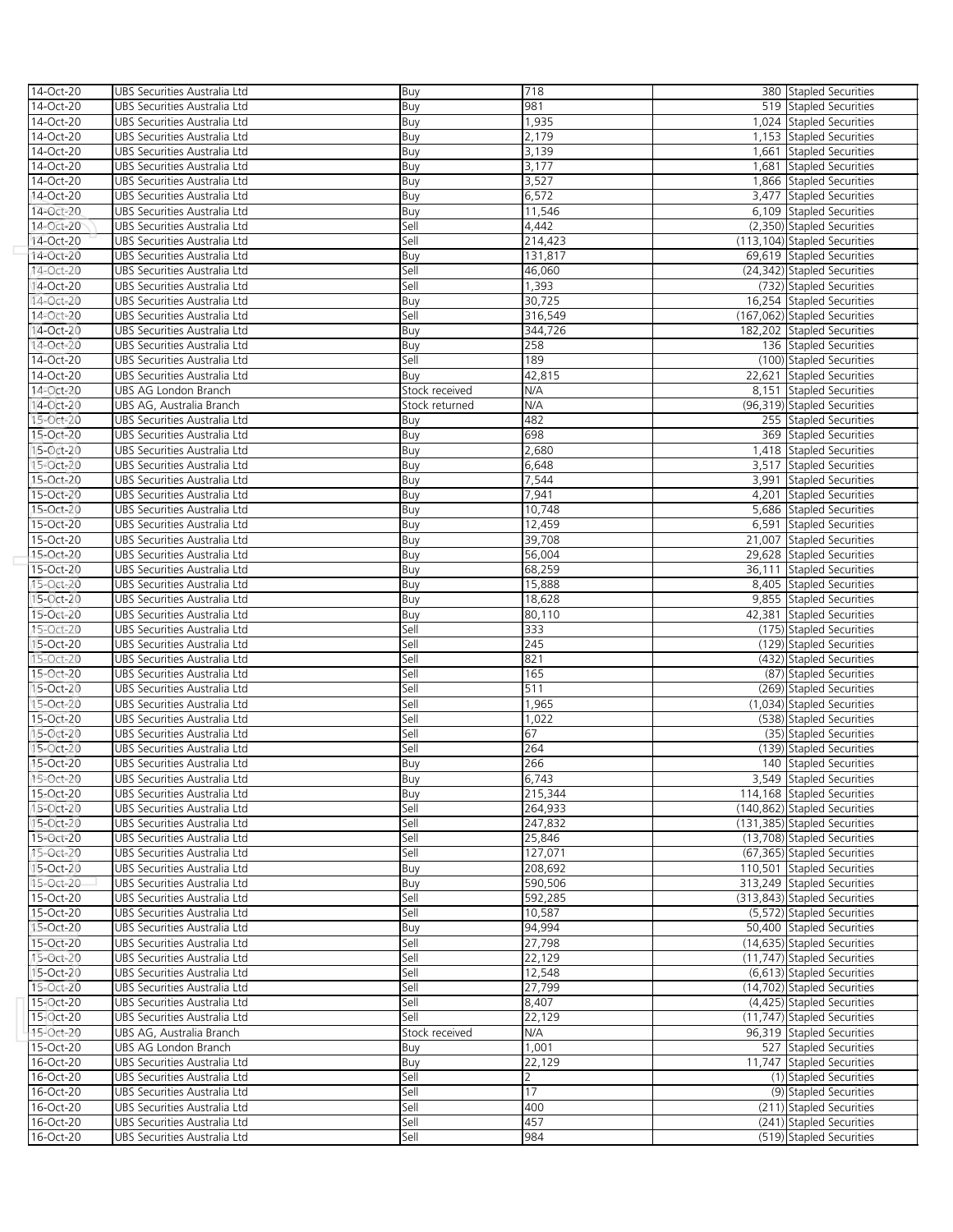| 16-Oct-20              | UBS Securities Australia Ltd                                 | Sell         | 1,354           | (714) Stapled Securities                           |
|------------------------|--------------------------------------------------------------|--------------|-----------------|----------------------------------------------------|
| 16-Oct-20              | UBS Securities Australia Ltd                                 | Sell         | 131             | (69) Stapled Securities                            |
| 16-Oct-20              | UBS Securities Australia Ltd                                 | Sell         | 330             | (174) Stapled Securities                           |
| 16-Oct-20              | UBS Securities Australia Ltd                                 | Sell         | 300             | (158) Stapled Securities                           |
| 16-Oct-20              | UBS Securities Australia Ltd                                 | Sell         | 1,335           | (704) Stapled Securities                           |
| 16-Oct-20              | UBS Securities Australia Ltd                                 | Sell         | 201             | (106) Stapled Securities                           |
| 16-Oct-20              | UBS Securities Australia Ltd                                 | Sell         | $\overline{72}$ | (38) Stapled Securities                            |
| 16-Oct-20              | UBS Securities Australia Ltd                                 | Sell         | 102             | (54) Stapled Securities                            |
| 16-Oct-20              | UBS Securities Australia Ltd                                 | Sell         | 400             | (211) Stapled Securities                           |
| 16-Oct-20              | UBS Securities Australia Ltd                                 | Sell         | 1,507           | (795) Stapled Securities                           |
| 16-Oct-20              | UBS Securities Australia Ltd                                 | Sell         | 112             | (59) Stapled Securities                            |
| 16-Oct-20              | UBS Securities Australia Ltd                                 | Sell         | 303             | (160) Stapled Securities                           |
| 16-Oct-20              | UBS Securities Australia Ltd                                 | Sell         | 1,445           | (762) Stapled Securities                           |
| 16-Oct-20              | UBS Securities Australia Ltd                                 | Sell         | 59              | (31) Stapled Securities                            |
| 16-Oct-20              | UBS Securities Australia Ltd                                 | Sell         | 2,061           | (1,087) Stapled Securities                         |
| 16-Oct-20              | UBS Securities Australia Ltd                                 | Sell         | 1,606           | (847) Stapled Securities                           |
| 16-Oct-20              | UBS Securities Australia Ltd                                 | Sell         | 377             | (199) Stapled Securities                           |
| 16-Oct-20              | UBS Securities Australia Ltd                                 | Sell         | 150             | (79) Stapled Securities                            |
| 16-Oct-20              | UBS Securities Australia Ltd                                 | Sell         | 176             | (93) Stapled Securities                            |
| 16-Oct-20              | UBS Securities Australia Ltd                                 | Sell         | 1,612           | (850) Stapled Securities                           |
| 16-Oct-20              | UBS Securities Australia Ltd                                 | Sell         | 1,667           | (879) Stapled Securities                           |
| 16-Oct-20              | UBS Securities Australia Ltd                                 | Sell         | 451             | (238) Stapled Securities                           |
| 16-Oct-20              | UBS Securities Australia Ltd                                 | Sell         | 1,323           | (698) Stapled Securities                           |
| 16-Oct-20              | UBS Securities Australia Ltd                                 | Sell         | 609             | (321) Stapled Securities                           |
| 16-Oct-20              | UBS Securities Australia Ltd                                 | Sell         | 1,503           | (793) Stapled Securities                           |
| 16-Oct-20              | UBS Securities Australia Ltd                                 | Sell         | 30              | (16) Stapled Securities                            |
| 16-Oct-20              | UBS Securities Australia Ltd                                 | Sell         | 739             | (390) Stapled Securities                           |
| 16-Oct-20              | UBS Securities Australia Ltd                                 | Sell         | 375             | (198) Stapled Securities                           |
| 16-Oct-20              | UBS Securities Australia Ltd                                 | Sell         | 9               | (5) Stapled Securities                             |
| 16-Oct-20              | UBS Securities Australia Ltd                                 | Sell         | 21              | (11) Stapled Securities                            |
| 16-Oct-20              | UBS Securities Australia Ltd                                 | Sell         | 21              | (11) Stapled Securities                            |
| 16-Oct-20              | UBS Securities Australia Ltd                                 | Sell         | 34              | (18) Stapled Securities                            |
| 16-Oct-20              | UBS Securities Australia Ltd                                 | Sell         | 6               | (3) Stapled Securities                             |
| 16-Oct-20              | UBS Securities Australia Ltd                                 | Sell         | 21              | (11) Stapled Securities                            |
| 16-Oct-20              | UBS Securities Australia Ltd                                 | Sell<br>Sell | 135<br>796      | (71) Stapled Securities                            |
| 16-Oct-20<br>16-Oct-20 | UBS Securities Australia Ltd<br>UBS Securities Australia Ltd | Sell         | 6               | (420) Stapled Securities<br>(3) Stapled Securities |
| 16-Oct-20              | UBS Securities Australia Ltd                                 | Sell         | 13              | (7) Stapled Securities                             |
| 16-Oct-20              | UBS Securities Australia Ltd                                 | Sell         | 100             | (53) Stapled Securities                            |
| 16-Oct-20              | UBS Securities Australia Ltd                                 | Sell         | 588             | (310) Stapled Securities                           |
| 16-Oct-20              | UBS Securities Australia Ltd                                 | Sell         | 100             | (53) Stapled Securities                            |
| 16-Oct-20              | UBS Securities Australia Ltd                                 | Sell         | 152             | (80) Stapled Securities                            |
| 16-Oct-20              | UBS Securities Australia Ltd                                 | Sell         | 40              | (21) Stapled Securities                            |
| 16-Oct-20              | UBS Securities Australia Ltd                                 | Sell         | 125             | (67) Stapled Securities                            |
| 16-Oct-20              | UBS Securities Australia Ltd                                 | Sell         | 323             | (173) Stapled Securities                           |
| 16-Oct-20              | UBS Securities Australia Ltd                                 | Sell         | 22              | (12) Stapled Securities                            |
| 16-Oct-20              | UBS Securities Australia Ltd                                 | Sell         | 1,299           | (696) Stapled Securities                           |
| 16-Oct-20              | UBS Securities Australia Ltd                                 | Sell         | 73              | (39) Stapled Securities                            |
| 16-Oct-20              | UBS Securities Australia Ltd                                 | Sell         | 153             | (82) Stapled Securities                            |
| 16-Oct-20              | UBS Securities Australia Ltd                                 | Sell         | 302             | (162) Stapled Securities                           |
| 16-Oct-20              | UBS Securities Australia Ltd                                 | Sell         | 392             | (210) Stapled Securities                           |
| 16-Oct-20              | UBS Securities Australia Ltd                                 | Sell         | 6,150           | (3,296) Stapled Securities                         |
| 16-Oct-20              | UBS Securities Australia Ltd                                 | Buy          | 1,043           | 559 Stapled Securities                             |
| 16-Oct-20              | UBS Securities Australia Ltd                                 | Buy          | 5,166           | 2,770 Stapled Securities                           |
| 16-Oct-20              | UBS Securities Australia Ltd                                 | Buy          | 9,676           | 5,188 Stapled Securities                           |
| 16-Oct-20              | UBS Securities Australia Ltd                                 | Sell         | 169,360         | (89,015) Stapled Securities                        |
| 16-Oct-20              | UBS Securities Australia Ltd                                 | Sell         | 39,995          | (21,291) Stapled Securities                        |
| 16-Oct-20              | UBS Securities Australia Ltd                                 | Buy          | 517,822         | 274,212 Stapled Securities                         |
| 16-Oct-20              | UBS Securities Australia Ltd                                 | Sell         | 52,163          | (27,534) Stapled Securities                        |
| 16-Oct-20              | UBS Securities Australia Ltd                                 | Sell         | 106,159         | (56,258) Stapled Securities                        |
| 16-Oct-20              | UBS Securities Australia Ltd                                 | Buy          | 52,031          | 27,660 Stapled Securities                          |
| 16-Oct-20              | UBS Securities Australia Ltd                                 | Sell         | 535,257         | (283,160) Stapled Securities                       |
| 16-Oct-20              | UBS Securities Australia Ltd                                 | Buy          | 643,261         | 340,945 Stapled Securities                         |
| 16-Oct-20              | UBS Securities Australia Ltd                                 | Buy          | 10,420          | 5,572 Stapled Securities                           |
| 16-Oct-20              | UBS Securities Australia Ltd                                 | Sell         | 41,718          | (22,051) Stapled Securities                        |
| 16-Oct-20              | UBS Securities Australia Ltd                                 | Sell         | 55,118          | (29,481) Stapled Securities                        |
| 16-Oct-20              | UBS Securities Australia Ltd                                 | Sell         | 14,643          | (7,784) Stapled Securities                         |
| 16-Oct-20              | UBS Securities Australia Ltd                                 | Sell         | 18,067          | (9,555) Stapled Securities                         |
| 16-Oct-20              | UBS Securities Australia Ltd                                 | Buy          | 2,435           | 1,300 Stapled Securities                           |
| 16-Oct-20              | UBS Securities Australia Ltd                                 | Buy          | 9,973           | 5,347 Stapled Securities                           |
| 19-Oct-20              | UBS Securities Australia Ltd                                 | Buy          | 36              | 19 Stapled Securities                              |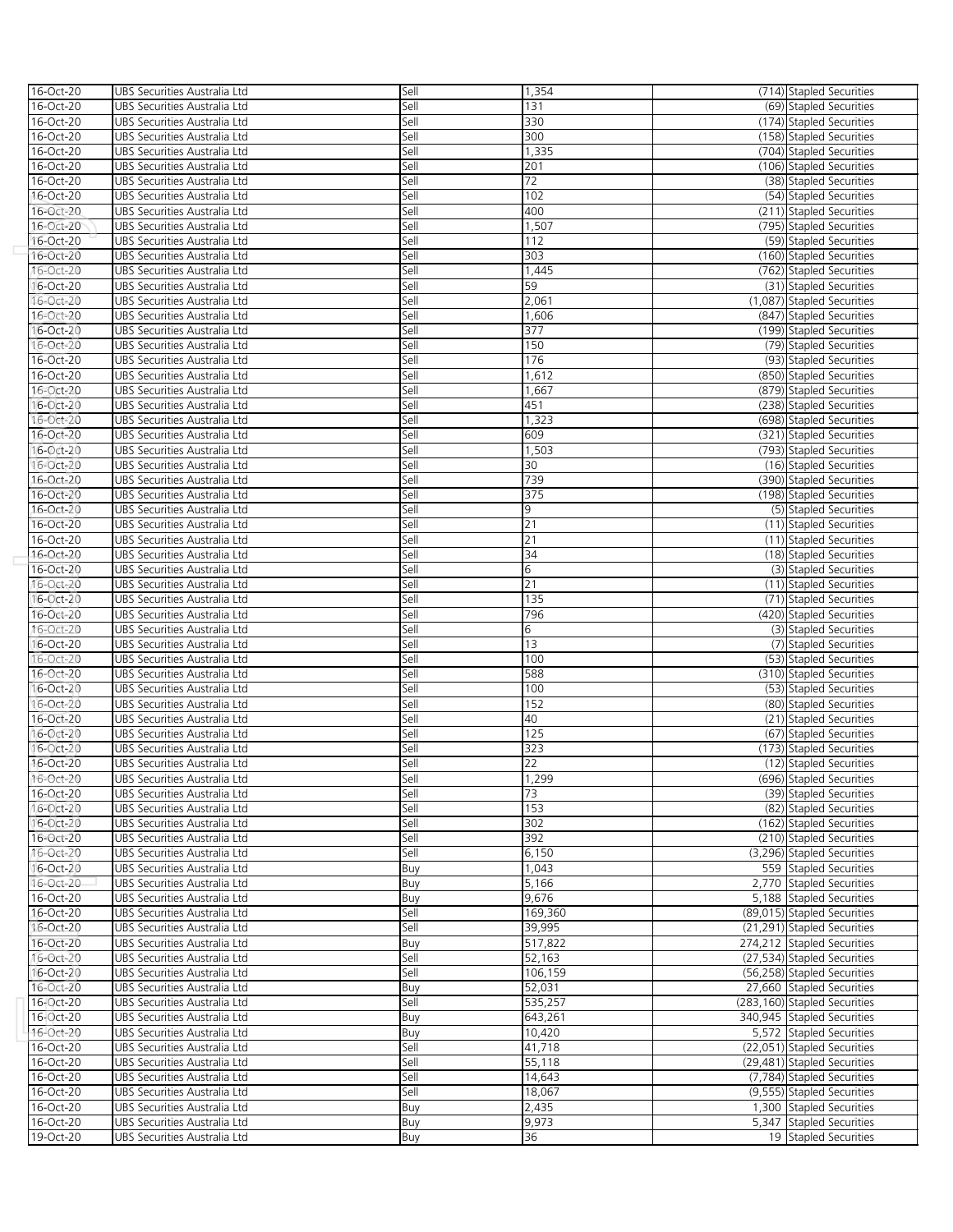| 19-Oct-20 | UBS Securities Australia Ltd | Buy  | 39             | 21 Stapled Securities        |
|-----------|------------------------------|------|----------------|------------------------------|
| 19-Oct-20 | UBS Securities Australia Ltd | Buy  | 111            | 59 Stapled Securities        |
| 19-Oct-20 | UBS Securities Australia Ltd | Buy  | 511            | 272 Stapled Securities       |
| 19-Oct-20 | UBS Securities Australia Ltd | Buy  | 207            | 110 Stapled Securities       |
| 19-Oct-20 | UBS Securities Australia Ltd | Buy  | 100            | 53 Stapled Securities        |
| 19-Oct-20 | UBS Securities Australia Ltd | Buy  | 105            | 56 Stapled Securities        |
| 19-Oct-20 | UBS Securities Australia Ltd | Buy  | 632            | 336 Stapled Securities       |
| 19-Oct-20 | UBS Securities Australia Ltd | Buy  | 758            | 403 Stapled Securities       |
| 19-Oct-20 | UBS Securities Australia Ltd | Buy  | 380            | 202 Stapled Securities       |
| 19-Oct-20 | UBS Securities Australia Ltd | Buy  | 211            | 112 Stapled Securities       |
| 19-Oct-20 | UBS Securities Australia Ltd | Buy  | 647            | 344 Stapled Securities       |
| 19-Oct-20 | UBS Securities Australia Ltd | Sell | 24             | (13) Stapled Securities      |
| 19-Oct-20 | UBS Securities Australia Ltd | Sell | 45             | (24) Stapled Securities      |
| 19-Oct-20 | UBS Securities Australia Ltd | Sell | 33,009         | (17,558) Stapled Securities  |
| 19-Oct-20 | UBS Securities Australia Ltd | Sell | 2,747          | (1,461) Stapled Securities   |
| 19-Oct-20 | UBS Securities Australia Ltd | Sell | 353,265        | (188,027) Stapled Securities |
| 19-Oct-20 | UBS Securities Australia Ltd | Buy  | 263,028        | 139,879 Stapled Securities   |
| 19-Oct-20 | UBS Securities Australia Ltd | Sell | 133,903        | (71,430) Stapled Securities  |
| 19-Oct-20 | UBS Securities Australia Ltd | Buy  | 125,941        | 67,029 Stapled Securities    |
| 19-Oct-20 | UBS Securities Australia Ltd | Buy  | 495,926        | 264,198 Stapled Securities   |
| 19-Oct-20 | UBS Securities Australia Ltd | Sell | 708,108        | (377,014) Stapled Securities |
| 19-Oct-20 | UBS Securities Australia Ltd | Sell | 45,133         | (24,007) Stapled Securities  |
| 19-Oct-20 | UBS Securities Australia Ltd | Sell | 85,408         | (45,454) Stapled Securities  |
| 19-Oct-20 | UBS Securities Australia Ltd | Sell | 32,181         | (17,122) Stapled Securities  |
| 19-Oct-20 | UBS Securities Australia Ltd | Sell | 53,805         | (28,687) Stapled Securities  |
| 19-Oct-20 | UBS Securities Australia Ltd | Sell | 1,336          | (711) Stapled Securities     |
| 19-Oct-20 | UBS Securities Australia Ltd | Sell | 40,062         | (21,340) Stapled Securities  |
| 19-Oct-20 | UBS Securities Australia Ltd | Sell | 149            | (79) Stapled Securities      |
| 20-Oct-20 | UBS Securities Australia Ltd | Sell | 13             | (7) Stapled Securities       |
| 20-Oct-20 | UBS Securities Australia Ltd | Sell | $\overline{2}$ | (1) Stapled Securities       |
| 20-Oct-20 | UBS Securities Australia Ltd | Sell | 121            | (64) Stapled Securities      |
| 20-Oct-20 | UBS Securities Australia Ltd | Sell | 72             | (38) Stapled Securities      |
| 20-Oct-20 | UBS Securities Australia Ltd | Sell | 95             | (50) Stapled Securities      |
| 20-Oct-20 | UBS Securities Australia Ltd | Sell | 647            | (342) Stapled Securities     |
| 20-Oct-20 | UBS Securities Australia Ltd | Sell | 183            | (97) Stapled Securities      |
| 20-Oct-20 | UBS Securities Australia Ltd | Sell | 159            | (84) Stapled Securities      |
| 20-Oct-20 | UBS Securities Australia Ltd | Sell | 556            | (294) Stapled Securities     |
| 20-Oct-20 | UBS Securities Australia Ltd | Sell | 386            | (204) Stapled Securities     |
| 20-Oct-20 | UBS Securities Australia Ltd | Sell | 1,540          | (814) Stapled Securities     |
| 20-Oct-20 | UBS Securities Australia Ltd | Buy  | 2              | 1 Stapled Securities         |
| 20-Oct-20 | UBS Securities Australia Ltd | Buy  | 23             | 12 Stapled Securities        |
| 20-Oct-20 | UBS Securities Australia Ltd | Buy  | 13             | 7 Stapled Securities         |
| 20-Oct-20 | UBS Securities Australia Ltd | Buy  | 44             | 23 Stapled Securities        |
| 20-Oct-20 | UBS Securities Australia Ltd | Buy  | 19             | 10 Stapled Securities        |
| 20-Oct-20 | UBS Securities Australia Ltd | Buy  | 171            | 90 Stapled Securities        |
| 20-Oct-20 | UBS Securities Australia Ltd | Buy  | 485            | 256 Stapled Securities       |
| 20-Oct-20 | UBS Securities Australia Ltd | Buv  | 106            | 56 Stapled Securities        |
| 20-Oct-20 | UBS Securities Australia Ltd | Buy  | 654            | 345 Stapled Securities       |
| 20-Oct-20 | UBS Securities Australia Ltd | Buy  | 248            | 131 Stapled Securities       |
| 20-Oct-20 | UBS Securities Australia Ltd | Buy  | 275            | 145 Stapled Securities       |
| 20-Oct-20 | UBS Securities Australia Ltd | Buy  | 320            | 169 Stapled Securities       |
| 20-Oct-20 | UBS Securities Australia Ltd | Buy  | 131            | 69 Stapled Securities        |
| 20-Oct-20 | UBS Securities Australia Ltd | Buy  | 737            | 389 Stapled Securities       |
| 20-Oct-20 | UBS Securities Australia Ltd | Buy  | 44,734         | 23,669 Stapled Securities    |
| 20-Oct-20 | UBS Securities Australia Ltd | Sell | 100,404        | (52.992) Stapled Securities  |
| 20-Oct-20 | UBS Securities Australia Ltd | Sell | 11,745         | (6,246) Stapled Securities   |
| 20-Oct-20 | UBS Securities Australia Ltd | Sell | 56,278         | (29,824) Stapled Securities  |
| 20-Oct-20 | UBS Securities Australia Ltd | Buy  | 37,888         | 20,004 Stapled Securities    |
| 20-Oct-20 | UBS Securities Australia Ltd | Sell | 518,495        | (274,874) Stapled Securities |
| 20-Oct-20 | UBS Securities Australia Ltd | Buy  | 369,119        | 195,622 Stapled Securities   |
| 20-Oct-20 | UBS Securities Australia Ltd | Sell | 9,736          | (5,157) Stapled Securities   |
| 20-Oct-20 | UBS Securities Australia Ltd | Buy  | 42,813         | 22,681 Stapled Securities    |
| 20-Oct-20 | UBS Securities Australia Ltd | Sell | 12,648         | (6,725) Stapled Securities   |
| 20-Oct-20 | UBS Securities Australia Ltd | Sell | 7,411          | (3,958) Stapled Securities   |
| 20-Oct-20 | UBS Securities Australia Ltd | Sell | 14,645         | (7,822) Stapled Securities   |
| 20-Oct-20 | UBS Securities Australia Ltd | Sell | 18,129         | (9,593) Stapled Securities   |
| 20-Oct-20 | UBS AG, London Branch        | Buy  | 0              | 12,788 Stapled Securities    |
| 20-Oct-20 | UBS AG, London Branch        | Sell | 24,168         | (12,788) Stapled Securities  |
| 21-Oct-20 | UBS Securities Australia Ltd | Sell | 15             | (8) Stapled Securities       |
| 21-Oct-20 | UBS Securities Australia Ltd | Sell | 38,526<br>393  | (20,438) Stapled Securities  |
| 21-Oct-20 | UBS Securities Australia Ltd | Buy  |                | 208 Stapled Securities       |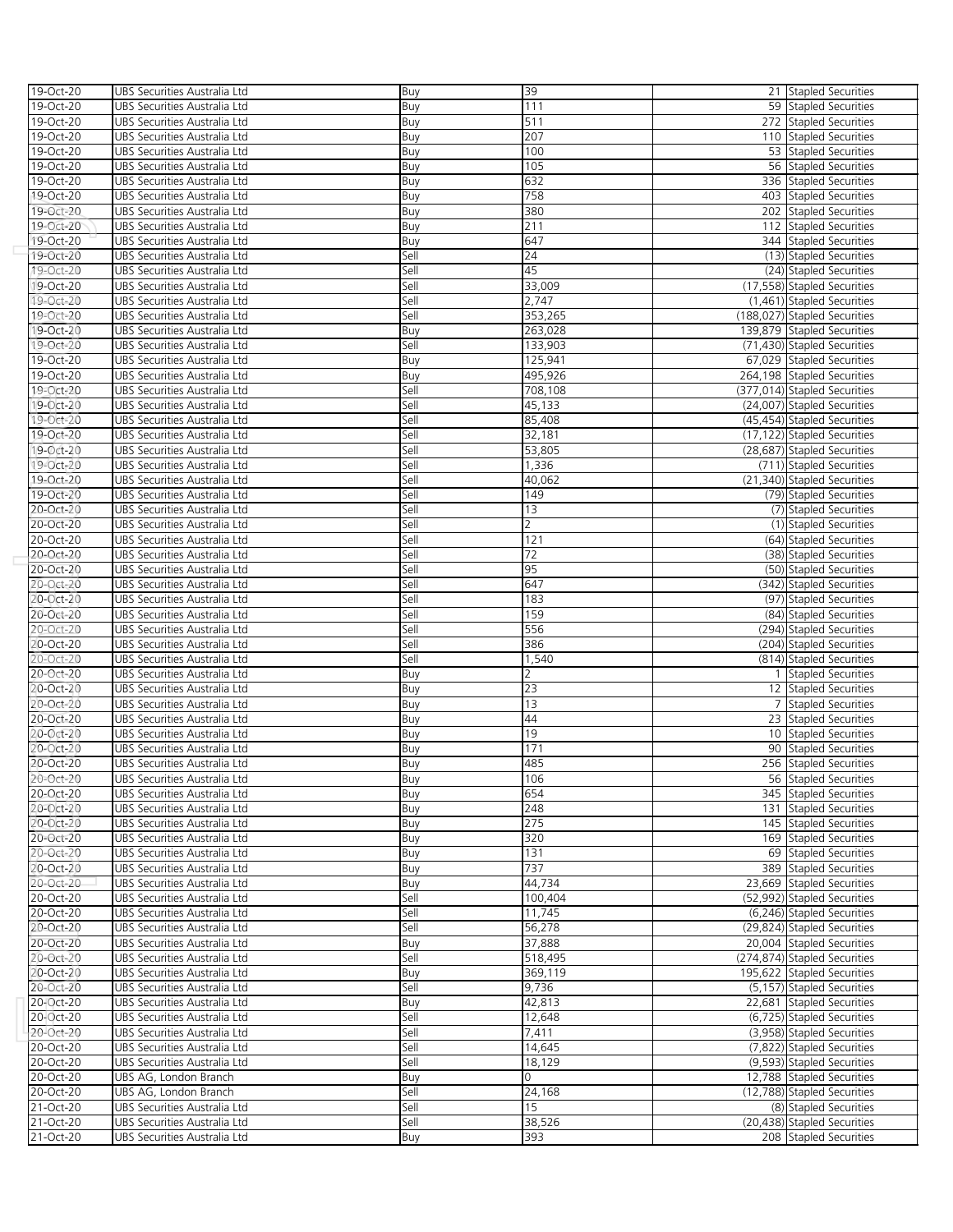| 21-Oct-20    | UBS Securities Australia Ltd | Buy            | 650     | 344 Stapled Securities       |
|--------------|------------------------------|----------------|---------|------------------------------|
| 21-Oct-20    | UBS Securities Australia Ltd | Buy            | 134     | 71 Stapled Securities        |
|              |                              |                |         |                              |
| 21-Oct-20    | UBS Securities Australia Ltd | Buy            | 380     | 201 Stapled Securities       |
| 21-Oct-20    | UBS Securities Australia Ltd | Buy            | 588     | 311 Stapled Securities       |
| 21-Oct-20    | UBS Securities Australia Ltd | Buy            | 438,674 | 231,649 Stapled Securities   |
| 21-Oct-20    | UBS Securities Australia Ltd | Sell           | 408,074 | (215,388) Stapled Securities |
| 21-Oct-20    | UBS Securities Australia Ltd | Sell           | 31,204  | (16,498) Stapled Securities  |
| 21-Oct-20    | UBS Securities Australia Ltd | Sell           | 45,973  | (24,241) Stapled Securities  |
| 21-Oct-20    | UBS Securities Australia Ltd | Buy            | 284,621 | 150,418 Stapled Securities   |
| 21-Oct-20    | UBS Securities Australia Ltd | Sell           | 14,277  | (7,534) Stapled Securities   |
|              |                              |                |         |                              |
| 21-Oct-20    | UBS Securities Australia Ltd | Sell           | 581,814 | (307,123) Stapled Securities |
| 21-Oct-20    | UBS Securities Australia Ltd | Buy            | 335,895 | 177,356 Stapled Securities   |
| 21-Oct-20    | UBS Securities Australia Ltd | Buy            | 1,047   | 554 Stapled Securities       |
| 21-Oct-20    | UBS Securities Australia Ltd | Sell           | 49,090  | (25,953) Stapled Securities  |
| 21-Oct-20    | UBS Securities Australia Ltd | Sell           | 102,439 | (54,307) Stapled Securities  |
| 21-Oct-20    | UBS Securities Australia Ltd | Sell           | 49,565  | (26,161) Stapled Securities  |
| 21-Oct-20    | UBS Securities Australia Ltd | Sell           | 7,664   | (4,052) Stapled Securities   |
| 21-Oct-20    | UBS Securities Australia Ltd | Sell           | 16,155  | (8,571) Stapled Securities   |
|              |                              |                |         |                              |
| 21-Oct-20    | UBS Securities Australia Ltd | Sell           | 129,469 | (68,673) Stapled Securities  |
| 21-Oct-20    | UBS Securities Australia Ltd | Sell           | 14,792  | (7,846) Stapled Securities   |
| 21-Oct-20    | UBS Securities Australia Ltd | Sell           | 5,283   | (2,802) Stapled Securities   |
| 21-Oct-20    | <b>UBS Asset Management</b>  | Sell           | 2,717   | (1,434) Stapled Securities   |
| 21-Oct-20    | <b>UBS Asset Management</b>  | Sell           | 12,442  | (6,601) Stapled Securities   |
| 22-Oct-20    | UBS Securities Australia Ltd | Buy            | 2       | 1 Stapled Securities         |
| 22-Oct-20    | UBS Securities Australia Ltd | Buy            | 8       | 4 Stapled Securities         |
| 22-Oct-20    | UBS Securities Australia Ltd | Buy            | 17      | 9 Stapled Securities         |
| 22-Oct-20    | UBS Securities Australia Ltd |                | 17      | 9 Stapled Securities         |
|              |                              | Buy            |         |                              |
| 22-Oct-20    | UBS Securities Australia Ltd | Buy            | 17      | 9 Stapled Securities         |
| 22-Oct-20    | UBS Securities Australia Ltd | Buy            | 17      | 9 Stapled Securities         |
| 22-Oct-20    | UBS Securities Australia Ltd | Buy            | 24      | 13 Stapled Securities        |
| 22-Oct-20    | UBS Securities Australia Ltd | Buy            | 32      | 17 Stapled Securities        |
| 22-Oct-20    | UBS Securities Australia Ltd | Buy            | 156     | 83 Stapled Securities        |
| 22-Oct-20    | UBS Securities Australia Ltd | Buy            | 231     | 123 Stapled Securities       |
| 22-Oct-20    | UBS Securities Australia Ltd | Buy            | 1,202   | 641 Stapled Securities       |
| 22-Oct-20    | UBS Securities Australia Ltd | Buy            | 10,092  | 5,381 Stapled Securities     |
| 22-Oct-20    | UBS Securities Australia Ltd | Buy            | 90      | 48 Stapled Securities        |
| $22$ -Oct-20 | UBS Securities Australia Ltd | Buy            | 369     | 197 Stapled Securities       |
|              |                              |                |         |                              |
| 22-Oct-20    | UBS Securities Australia Ltd | Buy            | 189     | 101 Stapled Securities       |
| 22-Oct-20    | UBS Securities Australia Ltd | Buy            | 251     | 134 Stapled Securities       |
| 22-Oct-20    | UBS Securities Australia Ltd | Buy            | 975     | 520 Stapled Securities       |
| 22-Oct-20    | UBS Securities Australia Ltd | Buy            | 413     | 220 Stapled Securities       |
| 22-Oct-20    | UBS Securities Australia Ltd | Buy            | 426     | 227 Stapled Securities       |
| 22-Oct-20    | UBS Securities Australia Ltd | Buy            | 369     | 197 Stapled Securities       |
| 22-Oct-20    | UBS Securities Australia Ltd | Buy            | 21      | 11 Stapled Securities        |
| 22-Oct-20    | UBS Securities Australia Ltd | Buy            | 90      | 48 Stapled Securities        |
| 22-Oct-20    | UBS Securities Australia Ltd | Buy            | 15,764  | 8,405 Stapled Securities     |
| 22-Oct-20    |                              |                | 49,632  | (26,400) Stapled Securities  |
|              | UBS Securities Australia Ltd | Sell           |         |                              |
| 22-Oct-20    | UBS Securities Australia Ltd | Buy            | 398,484 | 212,242 Stapled Securities   |
| 22-Oct-20    | UBS Securities Australia Ltd | Sell           | 382,563 | (203,491) Stapled Securities |
| 22-Oct-20    | UBS Securities Australia Ltd | Sell           | 19,875  | (10,600) Stapled Securities  |
| 22-Oct-20    | UBS Securities Australia Ltd | Sell           | 3,739   | (1,991) Stapled Securities   |
| 22-Oct-20    | UBS Securities Australia Ltd | Sell           | 74,983  | (39,878) Stapled Securities  |
| 22-Oct-20    | UBS Securities Australia Ltd | Sell           | 135,189 | (71,829) Stapled Securities  |
| 22-Oct-20    | UBS Securities Australia Ltd | Buy            | 92,473  | 49,138 Stapled Securities    |
| 22-Oct-20    | UBS Securities Australia Ltd | Sell           | 264,796 | (140,550) Stapled Securities |
| 22-Oct-20    | UBS Securities Australia Ltd | Buy            | 919,027 | 489,417 Stapled Securities   |
|              |                              |                |         |                              |
| 22-Oct-20    | UBS Securities Australia Ltd | Sell           | 581,750 | (310,035) Stapled Securities |
| 22-Oct-20    | UBS Securities Australia Ltd | Buy            | 4,916   | 2,615 Stapled Securities     |
| 22-Oct-20    | UBS Securities Australia Ltd | Buy            | 1,129   | 604 Stapled Securities       |
| 22-Oct-20    | UBS Securities Australia Ltd | Sell           | 32,126  | (17,090) Stapled Securities  |
| 22-Oct-20    | UBS Securities Australia Ltd | Sell           | 44,714  | (23,799) Stapled Securities  |
| 22-Oct-20    | UBS Securities Australia Ltd | Sell           | 20,665  | (10,998) Stapled Securities  |
| 22-Oct-20    | UBS Securities Australia Ltd | Sell           | 8,113   | (4,322) Stapled Securities   |
| 22-Oct-20    | UBS Securities Australia Ltd | Sell           | 199,817 | (106,444) Stapled Securities |
| 22-Oct-20    | UBS AG, Australia Branch     | Stock returned | N/A     | (21,394) Stapled Securities  |
|              |                              |                | N/A     |                              |
| 22-Oct-20    | UBS AG, Australia Branch     | Stock returned |         | (41,752) Stapled Securities  |
| 22-Oct-20    | UBS AG, London Branch        | Buy            | 0       | 20,986 Stapled Securities    |
| 22-Oct-20    | UBS AG, London Branch        | Sell           | 39,424  | (20,986) Stapled Securities  |
| 23-Oct-20    | UBS Securities Australia Ltd | Sell           | 236,705 | (126,364) Stapled Securities |
| 23-Oct-20    | UBS Securities Australia Ltd | Buy            |         | 1 Stapled Securities         |
| 23-Oct-20    | UBS Securities Australia Ltd | Sell           | 4       | (2) Stapled Securities       |
|              |                              |                |         |                              |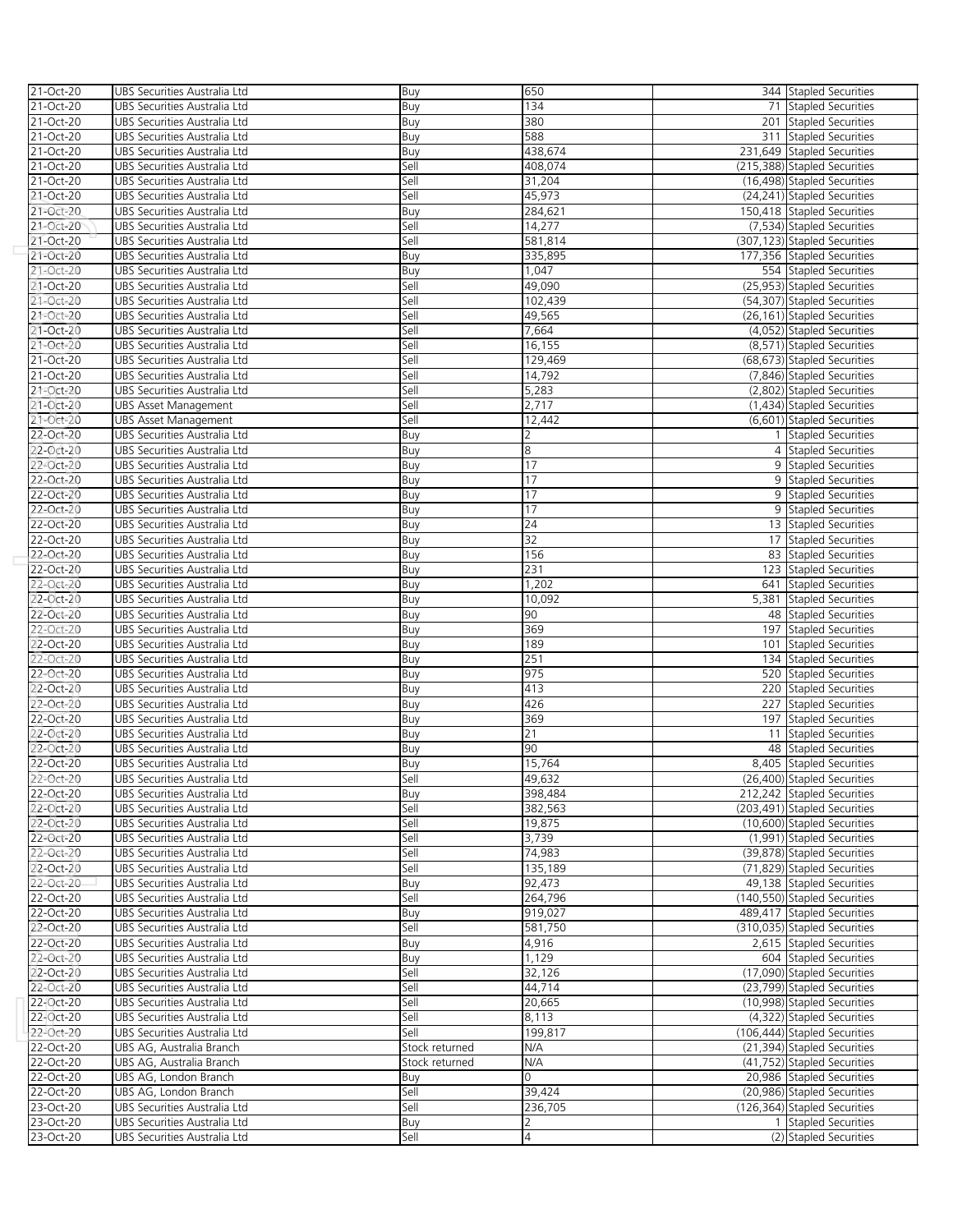| 23-Oct-20 | UBS Securities Australia Ltd | Sell           | 13      | (7) Stapled Securities       |
|-----------|------------------------------|----------------|---------|------------------------------|
| 23-Oct-20 | UBS Securities Australia Ltd | Sell           | 17      | (9) Stapled Securities       |
| 23-Oct-20 | UBS Securities Australia Ltd | Sell           | 65      | (35) Stapled Securities      |
| 23-Oct-20 | UBS Securities Australia Ltd | Sell           | 180     | (97) Stapled Securities      |
| 23-Oct-20 | UBS Securities Australia Ltd | Sell           | 794     | (427) Stapled Securities     |
| 23-Oct-20 | UBS Securities Australia Ltd | Buy            | 394,712 | 211,076 Stapled Securities   |
| 23-Oct-20 | UBS Securities Australia Ltd | Sell           | 17,613  | (9,424) Stapled Securities   |
| 23-Oct-20 | UBS Securities Australia Ltd | Sell           | 160,064 | (85,605) Stapled Securities  |
| 23-Oct-20 | UBS Securities Australia Ltd | Buy            | 57,966  | 31,008 Stapled Securities    |
| 23-Oct-20 | UBS Securities Australia Ltd | Buy            | 694,480 | 371,201 Stapled Securities   |
| 23-Oct-20 | UBS Securities Australia Ltd | Sell           | 781,927 | (417,629) Stapled Securities |
| 23-Oct-20 | UBS Securities Australia Ltd | Buy            | 68,571  | 36,377 Stapled Securities    |
| 23-Oct-20 | UBS Securities Australia Ltd | Sell           | 32,270  | (17,121) Stapled Securities  |
| 23-Oct-20 | UBS Securities Australia Ltd | Sell           | 19,004  | (10,123) Stapled Securities  |
| 23-Oct-20 | UBS Securities Australia Ltd | Sell           | 9,267   | (4,932) Stapled Securities   |
| 23-Oct-20 | UBS Securities Australia Ltd | Buy            | 16,790  | 8,906 Stapled Securities     |
| 23-Oct-20 | UBS Securities Australia Ltd | Sell           | 39,862  | (21,261) Stapled Securities  |
| 23-Oct-20 | UBS Securities Australia Ltd | Sell           | 217,880 | (116,209) Stapled Securities |
| 23-Oct-20 | UBS Securities Australia Ltd | Sell           | 9,354   | (4,989) Stapled Securities   |
| 23-Oct-20 | UBS AG London Branch         | Stock returned | N/A     | (70,451) Stapled Securities  |
| 23-Oct-20 | UBS AG, Australia Branch     | Stock returned | N/A     | (69,352) Stapled Securities  |
| 26-Oct-20 | UBS Securities Australia Ltd | Sell           | 9       | (5) Stapled Securities       |
| 26-Oct-20 | UBS Securities Australia Ltd | Sell           | 45      | (24) Stapled Securities      |
| 26-Oct-20 | UBS Securities Australia Ltd | Buy            | 210     | 113 Stapled Securities       |
| 26-Oct-20 | UBS Securities Australia Ltd | Buy            | 125     | 67 Stapled Securities        |
| 26-Oct-20 | UBS Securities Australia Ltd | Buy            | 297     | 160 Stapled Securities       |
| 26-Oct-20 | UBS Securities Australia Ltd | Buy            | 918     | 494 Stapled Securities       |
| 26-Oct-20 | UBS Securities Australia Ltd | Buy            | 223     | 120 Stapled Securities       |
| 26-Oct-20 | UBS Securities Australia Ltd | Buy            | 532     | 286 Stapled Securities       |
| 26-Oct-20 | UBS Securities Australia Ltd | Buy            | 340     | 183 Stapled Securities       |
| 26-Oct-20 | UBS Securities Australia Ltd | Buy            | 325     | 175 Stapled Securities       |
| 26-Oct-20 | UBS Securities Australia Ltd | Buy            | 353     | 190 Stapled Securities       |
| 26-Oct-20 | UBS Securities Australia Ltd | Buy            | 898     | 483 Stapled Securities       |
| 26-Oct-20 | UBS Securities Australia Ltd | Sell           | 147,206 | (78,766) Stapled Securities  |
| 26-Oct-20 | UBS Securities Australia Ltd | Buy            | 295,736 | 158,385 Stapled Securities   |
| 26-Oct-20 | UBS Securities Australia Ltd | Sell           | 9,156   | (4,899) Stapled Securities   |
| 26-Oct-20 | UBS Securities Australia Ltd | Buy            | 3,199   | 1,711 Stapled Securities     |
| 26-Oct-20 | UBS Securities Australia Ltd | Buy            | 117,449 | 62,881 Stapled Securities    |
| 26-Oct-20 | UBS Securities Australia Ltd | Sell           | 137,422 | (73,602) Stapled Securities  |
| 26-Oct-20 | UBS Securities Australia Ltd | Buy            | 724,586 | 388,539 Stapled Securities   |
| 26-Oct-20 | UBS Securities Australia Ltd | Sell           | 503,423 | (269,614) Stapled Securities |
| 26-Oct-20 | UBS Securities Australia Ltd | Buy            |         | 1 Stapled Securities         |
| 26-Oct-20 | UBS Securities Australia Ltd | Sell           | 140     | (75) Stapled Securities      |
| 26-Oct-20 | UBS Securities Australia Ltd | Sell           | 2,732   | (1,453) Stapled Securities   |
| 26-Oct-20 | UBS Securities Australia Ltd | Buy            | 22,192  | 11,900 Stapled Securities    |
| 26-Oct-20 | UBS Securities Australia Ltd | Sell           | 27,141  | (14,532) Stapled Securities  |
| 26-Oct-20 | UBS Securities Australia Ltd | Sell           | 10.713  | (5.742) Stapled Securities   |
| 26-Oct-20 | UBS Securities Australia Ltd | Sell           | 13,038  | (6,977) Stapled Securities   |
| 26-Oct-20 | UBS Securities Australia Ltd | Sell           | 43,442  | (23,230) Stapled Securities  |
| 26-Oct-20 | UBS Securities Australia Ltd | Sell           | 3,080   | (1.646) Stapled Securities   |
| 26-Oct-20 | UBS Securities Australia Ltd | Buy            | 16,483  | 8,861 Stapled Securities     |
| 26-Oct-20 | UBS Securities Australia Ltd | Sell           | 125     | (67) Stapled Securities      |
| 26-Oct-20 | UBS Securities Australia Ltd | Sell           | 44,739  | (24,030) Stapled Securities  |
| 26-Oct-20 | UBS AG London Branch         | Stock returned | N/A     | (40,894) Stapled Securities  |
| 26-Oct-20 | UBS AG, Australia Branch     | Stock returned | N/A     | (68,507) Stapled Securities  |
| 26-Oct-20 | UBS AG, Australia Branch     | Stock returned | N/A     | (54,567) Stapled Securities  |
| 27-Oct-20 | UBS Securities Australia Ltd | Buy            | 9       | 5 Stapled Securities         |
| 27-Oct-20 | UBS Securities Australia Ltd | Buy            | 562     | 305 Stapled Securities       |
| 27-Oct-20 | UBS Securities Australia Ltd | Buy            | 702     | 381 Stapled Securities       |
| 27-Oct-20 | UBS Securities Australia Ltd | Buy            | 238     | 129 Stapled Securities       |
| 27-Oct-20 | UBS Securities Australia Ltd | Buy            | 590     | 320 Stapled Securities       |
| 27-Oct-20 | UBS Securities Australia Ltd | Sell           | 15      | (8) Stapled Securities       |
| 27-Oct-20 | UBS Securities Australia Ltd | Sell           | 247     | (134) Stapled Securities     |
| 27-Oct-20 | UBS Securities Australia Ltd | Sell           | 1,358   | (738) Stapled Securities     |
| 27-Oct-20 | UBS Securities Australia Ltd | Sell           | 123     | (67) Stapled Securities      |
| 27-Oct-20 | UBS Securities Australia Ltd | Sell           | 374     | (203) Stapled Securities     |
| 27-Oct-20 | UBS Securities Australia Ltd | Sell           | 213     | (116) Stapled Securities     |
| 27-Oct-20 | UBS Securities Australia Ltd | Sell           | 819     | (445) Stapled Securities     |
| 27-Oct-20 | UBS Securities Australia Ltd | Buy            | 262,045 | 142,238 Stapled Securities   |
| 27-Oct-20 | UBS Securities Australia Ltd | Sell           | 425,000 | (230,665) Stapled Securities |
| 27-Oct-20 | UBS Securities Australia Ltd | Sell           | 6,504   | (3,535) Stapled Securities   |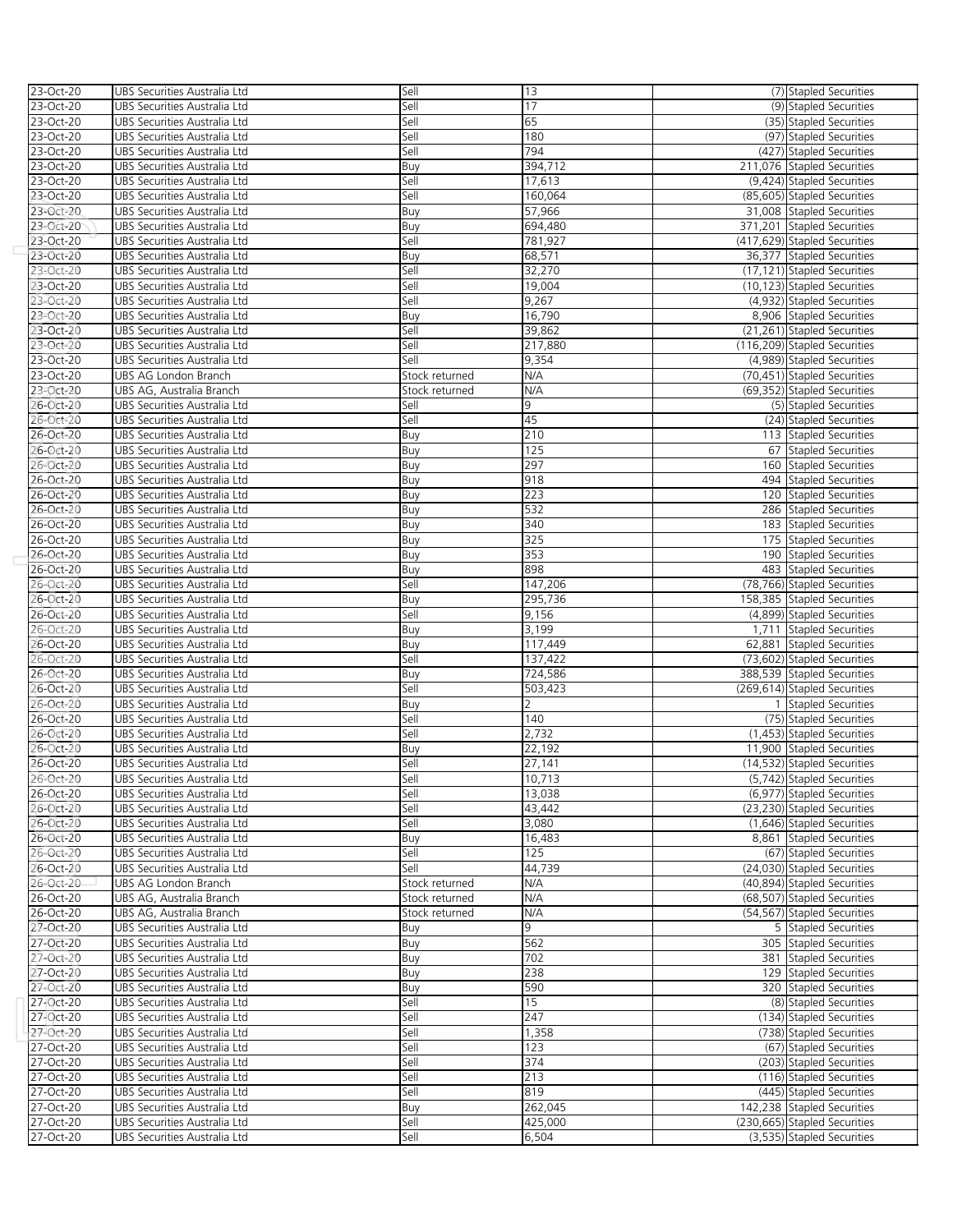| 27-Oct-20                       | UBS Securities Australia Ltd                                 | Buy            | 174,834   | 95,096 Stapled Securities                                |
|---------------------------------|--------------------------------------------------------------|----------------|-----------|----------------------------------------------------------|
| 27-Oct-20                       | UBS Securities Australia Ltd                                 | Sell           | 56,400    | (30,659) Stapled Securities                              |
| 27-Oct-20                       | UBS Securities Australia Ltd                                 | Buy            | 1,057,056 | 574,206 Stapled Securities                               |
| 27-Oct-20                       | UBS Securities Australia Ltd                                 | Sell           | 987,720   | (536,018) Stapled Securities                             |
| 27-Oct-20                       | UBS Securities Australia Ltd                                 | Sell           | 3,410     | (1,853) Stapled Securities                               |
| 27-Oct-20                       | UBS Securities Australia Ltd                                 | Buy            | 41,964    | 22,683 Stapled Securities                                |
| 27-Oct-20                       | UBS Securities Australia Ltd                                 | Sell           | 53,169    | (28,929) Stapled Securities                              |
| 27-Oct-20                       | UBS Securities Australia Ltd                                 | Sell           | 160,353   | (87,177) Stapled Securities                              |
| 27-Oct-20                       | UBS Securities Australia Ltd                                 | Sell           | 6,754     | (3,672) Stapled Securities                               |
| 27-Oct-20                       | UBS AG London Branch                                         | Stock returned | N/A       | (52,184) Stapled Securities                              |
| 27-Oct-20                       | UBS AG, Australia Branch                                     | Stock returned | N/A       | (22,308) Stapled Securities                              |
| $27 - Oct-20$                   | UBS Asset Management                                         | Buy            | 16,302    | 8,860 Stapled Securities                                 |
| 28-Oct-20                       | UBS Securities Australia Ltd                                 | Sell           | 5         | (3) Stapled Securities                                   |
| 2 <b>8-Oct-20</b>               | UBS Securities Australia Ltd                                 | Sell           | 15        | (8) Stapled Securities                                   |
| 28-Oct-20                       | UBS Securities Australia Ltd                                 | Sell           | 103       | (57) Stapled Securities                                  |
| 28-Oct-20                       | UBS Securities Australia Ltd                                 | Sell           | 412       | (227) Stapled Securities                                 |
| 2 <b>8-Oct-20</b>               | UBS Securities Australia Ltd                                 | Buy            | 78        | 43 Stapled Securities                                    |
| 28-Oct-20                       | UBS Securities Australia Ltd                                 | Buy            | 114       | 63 Stapled Securities                                    |
| 28-Oct-20                       | UBS Securities Australia Ltd                                 | Buy            | 390       | 215 Stapled Securities                                   |
| 28-Oct-20                       | UBS Securities Australia Ltd                                 | Buy            | 109       | 60 Stapled Securities                                    |
| 28-Oct-20                       | UBS Securities Australia Ltd                                 | Buy            | 31        | 17 Stapled Securities                                    |
| 28-Oct-20                       | UBS Securities Australia Ltd                                 | Buy            | 94        | 52 Stapled Securities                                    |
| 28-Oct-20                       | UBS Securities Australia Ltd                                 | Buy            | 495       | 273 Stapled Securities                                   |
| 28-Oct-20                       | UBS Securities Australia Ltd                                 | Buy            | 733       | 404 Stapled Securities                                   |
| 28-Oct-20                       | UBS Securities Australia Ltd                                 | Buy            | 53        | 29 Stapled Securities                                    |
| 28-Oct-20                       | UBS Securities Australia Ltd                                 | Buy            | 477       | 263 Stapled Securities                                   |
| 28-Oct-20                       | UBS Securities Australia Ltd                                 | Buy            | 253,522   | 139,643 Stapled Securities                               |
| 28-Oct-20                       | UBS Securities Australia Ltd                                 | Sell           | 362,343   | (199,550) Stapled Securities                             |
| 28-Oct-20                       | UBS Securities Australia Ltd                                 | Sell           | 1,995     | (1,101) Stapled Securities                               |
| 28-Oct-20                       | UBS Securities Australia Ltd                                 | Sell           | 3,604     | (1,987) Stapled Securities                               |
| 28-Oct-20                       | UBS Securities Australia Ltd                                 | Buy            | 66,402    | 36,549 Stapled Securities                                |
| 28-Oct-20                       | UBS Securities Australia Ltd                                 | Buy            | 118,295   | 65,180 Stapled Securities                                |
| 28-Oct-20                       | UBS Securities Australia Ltd                                 | Sell           | 599,877   | (330,274) Stapled Securities                             |
| 28-Oct-20                       | UBS Securities Australia Ltd                                 | Buy            | 812,527   | 447,328 Stapled Securities                               |
| 2 <b>8-</b> Oct-20<br>28-Oct-20 | UBS Securities Australia Ltd                                 | Sell<br>Sell   | 65,105    | (4) Stapled Securities                                   |
| 28-Oct-20                       | UBS Securities Australia Ltd<br>UBS Securities Australia Ltd | Buy            | 22,384    | (35,772) Stapled Securities<br>12,333 Stapled Securities |
| 28-Oct-20                       | UBS Securities Australia Ltd                                 |                | 112,349   | 61,900 Stapled Securities                                |
| 28-Oct-20                       | UBS Securities Australia Ltd                                 | Buy<br>Buy     | 16,024    | 8,840 Stapled Securities                                 |
| 28-Oct-20                       | UBS Securities Australia Ltd                                 | Buy            | 8,917     | 4,919 Stapled Securities                                 |
| 2 <b>8-Oct-20</b>               | UBS Securities Australia Ltd                                 | Buy            | 117,617   | 64,753 Stapled Securities                                |
| 28-Oct-20                       | UBS Securities Australia Ltd                                 | Sell           | 109,847   | (60,565) Stapled Securities                              |
| 28-Oct-20                       | UBS AG London Branch                                         | Stock returned | N/A       | (42,518) Stapled Securities                              |
| 28-Oct-20                       | UBS AG London Branch                                         | Stock returned | N/A       | (13,582) Stapled Securities                              |
| 28-Oct-20                       | UBS AG London Branch                                         | Buy            | 295       | 162 Stapled Securities                                   |
| 29-Oct-20                       | UBS Securities Australia Ltd                                 | Buy            | 1,637,963 | 904,053 Stapled Securities                               |
| 29-Oct-20                       | UBS Securities Australia Ltd                                 | Buv            | 267.804   | 147,811 Stapled Securities                               |
| 29-Oct-20                       | UBS Securities Australia Ltd                                 | Buy            | 70,229    | 38,762 Stapled Securities                                |
| 29-Oct-20                       | UBS Securities Australia Ltd                                 | Buy            |           | 4 Stapled Securities                                     |
| 29-Oct-20                       | UBS Securities Australia Ltd                                 | Buy            | 36,792    | 20.440 Stapled Securities                                |
| 29-Oct-20                       | UBS Securities Australia Ltd                                 | Sell           | 9,853     | (5,470) Stapled Securities                               |
| 29-Oct-20                       | UBS Securities Australia Ltd                                 | Sell           | 11,564    | (6,420) Stapled Securities                               |
| 29-Oct-20                       | UBS Securities Australia Ltd                                 | Sell           | 18,711    | (10,388) Stapled Securities                              |
| 29-Oct-20                       | UBS Securities Australia Ltd                                 | Buy            | 194       | 108 Stapled Securities                                   |
| 29-Oct-20                       | UBS Securities Australia Ltd                                 | Buy            | 854       | 474 Stapled Securities                                   |
| 29-Oct-20                       | UBS Securities Australia Ltd                                 | Buy            | 248       | 138 Stapled Securities                                   |
| 29-Oct-20                       | UBS Securities Australia Ltd                                 | Buy            | 778       | 432 Stapled Securities                                   |
| 29-Oct-20                       | UBS Securities Australia Ltd                                 | Buy            | 261       | 145 Stapled Securities                                   |
| 29-Oct-20                       | UBS Securities Australia Ltd                                 | Buy            | 688       | 382 Stapled Securities                                   |
| 29-Oct-20                       | UBS Securities Australia Ltd                                 | Buy            | 1,437     | 798 Stapled Securities                                   |
| 29-Oct-20                       | UBS Securities Australia Ltd                                 | Buy            | 1,404     | 780 Stapled Securities                                   |
| 29-Oct-20                       | UBS Securities Australia Ltd                                 | Buy            | 122       | 68 Stapled Securities                                    |
| 29-Oct-20                       | UBS Securities Australia Ltd                                 | Buy            | 589       | 327 Stapled Securities                                   |
| 29-Oct-20                       | UBS Securities Australia Ltd                                 | Buy            | 216       | 120 Stapled Securities                                   |
| 29-Oct-20                       | UBS Securities Australia Ltd                                 | Buy            | 1,513     | 840 Stapled Securities                                   |
| 29-Oct-20                       | UBS Securities Australia Ltd                                 | Buy            | 1,464     | 813 Stapled Securities                                   |
| 29-Oct-20                       | UBS Securities Australia Ltd                                 | Buy            | 281       | 156 Stapled Securities                                   |
| 29-Oct-20                       | UBS Securities Australia Ltd                                 | Buy            | 655       | 364 Stapled Securities                                   |
| 29-Oct-20                       | UBS Securities Australia Ltd                                 | Buy            | 1,266     | 703 Stapled Securities                                   |
| 29-Oct-20                       | UBS Securities Australia Ltd                                 | Buy            | 460,431   | 255,582 Stapled Securities                               |
| 29-Oct-20                       | UBS Securities Australia Ltd                                 | Sell           | 539,022   | (298,859) Stapled Securities                             |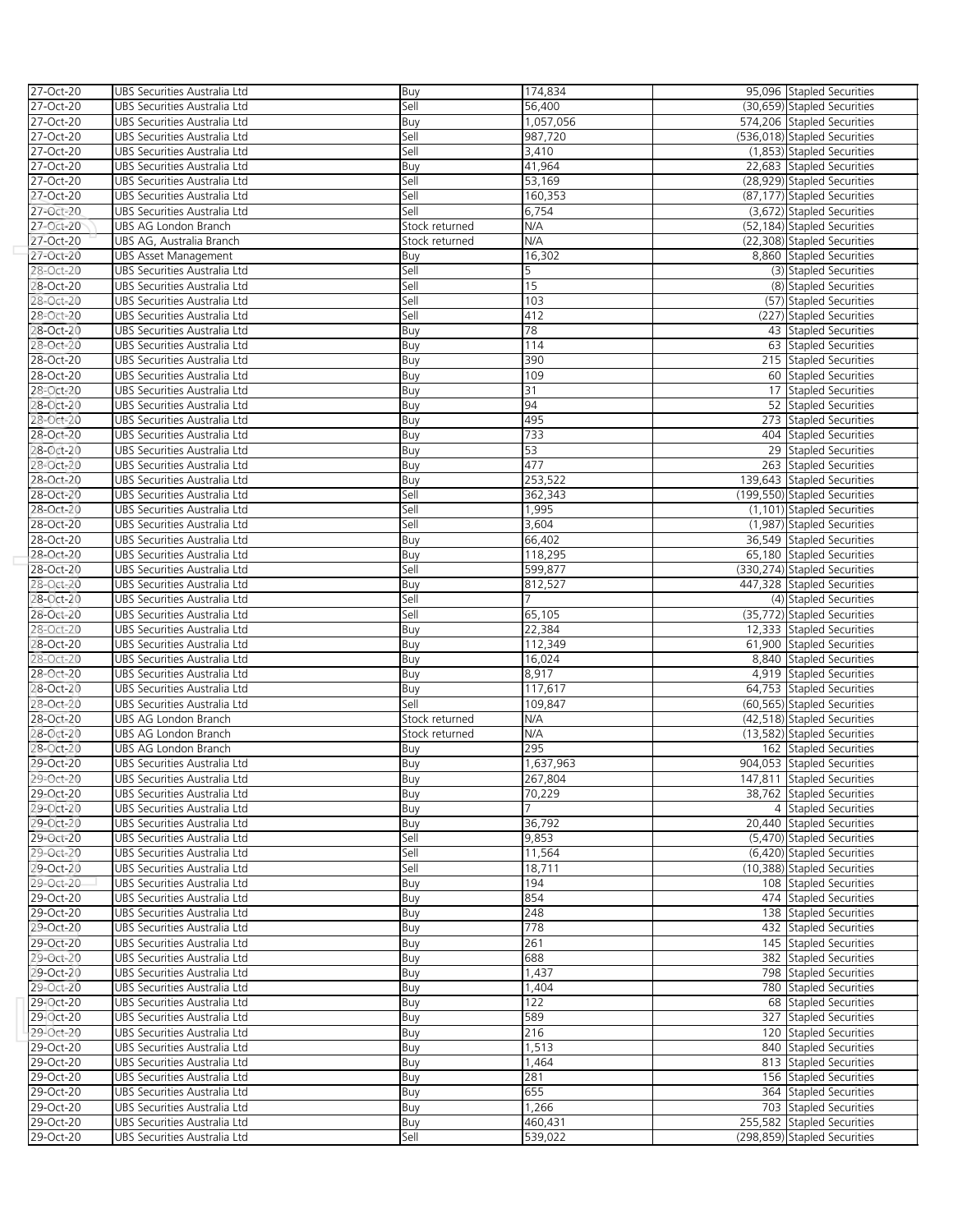| 29-Oct-20 | UBS Securities Australia Ltd | Sell           | 31,140    | (17,300) Stapled Securities  |
|-----------|------------------------------|----------------|-----------|------------------------------|
| 29-Oct-20 | UBS Securities Australia Ltd | Sell           | 15,735    | (8,736) Stapled Securities   |
|           |                              |                |           |                              |
| 29-Oct-20 | UBS Securities Australia Ltd | Buy            | 320,616   | 178,140 Stapled Securities   |
| 29-Oct-20 | UBS Securities Australia Ltd | Sell           | 72,928    | (40,527) Stapled Securities  |
| 29-Oct-20 | UBS Securities Australia Ltd | Sell           | 263,607   | (146,481) Stapled Securities |
| 29-Oct-20 | UBS Securities Australia Ltd | Buy            | 1,264,068 | 701,909 Stapled Securities   |
| 29-Oct-20 | UBS Securities Australia Ltd | Sell           | 1,218,092 | (676,042) Stapled Securities |
|           |                              |                |           |                              |
| 29-Oct-20 | UBS Securities Australia Ltd | Buy            | 4,141     | 2,297 Stapled Securities     |
| 29-Oct-20 | UBS Securities Australia Ltd | Sell           | 75,321    | (41,803) Stapled Securities  |
| 29-Oct-20 | UBS Securities Australia Ltd | Sell           | 6,826     | (3,792) Stapled Securities   |
| 29-Oct-20 | UBS Securities Australia Ltd | Sell           | 4,336     | (2,409) Stapled Securities   |
| 29-Oct-20 | UBS Securities Australia Ltd | Sell           | 81        | (45) Stapled Securities      |
|           |                              |                |           |                              |
| 29-Oct-20 | UBS Securities Australia Ltd | Buy            | 268,971   | 149,196 Stapled Securities   |
| 29-Oct-20 | UBS Securities Australia Ltd | Sell           | 28,199    | (15,666) Stapled Securities  |
| 29-Oct-20 | UBS Securities Australia Ltd | Buy            | 19,647    | 10,914 Stapled Securities    |
| 29-Oct-20 | UBS Securities Australia Ltd | Sell           | 5,126     | (2,840) Stapled Securities   |
| 29-Oct-20 | UBS Securities Australia Ltd | Sell           | 1,732     |                              |
|           |                              |                |           | (961) Stapled Securities     |
| 29-Oct-20 | UBS Securities Australia Ltd | Sell           | 249,730   | (138,662) Stapled Securities |
| 29-Oct-20 | UBS AG London Branch         | Stock returned | N/A       | (29,013) Stapled Securities  |
| 29-Oct-20 | UBS AG, London Branch        | Buy            | 0         | 14,127 Stapled Securities    |
| 29-Oct-20 | UBS AG, London Branch        | Sell           | 25,434    | (14,127) Stapled Securities  |
|           |                              |                |           |                              |
| 30-Oct-20 | UBS Securities Australia Ltd | Sell           | 11        | (6) Stapled Securities       |
| 30-Oct-20 | UBS Securities Australia Ltd | Sell           | 16        | (9) Stapled Securities       |
| 30-Oct-20 | UBS Securities Australia Ltd | Sell           | 4         | (2) Stapled Securities       |
| 30-Oct-20 | UBS Securities Australia Ltd | Sell           | 123       | (68) Stapled Securities      |
| 30-Oct-20 | UBS Securities Australia Ltd | Sell           | 78        | (43) Stapled Securities      |
|           |                              |                |           |                              |
| 30-Oct-20 | UBS Securities Australia Ltd | Sell           | 308       | (171) Stapled Securities     |
| 30-Oct-20 | UBS Securities Australia Ltd | Sell           | 214       | (119) Stapled Securities     |
| 30-Oct-20 | UBS Securities Australia Ltd | Sell           | 214       | (119) Stapled Securities     |
| 30-Oct-20 | UBS Securities Australia Ltd | Sell           | 38        | (21) Stapled Securities      |
| 30-Oct-20 | UBS Securities Australia Ltd | Sell           | 38        | (21) Stapled Securities      |
|           |                              |                |           |                              |
| 30-Oct-20 | UBS Securities Australia Ltd | Sell           | 90        | (50) Stapled Securities      |
| 30-Oct-20 | UBS Securities Australia Ltd | Sell           | 90        | (50) Stapled Securities      |
| 30-Oct-20 | UBS Securities Australia Ltd | Sell           | 25        | (14) Stapled Securities      |
| 30-Oct-20 | UBS Securities Australia Ltd | Sell           | 142       | (79) Stapled Securities      |
| 30-Oct-20 | UBS Securities Australia Ltd | Sell           | 144       | (80) Stapled Securities      |
|           |                              |                |           |                              |
| 30-Oct-20 | UBS Securities Australia Ltd | Sell           | 773       | (429) Stapled Securities     |
| 30-Oct-20 | UBS Securities Australia Ltd | Sell           | 323       | (179) Stapled Securities     |
| 30-Oct-20 | UBS Securities Australia Ltd | Sell           | 160       | (89) Stapled Securities      |
| 30-Oct-20 | UBS Securities Australia Ltd | Sell           | 768       | (426) Stapled Securities     |
| 30-Oct-20 | UBS Securities Australia Ltd | Sell           | 342       | (190) Stapled Securities     |
|           |                              |                |           |                              |
| 30-Oct-20 | UBS Securities Australia Ltd | Sell           | 121       | (67) Stapled Securities      |
| 30-Oct-20 | UBS Securities Australia Ltd | Sell           | 346       | (192) Stapled Securities     |
| 30-Oct-20 | UBS Securities Australia Ltd | Sell           | 1,797     | (997) Stapled Securities     |
| 30-Oct-20 | UBS Securities Australia Ltd | Sell           | 1,058     | (587) Stapled Securities     |
| 30-Oct-20 | UBS Securities Australia Ltd | Buy            | 168       | 93 Stapled Securities        |
|           |                              |                |           |                              |
| 30-Oct-20 | UBS Securities Australia Ltd | Buy            | 599       | 332 Stapled Securities       |
| 30-Oct-20 | UBS Securities Australia Ltd | Buy            | 1,033     | 573 Stapled Securities       |
| 30-Oct-20 | UBS Securities Australia Ltd | Buy            | 260       | 144 Stapled Securities       |
| 30-Oct-20 | UBS Securities Australia Ltd | Buy            | 171       | 95 Stapled Securities        |
| 30-Oct-20 | UBS Securities Australia Ltd | Buy            | 1,008     | 559 Stapled Securities       |
| 30-Oct-20 |                              |                |           |                              |
|           | UBS Securities Australia Ltd | Buy            | 72        | 40 Stapled Securities        |
| 30-Oct-20 | UBS Securities Australia Ltd | Sell           | 194,227   | (106,900) Stapled Securities |
| 30-Oct-20 | UBS Securities Australia Ltd | Sell           | 203.841   | (112,087) Stapled Securities |
| 30-Oct-20 | UBS Securities Australia Ltd | Buy            | 609,480   | 336,525 Stapled Securities   |
| 30-Oct-20 | UBS Securities Australia Ltd | Buy            | 11,627    | 6,413 Stapled Securities     |
|           |                              |                |           |                              |
| 30-Oct-20 | UBS Securities Australia Ltd | Sell           | 2,287     | (1,255) Stapled Securities   |
| 30-Oct-20 | UBS Securities Australia Ltd | Sell           | 51,150    | (28,163) Stapled Securities  |
| 30-Oct-20 | UBS Securities Australia Ltd | Buy            | 49,474    | 27,364 Stapled Securities    |
| 30-Oct-20 | UBS Securities Australia Ltd | Sell           | 743,182   | (409,647) Stapled Securities |
| 30-Oct-20 | UBS Securities Australia Ltd | Buy            | 774,850   | 428,070 Stapled Securities   |
|           |                              |                |           |                              |
| 30-Oct-20 | UBS Securities Australia Ltd | Buy            | 26,965    | 14,843 Stapled Securities    |
| 30-Oct-20 | UBS Securities Australia Ltd | Sell           | 118       | (65) Stapled Securities      |
| 30-Oct-20 | UBS Securities Australia Ltd | Sell           | 22,913    | (12,600) Stapled Securities  |
| 30-Oct-20 | UBS Securities Australia Ltd | Sell           | 247,030   | (136,662) Stapled Securities |
| 30-Oct-20 | UBS Securities Australia Ltd | Sell           | 14,774    | (8,147) Stapled Securities   |
|           |                              |                |           |                              |
| 30-Oct-20 | UBS Securities Australia Ltd | Sell           | 3,584     | (1,986) Stapled Securities   |
| 30-Oct-20 | UBS Securities Australia Ltd | Buy            | 4,212     | 2,319 Stapled Securities     |
| 30-Oct-20 | UBS Securities Australia Ltd | Buy            | 28,540    | 15,721 Stapled Securities    |
| 30-Oct-20 | UBS Securities Australia Ltd | Buy            | 30,358    | 16,728 Stapled Securities    |
| 30-Oct-20 | UBS Securities Australia Ltd | Buy            | 50,553    | 27,882 Stapled Securities    |
|           |                              |                |           |                              |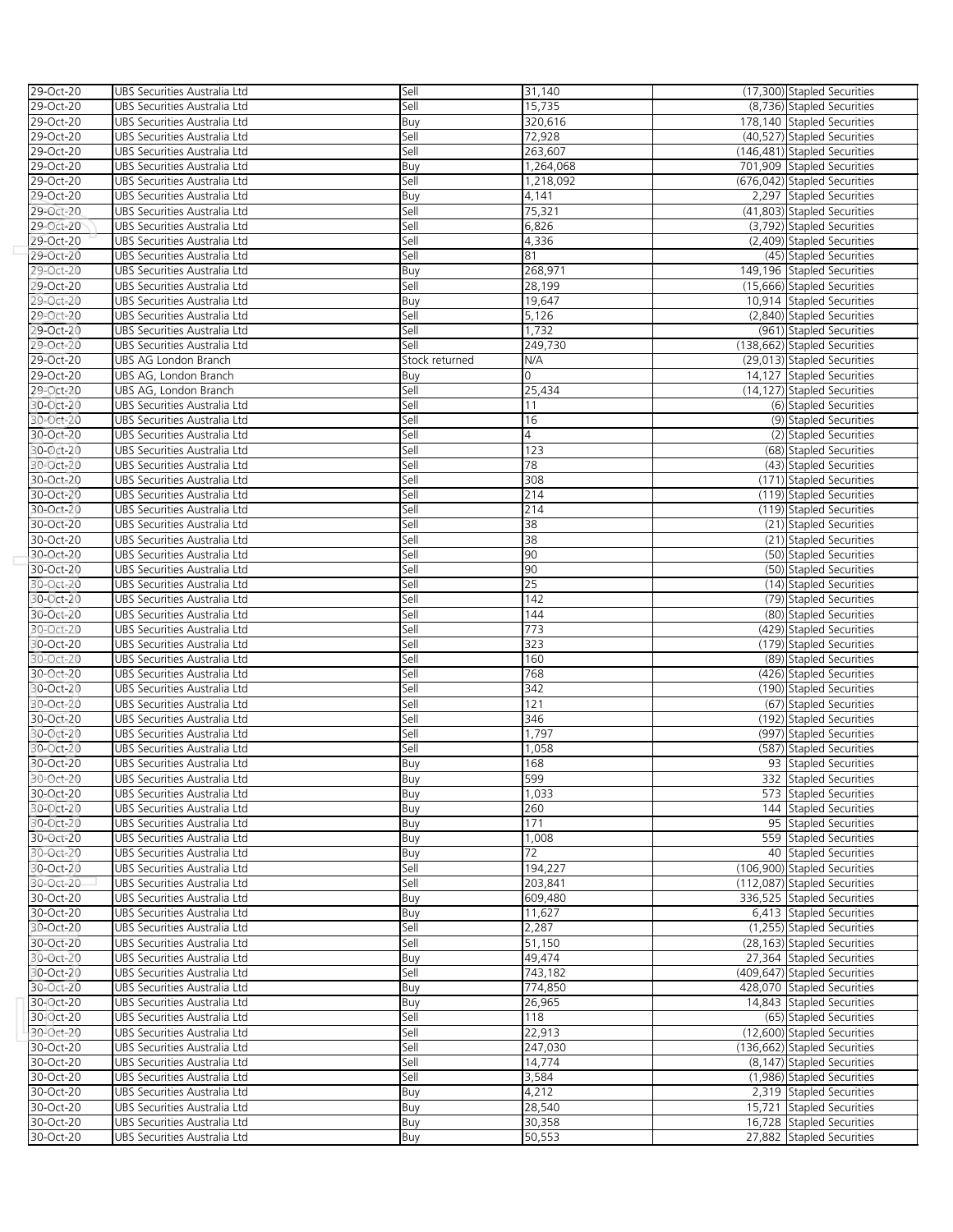| 30-Oct-20              | UBS Securities Australia Ltd                                 | Buy            | 49,700         | 27,533 Stapled Securities                        |
|------------------------|--------------------------------------------------------------|----------------|----------------|--------------------------------------------------|
| 30-Oct-20              | UBS Securities Australia Ltd                                 | Buy            | 6,531          | 3,592 Stapled Securities                         |
| 30-Oct-20              | UBS Securities Australia Ltd                                 | Buy            | 7,167          | 3,932 Stapled Securities                         |
| 30-Oct-20              | UBS Securities Australia Ltd                                 | Sell           | 321,852        | (178,035) Stapled Securities                     |
| 30-Oct-20              | UBS Securities Australia Ltd                                 | Sell           | 13,407         | (7,416) Stapled Securities                       |
| 30-Oct-20              | UBS Asset Management                                         | Sell           | 39,240         | (21,742) Stapled Securities                      |
| 30-Oct-20              | UBS AG London Branch                                         | Stock received | N/A            | 494,454 Stapled Securities                       |
| 30-Oct-20              | UBS AG London Branch                                         | Buy            | 25,371         | (14,056) Stapled Securities                      |
| 30-Oct-20              | UBS AG, London Branch                                        | Sell           | 1,670          | (921) Stapled Securities                         |
| 30-Oct-20              | UBS AG, London Branch                                        | Buy            | 0              | 14,960 Stapled Securities                        |
| 30-Oct-20              | UBS AG, London Branch                                        | Sell           | 27,149         | (14,960) Stapled Securities                      |
| 30-Oct-20              | UBS AG, London Branch                                        | Buy            | 0              | 9,544 Stapled Securities                         |
| 30-Oct-20              | UBS AG, London Branch                                        | Buy            | 0              | 921 Stapled Securities                           |
| 02-Nov-20              | UBS Securities Australia Ltd                                 | Sell           | $\overline{2}$ | (1) Stapled Securities                           |
| 02-Nov-20              | UBS Securities Australia Ltd                                 | Sell           | $\overline{2}$ | (1) Stapled Securities                           |
| 02-Nov-20              | UBS Securities Australia Ltd                                 | Sell           | 4              | (2) Stapled Securities                           |
| 02-Nov-20              | UBS Securities Australia Ltd                                 | Sell           | 29,205         | (16,180) Stapled Securities                      |
| 02-Nov-20              | UBS Securities Australia Ltd                                 | Buy            | 72             | 40 Stapled Securities                            |
| 02-Nov-20              | UBS Securities Australia Ltd                                 | Buy            | 146            | 81 Stapled Securities                            |
| 02-Nov-20              | UBS Securities Australia Ltd                                 | Buy            | 891            | 495 Stapled Securities                           |
| 02-Nov-20              | UBS Securities Australia Ltd                                 | Buy            | 1,305          | 725 Stapled Securities                           |
| 02-Nov-20              | UBS Securities Australia Ltd                                 | Buy            | 2,336          | 1,298 Stapled Securities                         |
| 02-Nov-20              | UBS Securities Australia Ltd                                 | Buy            | 2,912          | 1,618 Stapled Securities                         |
| 02-Nov-20              | UBS Securities Australia Ltd                                 | Buy            | 2              | 1 Stapled Securities                             |
| 02-Nov-20              | UBS Securities Australia Ltd                                 | Buy            | 958            | 534 Stapled Securities                           |
| 02-Nov-20              | UBS Securities Australia Ltd                                 | Buy            | 4,451          | 2,481 Stapled Securities                         |
| 02-Nov-20              | UBS Securities Australia Ltd                                 | Buy            | 244            | 136 Stapled Securities                           |
| 02-Nov-20              | UBS Securities Australia Ltd                                 | Buy            | 5,849          | 3,260 Stapled Securities                         |
| 02-Nov-20              | UBS Securities Australia Ltd                                 | Buy            | 463            | 258 Stapled Securities                           |
| 02-Nov-20              | UBS Securities Australia Ltd                                 | Buy            | 411            | 229 Stapled Securities                           |
| 02-Nov-20              | UBS Securities Australia Ltd                                 | Buy            | 963            | 537 Stapled Securities                           |
| 02-Nov-20              | UBS Securities Australia Ltd                                 | Buy            | 563            | 314 Stapled Securities                           |
| 02-Nov-20              | UBS Securities Australia Ltd                                 | Buy            | 4,966          | 2,768 Stapled Securities                         |
| 02-Nov-20              | UBS Securities Australia Ltd                                 | Buy            | 13             | 7 Stapled Securities                             |
| 02-Nov-20              | UBS Securities Australia Ltd                                 | Buy            | 418            | 233 Stapled Securities                           |
| 02-Nov-20              | UBS Securities Australia Ltd                                 | Buy            | 1,181          | 658 Stapled Securities                           |
| 02-Nov-20              | UBS Securities Australia Ltd                                 | Buy            | 5,243          | 2,922 Stapled Securities                         |
| 02-Nov-20              | UBS Securities Australia Ltd                                 | Buy            | 2,315          | 1,290 Stapled Securities                         |
| 02-Nov-20              | UBS Securities Australia Ltd                                 | Buy            | 2,187          | 1,219 Stapled Securities                         |
| 02-Nov-20              | UBS Securities Australia Ltd                                 | Buy            | 1,615          | 900 Stapled Securities                           |
| 02-Nov-20              | UBS Securities Australia Ltd                                 | Buy            | 29             | 16 Stapled Securities                            |
| 02-Nov-20              | UBS Securities Australia Ltd                                 | Buy            | 25             | 14 Stapled Securities                            |
| 02-Nov-20              | UBS Securities Australia Ltd                                 | Buy            | 181            | 101 Stapled Securities                           |
| 02-Nov-20              | UBS Securities Australia Ltd                                 | Buy            | 228            | 127 Stapled Securities                           |
| 02-Nov-20              | UBS Securities Australia Ltd                                 | Buy            | 664<br>5,878   | 370 Stapled Securities                           |
| 02-Nov-20<br>02-Nov-20 | UBS Securities Australia Ltd                                 | Buy            | 639            | 3,276 Stapled Securities                         |
| 02-Nov-20              | UBS Securities Australia Ltd                                 | Buv<br>Buy     | 1,100          | 356 Stapled Securities<br>613 Stapled Securities |
|                        | UBS Securities Australia Ltd                                 |                | 3,093          | 1,724 Stapled Securities                         |
| 02-Nov-20<br>02-Nov-20 | UBS Securities Australia Ltd<br>UBS Securities Australia Ltd | Buy            | 1,443          | 804 Stapled Securities                           |
| 02-Nov-20              | UBS Securities Australia Ltd                                 | Buy<br>Buy     | 5,397          | 3,008 Stapled Securities                         |
| 02-Nov-20              | UBS Securities Australia Ltd                                 | Buy            | 7,462          | 4,159 Stapled Securities                         |
| 02-Nov-20              | UBS Securities Australia Ltd                                 | Buy            | 624            | 348 Stapled Securities                           |
| 02-Nov-20              | UBS Securities Australia Ltd                                 | Buy            | 6,070          | 3,383 Stapled Securities                         |
| 02-Nov-20              | UBS Securities Australia Ltd                                 | Buy            | 1,371          | 764 Stapled Securities                           |
| 02-Nov-20              | UBS Securities Australia Ltd                                 | Buy            | 2,320          | 1,293 Stapled Securities                         |
| 02-Nov-20              | UBS Securities Australia Ltd                                 | Buy            | 3,739          | 2,084 Stapled Securities                         |
| 02-Nov-20              | UBS Securities Australia Ltd                                 | Buy            | 605            | 337 Stapled Securities                           |
| 02-Nov-20              | UBS Securities Australia Ltd                                 | Buy            | 750            | 418 Stapled Securities                           |
| 02-Nov-20              | UBS Securities Australia Ltd                                 | Buy            | 1,453          | 810 Stapled Securities                           |
| 02-Nov-20              | UBS Securities Australia Ltd                                 | Buy            | 748            | 417 Stapled Securities                           |
| 02-Nov-20              | UBS Securities Australia Ltd                                 | Buy            | 145            | 81 Stapled Securities                            |
| 02-Nov-20              | UBS Securities Australia Ltd                                 | Buy            | 1,961          | 1,093 Stapled Securities                         |
| 02-Nov-20              | UBS Securities Australia Ltd                                 | Buy            | 650            | 362 Stapled Securities                           |
| 02-Nov-20              | UBS Securities Australia Ltd                                 | Buy            | 1,222          | 681 Stapled Securities                           |
| 02-Nov-20              | UBS Securities Australia Ltd                                 | Buy            | 4,389          | 2,446 Stapled Securities                         |
| 02-Nov-20              | UBS Securities Australia Ltd                                 | Buy            | 327            | 182 Stapled Securities                           |
| 02-Nov-20              | UBS Securities Australia Ltd                                 | Buy            | 1,922          | 1,071 Stapled Securities                         |
| 02-Nov-20              | UBS Securities Australia Ltd                                 | Buy            | 253            | 141 Stapled Securities                           |
| 02-Nov-20              | UBS Securities Australia Ltd                                 | Buy            | 650            | 362 Stapled Securities                           |
| 02-Nov-20              | UBS Securities Australia Ltd                                 | Buy            | 88             | 49 Stapled Securities                            |
|                        |                                                              |                |                |                                                  |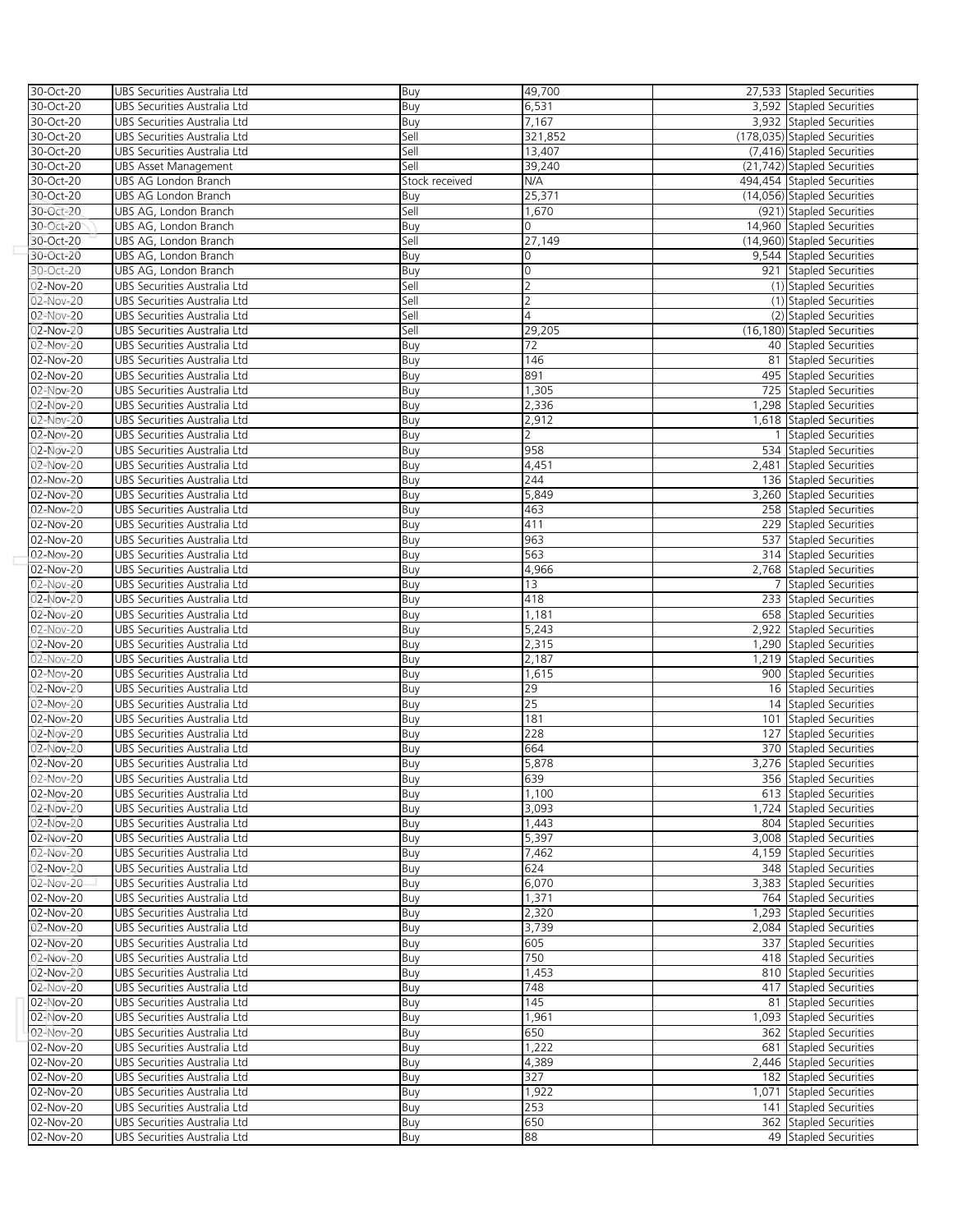| 02-Nov-20               | UBS Securities Australia Ltd                                 | Buy        | 282                  |                | 157 Stapled Securities                          |
|-------------------------|--------------------------------------------------------------|------------|----------------------|----------------|-------------------------------------------------|
| 02-Nov-20               | UBS Securities Australia Ltd                                 | Buy        | 36                   |                | 20 Stapled Securities                           |
| 02-Nov-20               | UBS Securities Australia Ltd                                 | Buy        | 102                  |                | 57 Stapled Securities                           |
| 02-Nov-20               | UBS Securities Australia Ltd                                 | Buy        | 14                   |                | 8 Stapled Securities                            |
| 02-Nov-20               | UBS Securities Australia Ltd                                 | Buy        | 36                   |                | 20 Stapled Securities                           |
| 02-Nov-20               | UBS Securities Australia Ltd                                 | Buy        | 43                   |                | 24 Stapled Securities                           |
| 02-Nov-20               | UBS Securities Australia Ltd                                 | Buy        | $\overline{2}$ 4,957 |                | 13,910 Stapled Securities                       |
| 02-Nov-20               | UBS Securities Australia Ltd                                 | Buy        | 997                  |                | 558 Stapled Securities                          |
| 02-Nov-20               | UBS Securities Australia Ltd                                 | Buy        | 1,054                |                | 590 Stapled Securities                          |
| 02-Nov-20               | UBS Securities Australia Ltd                                 | Buy        | 13                   |                | 7 Stapled Securities                            |
| 02-Nov-20               | UBS Securities Australia Ltd                                 | Buy        | 18                   |                | 10 Stapled Securities                           |
| $02-Nov-20$             | UBS Securities Australia Ltd                                 | Buy        | 522                  |                | 292 Stapled Securities                          |
| 02-Nov-20               | UBS Securities Australia Ltd                                 | Buy        | 795                  |                | 445 Stapled Securities                          |
| 02-Nov-20               | UBS Securities Australia Ltd                                 | Buy        | 2                    | $\overline{1}$ | Stapled Securities                              |
| 02-Nov-20               | UBS Securities Australia Ltd                                 | Buy        | 20                   |                | 11 Stapled Securities                           |
| 02-Nov-20               | UBS Securities Australia Ltd                                 | Buy        | 25                   |                | 14 Stapled Securities                           |
| 02-Nov-20               | UBS Securities Australia Ltd                                 | Buy        | 38                   |                | 21 Stapled Securities                           |
| 02-Nov-20               | UBS Securities Australia Ltd                                 | Buy        | 95                   |                | 53 Stapled Securities                           |
| 02-Nov-20               | UBS Securities Australia Ltd                                 | Buy        | 522                  |                | 292 Stapled Securities                          |
| 02-Nov-20               | UBS Securities Australia Ltd                                 | Buy        | 629                  |                | 352 Stapled Securities                          |
| 02-Nov-20               | UBS Securities Australia Ltd                                 | Buy        | 960                  |                | 537 Stapled Securities                          |
| 02-Nov-20               | UBS Securities Australia Ltd                                 | Buy        | 1,631                |                | 913 Stapled Securities                          |
| 02-Nov-20               | UBS Securities Australia Ltd                                 | Buy        | 1,052                |                | 589 Stapled Securities                          |
| 02-Nov-20               | UBS Securities Australia Ltd                                 | Buy        | 936                  |                | 524 Stapled Securities                          |
| 02-Nov-20               | UBS Securities Australia Ltd                                 | Buy        | 938                  |                | 525 Stapled Securities                          |
| 02-Nov-20               | UBS Securities Australia Ltd                                 | Buy        | 1,612                |                | 902 Stapled Securities                          |
| 02-Nov-20               | UBS Securities Australia Ltd                                 | Buy        | 163                  |                | 91 Stapled Securities                           |
| 02-Nov-20               | UBS Securities Australia Ltd                                 | Buy        | 668                  |                | 374 Stapled Securities                          |
| 02-Nov-20               | UBS Securities Australia Ltd                                 | Buy        | 63                   |                | 35 Stapled Securities                           |
| 02-Nov-20               | UBS Securities Australia Ltd                                 | Buy        | 21                   |                | 12 Stapled Securities                           |
| 02-Nov-20               | UBS Securities Australia Ltd                                 | Buy        | 50                   |                | 28 Stapled Securities                           |
| 02-Nov-20               | UBS Securities Australia Ltd                                 | Buy        | 638                  |                | 357 Stapled Securities                          |
| $\overline{O2}$ -Nov-20 | UBS Securities Australia Ltd                                 | Buy        | 759                  |                | 425 Stapled Securities                          |
| 02-Nov-20               | UBS Securities Australia Ltd                                 | Buy        | 21                   |                | 12 Stapled Securities                           |
| 02-Nov-20               | UBS Securities Australia Ltd                                 | Buy        | 243<br>429           |                | 136 Stapled Securities                          |
| 02-Nov-20               | UBS Securities Australia Ltd                                 | Buy        | 911                  |                | 240 Stapled Securities                          |
| 02-Nov-20<br>02-Nov-20  | UBS Securities Australia Ltd                                 | Buy        | 27                   |                | 510 Stapled Securities<br>15 Stapled Securities |
| 02-Nov-20               | UBS Securities Australia Ltd<br>UBS Securities Australia Ltd | Buy<br>Buy | 38                   |                | 21 Stapled Securities                           |
| 02-Nov-20               | UBS Securities Australia Ltd                                 | Buy        | 511                  |                | 286 Stapled Securities                          |
| 02-Nov-20               | UBS Securities Australia Ltd                                 | Buy        | 527                  |                | 295 Stapled Securities                          |
| 02-Nov-20               | UBS Securities Australia Ltd                                 | Buy        | 55                   |                | 31 Stapled Securities                           |
| 02-Nov-20               | UBS Securities Australia Ltd                                 | Buy        | 55                   |                | 31 Stapled Securities                           |
| 02-Nov-20               | UBS Securities Australia Ltd                                 | Buy        | 123                  |                | 69 Stapled Securities                           |
| 02-Nov-20               | UBS Securities Australia Ltd                                 | Buy        | 899                  |                | 503 Stapled Securities                          |
| 02-Nov-20               | UBS Securities Australia Ltd                                 | Buy        | 484                  |                | 271 Stapled Securities                          |
| 02-Nov-20               | UBS Securities Australia Ltd                                 | Buv        | 118                  |                | 66 Stapled Securities                           |
| 02-Nov-20               | UBS Securities Australia Ltd                                 | Buy        | 73                   |                | 41 Stapled Securities                           |
| 02-Nov-20               | UBS Securities Australia Ltd                                 | Buy        | 30                   |                | 17 Stapled Securities                           |
| 02-Nov-20               | UBS Securities Australia Ltd                                 | Buy        | 184                  |                | 103 Stapled Securities                          |
| 02-Nov-20               | UBS Securities Australia Ltd                                 | Buy        | 4                    |                | 2 Stapled Securities                            |
| 02-Nov-20               | UBS Securities Australia Ltd                                 | Buy        | 515                  |                | 288 Stapled Securities                          |
| 02-Nov-20               | UBS Securities Australia Ltd                                 | Buy        | 93                   |                | 52 Stapled Securities                           |
| 02-Nov-20               | UBS Securities Australia Ltd                                 | Buy        | 120                  |                | 67 Stapled Securities                           |
| 02-Nov-20               | UBS Securities Australia Ltd                                 | Buy        | 231                  |                | 129 Stapled Securities                          |
| 02-Nov-20               | UBS Securities Australia Ltd                                 | Buy        | 450                  |                | 252 Stapled Securities                          |
| 02-Nov-20               | UBS Securities Australia Ltd                                 | Buy        | 504                  |                | 282 Stapled Securities                          |
| 02-Nov-20               | UBS Securities Australia Ltd                                 | Buy        | 888                  |                | 497 Stapled Securities                          |
| 02-Nov-20               | UBS Securities Australia Ltd                                 | Buy        | 967                  |                | 541 Stapled Securities                          |
| 02-Nov-20               | UBS Securities Australia Ltd                                 | Buy        | 958                  |                | 536 Stapled Securities                          |
| 02-Nov-20               | UBS Securities Australia Ltd                                 | Buy        | 692                  |                | 387 Stapled Securities                          |
| 02-Nov-20               | UBS Securities Australia Ltd                                 | Buy        | 879                  |                | 492 Stapled Securities                          |
| 02-Nov-20               | UBS Securities Australia Ltd                                 | Buy        | 263,836              |                | 147,230 Stapled Securities                      |
| 02-Nov-20               | UBS Securities Australia Ltd                                 | Sell       | 171,655              |                | (95,811) Stapled Securities                     |
| 02-Nov-20               | UBS Securities Australia Ltd                                 | Buy        | 78,754               |                | 43,889 Stapled Securities                       |
| 02-Nov-20               | UBS Securities Australia Ltd                                 | Buy        | 29,700               |                | 16,525 Stapled Securities                       |
| 02-Nov-20               | UBS Securities Australia Ltd                                 | Sell       | 4,667                |                | (2,593) Stapled Securities                      |
| 02-Nov-20               | UBS Securities Australia Ltd                                 | Sell       | 899,968              |                | (502,551) Stapled Securities                    |
| 02-Nov-20               | UBS Securities Australia Ltd                                 | Buy        | 895,770              |                | 500,067 Stapled Securities                      |
| 02-Nov-20               | UBS Securities Australia Ltd                                 | Buy        | 27                   |                | 15 Stapled Securities                           |
| 02-Nov-20               | UBS Securities Australia Ltd                                 | Sell       | 28,070               |                | (15,646) Stapled Securities                     |